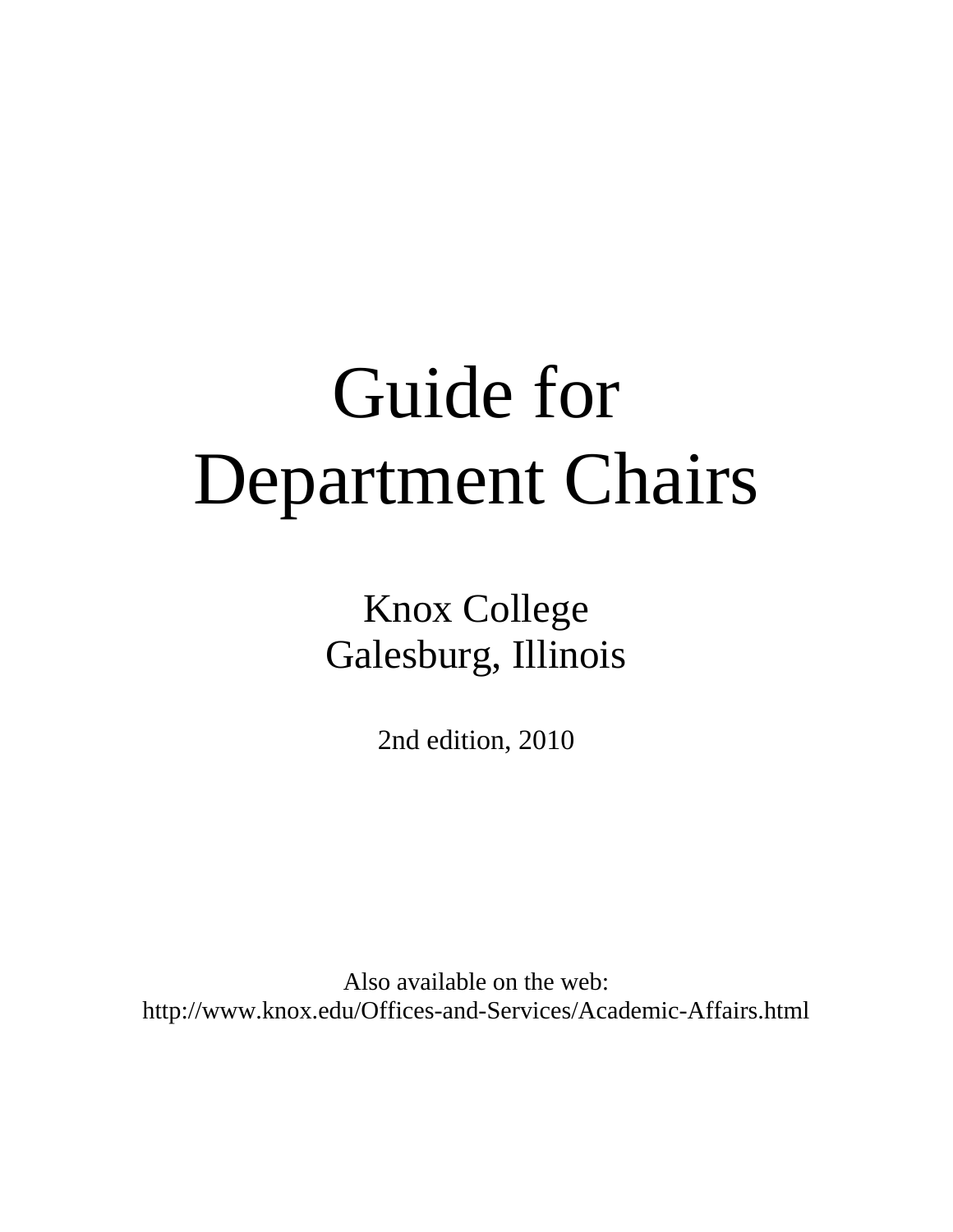# TABLE OF CONTENTS

| Preface                                                          | 111 |
|------------------------------------------------------------------|-----|
| Acknowledgments                                                  | iv  |
|                                                                  |     |
| <b>THE GENERAL PICTURE</b>                                       |     |
| <b>Role of Department Chairs</b>                                 | 2   |
| Departmental Cultures and Chair Styles                           | 5   |
|                                                                  |     |
| <b>THE BIGGEST RESPONSIBILITIES</b>                              |     |
| Searches                                                         | 8   |
| <b>New Faculty Orientation</b>                                   | 19  |
| Care of and Attention to Untenured Faculty                       | 22  |
| <b>Shared Appointments</b>                                       | 29  |
| <b>Relationship to Tenured Faculty</b>                           | 32  |
| Dealing with Complaints and Problems concerning Faculty          | 33  |
| The Department Curriculum                                        | 34  |
| Assessment                                                       | 36  |
| <b>External Program Review</b>                                   | 37  |
| <b>Course Scheduling</b>                                         | 37  |
| <b>Enrollment Management</b>                                     | 41  |
| Majors and Minors                                                | 43  |
| Length of Term and Transition to a New Chair                     | 47  |
|                                                                  |     |
| <b>THE DAY-TO-DAY TASKS</b>                                      | 49  |
| Delegating                                                       |     |
| <b>Department Meetings</b>                                       | 50  |
| Role of Non-tenure-track Positions                               | 52  |
| Sabbaticals and Leaves                                           | 54  |
| Secretaries and Other Support Staff                              | 55  |
| <b>Cultivation and Stewardship of Donors</b>                     | 57  |
| Retirement                                                       | 59  |
| Planning a Retirement Celebration                                | 60  |
| <b>Budgets &amp; Money Transactions</b>                          | 62  |
| Paper Flow                                                       | 67  |
| <b>APPENDICES</b>                                                |     |
| A Year in the Life of the Chair                                  | 69  |
| <b>Contact List</b>                                              | 74  |
| Sample Letter to Donor                                           | 77  |
|                                                                  |     |
| Notes on Using CARS                                              | 78  |
| Basic Information Everyone Should Know About Student Payroll     | 82  |
| <b>Enterprise eTIME</b> notes for Managers                       | 84  |
| Policy on Increasing Faculty Diversity through Opportunity Hires | 86  |
| Policy on Shared Faculty Appointments                            | 87  |
| Continuing Non-tenure-track Appointments                         | 89  |
|                                                                  |     |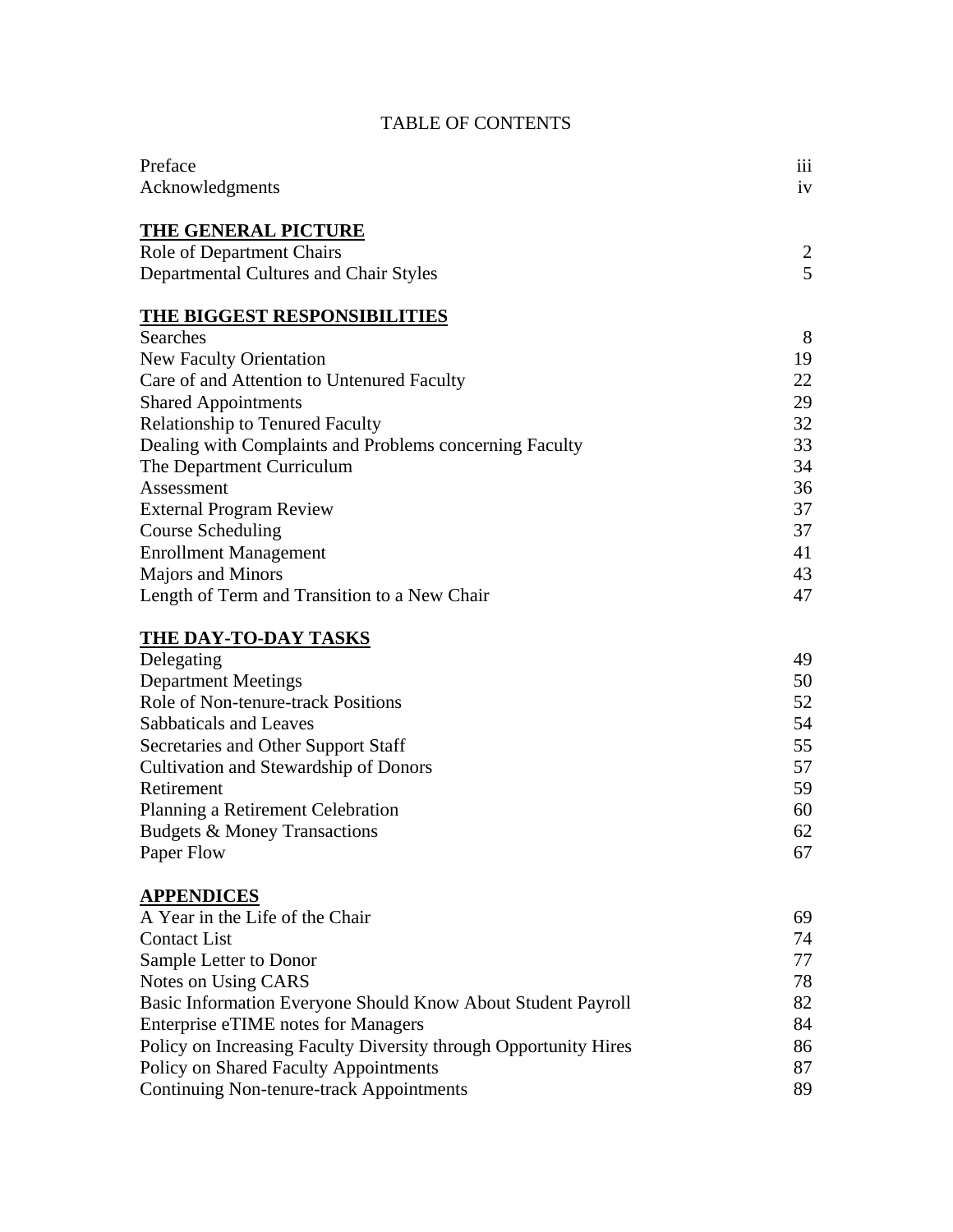| Faculty Personnel Policies (from the Faculty Handbook, section III. A. 1-2) | 92  |
|-----------------------------------------------------------------------------|-----|
| Sample job ads                                                              | 93  |
| Letter acknowledging receipt of application                                 | 96  |
| Checklist for the front of each application folder                          | 97  |
| Categories for a candidate information sheet                                | 98  |
| Letter confirming a convention interview                                    | 99  |
| Campus visit checklist                                                      | 100 |
| Campus visit schedule                                                       | 101 |
| Sample campus visit                                                         | 102 |
| PR for the job talk                                                         | 103 |
| Rejection letter-standard                                                   | 104 |
| Rejection letter—for a candidate interviewed on campus                      |     |
| The Golden Rule for Job Searches                                            | 105 |
|                                                                             |     |

#### **INDEX** 106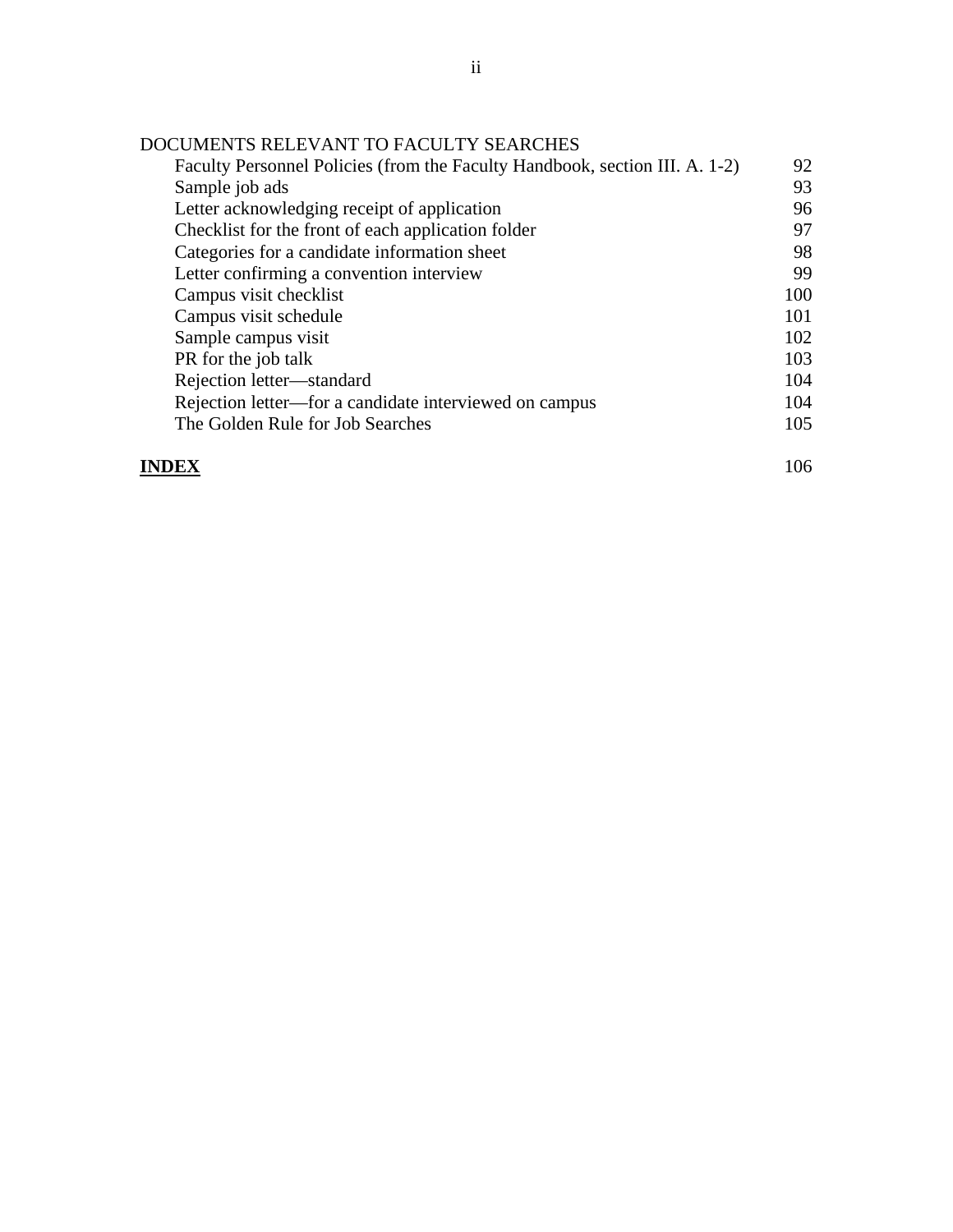#### PREFACE

This guide was developed on the model of the *SurvivalSuccess Guide for Knox Faculty*; that is, a peer-to-peer guide, but here specifically for the role of chair. Four faculty members (all experienced department chairs) met throughout the year to talk through the content of the guide. Text was drafted by the editor and then revised through consultation with the other three members of the group and with Larry Breitborde, Dean of the College. This work was undertaken within the framework of the Faculty Development Program at Knox, and was facilitated by a grant from the Associated Colleges of the Midwest FaCE project (Faculty Career Enhancement).

We intend this guide as a resource, not as a prescriptive document. The more we talked through the material in the guide, the more conscious we became of how challenging the role of chair is. Even as we strove to record the "best practices" of successful department chairs, we also realized that it would be unrealistic for any one person to carry out all the possible tasks of a chair all of the time. Just taking care of the multitude of small, necessary duties, along with the occasional search, takes a significant amount of time. Some of the most important tasks of chairs, such as mentoring untenured faculty or undertaking a periodic curriculum review, are not "hardwired" into the schedule the way other tasks are, so it can be difficult to put them at the top of one's list. Delegating some of the routine department tasks is one important way of coping with the workload (see section on "Delegating"), but even this will not eliminate the need to prioritize tasks, and to keep on the list some of the "big picture" items that can make the job of chair particularly satisfying.

A note for program chairs: We were thinking primarily of department, rather than program chairs when writing this guide, so you will find that some sections, or some language within sections, will not be applicable to you.

We expect the Guide will be updated and revised from time to time, so please send in any suggestions you might have for revisions or additions. And are there issues here that you think would benefit from wider discussion? Consider dropping a note to the e-mail list of all chairs: **dept-chairs@knox.edu**.

#### **The Chairs Guide Working Group (2006)**

Penny Gold, editor Nancy Eberhardt Lori Haslem Dennis Schneider

**Regarding fair use by other institutions:** We encourage others to use this material, adapting it to their own institutional situations. You may make use of whatever material you like. We just ask that you give appropriate acknowledgment to: *Guide for Department Chairs* (Galesburg, Illinois: Knox College, 2006), that you inform us of your plan to use the material (pgold@knox.edu), and that you send a copy of your final product to: Professor Penny Gold, Department of History, Knox College, Galesburg, IL 61401.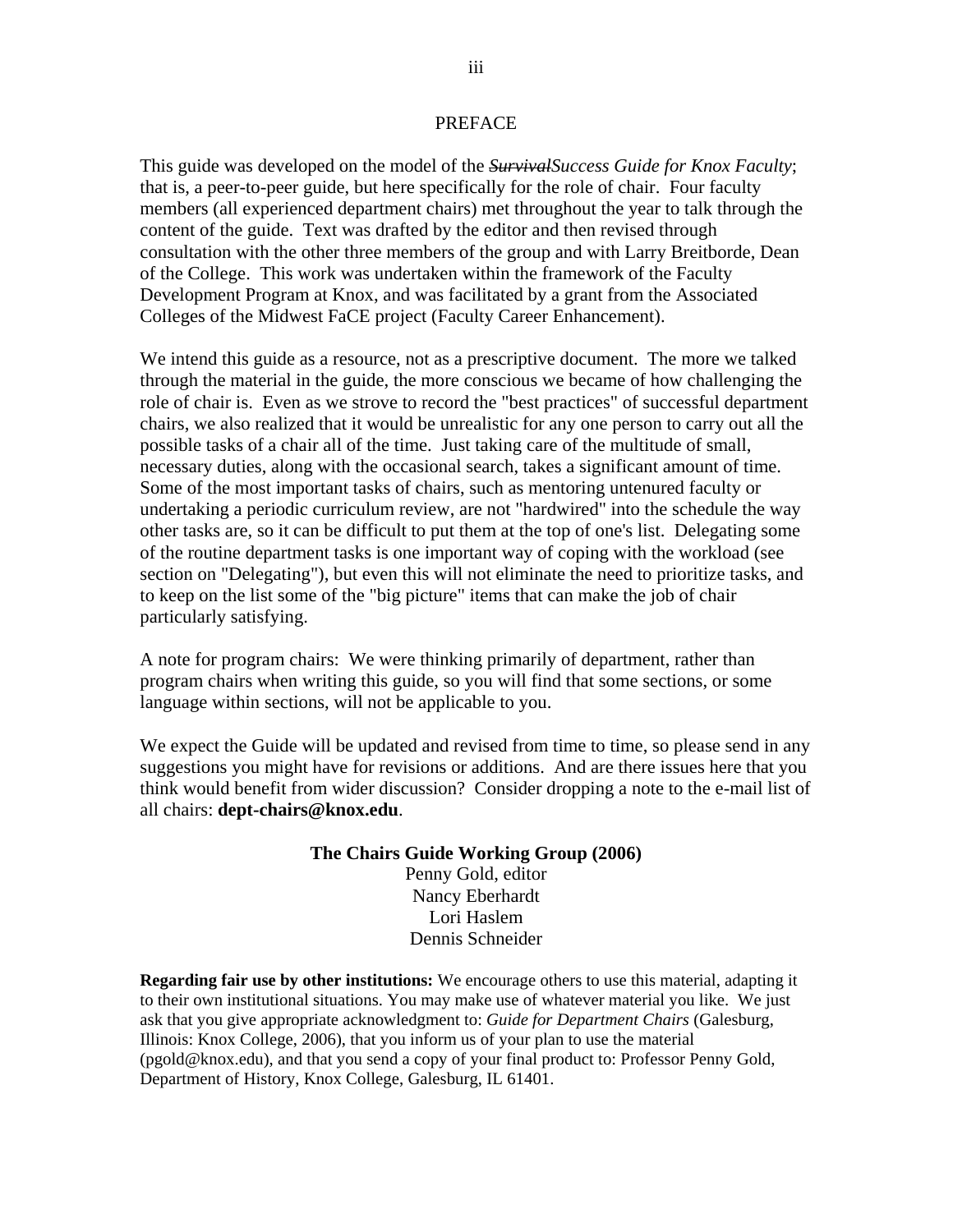#### ACKNOWLEDGMENTS

We are grateful for the support of the Mellon-funded Faculty Career Enhancement (FaCE) Project of the Associated Colleges of the Midwest. The enthusiasm from the ACM for our project and the provision of stipends to the working group made all the difference between a good idea and a finished product.

Many people contributed information and advice along the way: Stephen Bailey, Larry Breitborde, Deb DeCrane, Melody Diehl, Steve Farris, Ron Frakes, Kevin Hastings, Beverly Holmes, Bobby Jo Maurer, Vicky Romano, Lisa Steinbach, Vicki Trant, Jackie Uhlmann. Thanks to all of you for providing text, vetting prose, and/or for responding to many, many questions. A conversation with Lynette Lombard and Tony Gant about shared appointments was especially helpful. Special thanks go to Sandy Jones, who gave invaluable help during the summer to do final editing and formatting, and to see to the production of the *Guide*. We also found help in the Carleton College *Department Chairs' Handbook*, especially for the section on searches.

This *Guide* is unusual in being written entirely by faculty, even while being produced institutionally. Our Dean, Larry Breitborde, gave us much support and wise counsel along the way; he also read every word of the final draft, providing many helpful emendations. But he saw only one section in writing before the full draft was completed. Larry's support of the project and his confidence in our ability to get it right without his direct participation are much appreciated. As was the case for the earlier endeavor of the *Survival/Success Guide for Knox Faculty*, this gives Knox faculty the enviable resource of a guide written by peers for peers that also carries the authority of the Dean, who has vetted the content. Thanks, Larry!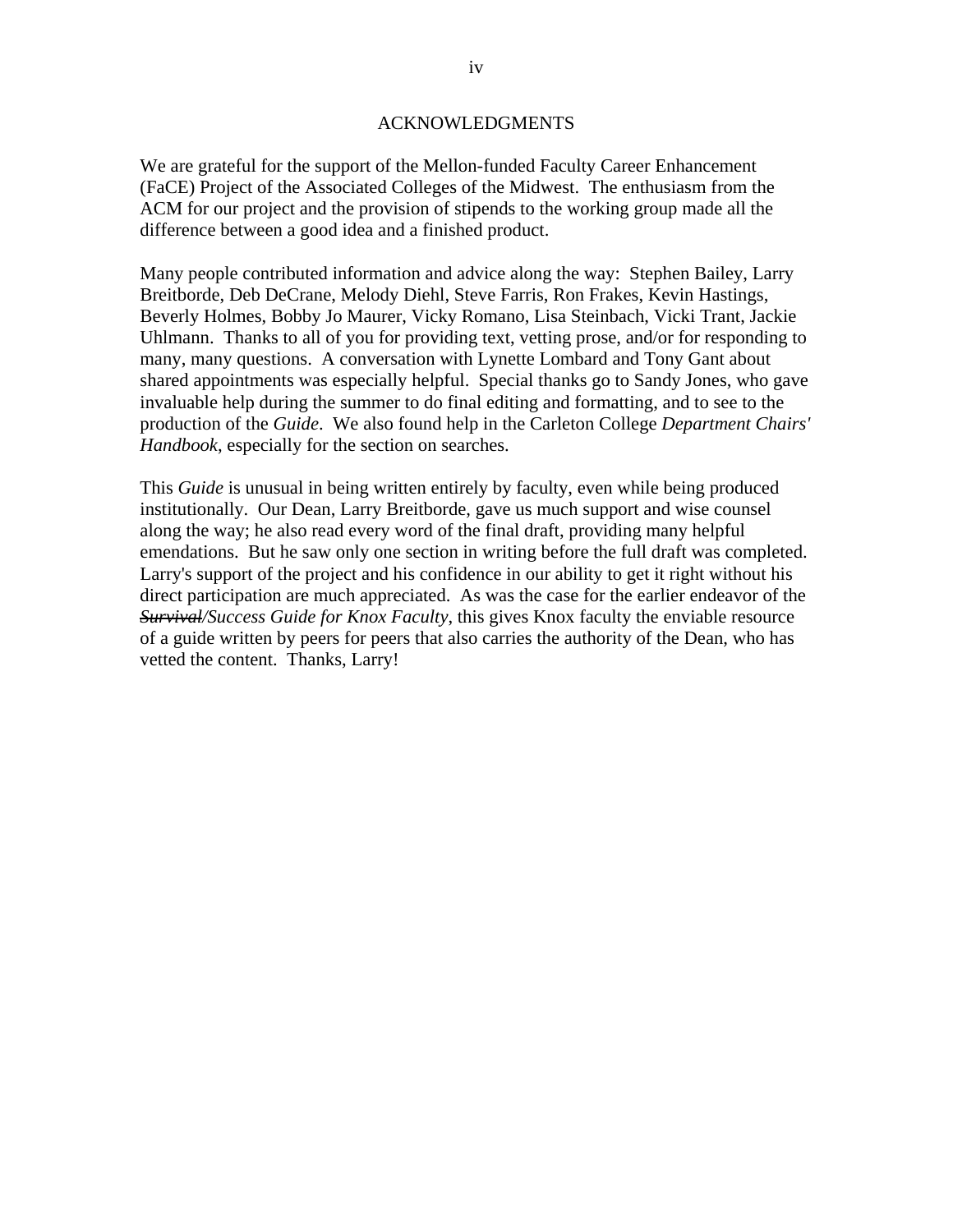# THE GENERAL PICTURE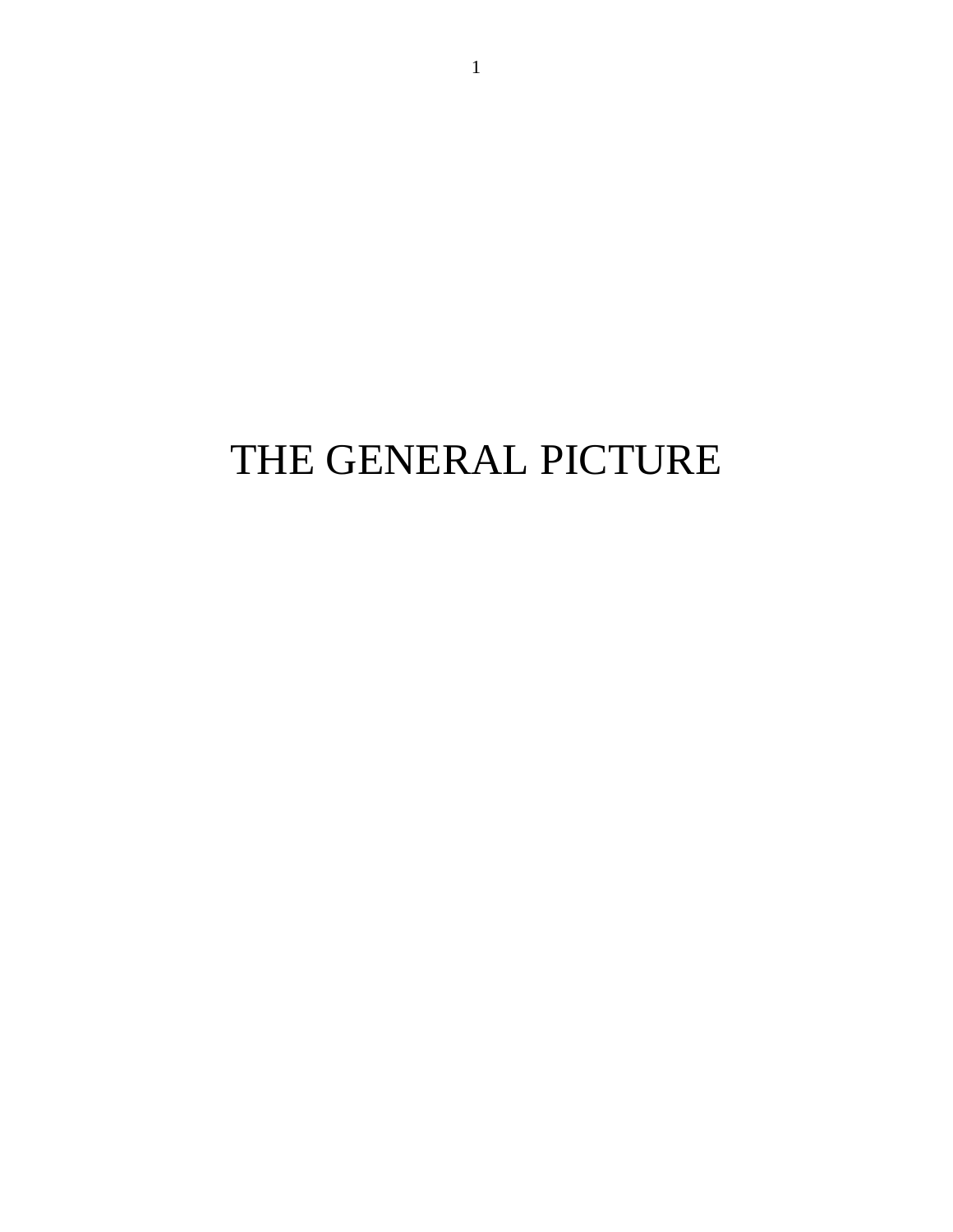A department chair is charged with looking at the big picture: looking at the department as a whole and at the department's relationship to the college. But the chair is also charged with stewarding the day-to-day operation of the department, and it is easy to drown in the minutiae of paper-pushing, to lose sight of the larger issues that should be of concern. There is much to balance as chair: the small tasks with the large vision, and also the job of chair with the continuing jobs of teacher and scholar. It has been a daunting task to list in this publication all the things a department chair does—the list is long! All the more reason to keep the big issues alive. Approving course substitutions, turning in the year's schedule, signing up new majors, and all the other small tasks of the chair need to be done, but the real satisfaction of the job comes from things like shepherding a young colleague through the probationary years, conducting a successful search, or re-thinking the department's curriculum.

One's role in the department changes when one takes on the chair, even though our departments are small, the power of chairs is limited, and faculty tend to rotate through the position. Here are some of the roles generally expected of a department chair:

#### **The big picture person**

It's important for the chair to keep in mind the big picture—of the well-being of the department as a whole, of the department's place in the college, and of the needs of students. Of course it's good for all faculty to have such a perspective, but it's very important for the chair to consistently weigh the needs and desires of individual faculty with the larger good, and to model this for the rest of the department. Some of the issues for which the big picture may need to be invoked:

- <sup>o</sup> most fundamental of all: establishing a collegial environment, one in which much of the above will take care of itself because each person feels valued, that they have a stake in the endeavor, that they are part of a team, that they have ownership in the program
- <sup>o</sup> making time for the department to consider what its goals are, and if those goals are being met through an ongoing process of assessment
- <sup>o</sup> helping people get along with each other (sometimes personality issues within a department are a major challenge)
- <sup>o</sup> sharing the load of service tasks within the department
- <sup>o</sup> finding ways to balance the wide variety of factors that go into what courses are taught when and by whom (see the section on "Course Scheduling" for a more detailed treatment of this issue):
	- course offerings for majors with general education courses for non-majors
	- sharing departmental contributions to the First-Year Preceptorial
	- faculty teaching from their strengths while also meeting the needs of the program
	- faculty teaching in the time slots they prefer while also sharing the burden of teaching in unpopular time slots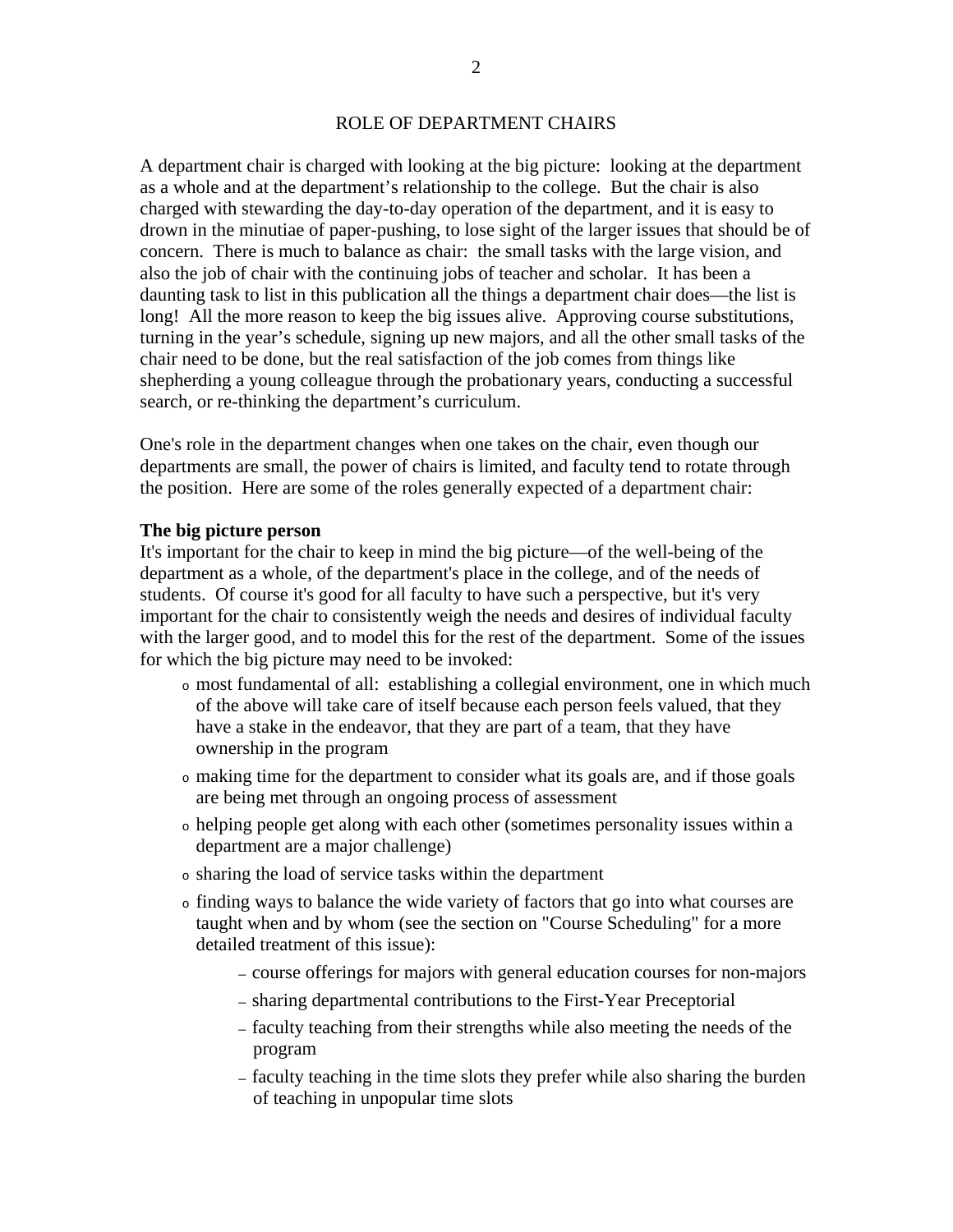— sharing the teaching of both introductory courses and upper-level courses across the department

Another way of saying this: the chair has an important role in helping faculty in the department be realistic about how much of what they do can be chosen entirely individually and how much should be done in consultation with others, and with attention to the needs of others. How much latitude is available can also depend on the nature of one's department, particularly with regard to curriculum. Some departments have standard introductory courses, but most everything above that is flexible. A new person coming into such a department will have a wider choice of courses to develop than someone coming into a department where the curriculum is highly sequential, and one person's course depends heavily on another's. But even in this latter sort of department, it will help the morale of a new person (and others too!) if the obligations of the required courses can be balanced with the occasional plum, the chance for a faculty member to teach something especially close to their heart.

#### **Guide/mentor for new faculty**

Another section of this guide goes into detail on the variety of specific things a chair should do to help a new faculty person. Over and above these details, and the obvious role of being the first resource for the vast array of questions any new person has, the most important thing you can do for the new person is to make them feel welcome as an integral member of the department and to convey to them that you want very much for them to succeed. We also suggest you keep this welcoming attitude in mind when setting up the course schedule for a person's first year, something that will be done before they arrive on campus. Help insure their success by giving them, as much as possible, courses they'll feel comfortable with. Perhaps there's a popular introductory course that can be offered twice in the year, to cut back on new preparations. If there's something they need to teach that will be a huge stretch for them, see if it can be held off until the second year. Consider giving them first choice of the time slot for their courses.

#### **Liaison between the department and the Dean**

This is a key function of the chair. You are the person the Dean will turn to with regard to any issues facing your department, and you are the person who will go to the Dean with concerns initiated by the department. You are the representative of the department, a spokesperson, an advocate for the department. You are also the person who will be relating back to the department the perspective and concerns of the Dean. There may be institutions where the department chair plays the role of a "manager," implementing policy made from above, but this is not the case at Knox. What happens when there is a conflict between what the department collectively agrees are its needs and what is presented by the Dean as the college's needs? The chair serves as the intermediary, conveying the department's perspective to the Dean, and the Dean's perspective to the department. If an issue is particularly contentious, the Dean may meet with the whole department. Examples of some of the issues that routinely call for the chair to consult with the Dean (for more details, see sections on these issues):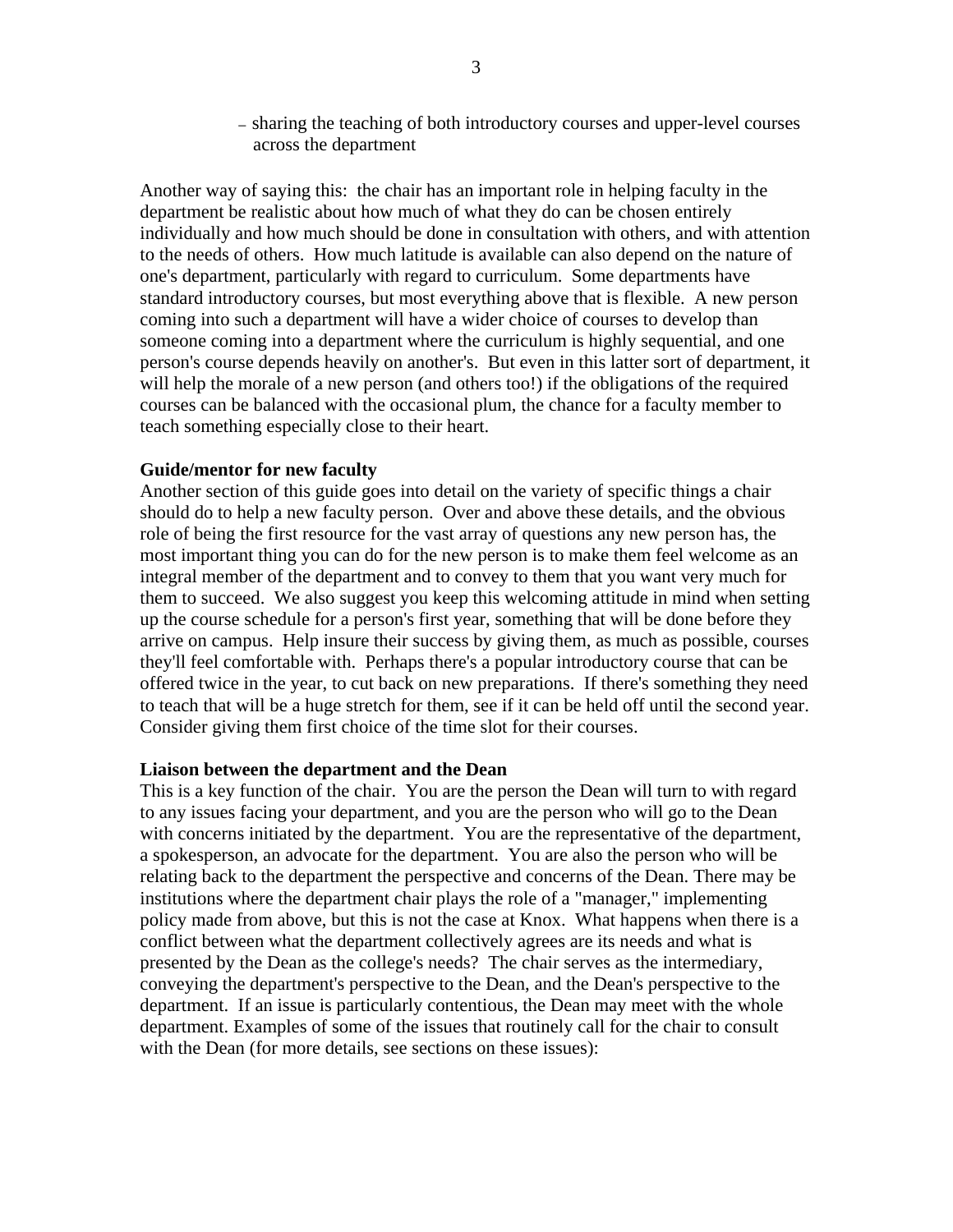- <sup>o</sup> definition of positions in the department (when change is being considered)
- <sup>o</sup> searches (various aspects, from approval of the search through to candidate choice)
- $\circ$  significant curriculum change (e.g., changes in major requirements; rethinking introductory courses)
- <sup>o</sup> some course logistics (e.g., over- or under-enrollment, course times, caps)
- <sup>o</sup> departmental contribution to FP and interdisciplinary programs

#### **Gate keeper and first-in-line resource person—the face of the department**

There's a lot of unscheduled traffic that comes to the chair--from students, staff, and faculty—so one needs to be more accessible as a chair than one may have been previously. This means that chairs have less access to one of the perks of faculty life--a flexible schedule and the ability to do much of one's work away from the office. It's important to be in the office, with the door open, more than you may be used to, with certain times of the term especially important (e.g., during pre-enrollment periods, the first week of any term, the first half of spring term when students are declaring majors). Prompt answering of e-mail will also be appreciated by all the people turning to you for questions. Much of this communication stems from the chair's role as point person for communication to and from the Registrar's Office, other departments, and the area councils.

#### **Role model**

Colleagues will look to you as a model, and they will see what you're doing—in all kinds of ways. They'll see you at the office, and also at any departmental social functions.

#### **STRATEGIES for surviving these multiple demands**

Delegate! Departmental cultures vary on how much is done by the chair and how much is delegated to others. We recommend that departments make a conscious effort to divide up tasks. Even though this will mean more work for some faculty in departments where the chair currently does it all, the pay-off will come later, when the next person in turn can rely on the help of others. See the section of this guide on "Delegating" for suggestions about which tasks are most appropriate for delegating.

Seek counsel! When faced with a difficult issue, don't hesitate to seek counsel. You have three natural resources:

- <sup>o</sup> another person in your department who has previously been chair,
- <sup>o</sup> other chairs (for counsel from current chairs, you can send a message to deptchairs@knox.edu)
- <sup>o</sup> the Dean (who can draw on past experience as a Chair as well as current experience as Dean)

Advice is also available in print and on the web. Even though mostly oriented toward large university settings, it can still be helpful. Some places to begin: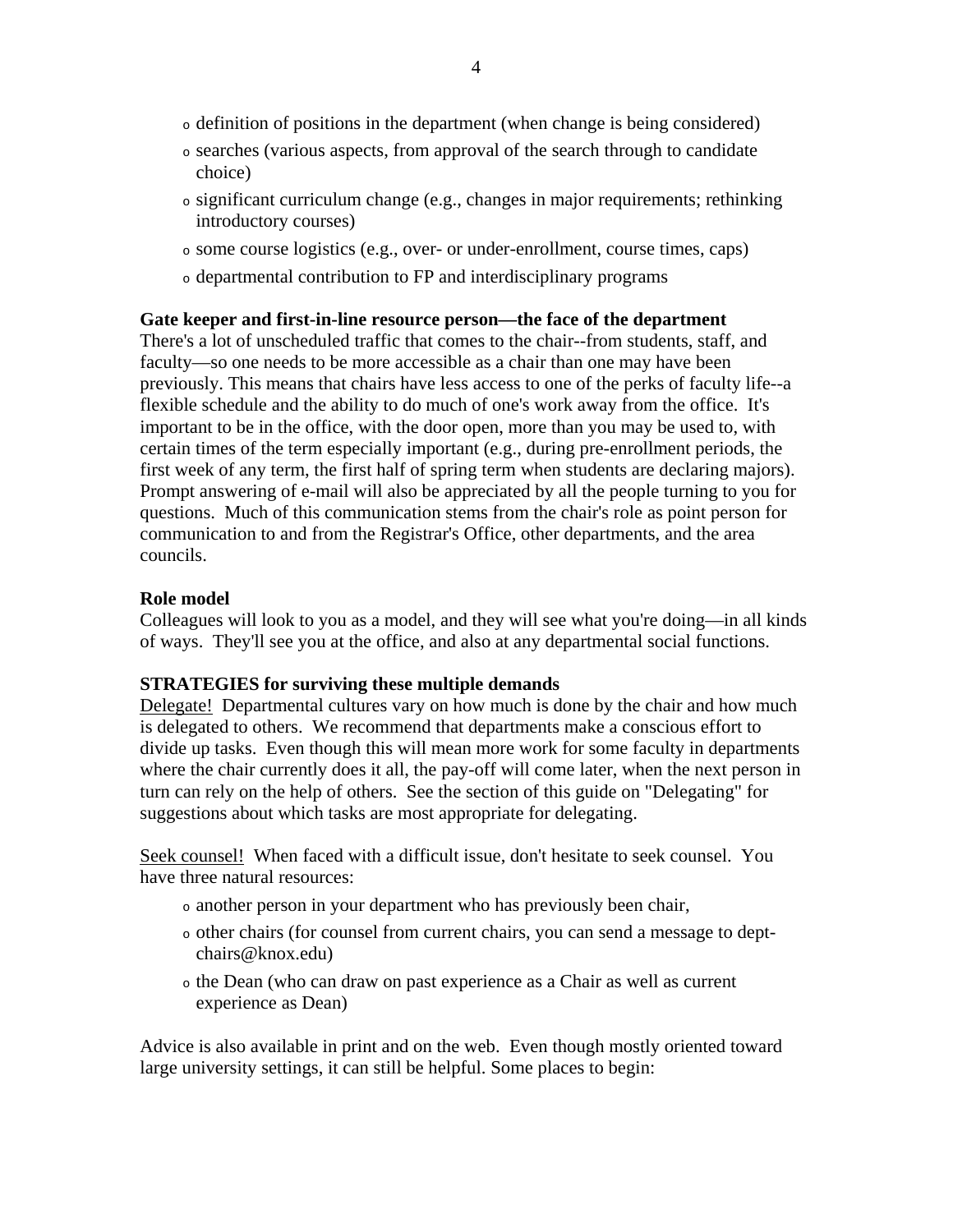- Don Chu, *The Department Chair Primer: Leading and Managing Academic Departments* (Anker Publishing, 2006)
- I. W. D. Hecht et al., *The Department Chair as Academic Leader* (American Council on Education/Oryx Press, 1999)
- the website of the American Council on Education: http://www.acenet.edu (under "Programs and Services" select "Department Leadership Programs")
- *The Department Advisor* (a quarterly publication from Higher Education Executive Publications)
- other selected articles are available from the Coordinator of the Knox Faculty Development Program or from the ACM office.

#### DEPARTMENTAL CULTURES AND CHAIR STYLES

Although it's not the sort of thing you see ethnographies about, each department at Knox has its own culture, which—like culture in general—is reproduced over the generations, often without self-conscious effort. Each of these cultures tends to proceed on the principle that the way things are done are the way things *should* be done. It's often only in conversation with someone from another department that one realizes a certain practice is not actually a rule, or even a norm. As a new chair, there may be aspects of the departmental culture that you would like to change, which may well be a good thing. But that doesn't mean it will be easy! On the other hand, maintaining a healthy departmental culture doesn't happen automatically; it requires cultivation. Yes, this is a paradox: culture tends to reproduce itself (and so is resistant to change) and it also needs conscious nurturing in order to sustain positive qualities.

Here are some of the factors that contribute to department culture:

- <sup>o</sup> the size of the department;
- <sup>o</sup> the proportion of tenured to untenured faculty;
- <sup>o</sup> how many long-timers there are;
- <sup>o</sup> what expectations people have about time commitments (e.g., time spent in one's office, attendance at departmentally sponsored events, departmental socializing off campus);
- <sup>o</sup> incorporation of student input into departmental decisions;
- <sup>o</sup> a tradition of hierarchy or egalitarianism;
- <sup>o</sup> how much is delegated and how much done by the chair;
- <sup>o</sup> reliance on common (or autonomous) decision-making.

An added element of complexity occurs when there are disciplinary divisions within one department, for example: Political Science & International Relations, English Literature & Creative Writing, Anthropology & Sociology, Studio Art & Art History, the several languages within Modern Languages. These departments include faculty who may have significantly different sorts of training, and there is often more than one major. This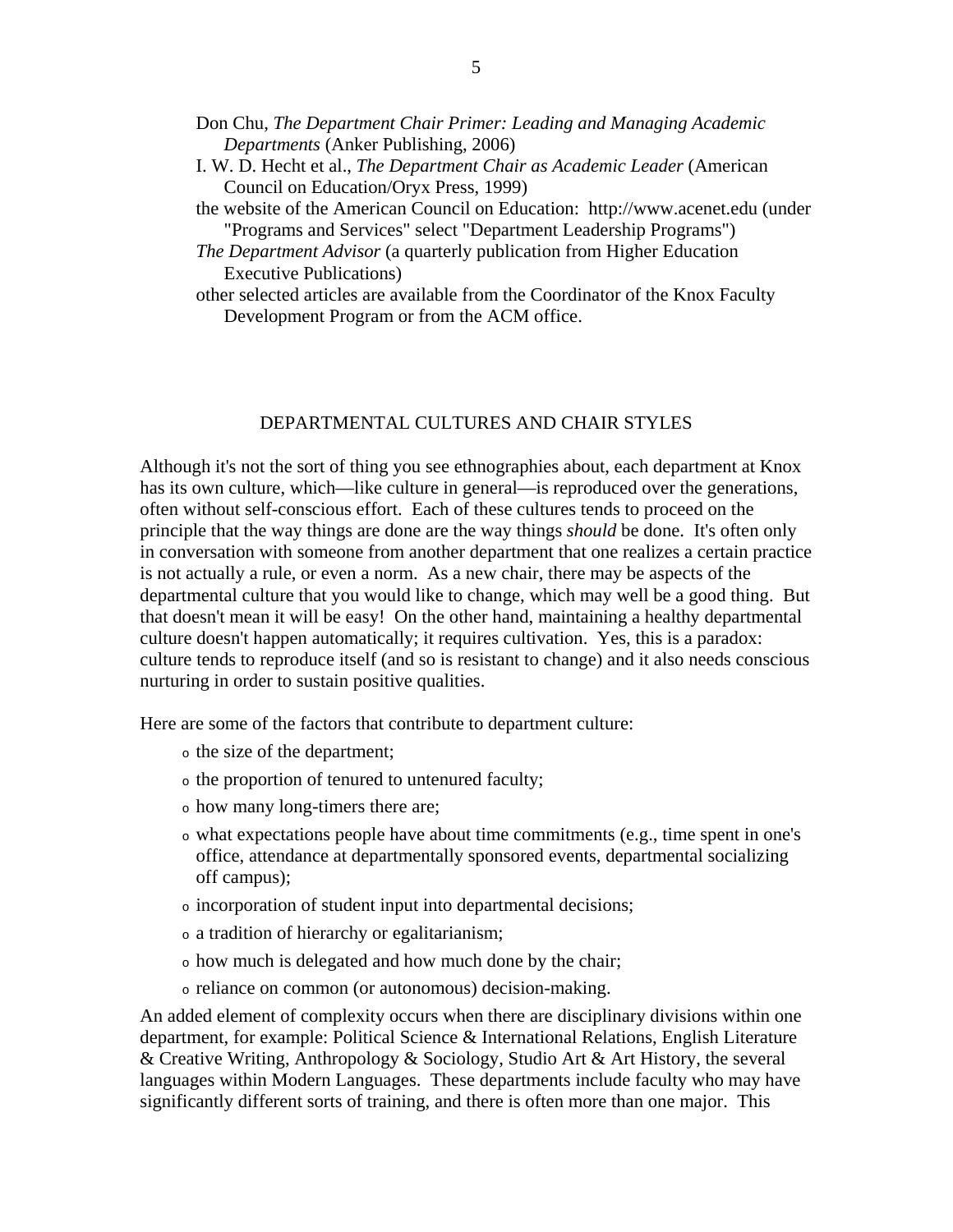makes for a complicated departmental identity in general, and can also come into play for specific things, such as how advisees are assigned, curricular concerns, position and hiring decisions. The more you're aware of potential difficulties because of different purposes, training, different priorities, the more likely you are to be able to head them off, or bring them into the open for discussion.

If you would like to change some traditional practices in the department, it's likely to be easier if you acknowledge the issue openly, invite discussion, and see where it takes you. Some things are readily changed, and some are remarkably persistent, and one can't necessarily predict which is which.

As department chair, your own habits and inclinations will have a significant impact on the life of the department. Consider whether you fit in smoothly with old patterns, or whether your style will necessitate some accommodation. Some of the factors that contribute to the style of a department chair:

- <sup>o</sup> Do you prefer to have control over all aspects of the department, or do you tend to be laissez-faire?
- <sup>o</sup> Do you prefer face-to-face interaction, or to do most things by e-mail?
- <sup>o</sup> Do you prefer a hierarchical structure or an egalitarian one?
- <sup>o</sup> Are you approachable for professional problems? for personal problems?
- <sup>o</sup> Are you comfortable with number stuff (e.g., budgets, enrollment information)?

Here are some of the qualities of department culture we would hope for in all departments:

| collegial     | functional                                |
|---------------|-------------------------------------------|
| supportive    | open-minded                               |
| communicative | cooperative (everyone willing to chip in) |
| collaborative |                                           |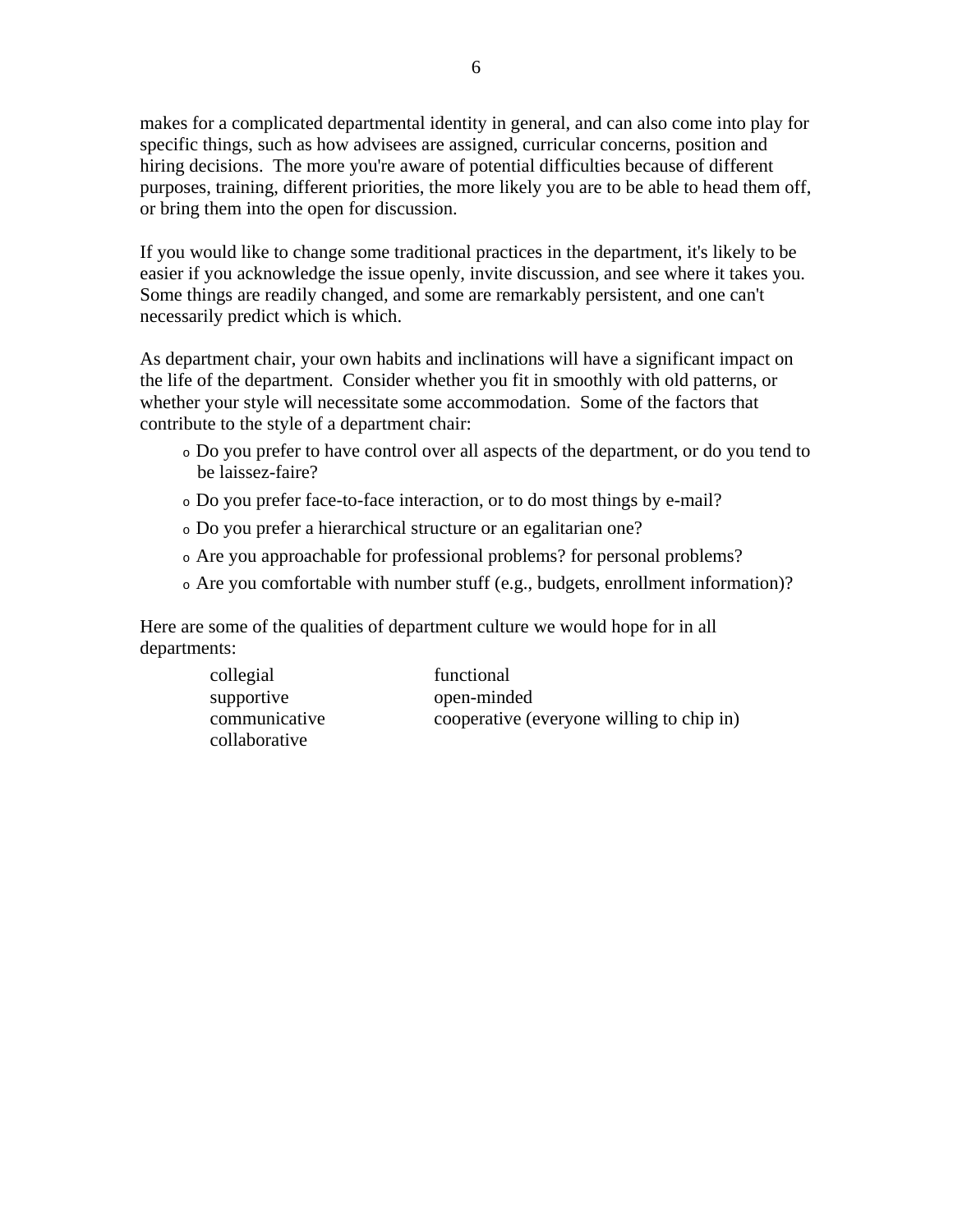# THE BIGGEST RESPONSIBILITIES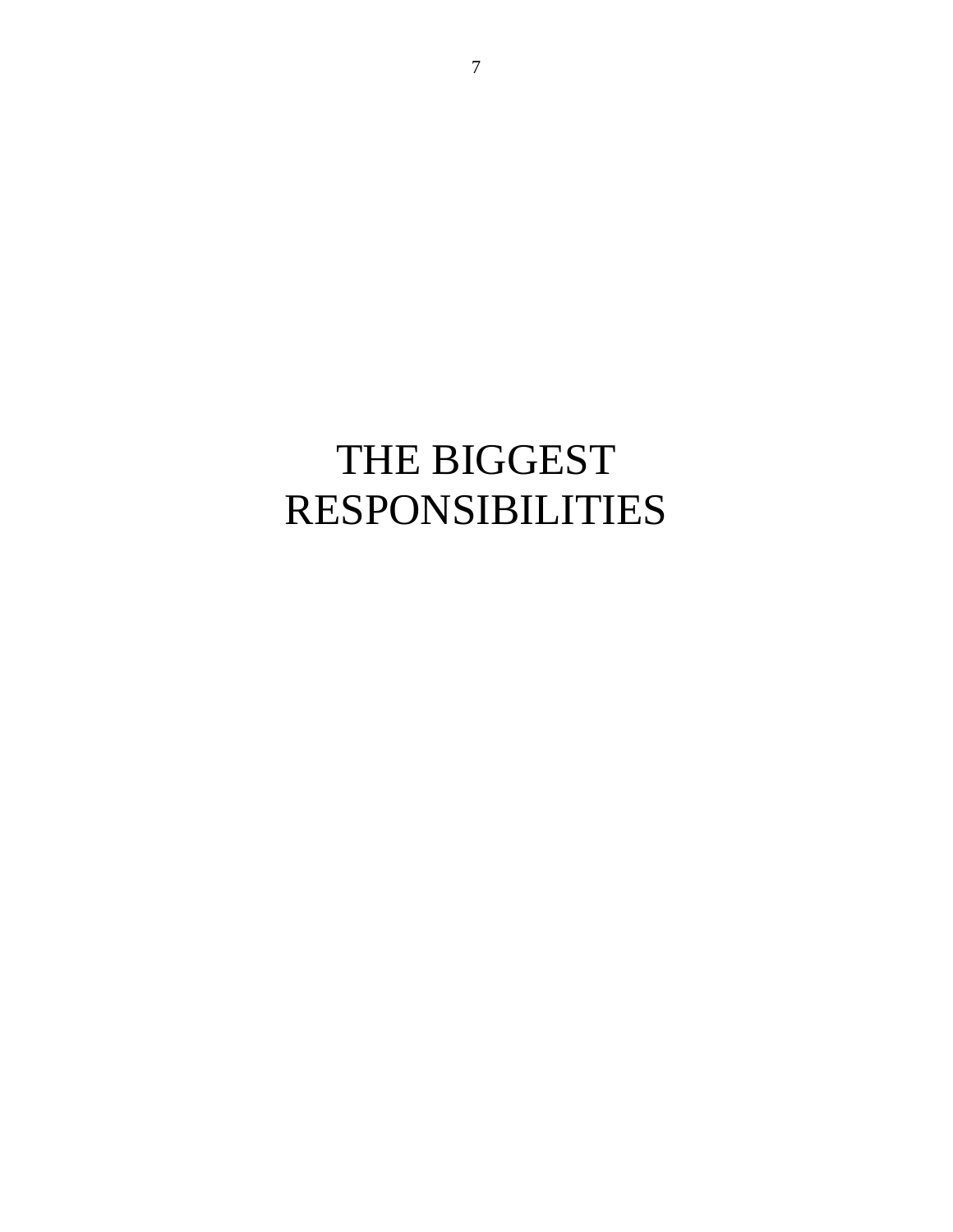#### SEARCHES

*(See Appendices for a variety of documents helpful in searches.)* 

#### **Why searches are so important**

It would be difficult to exaggerate the importance of searches to the department and the college, most especially searches for tenure-track faculty. Given how small our departments are, one person constitutes a sizable percentage of a department's identity and activity—in some departments as much as 33%! Each person in the department affects the success of the program, and a new person will invariably bring change to the department. It's really important that you learn enough about the candidates to anticipate what those changes might be, and that the department is enthusiastic about the contributions (including changes) that this person will bring. A search is about shaping the department, not just adding a person. Even if a department wanted to replicate exactly a person who's just retired or left for another job, this is never possible. Each search provides the opportunity for a department to think again about mission and identity, about new perspectives or approaches that might be brought in, as well as any common characteristics you would like to preserve. Because departments are so small, searches may be few and far between. All the more reason to see each search as an opportunity to diversify the department. Diversity in terms of gender, race, class, ethnicity, and region of country are important, as well as the obvious characteristics of field, methodology, intellectual perspective, or type of graduate training. Indeed, the college is sometimes able to make "opportunity hires" outside of a normal search process. See the appendix on "Increasing Faculty Diversity--Opportunity Hires" for guidelines.

Searches are a great deal of work, but the stakes are high, so it's worth it! A search can even be fun: the intellectual stimulation of talking with people newly immersed in their fields and the camaraderie of working closely with colleagues on an important task. The prospect of a new colleague—something that may not happen very often—can also be exciting in itself.

#### **Requesting approval to conduct a search**

The comments that follow all have to do with tenure-line positions. For advice about hiring sabbatical replacements and adjuncts, see the relevant sections in "The Day-to-Day Tasks."

There are three circumstances that can result in a request for a tenure-line hire:

- <sup>o</sup> a tenured faculty member is about to retire
- <sup>o</sup> a tenure-track or tenured faculty member has left the college (either from their own desire or from a non-renewal of contract)
- <sup>o</sup> a perceived curricular need for an additional tenure-line in the department

When a tenure line is vacated, do not assume it will be filled without justification from your department. The department must submit a formal justification and proposal to the Dean and to the Chair of FASCom. The procedure is detailed in the section of the Faculty Handbook on Faculty Personnel Policies (III. A. 1-2); this section is reproduced in the Appendix of this Guide.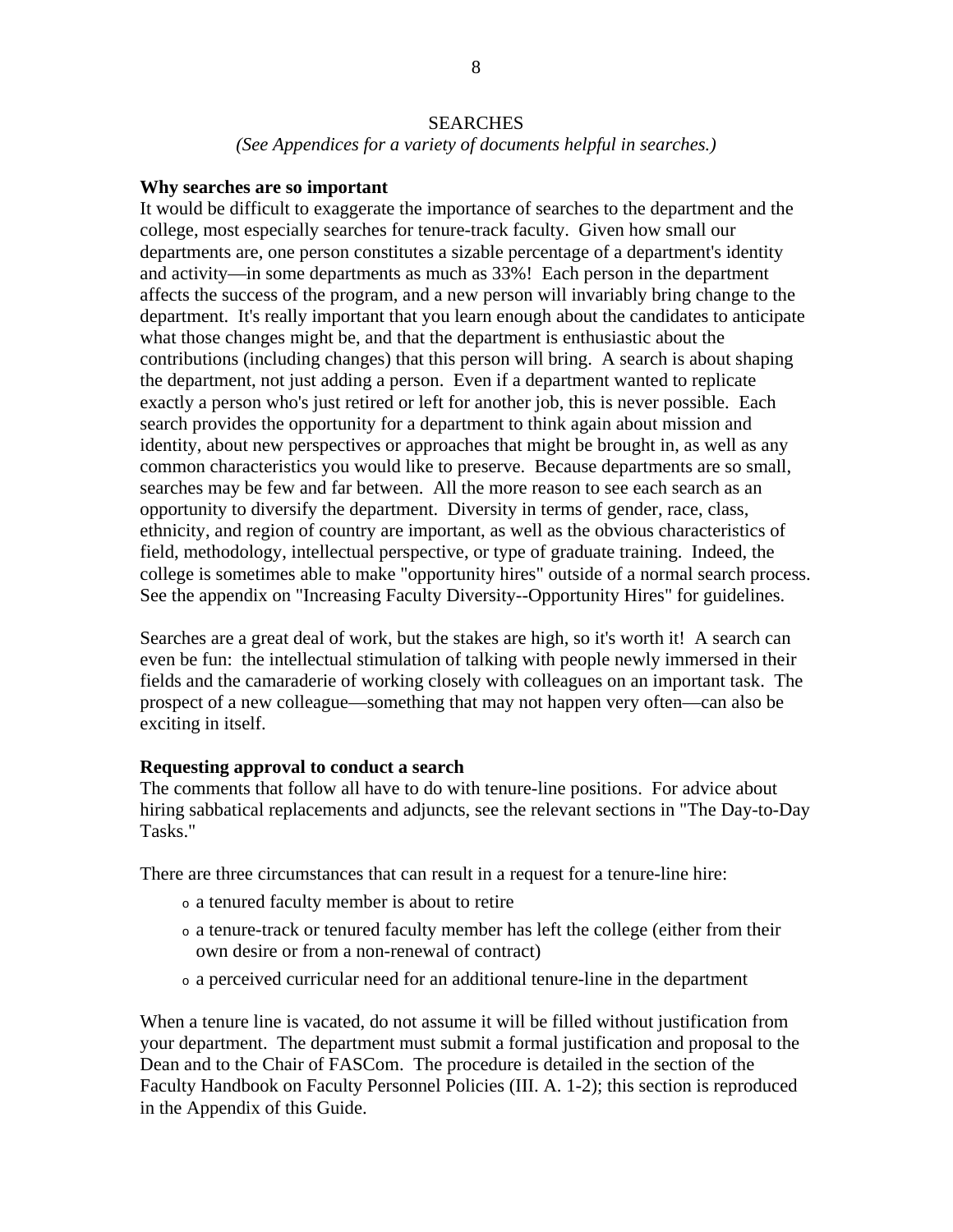What makes for a strong proposal? It will be similar for each of the above circumstances, but you can expect the bar to be higher in the case of addition of a new line. On the other hand, no matter how obvious it may seem to you that an existing tenure-line needs to be filled again, a case has to be made that will be convincing to others. Each opening can be an opportunity to think about college-level priorities, while the department is understandably thinking of departmental priorities. To make a strong case to the college, you will need to include:

- <sup>o</sup> Reasons why this position is needed within the department.
- <sup>o</sup> Ways in which this position can help with needs beyond the department, if this is the case (e.g., interdisciplinary programs; certain parts of the graduation requirements such as diversity or experiential learning; other curricular or program contributions).
- <sup>o</sup> Where the line exists, but you are requesting a change in sub-field, you'll want to explain why the shift of emphasis. Perhaps there are internal reasons, or perhaps there's a new development in your field that you want to include. Whatever it is, explain.
- <sup>o</sup> Enrollment figures: Enrollment figures since 1997 can be found on the Registrar's web site, from the link to Encyclopedia Knoxensis. These figures give enrollment demand as well as final numbers in the courses, so it's easy to see where courses have been over-subscribed. A careful analysis of enrollment trends over time in the department and/or for the special field being requested, is an important part of the proposal. If you're seeking an entirely new tenure-line position, you'll need clear evidence of departmental over-enrollments extending back for a period of time.
- <sup>o</sup> Major/minor numbers: This information is available in Encyclopedia Knoxensis back to 2001.
- <sup>o</sup> If the above numbers do not support your case for a new position, you'll need an even stronger rationale for why the position is needed.

The proposal should come out of discussions within the department, and a draft (most likely written by you) should be circulated through the department for comments. The Dean and/or the Chair of FASCom are also willing to look at drafts, making suggestions that may enhance the likelihood the proposal will be approved.

#### **Role of retiring faculty member in search for his or her successor**

The search process should be carried out by the continuing members of the department, from the meeting where the definition of the position is discussed through to reading files and formal interviewing. Of course the retiring person may also be an important resource, and the department should respect their expertise (and their feelings), consulting with them as appropriate.

#### **Planning out the search**

The Dean will send you a letter that details search procedures. Go over search procedures with the department so that everyone is on the same page about how things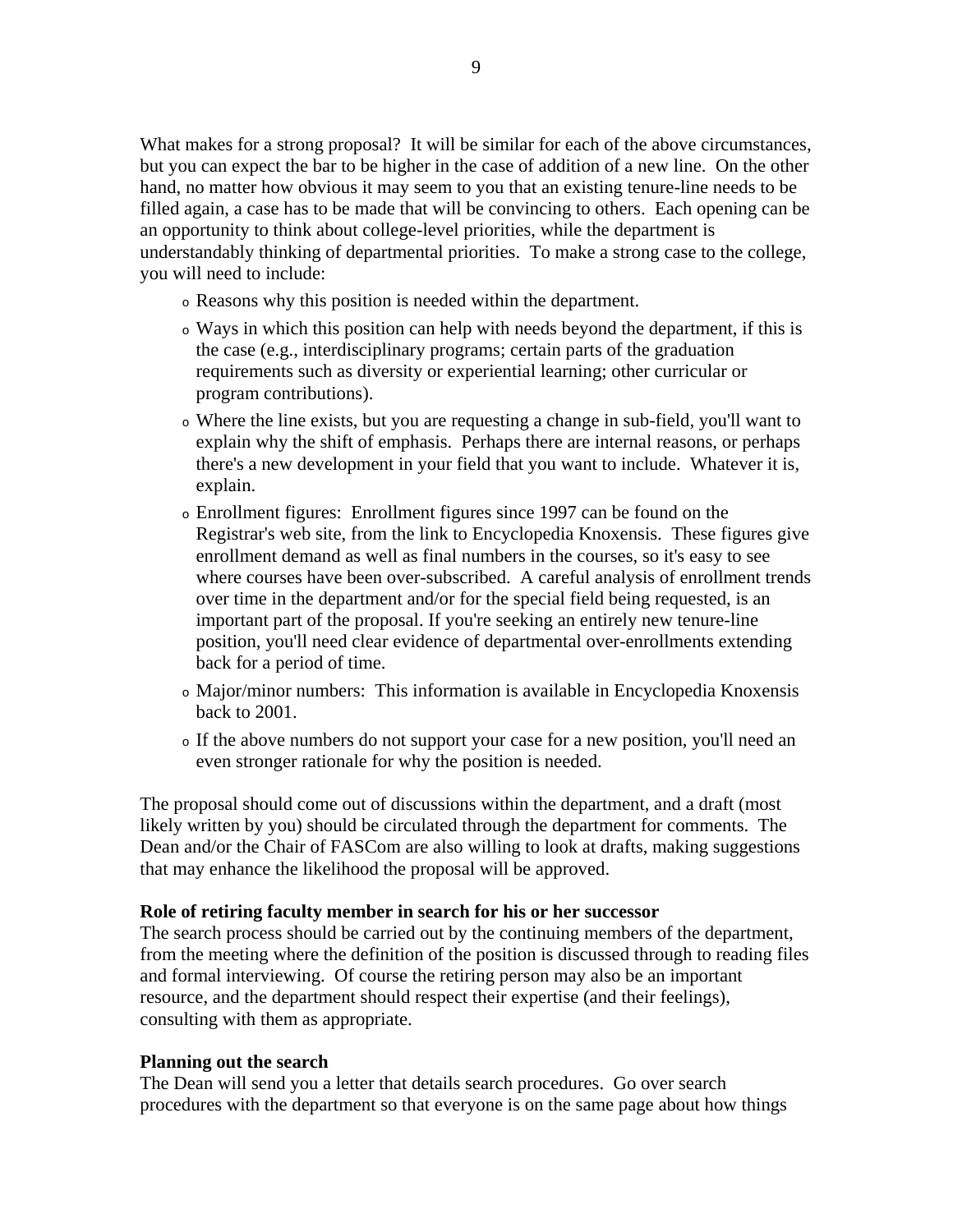will proceed. Emphasize the importance of confidentiality regarding all information in the files and all departmental discussions about candidates. How will the files be managed and divided up (if at all)? Who would the department like to request as the outside committee member, and what will that person's role be in the search? Who will be able to go to the convention for interviewing? If convention interviewing is not possible, who will be in on phone interviews? Will it be a conference phone call, individual, or both? What will the on-campus interview schedule be like? What will be the role of students in the search? (See below for more detail on each of these steps.)

#### **Crafting the job ad**

The department's first task, once the position has been approved, is to write the job ad. The discussion that went into the request for the position may be all you need for drafting the ad, though it is also common to decide at this point on more specific preferences to include in the ad. This varies by department and by need. Sometimes a department is looking for very specific interests while in other circumstances a very open-ended description would be best.

One key element to take into account is how large the cohort of candidates is in a given field. If the supply is very large—where an open-ended ad might generate several hundred applications—the department would probably be best off to define the job in such a way as to limit the number of applications. But sometimes the supply is small, and the ad has to be crafted more broadly. A middle ground, commonly used, is to make the primary field broad, and then list a number of preferred secondary interests. Or you can say that specialties are open, but with a special interest in [name particular field(s)]. If leaving the description open ended, it can help to say that the strongest candidates will be those who complement the strengths of the current faculty. See sample ads in the Appendix for examples of such language, and also for the Knox boilerplate language concerning encouragement of applications from women and other underrepresented groups. The wording of the ad must be approved by the Dean and by the Director of Human Resources; the placement of the ad must be approved by the Dean. Keep a record of all placed ads.

Check ads in your professional journal to get a sense of commonly used language and categories. Some disciplines have further requirements for the information that must be included. The ad should be placed in the major job placement publication for your field, usually now on the web instead of in a print publication. In addition to any ads placed in web-based job postings, you must also place at least one ad in print, to satisfy the requirements of the U.S. Department of Citizenship and Immigration Services (which gets involved if the preferred candidate is not a U.S. citizen). This can be done through the job listings in *The Chronicle of Higher Education.* National advertising, published in time for a reasonable lead time for applications, is central for insuring a wide pool of applicants; it is also necessary for complying with affirmative action procedures. In addition to such national, public advertisement, it can be helpful, in addition, to use personal contacts or more targeted communication to stimulate further applications. Anyone in the department can drop a line to friends in major universities, asking them to mention the job to graduate students. Flyers can be sent to major universities, or to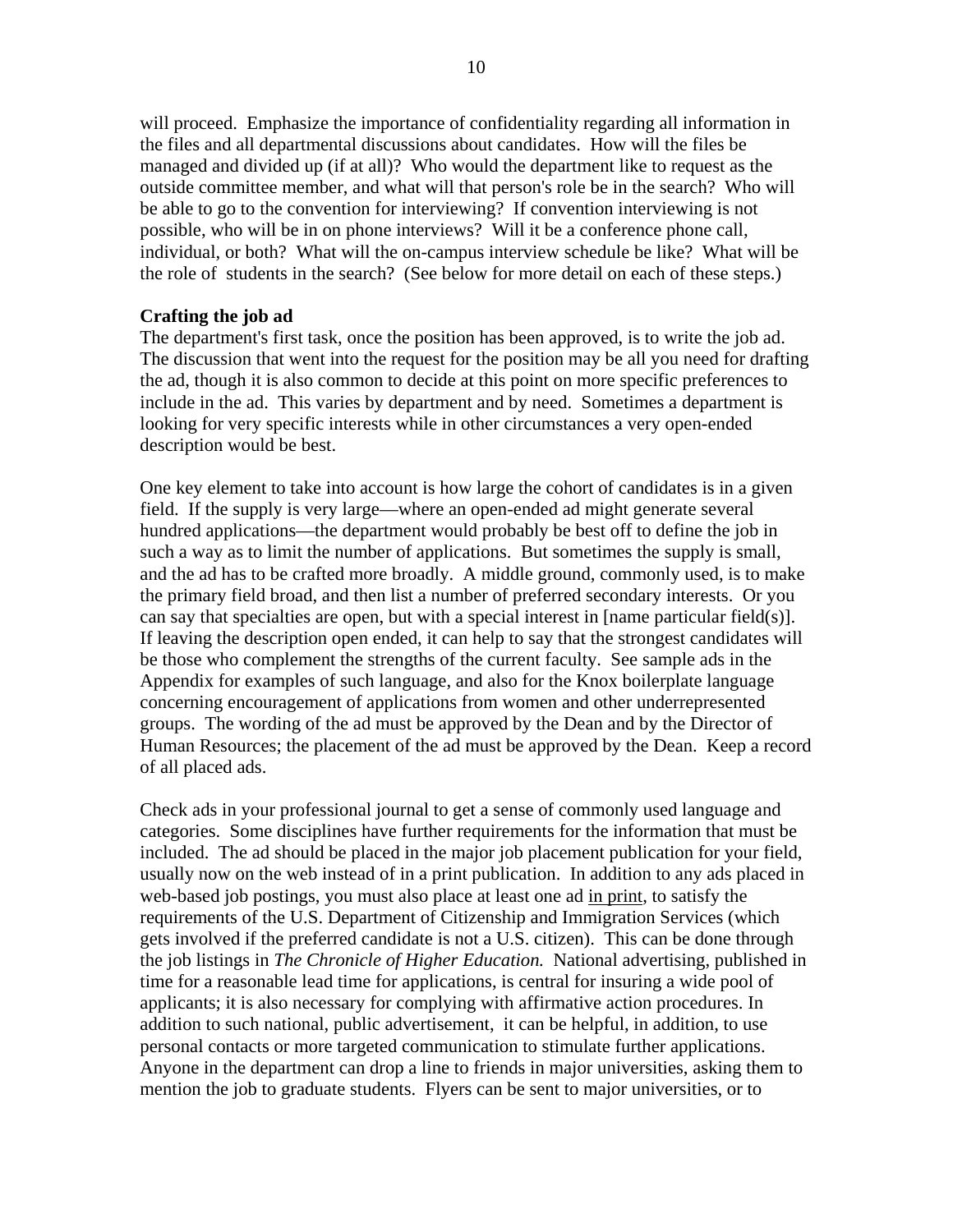departments that produce a large number of minority candidates. An announcement can be placed on e-mail lists that are specialized by sub-field.

The Dean's office will arrange for the ad to be listed in the employment opportunities section of the Knox website.

#### **Outside member of the committee**

All tenure-track search committees include a faculty member from outside the department. The department decides on a few names; the Chair discusses these with the Dean in order to agree on a choice, and then the Dean usually makes the contact. It's most helpful to have someone who is connected to the discipline in some way, and someone whose judgment you will respect. You can also look to balance out the search committee on one or another factor. If all search committee members are tenured, it would be helpful to have someone more junior. If all are female, then someone male. You want someone who, when it comes time for the campus visit, will play a positive role in recruiting the candidates. It would be best to avoid someone who has a particular stake in the outcome of the search (e.g., someone who might be much more interested in one subfield than another).

The role of the outside member can vary. At a minimum: they should be involved in reading the short stack of files (ca. 10-15) from which the final three candidates will be chosen for on-campus visits. (If the person would like to read more files than this, and be included in the discussion that results in the shorter list of 10-15, that is OK, but should not be required.) The outside member does not go to the convention for interviewing, but should be involved in all aspects of the campus visit. When it comes time to decide on which candidate gets the offer, most departments give the outside member a vote (although decisions are as often decided on the basis of consensus rather than a formal vote). Be sure to talk with both department members and the outside member early in the search process, so that there is agreement about this person's role in the search.

#### **Internal candidates**

It happens quite often that a person at Knox on a visiting appointment applies for a tenure-track appointment in the department. This is necessarily an awkward situation, even when you have a very high regard for the person in the temporary position and hope that they rise to the top in the competition for the tenure-track position. Here are some suggestions for dealing in a professional way with this circumstance—both preserving the integrity of the search and taking into consideration the feelings of your colleague who is applying for the job.

Talk with the person in the temporary position as soon as the ad for the job has been approved. It's important that they hear about the position from you, rather than from the job boards in your field. If you think they're an appropriate candidate for the job, encourage them to apply. If they're in the right field for the position, but you have doubts about how competitive they'll be in the search, you might temper the warmth of your encouragement, but it's best not to shut any doors; it would be outright illegal to suggest they not apply. Talk about what will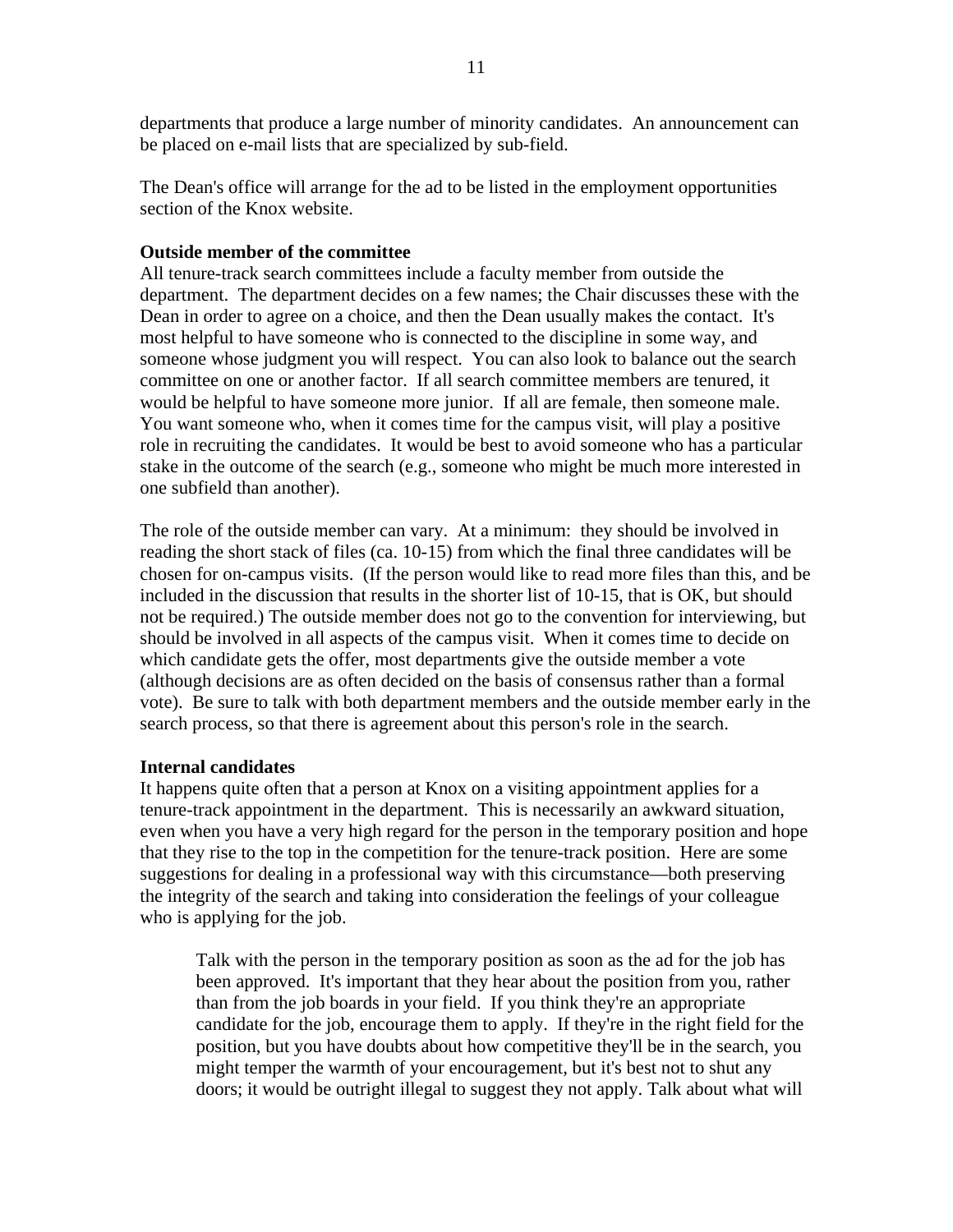happen as the search progresses; explain that they will be treated in the same way as external candidates, with the same interview events should they make the final cuts.

It sometimes happens that an internal candidate is not strong enough to make it into the pool of candidates to be interviewed. It can be tempting to include them in the interview pool as a "courtesy," but this would be a mistake. If the search committee agrees that this person does not measure up to others in the pool, better to break the news sooner than to string them along through the rest of the search.

Explain that it is the custom at Knox to ask internal candidates not to go to the talks of other candidates; that while such talks are understandably interesting from the perspective of the internal candidate, it is not fair to the other candidates and can be uncomfortable for the department also. Suggest that they look in the *Survival/Success Guide* at the section on "Surviving a Year as Visiting Professor," which includes accounts of what it's like to be an internal candidate: http://deptorg.knox.edu/facdev/guide/surviving.html. Mention that you know it will be difficult for them to see the search progressing (something everyone else in the department will be involved in, but not them), and that it will be especially difficult for them if the job ends up going to someone else, but that you hope going forward with a professional attitude on both sides will help. Make sure you give them a chance to ask any questions they may have about how this all will work.

Another complication of this type of search is that students in the department may have strong opinions about the internal candidate. Encourage students to give you comments on all candidates for the position as they come to campus. Keep conversations with students about the candidates professional, holding back on casual conversation, which can be tempting on the subject of the candidate they know best. If the internal candidate doesn't get the job, and students are upset, explain that it was "a difficult decision." Be open, but guarded. You don't want to say something that would in any way damage the reputation of the internal (or other) candidates.

#### **Managing the files as they come in**

One of the main responsibilities of the faculty secretary in your building is to assist with the massive paper flow of searches. Talk to her about how you would like files handled for the search. If she has done searches before and you haven't, she may have some useful suggestions. You can rely on the secretary to make a file for each candidate and to file material as it comes in. See the Appendix for a sample form that can be inserted into the front of each file, on which she can keep track of what material has arrived. As the cut off date approaches, you can look through the files to see if any promising candidates have gaps in their files. If so, you can send off an e-mail requesting the missing items so that their files are complete by the time the search committee is going to deliberate. The secretary should also send out an acknowledgment for each application received. See sample letter in the Appendix.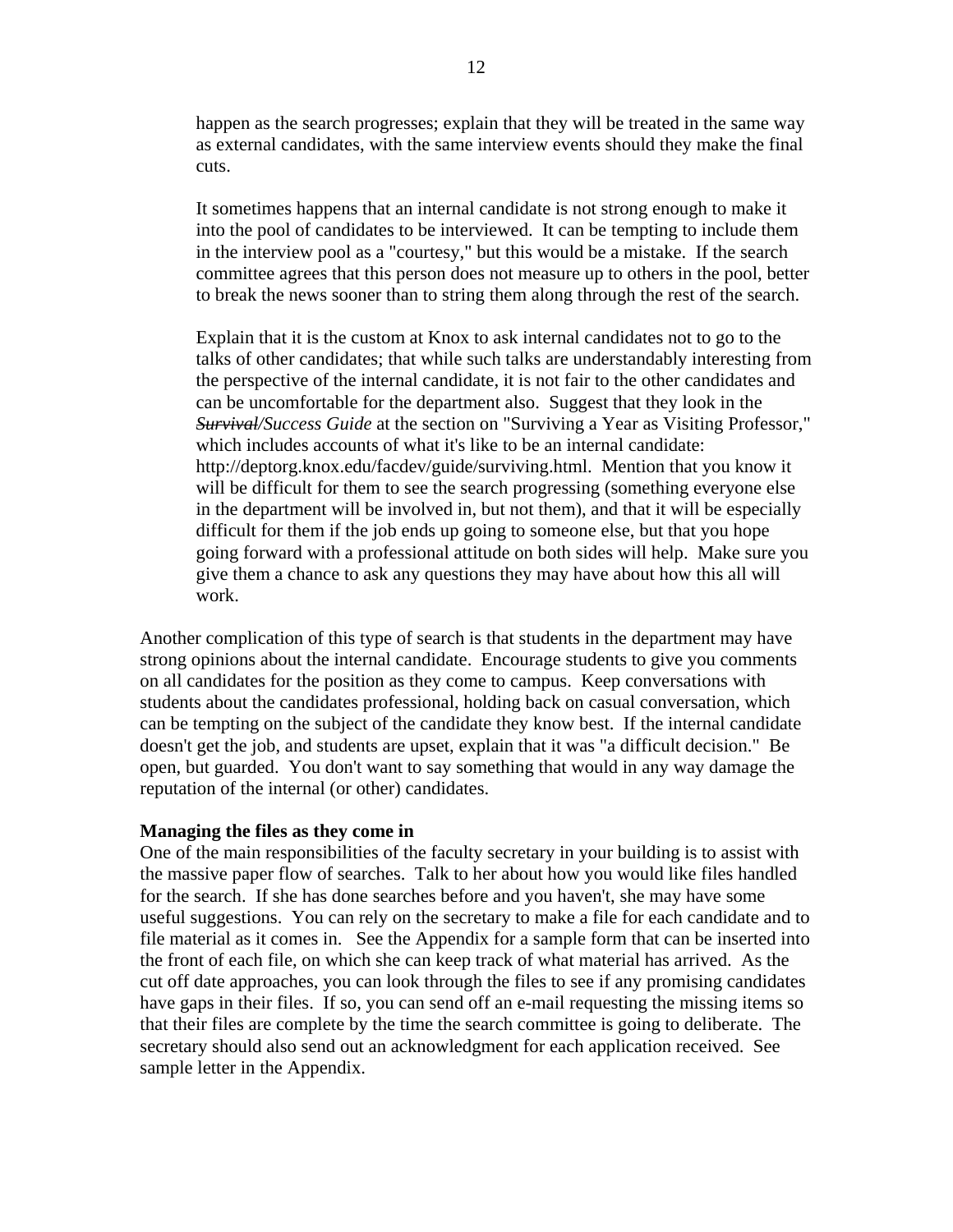#### **File-reading**

If the number of applications is very large, there are ways to divide up the work so that not all search committee members have to read every file (even while they are welcome to do so):

- <sup>o</sup> the chair can make a first pass through all the files, setting aside files of people clearly inappropriate for the job, and putting the rest into two piles: "top candidates" (being very generous in this distinction) and "others in the running." When making this first pass, it is helpful to mark up the materials for an information sheet that can be created for each candidate, with multiple copies left in the file for other readers. This way the basic factual information only has to be written down once. The secretary helping out with your search can enter the marked information into a standardized data sheet. (See Appendix for sample sheet.)
- <sup>o</sup> the whole stack can be divided amongst all search committee members, who perform a similar sort.

Even if such a preliminary sort is done, it should be made clear that all committee members are welcome to read all of the files.

Committee members should take notes on each candidate as they read, and should make an assessment of each candidate as they proceed. The committee should agree on a common rating system at the outset, so that rankings can easily be compared. For example:

- $4 =$  definitely want to interview
- $3 = a$  possible interview candidate
- $2 =$ some good qualities, but probably not interview
- $1 =$  definitely do not want to interview

#### **Narrowing the list for preliminary interviews (at a convention or by phone)**

Perhaps one of the most challenging tasks in the search is to narrow the list to those applicants (perhaps 10 or 12) who will receive a preliminary interview, either at the appropriate annual convention or over the phone. Convention interviews are usually preferred, but if the timing of the search doesn't allow for these, phone interviews should be done. It's probably best to have no more than three people from Knox on the line. (Ask Telecommunications for help in setting up a conference call. You can do such a call either with a borrowed conference phone—all the Knox people in one room—or by linking up everyone at their separate extensions.) Be sure to inform the candidate that it will be a conference call. Once on the line, have each person introduce themselves, and then repeat one's name before asking a question or making a comment.

When arranging these preliminary interviews*,* you'll want to call up each candidate to arrange the time for the interview. For convention interviewing, follow this up with an email message that confirms the day and time for the interview and that specifies how the candidate will be informed of the specific place for the interview. (See Appendix for a sample message.)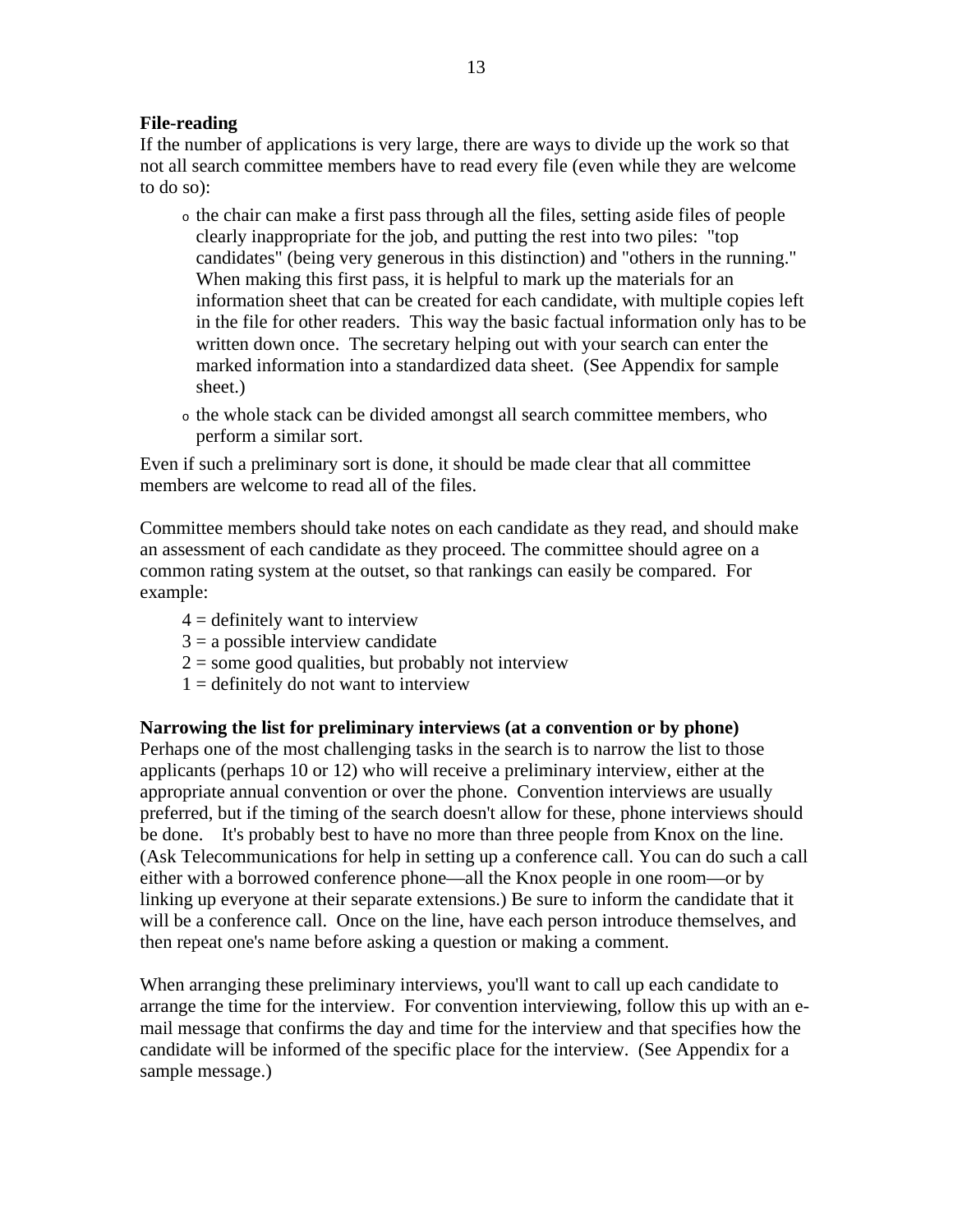#### **Convention interviewing**

Talk with the Dean about how many people he will approve for travel to the convention. It's helpful to have two or more people from the search committee go, since the variety (or confluence) of opinion can increase the confidence with which the committee makes its choices. It's also potentially a great time for the people who go—a chance to talk with departmental colleagues more intensively and for longer stretches than one gets on campus.

Convention interviews are an enormous help in sorting out candidates. Among the ten who all looked terrific on paper, some, invariably, will not shine in person. The goal is to end up with three candidates who will be invited to campus for a full day of interviewing, and to have some back-ups if none of the top candidates work out. It's best to limit convention interviews to ten or twelve candidates over two days. This is intense and interesting work, but also exhausting.

Some scheduling considerations:

- <sup>o</sup> Leave a little time between each interview so that you can jot down notes about the interview, compare opinions, read up on the next person, and stretch a bit.
- <sup>o</sup> Try to leave 90 minutes for lunch to allow yourself a decent break. Lunch places near the convention hall are also likely to be crowded.
- <sup>o</sup> Thirty minutes is usually long enough for each interview. This gives you sufficient time to get a good sense of the candidate, and if the interview happens to bomb, it's short enough to make it through to the end. If you schedule interviews 45 minutes apart, this gives you some leeway if one or another interview goes a little longer than 30 minutes.
- <sup>o</sup> Schedule in time after the final interview for search committee members to compare notes and come to a ranking of the candidates. Much better to do this when candidates are fresh in your mind.
- <sup>o</sup> Leave the last five minutes of each interview for the candidate to ask questions.

About questions to ask: It's a good idea to have some questions that are asked of all candidates, as this gives easy points of comparison. Begin with a question that will be relatively easy for the candidate to answer, probably something about their dissertation (or the equivalent in non-Ph.D. fields). Be sure to ask about both research and teaching. Some candidates will assume that research is unimportant at a small liberal arts college, and it's important for them to know that we are very much interested in this part of their professional life. Some sample questions:

#### Research

How would you describe the contribution of your research to the field? What directions might your future research take? In what ways might your research inform your teaching?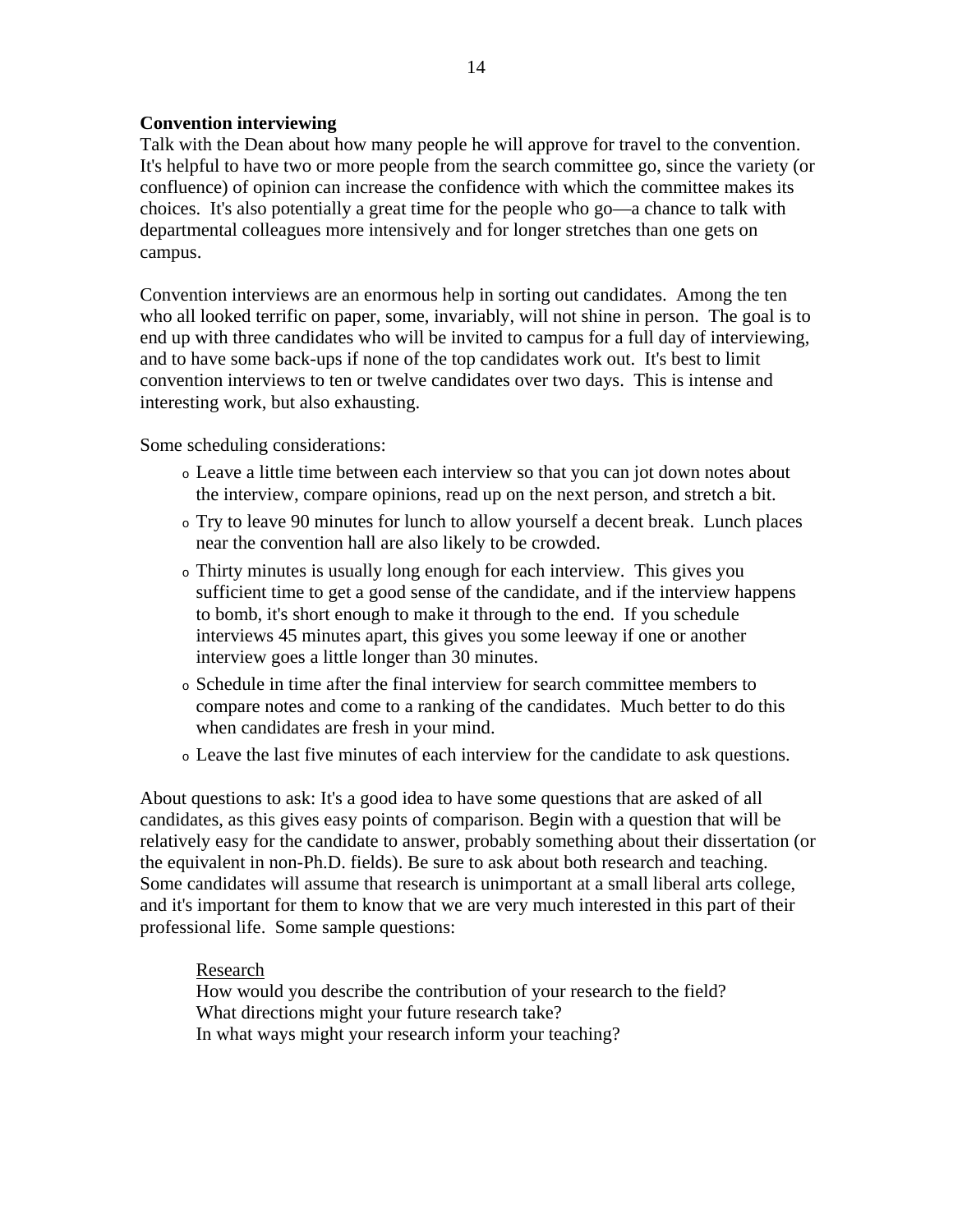Teaching What courses do you most look forward to teaching? How might/do you structure an introductory survey course in our field? What assignments have you found most productive? What is a mistake you've made in teaching that you've learned from?

#### The Field

What's been happening in [your field] in the last 10 or 20 years of special interest to you?

What scholar's work do you most admire?

## **Other**

What do you do for fun?

The actual decision about which three people to invite to campus is made after the convention, consulting with the full search committee. These names are then submitted to the Dean, who has to approve all visits. Sometimes only two candidates are approved. Sometimes the presence of an internal candidate means that there may be four campus interviews rather than three (but not necessarily). Sometimes arrangements will be made all at once for a series of three visits. Sometimes candidates will be interviewed one at a time, with the next candidate asked only if the first is not offered the job. These are all decisions to be talked through with the Dean.

#### **Setting up the Campus Visit**

For guidance in setting up the campus visit, see these documents in the Appendix:

- <sup>o</sup> Sample Schedule for Campus Visit
- <sup>o</sup> Campus Visit Checklist
- <sup>o</sup> PR for candidate talk

#### **Coaching students about their role during the campus visit**

Campus visits always include a meeting with students familiar with the department, often over lunch. Find several students who you think would make a good impression on the candidate, and ask them to help in the search by attending the lunches and the candidate talks. (You can do this through an open call to majors for volunteers, direct solicitation of individuals, or some combination of the two.) Explain to the students that they have (as do the faculty) a dual role in interacting with the candidate: We are evaluating the candidate, but we are also "selling Knox" to the candidate; assessing and recruiting are both going on at once. Interviewees who are strong candidates may well have other options, so if the person looks good for Knox, we want to let them know about what a good place Knox has been for us—and might be for them. Of course we should also be honest about weaknesses where it is relevant—and perhaps even important—to mention them. But the general tone should be upbeat.

Emphasize to students that it is important to see all the candidates, if at all possible, so that a comparative assessment can be done. It may be harder to get to all the talks than to all the lunches, but the more they can go to, the more helpful it is.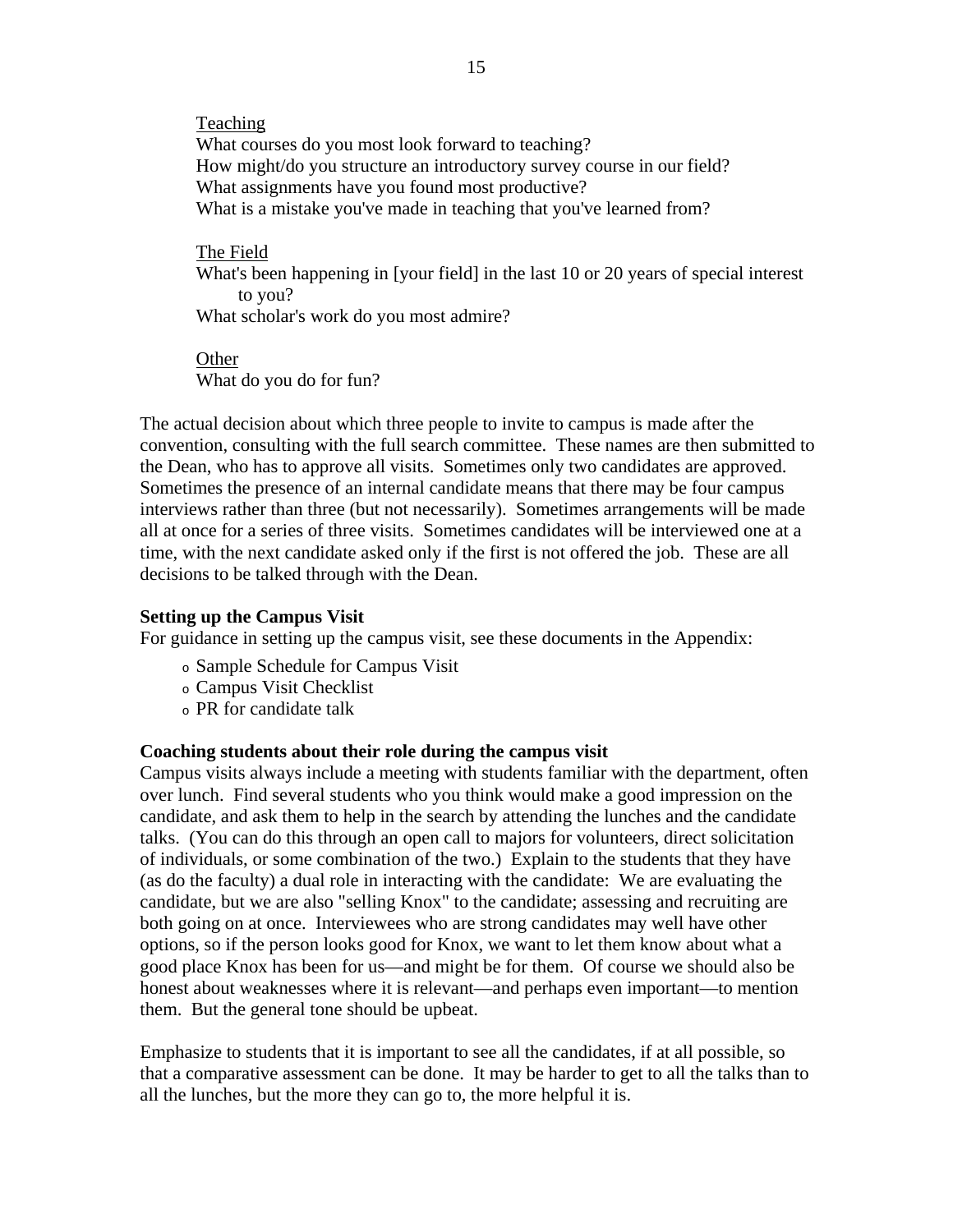You might suggest questions students can use to get the conversation started. For example:

- <sup>o</sup> What would you be most interested in teaching?
- <sup>o</sup> What was your own undergraduate experience like?
- <sup>o</sup> What is your approach to teaching?
- <sup>o</sup> Have you directed any independent student work?
- <sup>o</sup> Are there any areas of your research in which students might be able to participate?

Alert them that the candidate might well ask them what they think about the department, and what they think about student life at Knox.

#### **Getting feedback from students**

It's best to ask for student comments immediately after each candidate's visit (while impressions are fresh), and then to ask for a summary/comparative comment when all candidate visits are concluded. Assure them that their comments will not go beyond the search committee. Explain that while they are not on the search committee, their consultative role is much appreciated, and their comments are taken into account.

If the candidate has taught a class, ask for comments from those students, some of whom may also have gone to a candidate talk.

#### **Some guidelines for discussions with the candidate**

Topics that are off limits: Discussions with the candidate while on campus should be wide-ranging; this is your chance to learn as much as possible about the candidate. But there are certainly topics that are off-limits—illegal, actually. Even if you're really curious to know the person's marital status and whether a spouse/partner may be an issue in whether or not they would accept an offer from Knox, *any such personal questions are illegal*. We may not ask about marital status, sexual orientation, race, national or ethnic origin, age, whether the candidate has children or is planning on having children, religious affiliation, or disability. (See below for appropriate questions in these areas once an offer has been made.) If the candidate him/herself brings up such information, you can continue the conversation, but do not use this as an opening to probe further. If the candidate asks about possible employment for a spouse/partner, talk about the college's willingness to help when it can, supplying an example or two, but explain that discussions about this are best held just after an offer is made. The point of this is that our goal is to identify the best candidate for the job on the basis of their professional capabilities and their own personal qualities (e.g., congeniality, curiosity, intelligence, etc.), not on the basis of our preconceptions of what might complicate the hiring process and/or the likelihood of a person's ultimate happiness at Knox.

Describing the job, discussing courses to be taught:When talking with candidates during the campus visit, two tasks are sometimes at odds with each other: assessing the strengths of the candidate and selling the strengths of Knox and of your department. The stronger the candidate, the more one is tempted to focus on the latter, and it is indeed a very important part of the visit. But it is also important to be realistic. Think carefully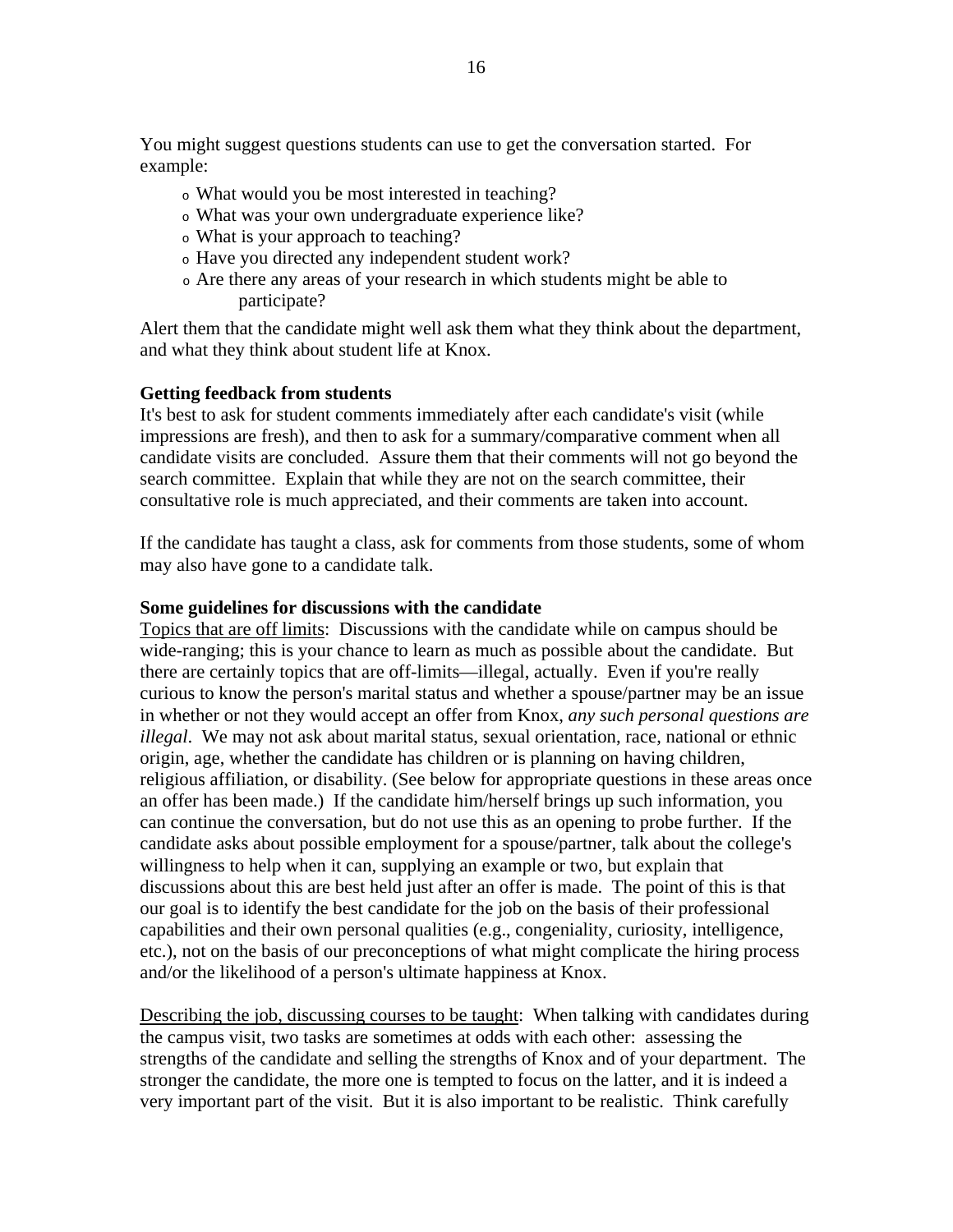ahead of time—and discuss with colleagues—what the teaching responsibilities of the new person are likely to be. This can range from very fixed to very flexible. To what extent will the candidate be teaching directly in their field of specialization and to what extent outside it? How much opportunity will there be for them to develop courses that would be entirely new to the Knox curriculum? Do not promise more flexibility than you are certain will be forthcoming, as it can be very discouraging to a new faculty member to experience more constraint in teaching than they were led to believe would be the case.

Exit interview: It is important for the chair to have a conversation with the candidate towards the end of the visit. It's often convenient to do this on the drive to the airport, but if someone else is doing that task, time should be set aside before the candidate leaves for an exit interview. Give the candidate a chance to ask any final questions they may have. Tell the candidate what you project to be the timetable for the search, and when to expect a phone call or letter from you. Be sure you have current contact information so that you can reach them easily in the next few weeks (e-mail address, cell phone), and ask if there's anything that affects their timetable. It's natural for us to be curious about details of other interviews, but there's no need to ask about specifics. What is relevant is the timetable. Ask the candidate to let you know if they receive any other offer; it is sometimes possible to give information in advance of a final decision (e.g., an offer has been made to someone else and you're waiting for an answer, or where the person stands on your short list).

#### **Making the decision**

As each candidate leaves campus, ask students to send you their opinions. With the search committee, and other faculty who were at the talks and whose opinion you would value, you can wait until all candidates have been here, although it's likely you'll have casual conversations as the interviews proceed. Ask the Dean and President if they have comments.

In the best of circumstances, the search committee will find itself with a broad consensus, and the choice is easy. If there are strong differences of opinion, the decision may need to be voted on.

Sometimes it happens that no candidate is considered appropriate for the position, or the offer(s) made to acceptable candidates are declined. The options in this event are:

- <sup>o</sup> ask the Dean for approval to bring in one or more additional candidates;
- <sup>o</sup> hire no one and plan to search again the following year;
- <sup>o</sup> make an offer to someone in the pool for a one-year, temporary position rather than a tenure-track position.

When the search committee has decided on the top choice, call the Dean to convey the information. The Dean will either accept the search committee's choice or make queries. The Dean makes a recommendation to the President about the hire. When the President has approved an offer, the Dean is the one who calls the candidate.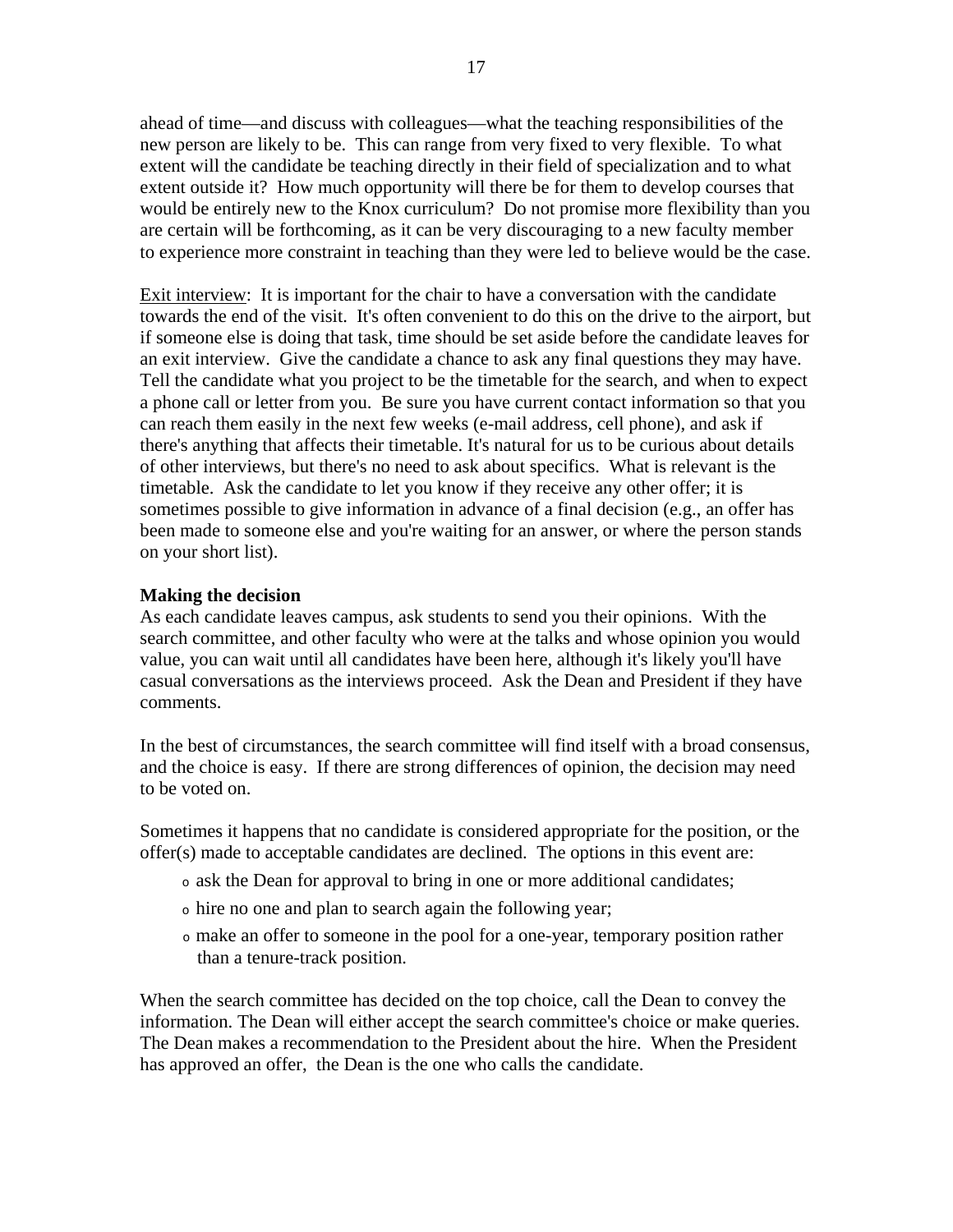#### **The offer and its aftermath**

Do not expect an immediate answer from a candidate to an offer. Of course it's great when they accept during the Dean's phone call, but candidates will often need time to think over the offer. They may have mixed feelings about the job, or they may be waiting to find out what happens with other potential employers. The Dean will extend a reasonable amount of time for the candidate to consider the offer, usually one or two weeks, depending on circumstances. Follow up the Dean's call with one of your own, a day or so later, to see if the candidate has any questions and to convey the enthusiasm of the department for this appointment. At this point, if issues about a candidate's personal situation come up—such as circumstances with a spouse or children—it is now fine to talk about it. You might want to initiate the possibility of such a conversation by asking: "Is there any way I can be of help as you make your decision? Are there any factors in the decision that I could give you information about?" If the candidate's partner/spouse is concerned about employment possibilities, ask for further information, including a cv, and then talk with the Dean about any way the college might be able to help out.

Between the interviews and the acceptance of an offer, you may get queries from other candidates, asking where they stand in the search. It is fine to be open with them about where you are in the search process, emphasizing (to any candidate who might still be a possibility if #1 says no) that the search isn't over until an offer is accepted, and that you would like to know if they get another offer and are still interested in Knox. In the case of an internal candidate who made it to the final on-campus interview stage and is still a potentially viable candidate, but who did not get the initial offer, here we recommend as a matter of courtesy that you initiate a conversation about the status of the search, rather than waiting for them to ask.

Do not consider the search completed until the offer has been accepted in writing. After a verbal acceptance over the phone, the President will send out an appointment letter. The candidate's written response to that letter seals the search.

If you know that the person offered the job is not (or may not be) a U.S. citizen, be sure to mention this to the Dean, as extra work needs to be done by the college in such a case- visas and other matters, in which the college has a good deal of experience.

It is important to send out rejection letters in a timely way, once the position has been offered and accepted. Send a personal letter to candidates who were interviewed, and a stock letter to all others. It is appropriate to further personalize the letters to people who were interviewed on campus. Even when rejected, candidates appreciate consideration, and will think well of Knox if treated with such. (See Appendix for sample letters.)

Files from tenure-track searches need to be saved for three years, after which they can be discarded; files from searches for a temporary appointment do not need to be saved. You might want to pull files of a few particularly strong candidates; you never know when you might need to hire someone in a hurry, and such files can add to your information bank.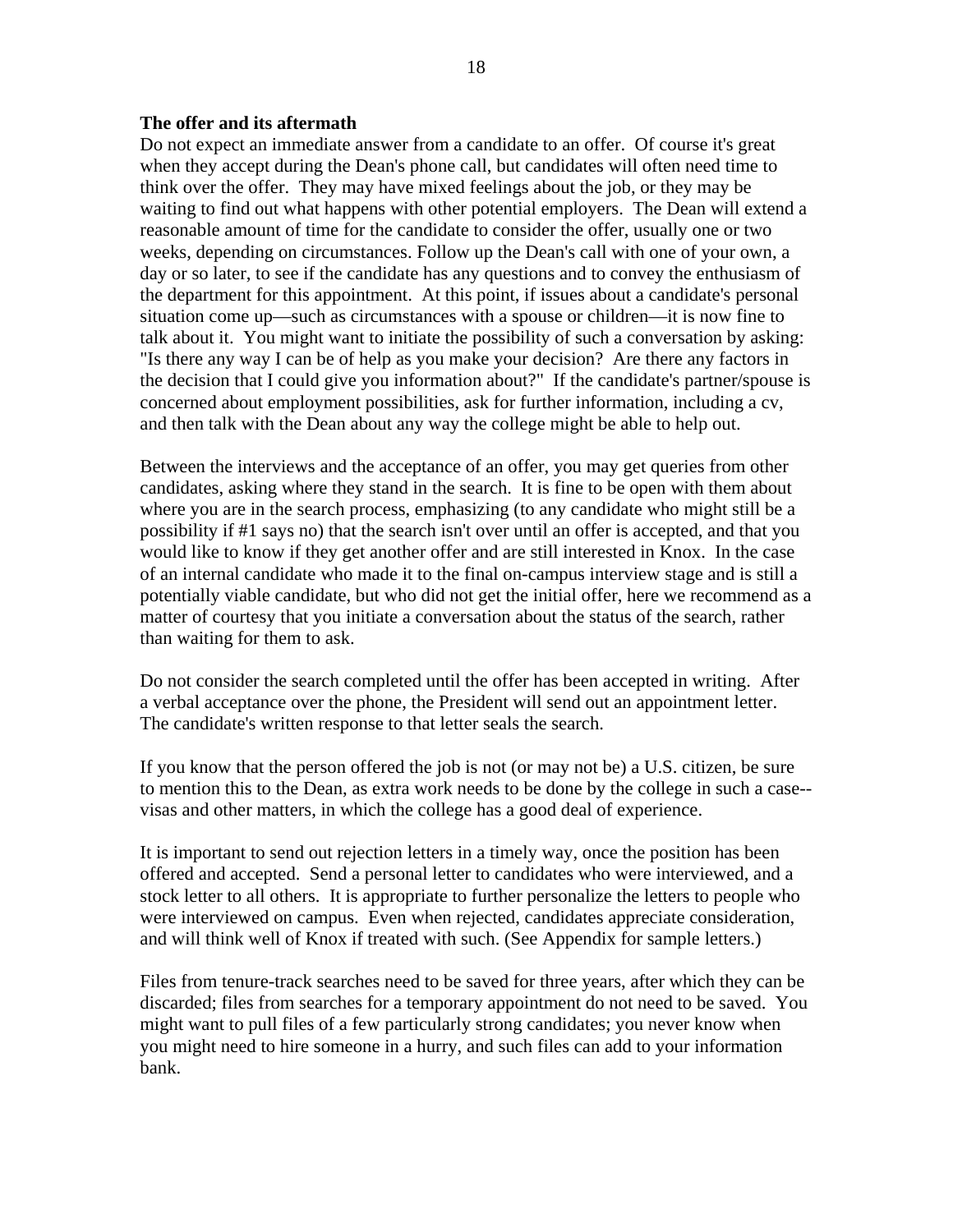#### NEW FACULTY ORIENTATION

#### **During spring term, send your new colleague the following information:**

- <sup>o</sup> College mailing address: Knox College, 2 E. South St., Galesburg, IL 61401
- <sup>o</sup> for information on Galesburg: http://www.galesburg.org/
- <sup>o</sup> for rental listings: the online classifieds of the Register-Mail: http://www.galesburg.com
- <sup>o</sup> list of landlords with multiple apartments (available from the office of the Dean of the College)
- <sup>o</sup> contact information for you during the summer
- <sup>o</sup> college catalog (Public Relations, x7337, SMC E113)
- <sup>o</sup> ask your new colleague about their office computer needs (PC or Mac, any special programs or equipment) and let the Computer Center know (x7355)

**In early August** (after the Dean of the College's office has sent a list of all new faculty to various offices across campus--mailroom, computer center, telecommunications, payroll) in need of this information) **gather the following information and send on:** 

- <sup>o</sup> box number (from mailroom)
- <sup>o</sup> office room number (from the Dean of the College)
- <sup>o</sup> office phone number (from Telecommunications, x7171)
- <sup>o</sup> e-mail address and initial password (request account by calling x7700)

#### **Before their arrival in Galesburg gather these materials:**

- <sup>o</sup> a department copy card (Business Office, x7343)
- <sup>o</sup> map of campus and list of local restaurants/attractions (Admission Office, x7100)
- <sup>o</sup> selected materials from the Convention and Visitors Bureau, 2163 E. Main St., 343- 2485 (including a map of Galesburg, which you can mark up with a few landmarks)

#### **Things new faculty will need to do/have shortly after arrival:**

- <sup>o</sup> meet with the Director of Human Resources in the Administrative Services Center, 368 S. Prairie St. (x7200); many things follow from this.
- <sup>o</sup> pick up office & building key (from Administrative Services Center). Check at least 24 hours in advance of new faculty arrival to see that office and building keys are ready, x7255. (The keys are ordered earlier in the summer by the Dean's office.)
- <sup>o</sup> photo ID (call ahead to Dining Services for an appointment, x7243)
- <sup>o</sup> waiting in their campus mailbox should be an envelope from Telecommunications: phone authorization codes (business & personal), a phone directory, instructions for the office phone; if problems contact Telecommunications at x7171
- <sup>o</sup> department account number (with explanation about charging on campus)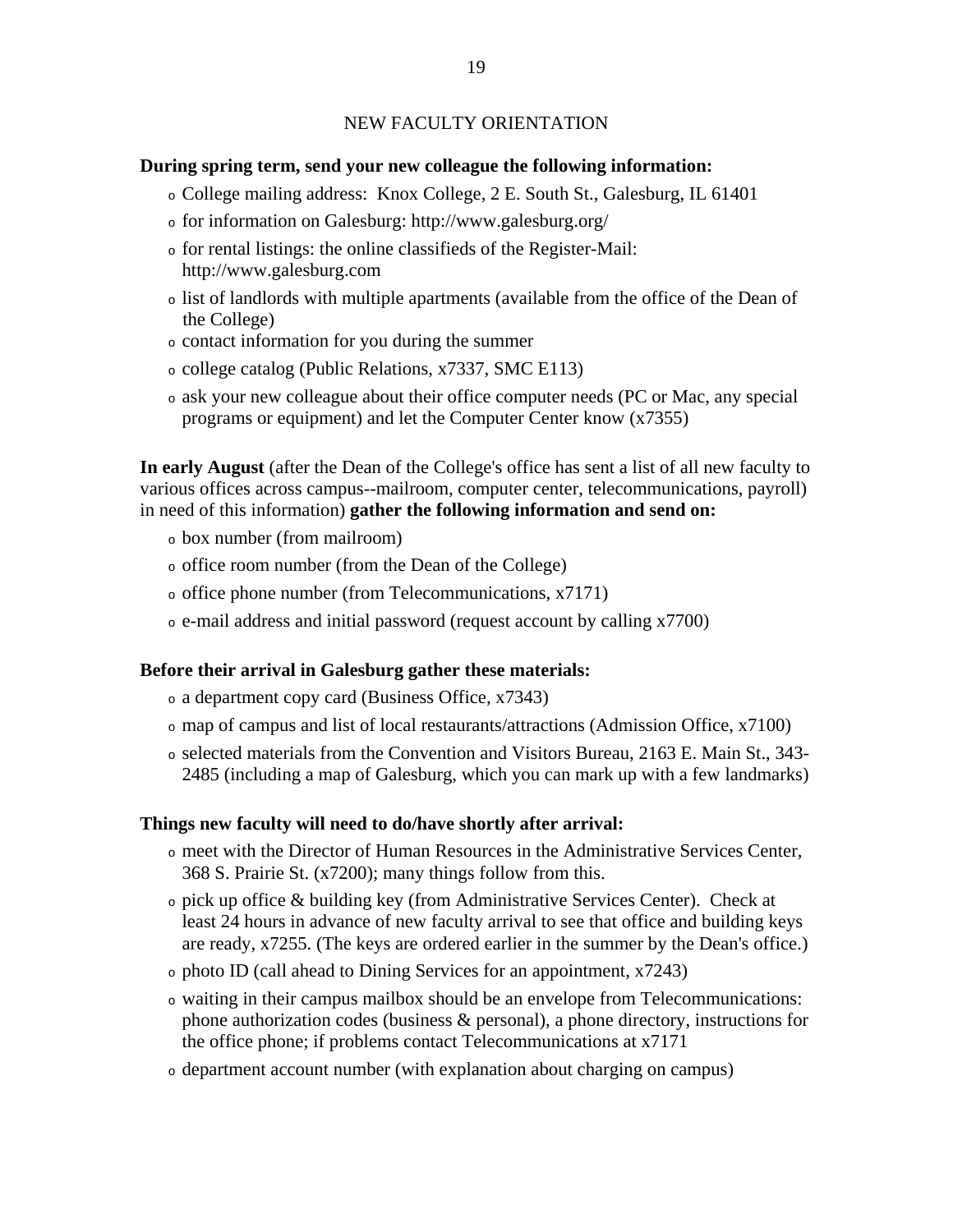- <sup>o</sup> Remind them that the *Survival/Success Guide* includes much useful information, including a restaurant guide: http://deptorg.knox.edu/facdev/guide/
- <sup>o</sup> If the new person arrives during the summer, consider bringing them to one or more of the summer potlucks.

#### **Other information new faculty will need:**

#### CHARGING:

- **Phone:** Professional calls may be charged with the department phone code; personal calls should be charged to one's personal account via the personal code. This is done by keying in the appropriate authorization code when making the phone call.
- **Office supplies**: A moderate amount of office supplies (paper, pens, paper clips, etc.) may be charged to the department. The best prices on such items are available from Purchasing, which is in a small house at 251 E. Berrien St. Faculty can also charge such items at the bookstore. (Charging books or larger ticket items is off-limits).
- **Photocopying**: Photocopying for courses or a moderate amount of copying for other professional activities may be charged to the department using the departmental copy card. For personal use, one's Knox ID card is used. Funding for very large copying expenses (e.g., multiple copies of a book manuscript) should be requested within research funds available from the Dean of the College.

COMPUTERS: For help on anything regarding computers, start by calling the Help Desk, x7700. If they can't help you, they should be able to refer you elsewhere. If that doesn't work, call Nancy Hall, Manager of User Services, x7814.

STORES IN GALESBURG: Describe the main shopping districts in Galesburg (downtown, Henderson Street). Consider marking out some things on a local map (grocery stores, coffee shops, Staples, the mall, whatever you think they may want to find soon).

#### **Other things to do early on to help the new person learn about Knox and your department:**

- <sup>o</sup> Escort new faculty to Pumphandle and to the President's reception.
- <sup>o</sup> Have a social event or two that will introduce the new person to people in your department, as well as to people outside the department who may be of special interest. (Or, if you are unable to organize the event yourself, see that someone else in the department does so. You can use the entertainment line in the department budget for this expense.)
- <sup>o</sup> Check in with some regularity to see how things are going and to give the new person a chance to ask questions. Encourage other members of the department to do the same.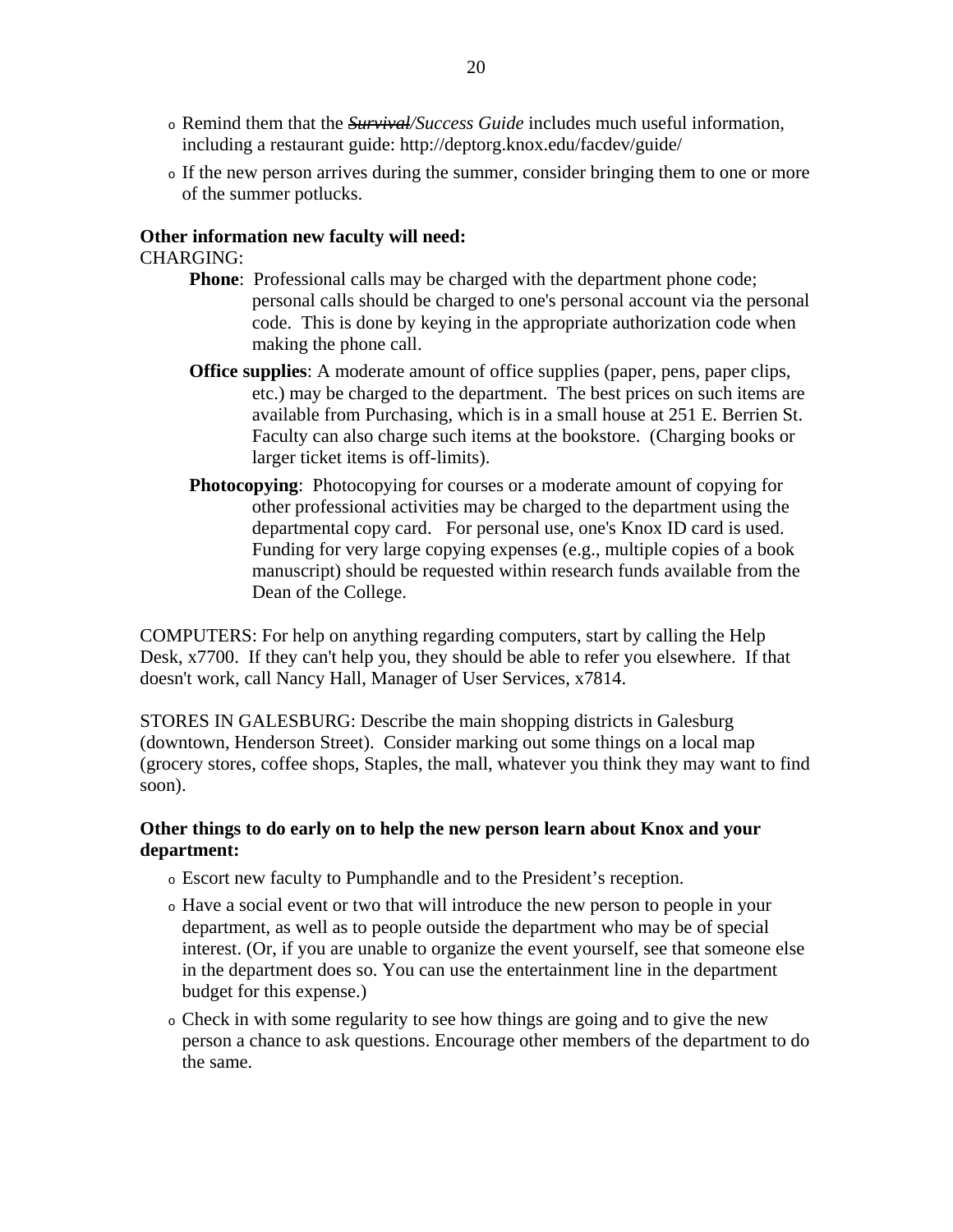- <sup>o</sup> Figure out the things specific to your area that a new person may need to know, and convey that information. Other recent hires in your area will be a good source of information about what was mysterious to them. New faculty in the sciences, for example, will need help in figuring out how our labs and supply system work. New people in theatre will need an orientation to CFA and its special features.
- <sup>o</sup> Share documents that will help the new person learn about the make-up, concerns, and plans of the department (e.g., any recent curriculum proposals, the departmental assessment plan). Tell them about the department's ambitions and goals, its philosophy, its style—and ask them about their own. Explain the structure of the curriculum and how this new faculty member's courses fit into that structure.
- <sup>o</sup> Give them a copy of the department budget, and explain availability of funding for office supplies, photocopying, etc.
- <sup>o</sup> Discuss expectations one might have for students (and what students expect of us).
- <sup>o</sup> Talk about grading practices, academic standards, the Honor Code.
- <sup>o</sup> Invite the new person to sit in on your courses (and/or those of other members of the department).
- <sup>o</sup> Go together to the first faculty meeting or two so that you can explain some things during the meeting (who's who, etc.). Take some time to de-brief afterwards—this is a good opportunity to give some institutional history that will explain the weird things that happen at faculty meetings.
- <sup>o</sup> Delegate to other members of the department any of the above that you don't have time for, or where you think someone else could do it better.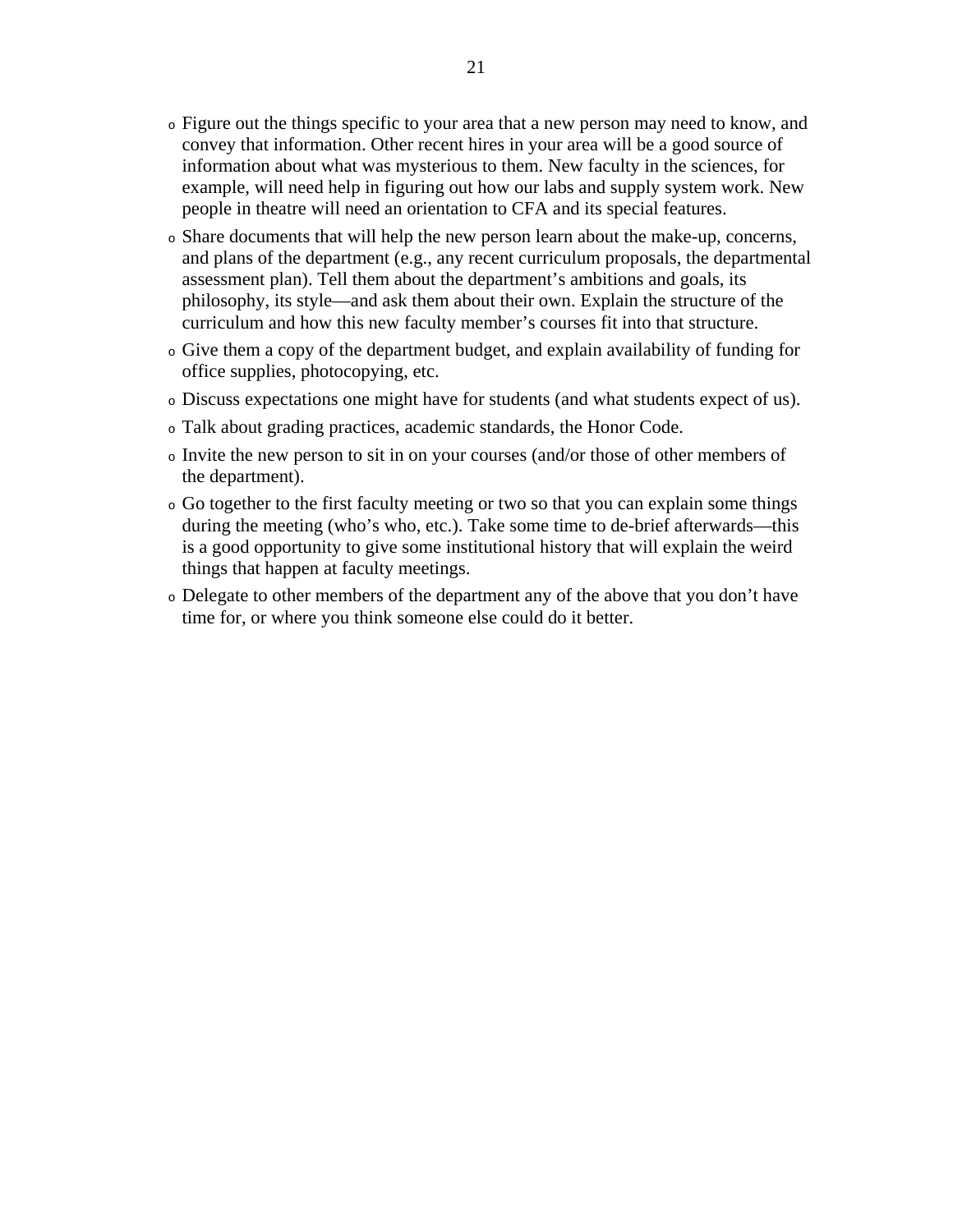#### CARE OF AND ATTENTION TO UNTENURED FACULTY

As chairs, we are responsible for watching out for all members of the department. The faculty are at the heart of any department. We should do all we can to be in touch with all members of the department, to know what they're working on, what issues they might have with regard to teaching, and to seek ways to help each person contribute to the department and to advance professionally. We should be accessible in times of trouble, and should also be sure to celebrate achievements.

Within this general area of care and concern, untenured faculty have a special place. Once you've completed a search, it's time for the long follow-through, to help your new colleague succeed in the department and in the college generally. This attention to untenured faculty is of enormous importance to the chair's role. But unlike some of the more routine tasks (like course scheduling), there are no timely reminders that come to us. Here are some things to keep in mind with regard to our responsibility towards untenured faculty.

#### **In the first year**

The first year is a crucial time of adjustment, and a new colleague will most likely need more of your attention now than at any other time. You'll want to strike a balance between two important goals: protecting a new faculty member from the onslaught of multiple demands and integrating them into the life of the department and the college.

#### **Protection**

Certain protections are built in: First-year faculty are not assigned advisees, and they are not assigned to standing committees. But there can be many other demands, demands that come to the faculty member directly, without you knowing about them, such as requests for independent studies, membership on (or even chairing) honors committees, and ad hoc projects or committees. Consider recommending that a first-year faculty member not take on being chair of an honors committee, and that they hold off on independent studies as well. Talk to them about how many ad hoc requests they may receive, and that you recommend caution on how often to say yes--in general, and especially during this first year. Here's a relevant section from the *Survival/Success Guide for Knox Faculty* about the importance of prioritizing commitments:

*Say no.* Not all the time, of course. The college can't function, much less thrive, without each of us contributing in a variety of ways to its sustenance and to the ongoing innovation that makes this an interesting and satisfying place in which to work. But you will be asked to do many more things than you can do. When asked, get in the habit of saying that you need a day to think about it--even if you're pretty sure you want to say yes. And then take that time to figure out if this is something that: a) you have the talent or skill for, b) you have a strong interest in or commitment to, and/or c) will help you connect up with other people in the college you're interested in working with.

What keeps us from saying no? The pressures are somewhat different for untenured and tenured. Untenured faculty may be concerned that one has to please tenured faculty, the college administration, and students at every turn.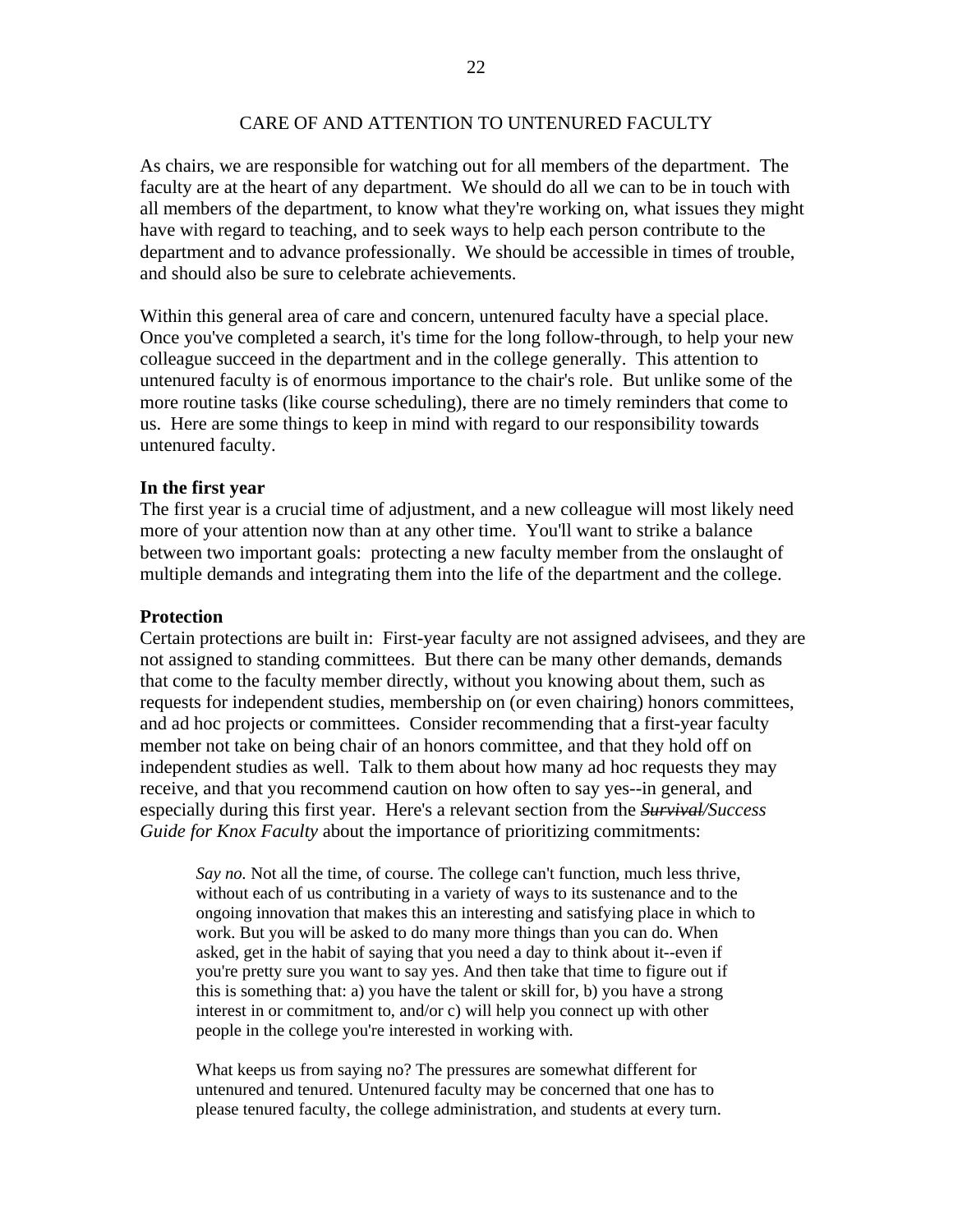Tenured faculty sometimes think the college's welfare demands that we do everything we possibly can. Yes, the health and welfare of the college depend on each one of us contributing beyond our teaching and research to the service of the institution. But the institution will be best served by having faculty who contribute out of commitment and interest in the ways best suited to each. It's not well served by having faculty worked to a frazzle doing tasks beyond us, or whose value we're not sure of. (A less common problem at Knox, but still existent, is people who don't say "yes" enough, which makes life even harder for people who have trouble saying "no.") http://deptorg.knox.edu/facdev/guide/intro.html]

You might also recommend that new faculty read the 2005 working paper on "Finding Time": http://deptorg.knox.edu/facdev/FindingTime.html.

Sometimes a new faculty member is very eager to get involved with all kinds of things on campus, and of course that is a good thing. But you can help them set priorities, and to keep at the top of the list those things most crucial for their successful establishment as a teacher, scholar, and member of the Knox community. One way to help—since you will not necessarily know all that they commit themselves to—is to check in with them midyear, after the cv updates are due, to see if they are getting overcommitted. Or, if they seem not involved enough, this is a good time to talk about other things they might be doing.

In the case where the faculty member has not yet finished the terminal degree, there is a special urgency to keep the walls of protection high and other commitments light. You don't want to nag, but do check in on their progress. According to Faculty Regulations, a faculty member cannot serve at the rank of instructor for more than two years, which means that the final degree must be completed in time for consideration of renewal of the second one-year contract.<sup>\*</sup> The Dean will have been in communication with the faculty member about this, but it's good for you to be as well.

With regard to teaching assignments: Remember the enormity of the task of multiple new preparations in the first years of full-time teaching. Give new (and untenured) faculty first choice on courses and time slots. Ask what classrooms they prefer. Whenever possible, have them teach subjects they're already familiar with. If there's the possibility of them teaching multiple sections or offerings of one course, let them do that so they have fewer preps.

All of these protections for new faculty members mean more work for others in the department. There are perhaps some departments who take the opposite approach giving a new person the least desirable courses, time slots, and departmental tasks, with perks going to the more senior faculty. But we strongly recommend the model we've put forward here: doing all you can to help a new faculty member get off to a good start,

 $\overline{a}$ 

<sup>\*</sup> "A faculty member who has not completed the required final degree is expected to do so prior to the time for consideration of renewal of the second one-year contract. A faculty member shall not serve at the rank of instructor for more than two years, except upon special recommendation of the President," from Faculty Regulations III. A. 3.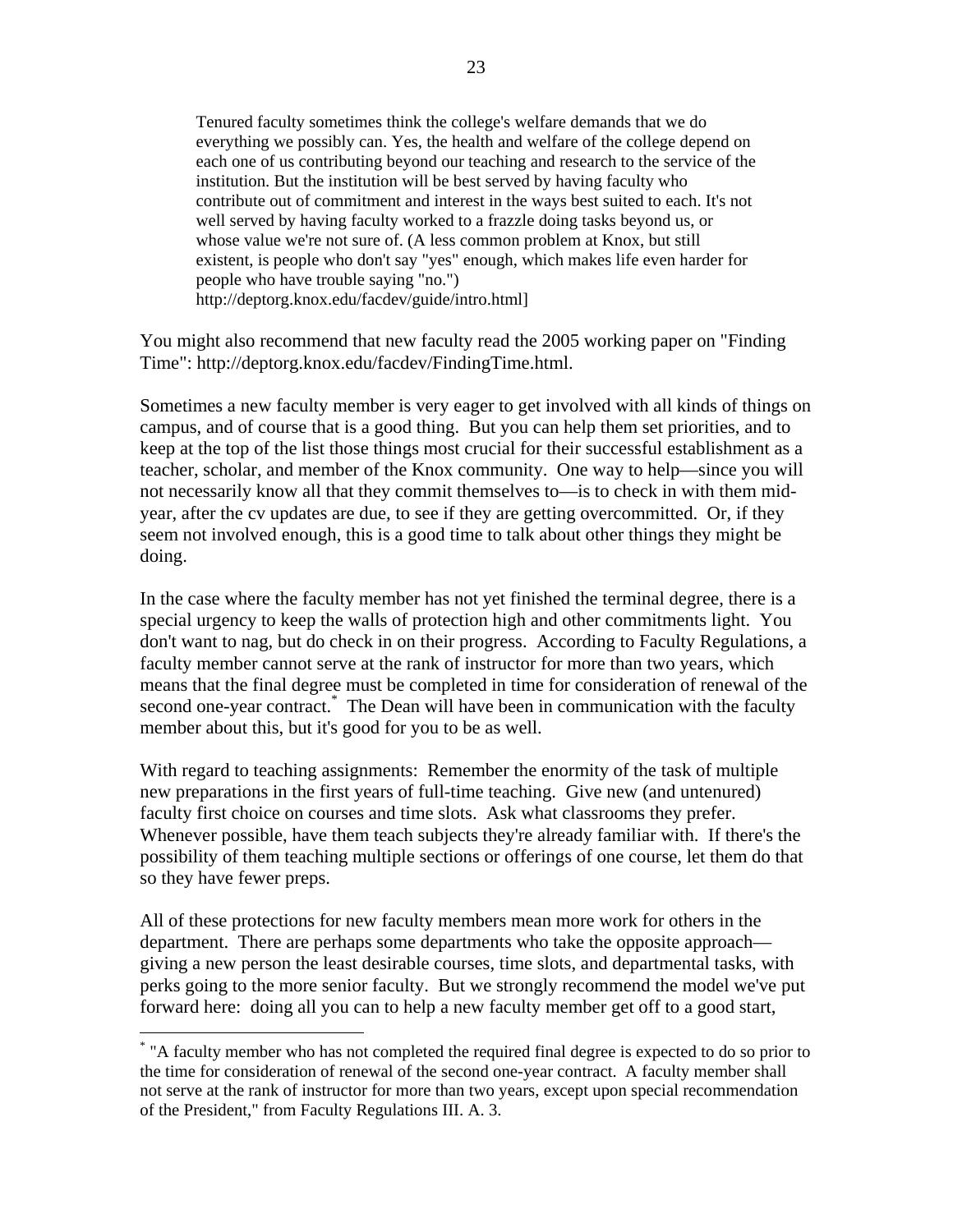even when it means some sacrifice on the part of more experienced faculty. This model is likely to produce gratitude from the new faculty member, which is a more productive basis for a long term relationship than the resentment that is likely to be generated if treated as the lowest person in a departmental hierarchy.

New faculty need the most protection in their first year, but do keep untenured faculty on your radar screen in the subsequent years, checking on how much they're doing beyond what seems a reasonable load (e.g., independent studies, honors projects). Of course it is important that each faculty member contribute in these areas, but untenured faculty sometimes take on too much. Help them with a reality check on how much is good to do, and when it becomes counterproductive. If the department is one in which there are many requests for supervision of independent work, it might be wise to set up a system in which independent studies require pre-approval from the chair, so that the responsibility may be shared across all members of the department.

#### **Integrating into the life of the department/college**

Even while you're protecting new/untenured faculty from too many demands, you also want to be sure that they feel they are a member of the department and of the college community. You can help them by self-consciously integrating them into the various academic and social arenas of college life.

- <sup>o</sup> Introduce them to people beyond the department, people you see as potentially good resources for this particular person, either as peer and or as potential mentors. Think of people with whom they may share intellectual interests, personal interests, family situations, etc.
- <sup>o</sup> Find occasions to talk about teaching. Encourage departmental discussion on courses taught in common. Share syllabi, assignments, exams from these and other courses. If certain courses are taught in a sequence, be sure there's discussion so the new person is fully aware of the extent of coordination needed. Invite them to observe classes taught by others in (or outside of) the department, just asking permission first. Do offer your own classes as one possibility.
- <sup>o</sup> Encourage them to present their current work on campus, whether in a departmental colloquium or some wider campus venue (probably not in the first year, but before long).
- <sup>o</sup> Be aware of events, workshops, and consultations offered by the Faculty Development Program, and recommend any you think might be useful.
- <sup>o</sup> Consider inviting them to sit in on one or two advising sessions, perhaps in September to see a session with a first-year student, and later, to see a session with a major advisee.
- <sup>o</sup> Socialize them into annual campus events (e.g., Admission lunches, Flunk Day picnic, departmentally-sponsored events, events around senior week, etc.). But be careful how you do this. Encourage participation, but don't apply pressure, and do make clear that no one has to attend every one of these events.
- <sup>o</sup> Have an occasional social gathering for the department (or delegate this around the department).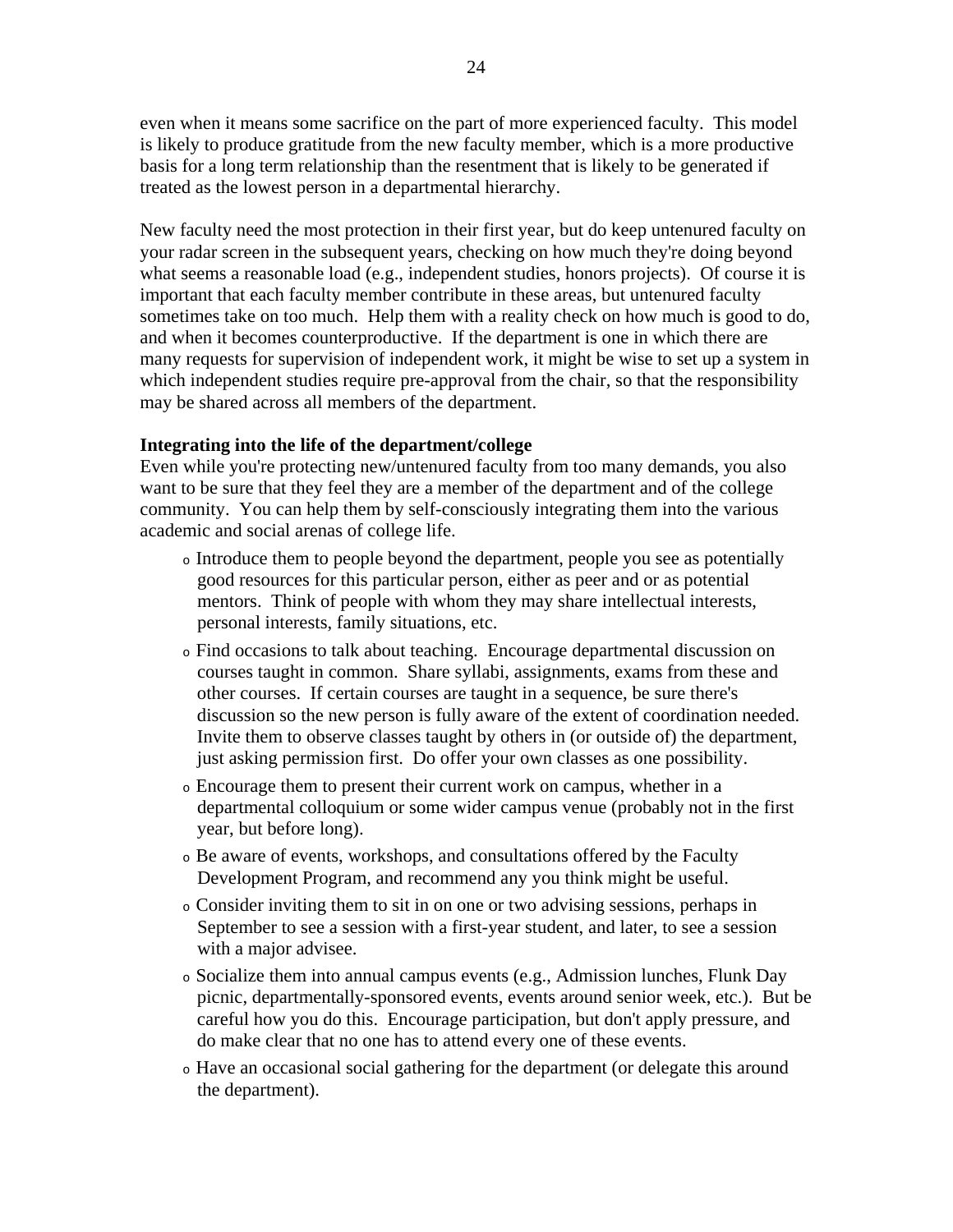<sup>o</sup> Remind them that part of your job as chair is to be an available first contact for just about anything—from a need for an additional filing cabinet to the creations of a new course. You can initiate them into the various offices and procedures for accomplishing all the various tasks. (See the Contact List in the Appendices.) Encourage them to seek out anyone else in the department as well, should you not be readily available.

#### **Helping an untenured faculty member develop professionally: Teaching, Research/Creative Work, the Contract/Tenure Review Process**  Teaching

If a faculty member expresses concerns about their teaching, encourage them to find someone to talk to about it: you, others in the department, the coordinator of the Faculty Development Program. People at other colleges can also be helpful, and a summer workshop devoted to teaching issues (away from Knox, with people from other colleges) can be transformative. (The Faculty Development Coordinator has information on such workshops.) Visiting other people's classrooms can also be helpful—either to alleviate concerns, to get some fresh ideas, and/or to serve as a base for further discussion about pedagogy.

A key role of the department chair in the development of a colleague's teaching is the evaluation of their teaching; this can be one of the hardest and least fun parts of the job. What makes the position of the chair in the evaluation process especially difficult is that we are expected to do both "summative" and "formative" evaluation. "Summative" evaluation is the sort that ends up with a summary judgment as to whether or not one's teaching is strong enough to merit a contract renewal; this is the primary function of the evaluation done by the Faculty Personnel Committee. "Formative" evaluation, on the other hand, has as its sole intent to help a faculty member in their "formation" or development as a teacher; consultation done by peer teaching consultants through the Faculty Development Program is entirely "formative." But department chairs are asked to go back and forth between the two. After class visits, we should be doing formative evaluation with the faculty member, but we also are using the same visits as the base for a summative evaluation for the next letter to the FPC. It is not easy to juggle these two types of evaluation, or the two audiences with whom we are engaging.

Every year, chairs are required to write an evaluation of each member of the department. You will be sent a form to fill out, with sections for "teaching effectiveness," "scholarly and creative activities," and "institutional service." In the section on teaching effectiveness, you are asked if you have sat in on classes (and if so, which course and how many classes) and whether or not you have looked at course syllabi, assignments, or other course materials. It's important to do these things! This is your chance to provide the FPC, Dean, and President with a professional assessment of your colleague's teaching, based on data they don't have access to (class visits) and from someone in the same discipline (an important perspective for looking at the course materials). If the annual evaluations have been carefully done, you will have a strong base on which to build when it comes time for the departmental letters that need to be written at the time of contract and tenure reviews.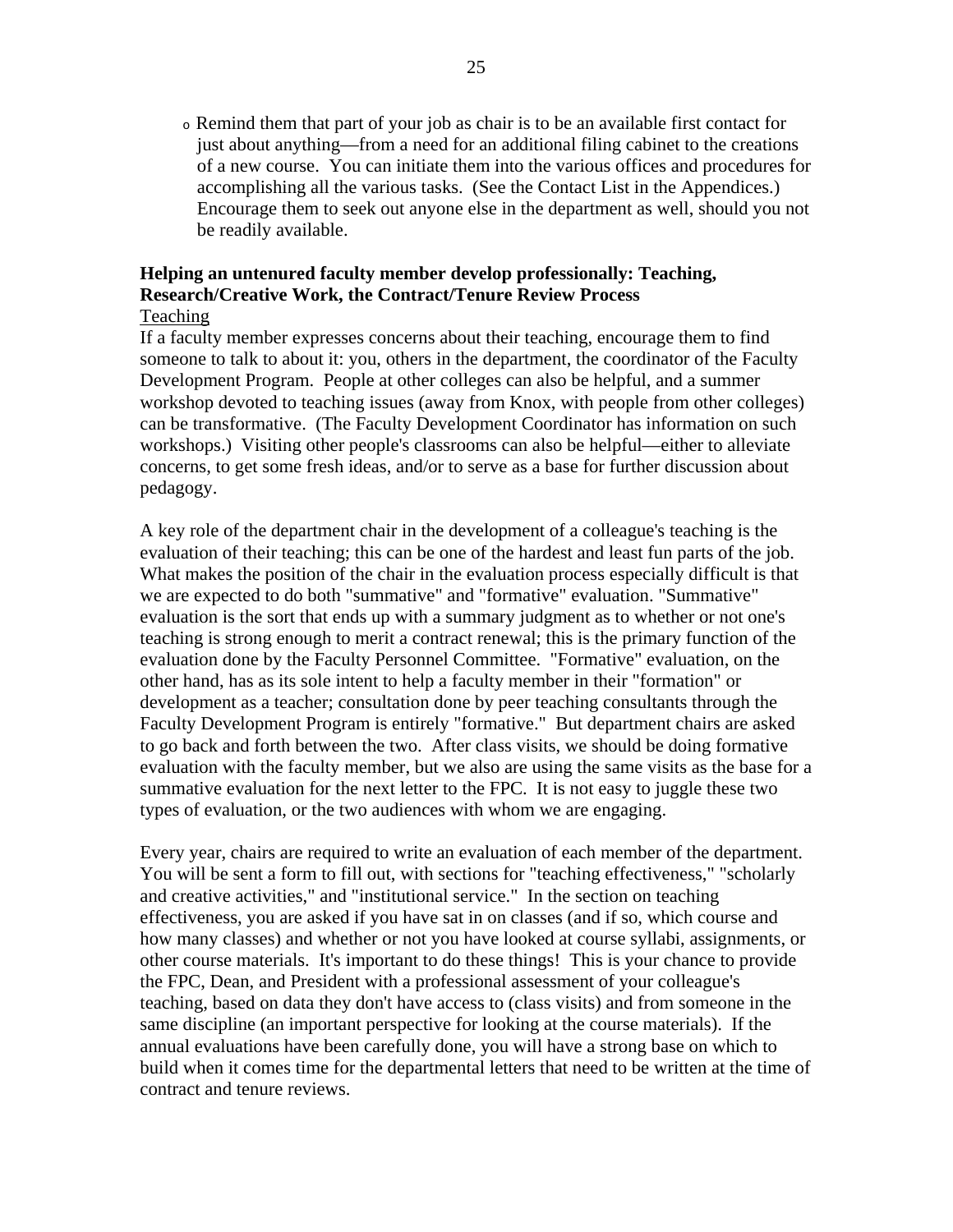Visiting classes is a key component of getting to know a colleague's teaching, but few of us have received any guidance about how to set up a productive class visit. Here are some suggestions for how to make the most of this element of evaluation of teaching:

- <sup>o</sup> **The first year**: Some chairs like to sit in on classes the very first term a person is here; others prefer to wait until later in the year. Do visit sometime in the person's first year.
- <sup>o</sup> **Which course/classes:** Talk to the faculty member at the beginning of the term about visiting the class. Ask them for their preference for which course and which classes to attend. Plan to attend more than one class. It is almost always the case that the instructor will be very nervous on your first visit; going to a series of three classes will enable you to see the instructor (and students) more at ease, and will also give you a sense of how material is developed over time. If you visit only one class, it will be difficult to know how representative that one snapshot is of the person's teaching.
- <sup>o</sup> **Preparing for the visit:** Meet with the instructor a day or two before the visit, having asked them to make copies for you of the syllabus and any other course materials they'd like you to see. Talk with them about the course—how it's been going, if there's anything special you should know going in, if there is anything they would especially like you to look for during your visit. (For example, if the instructor is interested in discussion dynamics, you can offer to make a "map" of the students in the class, noting down how many times each contributes to discussion.)
- <sup>o</sup> **During the visit:** Take notes during the class so that you have a record on which you can base later discussion with the instructor. For example, you can use the right hand side of the page for a kind of running account of what went on in the class, and the left hand side of the page for comments about what occurred. These same notes can be used as a base for what you write about teaching in the annual evaluation for FPC.
- <sup>o</sup> **Following up the visit:** It is really important to talk with the instructor within a day or two of the visit (or of the last visit in a series). Think through the feedback you'd like to give, including both things you think went well and those that didn't. Consider writing up a summary of your observation to give to the instructor; it can be difficult to take in a visitor's comments through conversation only. Begin the discussion with the instructor by asking if they have any observations to make. Were these classes pretty typical, or not? How did the instructor feel about how things went? If s/he is not satisfied with one or another aspect, ask about ideas they might have for making changes. When you give your feedback, frame it as your response to the class ("I" statements, rather than as judgmental "you" statements. For example:
	- I got very involved in the course of discussion when you had us focus on a key passage in the text (rather than: You did a good job of focusing the discussion). Or,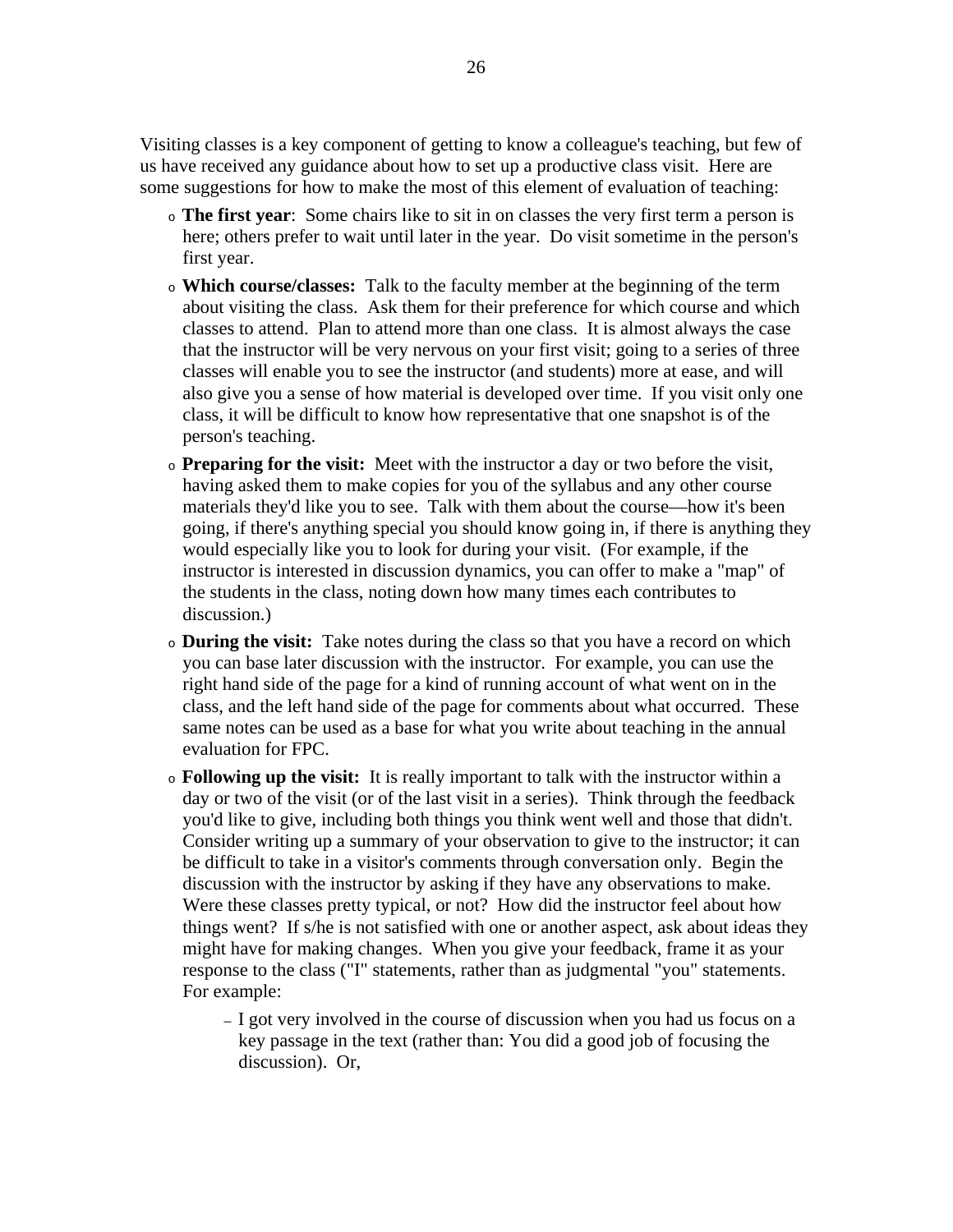— I had a difficult time following the lecture in the section about photosynthetic organisms; I couldn't keep up with the pace of information (rather than: You went too fast in the section on photosynthetic organisms).

 Where appropriate, consider building the faculty member's confidence by noting what *you* may have learned about teaching by watching them. It helps convey a sense of collegiality in a situation that otherwise feels very top-down.

If the instructor asks for your advice, do offer your thoughts. (Of course you can give unsolicited advice also, but it usually isn't as effective.) And now that you know more about this individual's teaching, you're in an even better position to recommend other faculty they might want to talk to because of similarities in pedagogical styles or interests—or to send them to the Faculty Development Coordinator for recommendations of people, books/articles, and/or a teaching consultation.

Class visits are time consuming! If you have more than one faculty member in the department who needs a visit, you may want to delegate this to another tenured member of the department. (As chair you will need to visit at some point, but not every time.) In fact, it's good to have more than one visitor by the time the faculty member comes up for their second contract review, and perhaps visits by all the tenured members of the department by the time of the tenure review. This gives a strong base for the departmental letter, and also protects the candidate by having multiple perspectives.

#### Research/creative work

Talk early on with a new faculty member about what college expectations are in this area, and encourage them also to talk to the Dean and members of the Faculty Personnel Committee; urge them to attend the fall informational meeting sponsored by the FPC. They should know that the department's take on expectations is important, but that it may be somewhat different from what is considered by the FPC, Dean, and President to be an appropriate level of professional activity. The bar is less clear than the "two books" or "ten refereed articles" before tenure that it might be at a major research university, but there is a bar.

Talk with them about developing a post-Ph.D./M.A. agenda for scholarship/creative work. Where are they going from their thesis? What are their plans for publication/performance/exhibition? Are they thinking of moving into a new area? Are there ways of linking up these developments up with teaching in ways that might enhance both?

Emphasize the importance of the annual cv update: this is a faculty member's opportunity not only to list all that they've been doing, but to explain—concisely—the significance of key items to an audience outside their field (FPC, Dean, President). Refer them to the discussion in the *Survival/Success Guide for Knox Faculty:*  http://deptorg.knox.edu/facdev/guide/cv\_update.html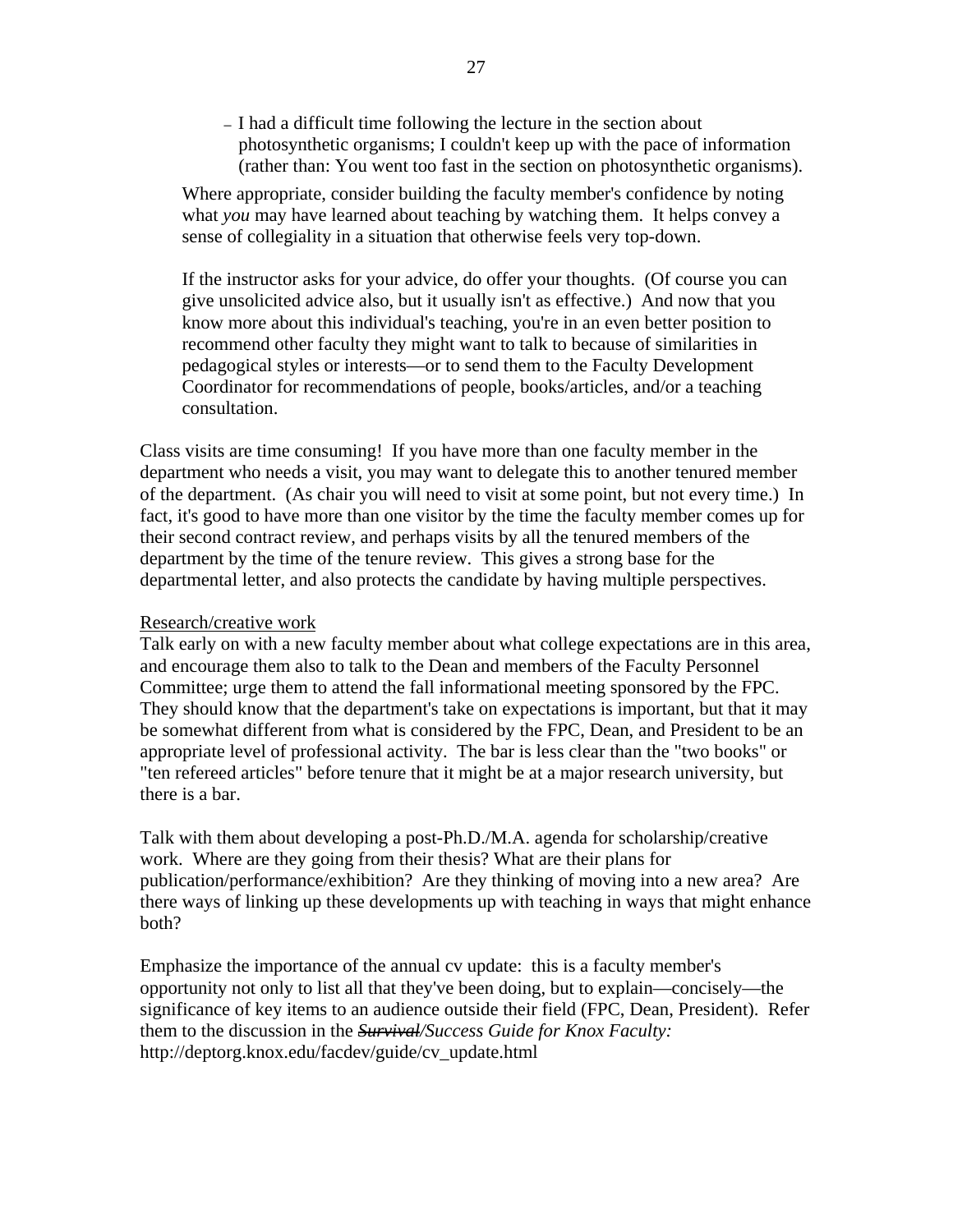When faculty have recent accomplishments, encourage them to make their achievements known, not only to the department (through you as Chair), but also to the community, through the *Knoxletter*: knoxletter@knox.edu.

Encourage them to enhance professional development by networking outside the college. Encourage them to go to at least one conference a year, even if they're not giving a paper.

Encourage them to seek funding from both internal and external sources. Talk to them about applying for faculty development money from the Dean (both for conference travel and for other research costs) when the call comes around in early fall and in early spring, as well as midyear if something comes up. Explain that awards are given out routinely; this is not a highly competitive process. Encourage them to apply for outside grants or fellowships, and pass along information about such that comes across your desk. Let them know about help available from the Advancement office for searching out grant opportunities and for vetting proposals. Make sure they know that a junior leave is coming up, and that a grant can enable them to extend the leave beyond one term. Assure them that the college is very supportive when people get outside grants!

#### The contract/tenure review process

Be conscious of the review schedule for people in your department so that you can plan in advance to have visited classes and to have looked at research/creative materials from the candidate. You will get a letter from the Dean in the fall, apprising you of who is up for review in any given year.

While annual evaluations are written by the chair alone, evaluations for contract and tenure review are submitted by the tenured members of the department. A common practice is for the chair to draft a letter, get comments from the other tenured members of the department, and then revise. Where there is disagreement, this should be stated in the letter. If the disagreement is so deep that one or more people feel they cannot sign the departmental letter, they have the option of writing a separate, dissenting, letter.

The chair is charged with telling the candidate the substance of the departmental letter. How this is done varies by departments, with some telling the candidate only whether or not they were recommended for renewal/tenure, some giving the candidate a copy of the departmental letter, and others doing something in between. (The same is true for the annual evaluations from the chair.) It is difficult to convey bad news, so some of us tend to give less information the more problems there are. But if at all possible, we should keep the candidate's interests in mind. It will be difficult for a candidate to improve if they do not know what the department thinks are their weaknesses (in whatever area). And of course knowing what we perceive as their strengths is also very helpful! The faculty member has access to his/her own file, so they can see what we wrote in any case. Perhaps this is all the more reason to be forthcoming with the information we convey directly to the candidate.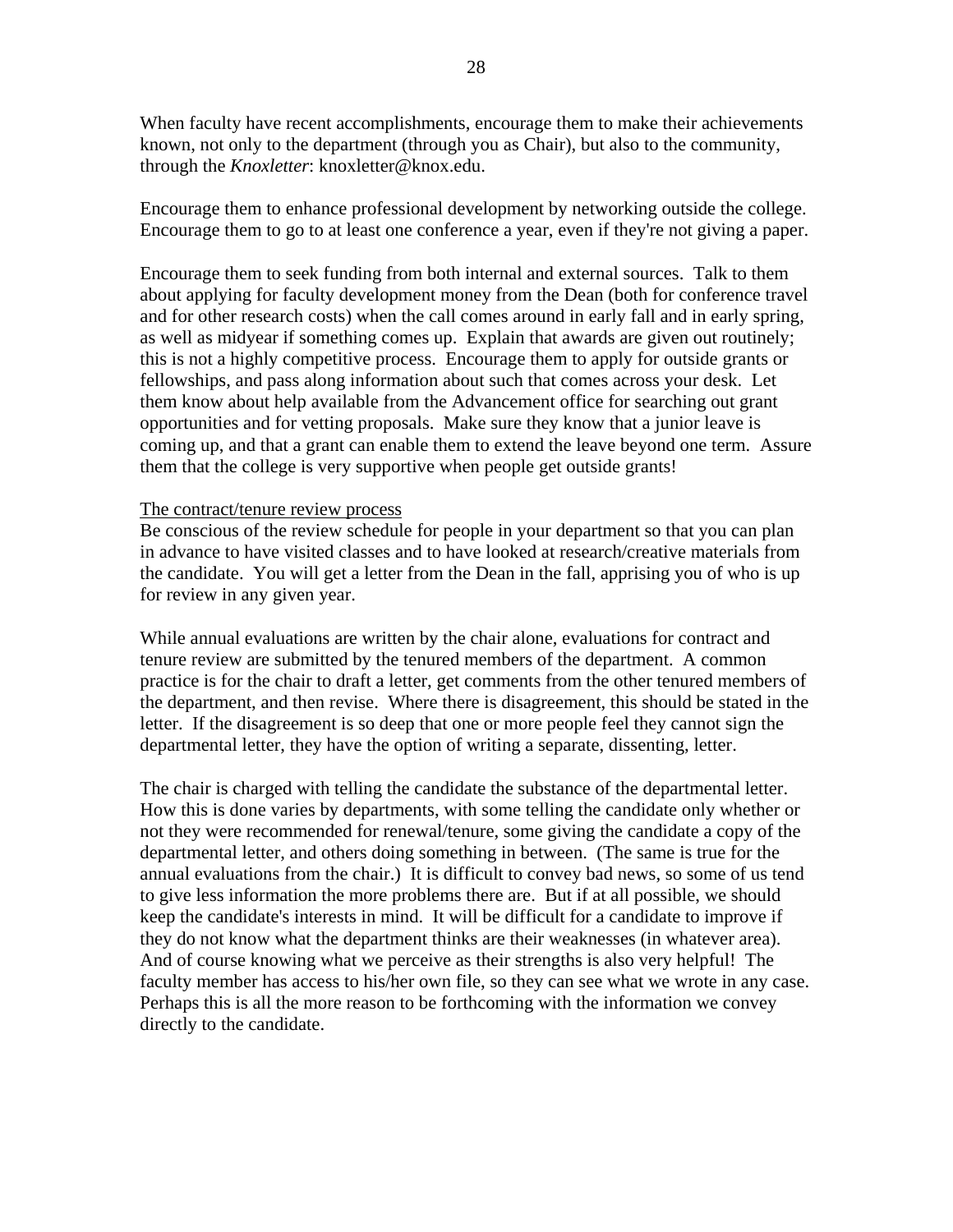**Final caveat:** One thing that is difficult about being chair is that your relationship with junior colleagues may change when you move from being just another departmental colleague into the chair's position. Perhaps being aware that this may happen can help ease the discomfort.

#### SHARED APPOINTMENTS

Having untenured faculty in your department who are in a shared appointment presents some special circumstances. This section of the *Guide* will be useful to those of you who are in the middle of a search in which two of the top candidates would like a shared position, as well as those of you who already have a shared appointment in the department. There are great benefits to the department and to the college in a shared appointment: with one position you get two people, which means a greater breadth of intellectual resources available to students and to the institution generally. Within the department, having two points of view instead of one can broaden conversations. But there are also challenges that come with a shared appointment, mostly from the perspective of the chair. You have two people to take into account rather than just one. Two people to listen to, to help out, to evaluate. So, more work for the chair, but in almost every other way, a great benefit to the college.

For the college's policy on shared appointments (which is in the process of being amended), see the Appendix.

To see the advice offered to faculty in shared appointments in the *Survival/Success Guide for Knox Faculty*, go to http://deptorg.knox.edu/facdev/guide/shared\_appointments.html.

One of the biggest challenges is to *remember that each person is working only half-time* (or whatever the dividing percentage is in the particular case). Some of the factors governing apportionment of work comes from within the department and some from outside.

### **What you can do as chair, from within the department, to help faculty in shared positions**

- <sup>o</sup> Request two offices. College practice is to give each person in a shared position their own office, if space is available.
- <sup>o</sup> Don't expect each of them to be on campus as much as a full-time person. It may help you to know their schedules, so that you can help people concerned about not being able to find them.
- <sup>o</sup> Advise them to be careful of their time; refer them to the section in the *Survival/Success Guide* for suggestions.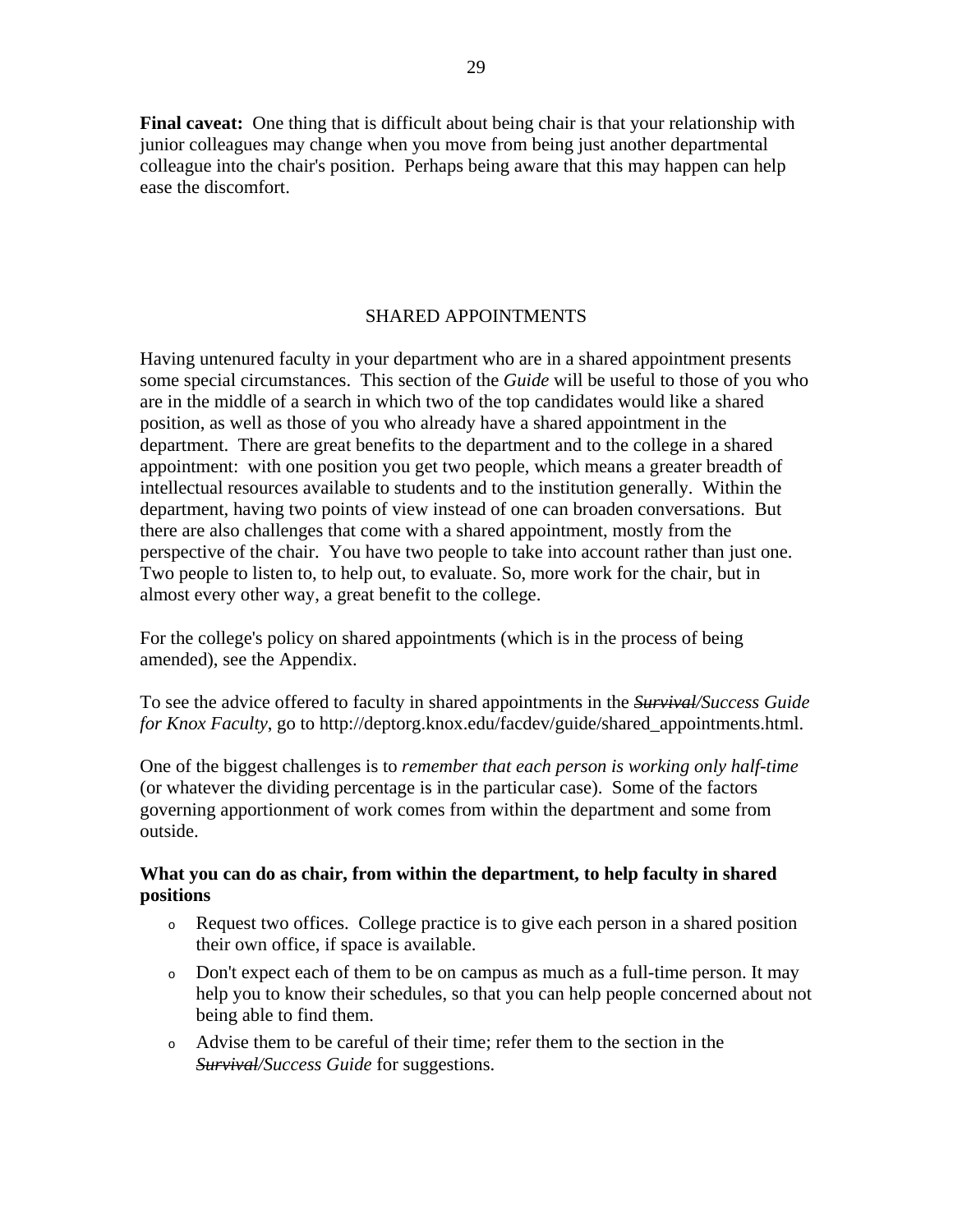- <sup>o</sup> When divvying up departmental tasks (including the advising of majors), give each person only half as much as you give to a full-time faculty member. But do get both people involved (rather than designating only one of the people as doing departmental service), as both need to contribute as "citizens" within the department and the college. You can insure this happens by rotating smaller jobs or dividing up larger jobs between them.
- <sup>o</sup> Schedule department meetings well in advance, so that a couple who is sharing care of their children can make arrangements for a sitter.
- <sup>o</sup> Whenever possible, accommodate course scheduling that the sharers would like to try out. For example, if they are using the other half of their time for care of children, they will need non-overlapping teaching schedules. One or both might want to try teaching their three courses over two terms (e.g., 1-2-0) rather than over three (1-1-1). Assuming an arrangement can work with regard to departmental offerings, give it a try.
- <sup>o</sup> Understand that it will take more time for a half-time person to build up a student following, simply because they are teaching fewer courses. Be sure to include a "gateway" course in each person's course schedule from time to time, so that they are introduced to a good number of the students who may eventually become majors.
- <sup>o</sup> Voting on departmental matters: It is rare that matters within a department are decided by a vote rather than consensus, but know that college policy is that each person in a shared appointment has a vote (in faculty meeting, and in departments, assuming the proposed amendment is enacted; see Appendix).
- <sup>o</sup> When evaluating faculty in shared appointments, always keep in mind that you are evaluating two individuals in part-time appointments, not one combined entity. Be aware that you will have less data on each person than you would for a full-time person (half the number of teaching evaluations, some proportion less of service and research/creative work). The qualitative standards remain the same, but the quantity of data will, in most areas, be less. And because of the rotation of some aspects of work (e.g. committee assignments, some departmental tasks), there will be flux in the record, with more activity in some years than in others.

### **How assignments generated from outside the department are divided up (assuming a 50/50 split in the position)**

- <sup>o</sup> Teaching load is cut in half.
- <sup>o</sup> Advising is cut in half (both incoming students and majors).
- <sup>o</sup> Committee service: Only one person in a shared position will be assigned to a standing committee at any given time. (You should encourage the person not currently on a committee to take their name off the list of eligible faculty for elected committees, and to fill out the Dean's questionnaire about committee assignments with their partner's service in mind.)
- <sup>o</sup> Evaluation by the FPC is done on the basis of the individual. For example, it is quite possible for one individual in a shared position to get a merit raise and not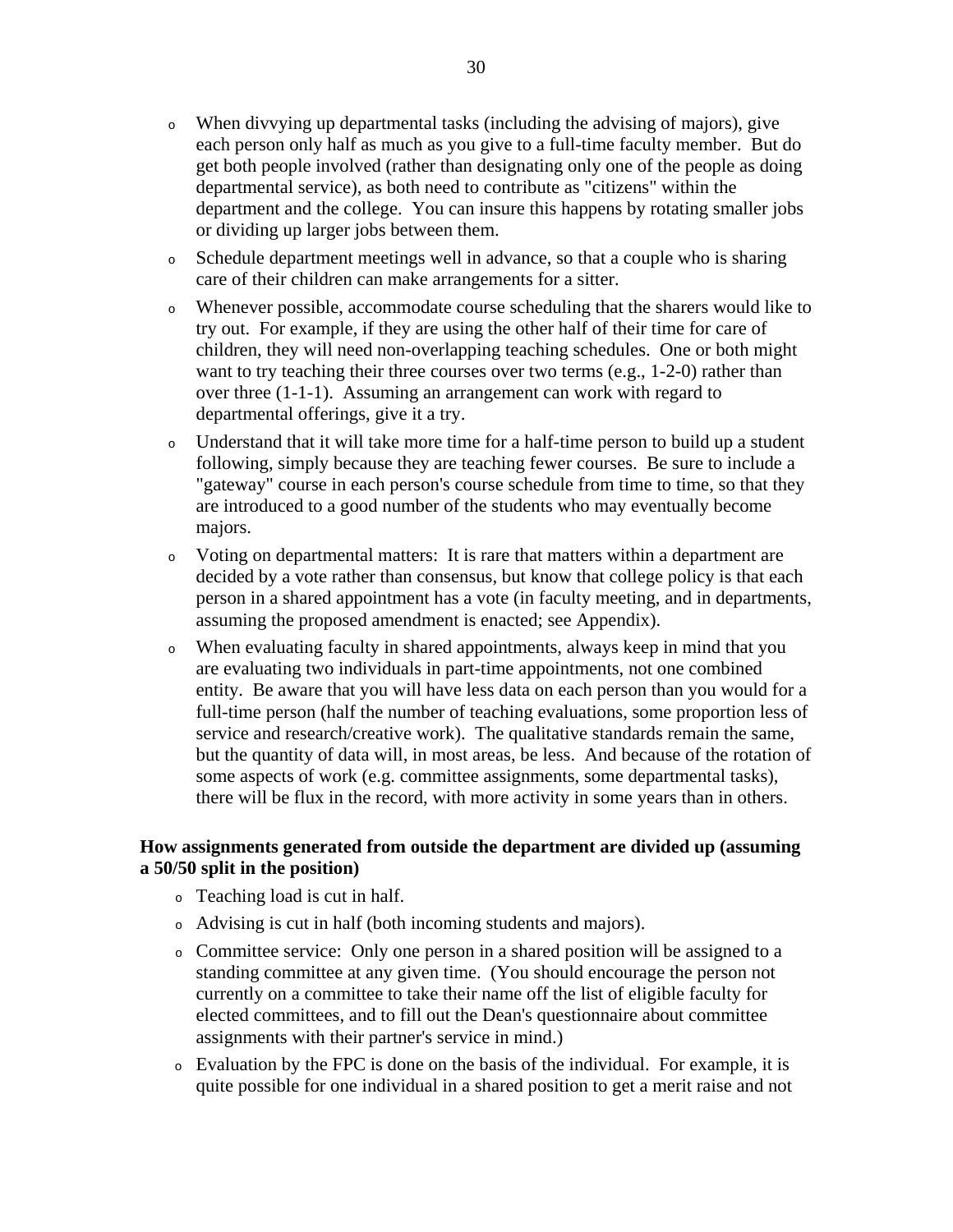the other. Decisions on contract renewal and tenure are also done on the basis of the individual.

#### **Adding extra courses**

Sometimes it is desirable (from the point of view of the individuals, the department, and the college) for one or another person in the shared position to take on an additional course, either in the department, in FP, or in an interdisciplinary program. Approval of such additions is not automatic, and must go through the Dean of the College; the individual involved must also, of course, be happy to take on the extra teaching. Such courses are paid on a pro-rated basis, based on the person's salary.

#### **After tenure**

If both people in the shared appointment are tenured, the same arrangements will continue, with the added issue of what will happen when it is the appropriate time to take on chairing the department. This has happened just once so far at Knox, and the two people have shared the position of chair. This has some added complications, but it has worked (with very specific understandings of who is doing what aspects of the chair's job), and is more fair than giving all of the chair's work to just one of the pair.

#### **Note about the possibility of a shared position coming up during a search**

There are different ways in which you will become aware that two people applying for a position are interested in a job-share. One common approach is that the two individuals will submit two dossiers, but their cover letters will cross-reference the application of the other. They may say they are interested in a job-share only, they may say that they would like to be considered individually as well as in a job-share, or they may not specify. If one or both of the people make it to the interview stage, it is up to you and the search committee to decide if it makes sense for both of the people to be considered, or if you are interested in only one of them. It may be that the qualifications of one person greatly outweigh the other's, or it may be that the field of one is far away from anything that would be helpful to the department. Whatever path you decide on, be frank from the outset: that you're interested in only one person, or in both. What if you interview both, but are interested in making an offer to only one? Well, it would be pretty awkward, but if the one person is who you really want, you should propose the offer to the Dean (who is the one who makes the offer). If he approves the offer, it will be up to the two candidates to figure out for themselves whether they would want to come into a situation like this.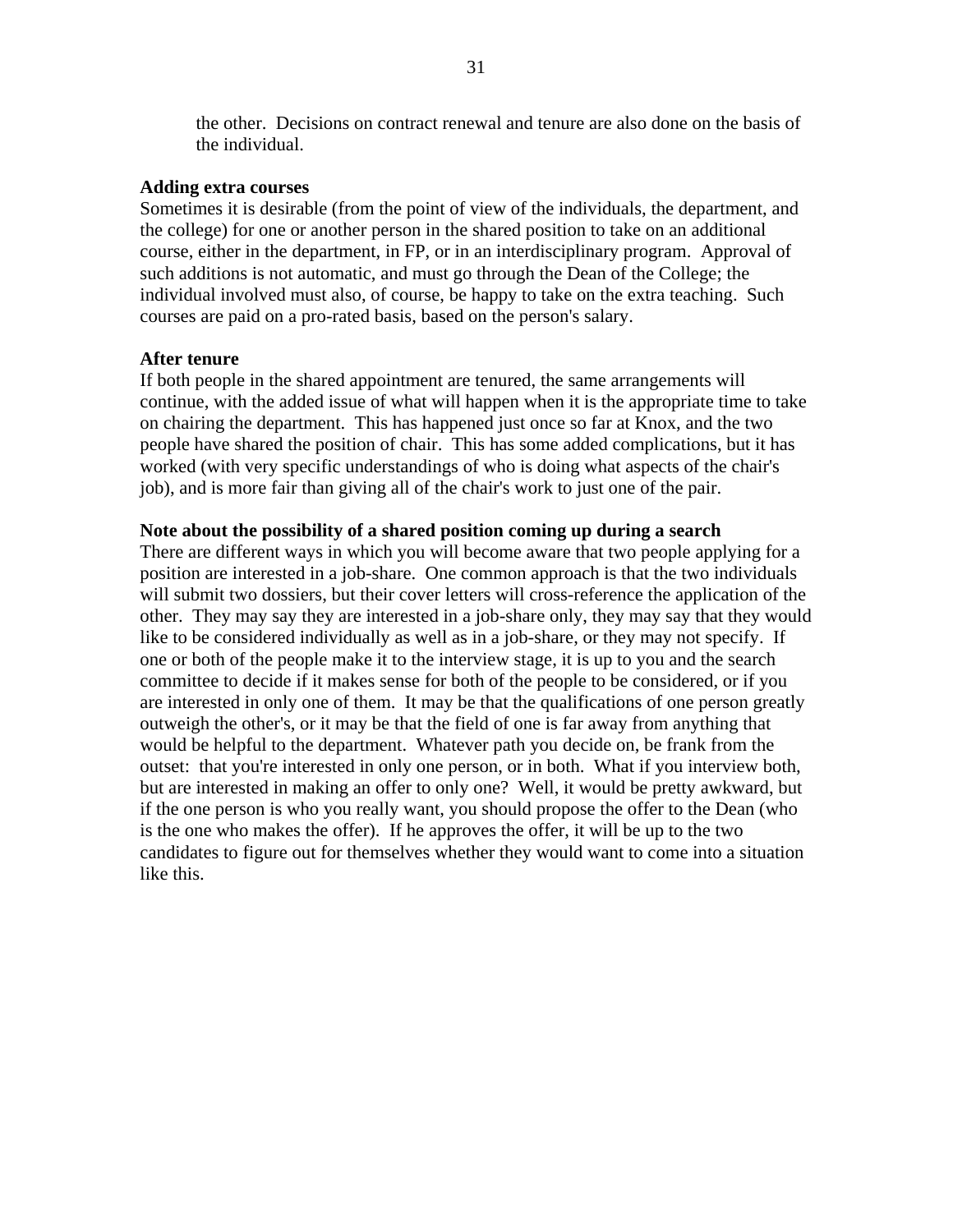# RELATIONSHIP TO TENURED FACULTY

Tenured faculty need your attention too! Perhaps not in as concentrated a way as untenured faculty, but they will also benefit from encouragement, support, and attentive listening. There are still annual evaluations to fill out on tenured faculty, and the review for promotion to tenure, but even with these, there is a large shift in one's relationship to a faculty person after tenure because the role of evaluation is so diminished, given the job security of tenure.

The vitality of a department depends on the continued energy, productivity, and intellectual edge of all faculty. Stay interested in the teaching and research/creative work of tenured faculty. Offer to look at work in progress. If the department has a colloquium, encourage them to present. Encourage them to apply for grants and to continue to attend conferences. If you see that there may be an issue with their keeping up in the field and/or with technological developments related to the field or to teaching, give encouragement; you might even offer to engage together in some aspect of new developments. Talk with them about their agenda for the future, and do all that you can to facilitate it. Be aware that the life-course continues to have its ups and downs, even after tenure. Midlife crises or significant transitions are normal. Just when one thinks everything is settled, the ground can shift, whether in one's personal life or in professional interests. Be as supportive as you can during these midlife changes. It will be much appreciated! You can also consult with the Dean about any concerns you have; he can play an important supporting role—to you, to the faculty member, or to both.

In whatever stage they are, tenured colleagues are a great resource. They may have been chair before you—ask for their counsel and help. They may be the chair after you involve them in decisions and tasks so that they not only are helping you but are learning valuable information and skills for the future.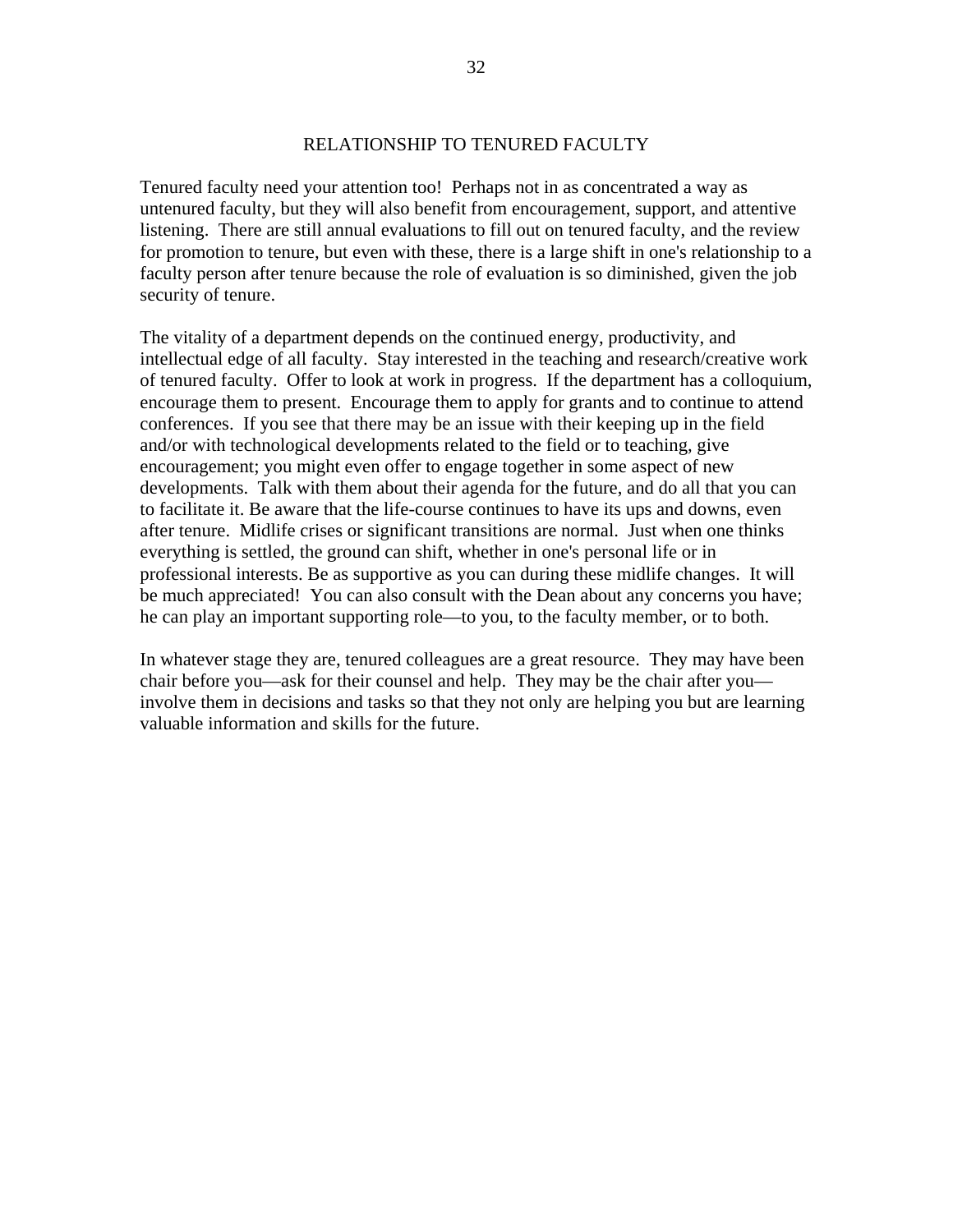# DEALING WITH COMPLAINTS AND PROBLEMS CONCERNING FACULTY

The range of problems that can occur is wide. Here are some typical scenarios:

# **One or more students come to you to complain about a faculty member.**

The most common sort of complaint students come with is related to a course. It may be a complaint of unfairness in grading, or that a course is seriously disorganized, or that the workload in a course is extraordinary in comparison to other Knox courses, etc. Some things to do:

- <sup>o</sup> Give the students a hearing and listen to the story. Assess the level of seriousness of the problem. For example, is this a relatively circumscribed problem of personality conflict, or is a student's education being seriously compromised? Determine whether or not you need further information.
- <sup>o</sup> Ask if they have already tried to resolve the problem by talking with the professor directly. If not, this is often a good first step to take.
- <sup>o</sup> Present some possible options for action, and ask them what they would consider most helpful. (This doesn't mean you necessarily will follow their preferences, but it's good to know what the students think would be helpful.)
- <sup>o</sup> If they would like you to talk to the professor about the issue, and you think this is appropriate, determine what level of confidentiality they would like you to maintain regarding their conversation with you.
- <sup>o</sup> Counsel the students, when appropriate, to make the best of the situation: to balance whatever strengths the course may have with its problems, and to get out of the course whatever they can. If appropriate, encourage the students to consider this a learning experience in how to work with people one doesn't like.
- <sup>o</sup> Whether or not it's something the students suggest, you may want to visit the class involved. In the case of untenured faculty, chairs are supposed to visit from time to time in any case.
- <sup>o</sup> If you decide to talk to the faculty member about issues raised by students, be sure to present your comments as "student perceptions." (And if you have heard the same complaint from multiple sources, you probably *should* talk to the faculty member.) The faculty member may have a very different perception of the same situation, and you'll want to hear that perception as well. If the faculty member thinks the student perceptions are flawed (e.g., the course really is wellorganized), you can open a discussion about what might be changed to bring perceptions in line with reality. Keep in mind the difference in vulnerability between untenured and tenured faculty.
- <sup>o</sup> If the situation is particularly troubling, and you're not sure what to do, seek counsel from others, perhaps another senior colleague in the department and/or the Dean.
- <sup>o</sup> Certain student complaints are dealt with through a different channel. Most notably, sexual harassment is dealt with through the College's Grievance Policy, which directs a complaint about faculty to the Dean of the College.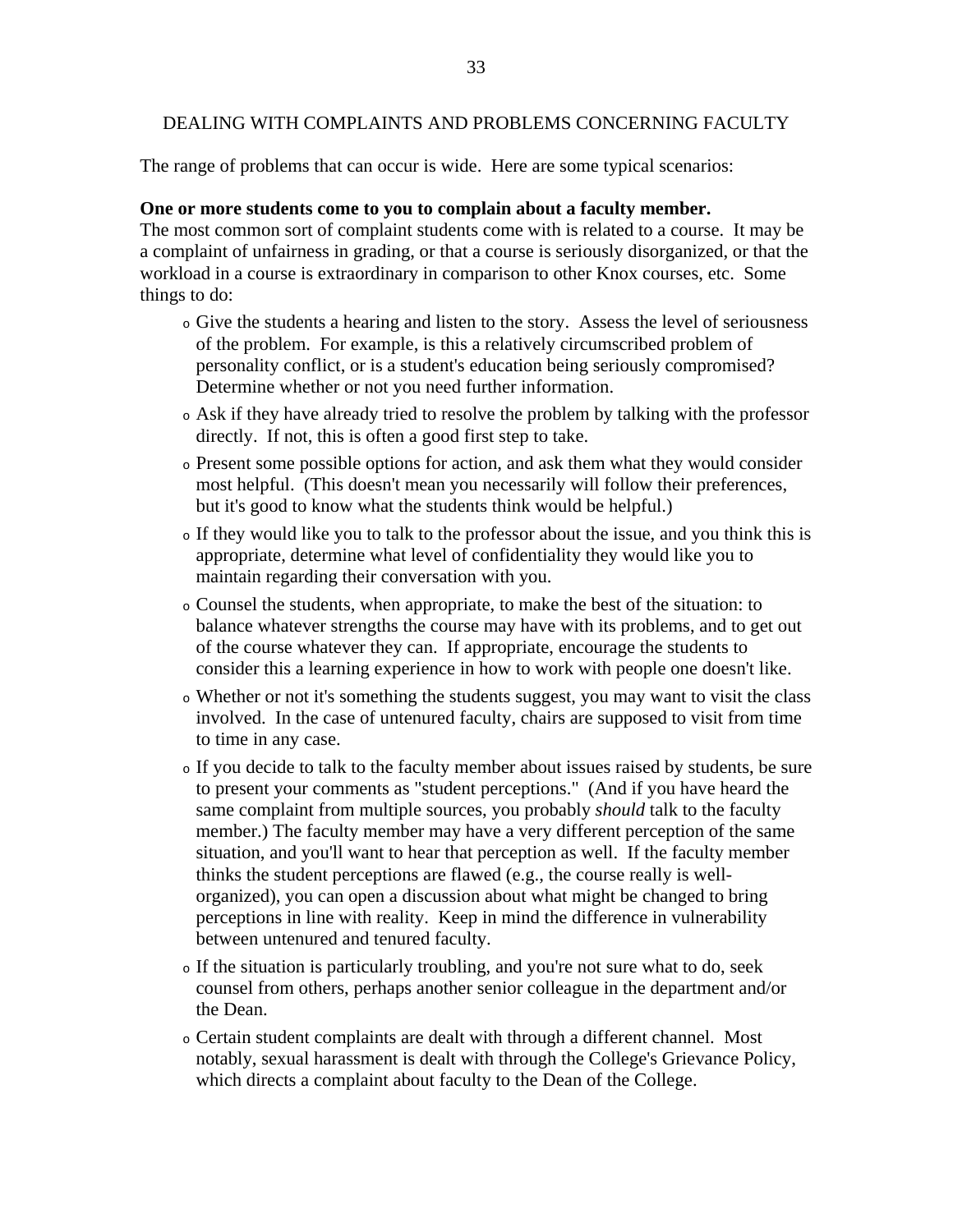Review the advice for dealing with complaints from students; some of the same advice will hold in this situation. But the situation is more serious, because the problem will not dissipate at the end of one term; long-term collegiality within the department is at stake. Assess the level of seriousness of the complaint, and take into account factors that may be contributing to conflict and/or misunderstanding (such as gender, seniority, cultural differences, personality differences).

# **A faculty member has an illness or personal situation that is interfering with their work.**

The custom at Knox is to go a long way to help someone when their work is being affected by illness or some other personal difficulty. The illness might be of the faculty member themselves, or it might be of a family member—here in Galesburg or at a distance. Consult with the Dean for anything that goes beyond a few days of difficulty. Some possible accommodations include:

- <sup>o</sup> Having one or more colleagues cover classes.
- <sup>o</sup> Dropping a course entirely and absorbing the students elsewhere.
- <sup>o</sup> Hiring an adjunct to teach the course.

# THE DEPARTMENT CURRICULUM

# **The big picture**

Central to the identity of a department is its curriculum: the courses that are offered, for both non-majors and majors, and the structure of the requirements for the major and minor(s) in the department. This is an area where the big picture is very important, and where the big picture is easily lost. Some things to consider:

- <sup>o</sup> What are the goals of the department's curriculum—for majors, minors, nonmajors?
- <sup>o</sup> Are these goals well-supported through the current offerings of the department?
- <sup>o</sup> Is the major serving well those students who will not be going to graduate school in your discipline, as well as those who are?
- <sup>o</sup> How up-to-date is your collective knowledge about what is currently considered by graduate schools to be the most important preparation for graduate training?
- <sup>o</sup> How up-to-date is your collective knowledge about the preparation students need for other pathways? For example: AnSo students who are interested in urban planning or science students interested in public health.

The more the department is in the habit of thinking about these issues, the stronger the sense of department identity will be. Talking about the curriculum can help build collegiality, can help newer members of the department feel invested in the mission of the department, and can help you articulate departmental goals and achievements, both internally and externally. These issues are also central to the ongoing responsibility for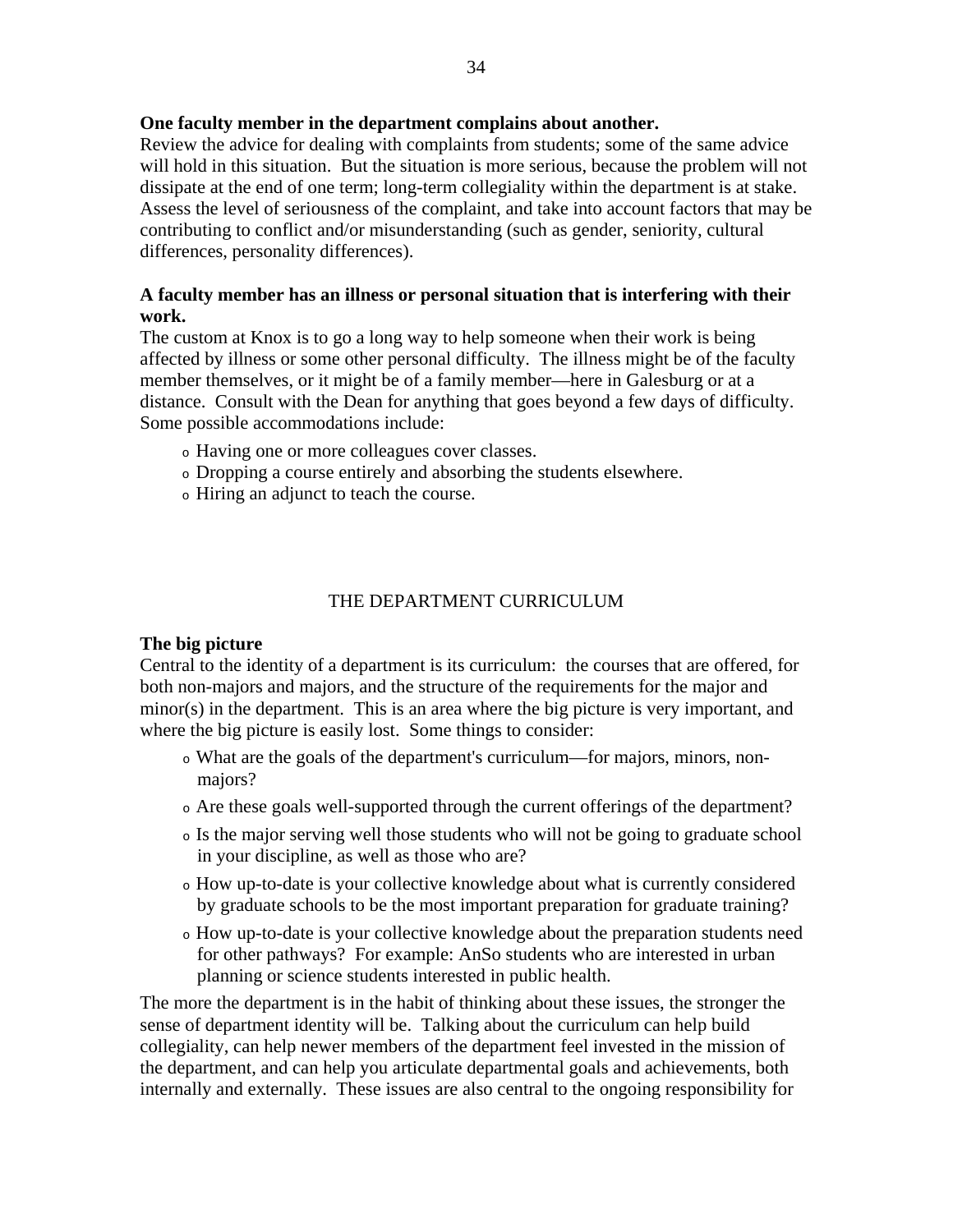assessment at the department level; see the next section for further details. Consider including students in some of these discussions; knowing their perspectives can helpfully inform consideration of central curricular issues, and students will certainly appreciate being included.

If you haven't routinely been discussing the large curricular issues, here are some occasions that can serve as a stimulus to such discussion:

- <sup>o</sup> one or more colleagues will be retiring soon
- <sup>o</sup> one or more new colleagues have recently been hired
- <sup>o</sup> there have been significant new developments in your field, which raise both curricular and staffing issues
- <sup>o</sup> the department is experiencing a significant change in enrollments or in number of majors (either declining or expanding)
- <sup>o</sup> students are expressing considerable interest in areas not currently covered by the department
- <sup>o</sup> strong majors have not been getting into graduate school
- <sup>o</sup> the department will soon be up for its every-seven-years program review (See below for more about the program review process.)

Consider scheduling a half- or full-day departmental retreat off-campus as dedicated time for the department to talk together. You are likely to accomplish as much in a one-day meeting as you would all year in sporadic, short, department meetings. A retreat can be especially useful to jump-start a large-scale discussion, or to wrap it up. Funding is available from the office of the Dean of the College.

# **Individual new courses**

The initiative for a new course can come from a variety of sources:

- <sup>o</sup> a faculty member wants to do something new
- <sup>o</sup> students have expressed interest in a new offering
- <sup>o</sup> the department is looking to connect with college needs (e.g., courses that will fulfill a graduation requirement like diversity or writing-intensive courses; courses that answer a cross-campus need, such as the cooperatively taught statistics course).

Note that if you are at all unsure about the permanency of a new course, you can propose it the first time as a topics course (295 or 395), with a subsequent proposal as a regular offering if you decide to go that route.

Because the initiative most often comes from an individual faculty member, it's possible for the curriculum to develop in an unplanned manner through the addition of a number of individually originated proposals. When talking with a faculty member about a new course, make explicit the need to balance individual interests with departmental needs. In some departments all new courses are discussed by the department as a whole; in other departments, the conversation is more likely to be between the individual proposing the course and the chair. Wherever the conversation occurs, the goal is to balance the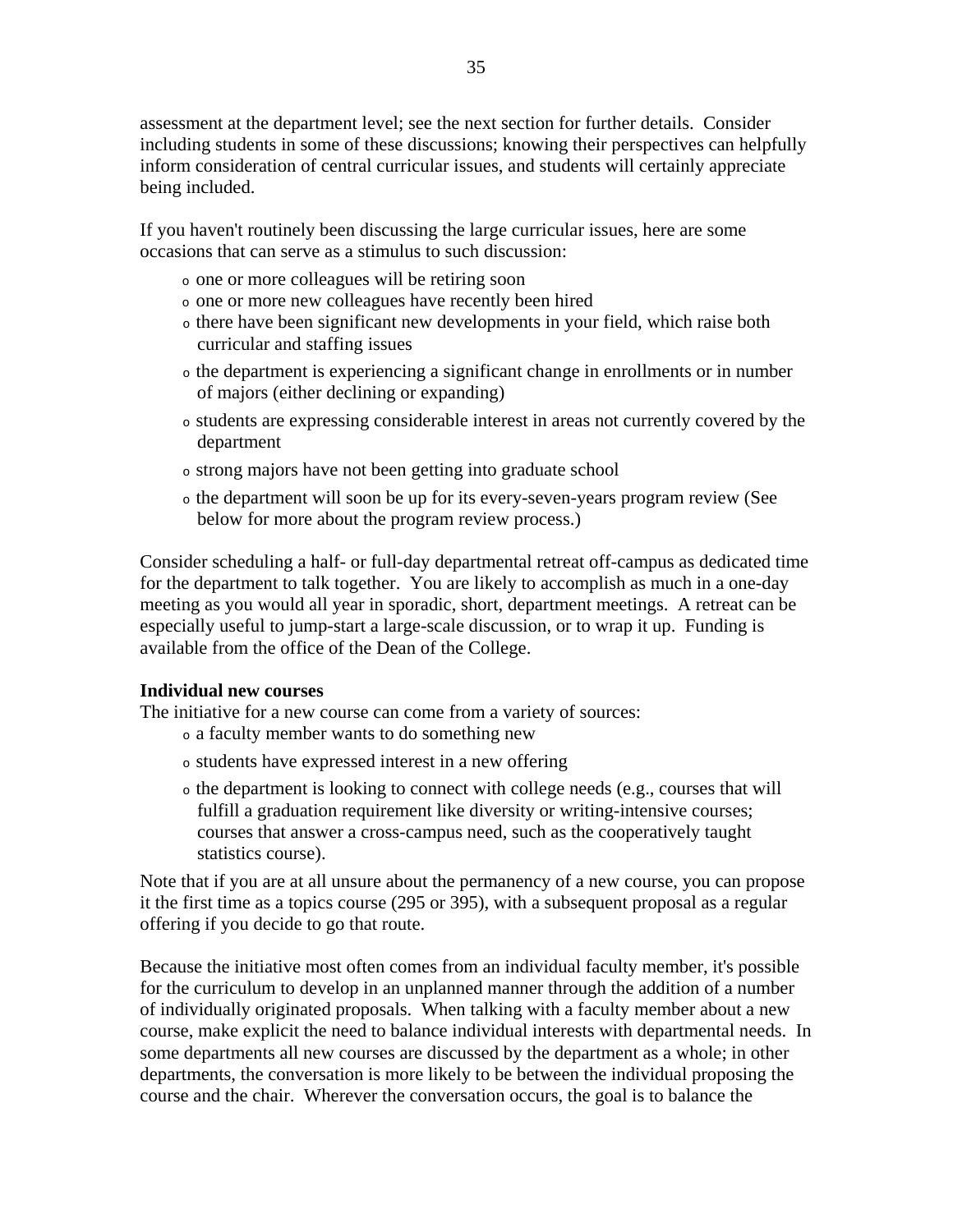importance of having faculty teaching what they want to be teaching with the needs of the department and its students. The more recently you've talked about the "big issues" (first list above), the easier it will be to strike this balance.

All new course proposals need approval by the Curriculum Committee. Revisions in an existing course also need approval if they involve:

- <sup>o</sup> a change in course title
- <sup>o</sup> a change in catalog description
- <sup>o</sup> a substantial change in content/direction

## ASSESSMENT

Assessment of academic programs involves a four-fold process:

- <sup>o</sup> clarifying the learning outcomes desired for students in the program
- <sup>o</sup> ensuring that the curriculum is designed around the desired outcomes
- <sup>o</sup> carrying out assessment activities that determine whether or not those outcomes are being achieved
- <sup>o</sup> using the results of the assessment research to confirm aspects of the program that are already strong and to change aspects that are not attaining departmental goals

Most departments are (in 2010) just beginning the process of incorporating assessment into the round of departmental planning. It is important to make assessment an ongoing activity within the department, each year considering particular aspects of the program that faculty think it would be useful to look into. The *Knox College Guide to Academic Program Assessment* gives clear and concise explanations of the elements of assessment and how to proceed, including examples of ways to carry out assessment and to record the results. (All faculty have received a copy of the *Guide*; the text is also available online at: http://www.knox.edu/Offices-and-Services/Institutional-Research-and-Assessment/Assessment-at-Knox/Guide-to-Academic-Program-Assessment.html.) Help is also readily available from the Office of Institutional Research and Assessment; the Associate Director for Assessment Support can assist you through each step of the process.

As Chair of the department, the overall leadership of the assessment effort is yours, but we recommend that you ask another person in the department to share the responsibility with you. Having two people committed to the process will help in bringing along others in the department, in addition to lightening your load. One person (either yourself or the second person) should be designated as the assessment liaison, for communication with the Office of Institutional Research and Advancement and with the Assessment Advisory Group.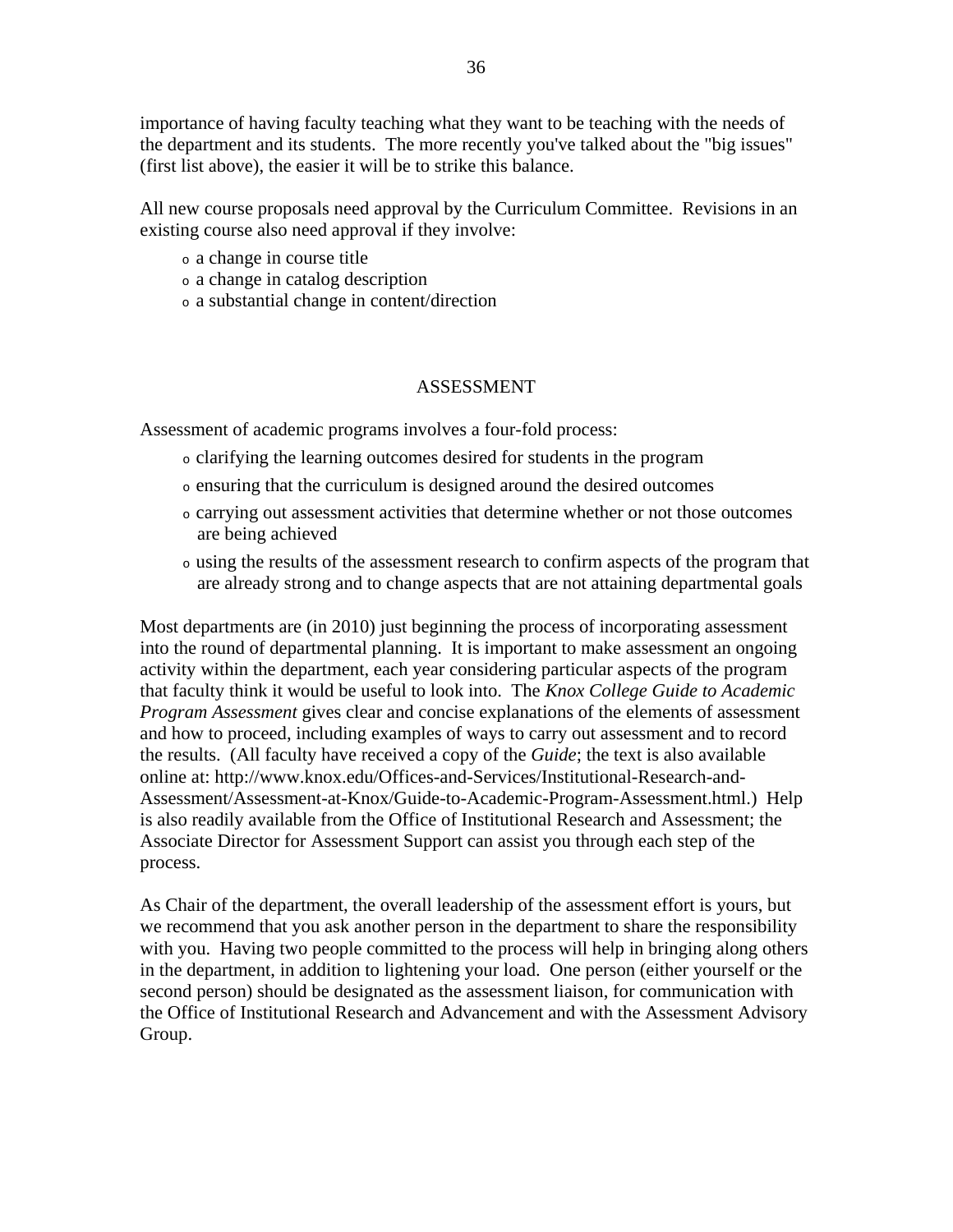#### EXTERNAL PROGRAM REVIEW

Once every seven years, each department in the College is asked to undertake a formal process of program review. The purpose of the review is to take stock of the academic program of the department in its entirety, and to encourage discussion and planning of ways in which the program might be improved. At the heart of the process is a self-study undertaken by the department and written up in a report that will go to external peer reviewers. The self-study analyzes the strengths, weaknesses, and needs of the department; looks ahead to the challenges that the department may face; and considers ways in which the department might enhance its strengths and meet ongoing or new challenges. Assessment carried out in previous years will contribute significantly to the effort in the year of the self-study. The process of program review is independent of the ten-year cycle of reaccreditation review by the Higher Learning Commission. Programs will not need to do additional self-studies at times of decennial HLC reviews, given that they are now on a seven-year cycle of program review.

The self-study should involve the collective and collaborative work of all faculty in the department, with tasks divided up in order to share the load, even while the final report should be a coherent whole, reflecting the thinking of the entire department (including discussion of differences where they occur).

For details on the review process, including suggestions for the content of the self-study, finding external reviewers, a timetable for the whole process, etc., see the *Knox College Program Review Guide.* Each Chair should have a copy of the Guide, which is also available on the web: http://www.knox.edu/Offices-and-Services/Academic-Affairs.html. An appendix to the Guide includes a list of what departments are scheduled for review in which years. If you would like to move the date of the review, consult with the Dean. For questions about the review process, help in setting up a retreat as part of the selfstudy, or other specific issues, contact the Coordinator of Program Reviews. Sample selfstudies are also available for consultation.

#### COURSE SCHEDULING

Well-timed messages from the Registrar's Office will keep you on track with what forms to fill out when in order to get a roster of courses ready for the upcoming year, and then to check on changes term by term. See the Appendix on "A Year in the Life of A Chair" for an overview. Course scheduling is a big and complex job, as it calls on you to balance out the interests and skills of each member of the department, and then to balance faculty preferences with the needs of students (both majors/minors and non-majors). The better relations are within the department, the easier it will be to work out this balance in an amicable way. Here are some of the things to take into account.

#### **WHO teaches which courses?**

There are somewhat different issues involved in introductory and more advanced courses.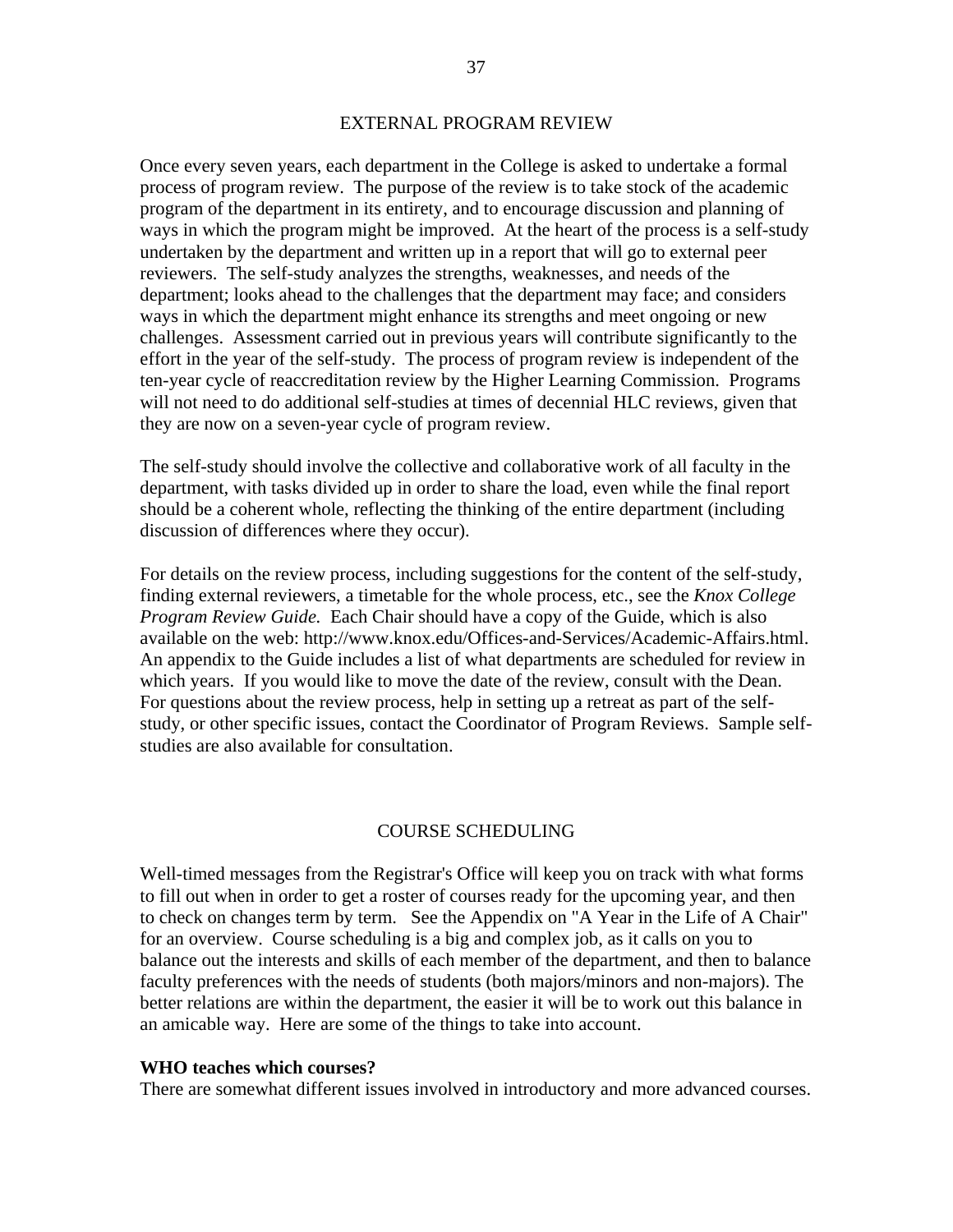Introductory courses often have the largest enrollments and the broadest range of students in terms of ability and interest. Some faculty love teaching the intro course in the department, others may find it an intimidating challenge, and others may be sick of it after having taught it for decades. While there may occasionally be a reason to do otherwise, the first principle should be to *share the load*.

Upper-level courses: In some departments, where there is significant overlapping of expertise, the governing principle is that no one individual "owns" a course. If more than one person is interested in a course, it gets passed around. In other departments it is less likely that such sharing would occur, because of specific training of faculty members in certain areas. Here the issue is to insure that an appropriate range of courses are taught at the upper levels, that significant areas of the discipline are represented, and that each faculty member has an appropriate share of both 200- and 300-level courses.

# **WHEN are which courses taught?**

Over the course of the year: The big task of the chair in scheduling is to think about which courses need to be offered in a given year, in which terms, and in how many sections. Which courses have to be available for majors? What about Foundations courses that are open to all? Or 200-level courses that might get a mix of majors and non-majors? Which courses must be offered in a strict sequence? You want to aim for a fairly even spread of different levels of courses throughout the year. Look at the previous year's schedule and enrollment figures (available at the Registrar's web site in the Encyclopedia Knoxensis) to see if there were any problems, or if it might serve as a model. You might want to have a guideline in place for balancing the various needs, which would help make sure everyone is on the same page. Examples of possible guidelines might include: that each term you will have two 100-level courses available for non-majors (which may also be entry courses for majors), two 300-level courses available for majors, that the required methods course will be taught twice a year, with the remainder being 200- or 100-level courses.

There may be considerations beyond your department as well. Are your majors also required to take certain courses in other departments? This often happens in the sciences, and those departments have long been in the habit of coordinating scheduling to avoid conflicts; other departments may want to keep this in mind as well. Sometimes it's not an issue of a required course, but just something you will be encouraging majors in your department to take. If you haven't thought of this at the time of doing your initial scheduling for the upcoming year, you will have another chance to consider it when the Registrar sends you a draft of the schedule. Check this not only for accuracy within your own departmental listings, but for courses in other departments with which you might want to coordinate.

Another kind of extra-departmental consideration has to do with non-departmental courses taught by someone in your department. First-year Preceptorial is one obvious case; all departments have an obligation to contribute to the staffing of this course, something that needs to be taken into account when you plan your next year's schedule.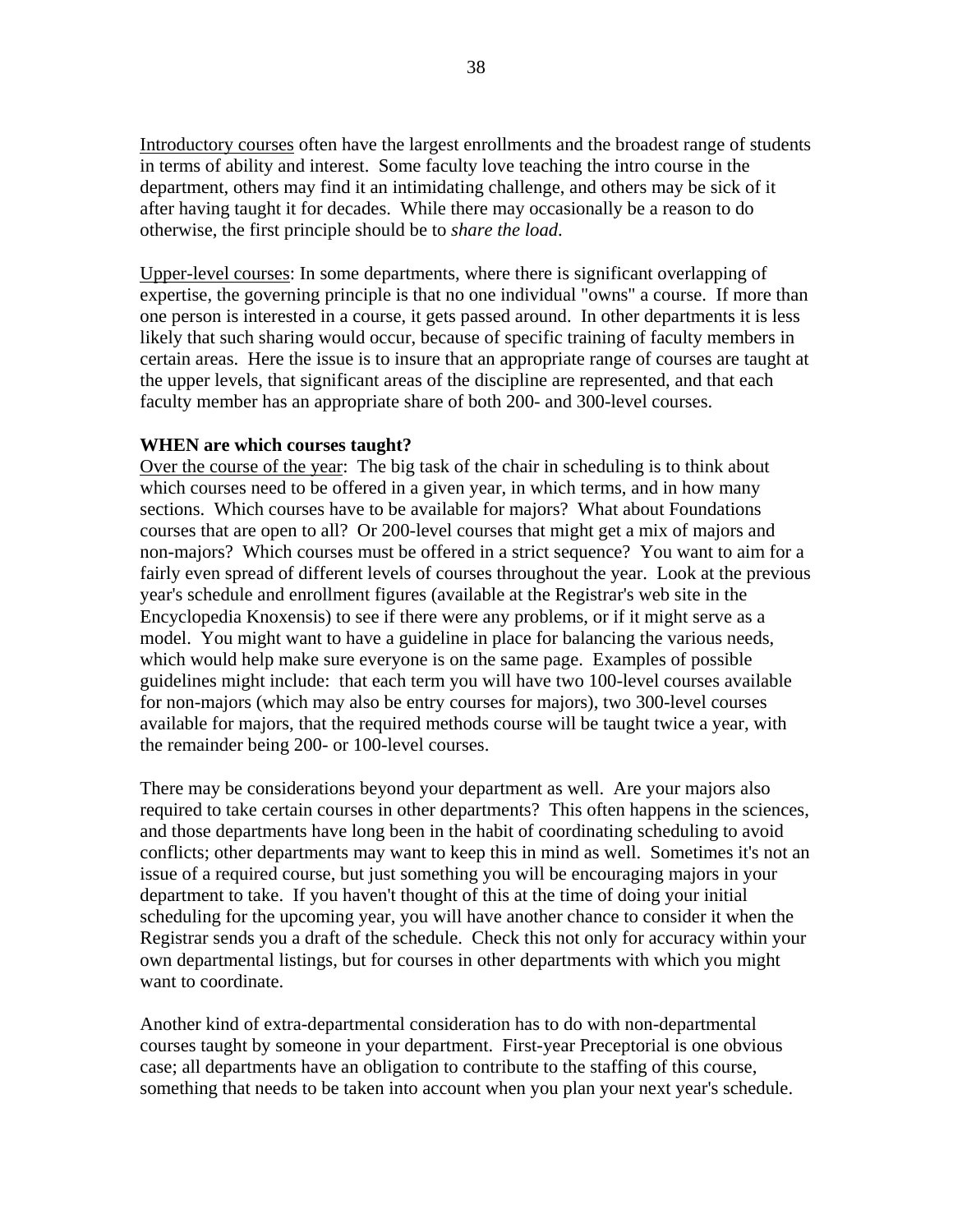Teaching FP should be shared around the department. It's a good thing for untenured faculty to get experience in teaching the course, but it is also very important for tenured faculty to take on this responsibility as well. As with many other things, taking turns is a good idea. Another type of extra-departmental teaching is when a faculty member in your department is asked and would like to teach a course in one of the interdisciplinary programs, a course that is not cross-listed, but is in the interdisciplinary program only (e.g., GWST 101 or 280, BKST 101, etc.). These teaching contributions are very important to the college, even while they sometimes create difficulty within a department. The curriculum is built on the strength of the departments, but the college at the same time encourages faculty to have broad interests and to work collaboratively. It is not easy to balance these sometimes conflicting goods. It is easiest to be generous in approving a non-cross-listed course in one of the interdisciplinary programs when it is an only an occasional request, not an annual offering. But even when the request is for regular teaching in the interdisciplinary program, see if there is a way to accommodate the needs of both the program and your department. If the person's teaching "out" presents a serious hardship to the department, consider talking to the Dean about the possibility of an adjunct hire for a course within the department, to cover for the absence.

When setting up time schedules for specific courses, let new faculty know what the practice is in the department for the number of meeting times each week. Sometimes this is flexible, sometimes not. Again, it may help to have some guidelines, e.g., 100-level courses must meet at least three times a week.

#### Within each term:

Once you've settled on which courses are going to be taught in which term, the big challenge is to decide on time slots for each course. Here are some of the factors to take into account:

- <sup>o</sup> You need to have a spread across the day, including something in the first and last periods of the day.
- <sup>o</sup> As much as possible, schedule in different periods courses that majors might want to take together in one term.
- <sup>o</sup> If you have some courses that can be taught MWF and others TTh, do take advantage of the TTh time slots. Note that 4th period is available only on MWF.
- <sup>o</sup> Faculty tend to have strong preferences about which periods they like to teach, and sometimes have particular needs, often dependent on the age of children and the starting time of their schools. But children grow up, and if you've established a departmental culture where people accommodate each other's needs, taking turns at unpopular tasks (including teaching, say, in 1st period), then this will go easier. When you ask faculty for their preferences on time slots, ask that they give you a range of choices.
- <sup>o</sup> Room preferences: Some faculty have strong preferences about which rooms they teach in. Ask for these preferences (again, giving more than one option) when you ask them for their preferred schedule for the coming year. If there's a very popular room that not everyone can have, make sure all get turns; you may also need to coordinate with other departments in your building.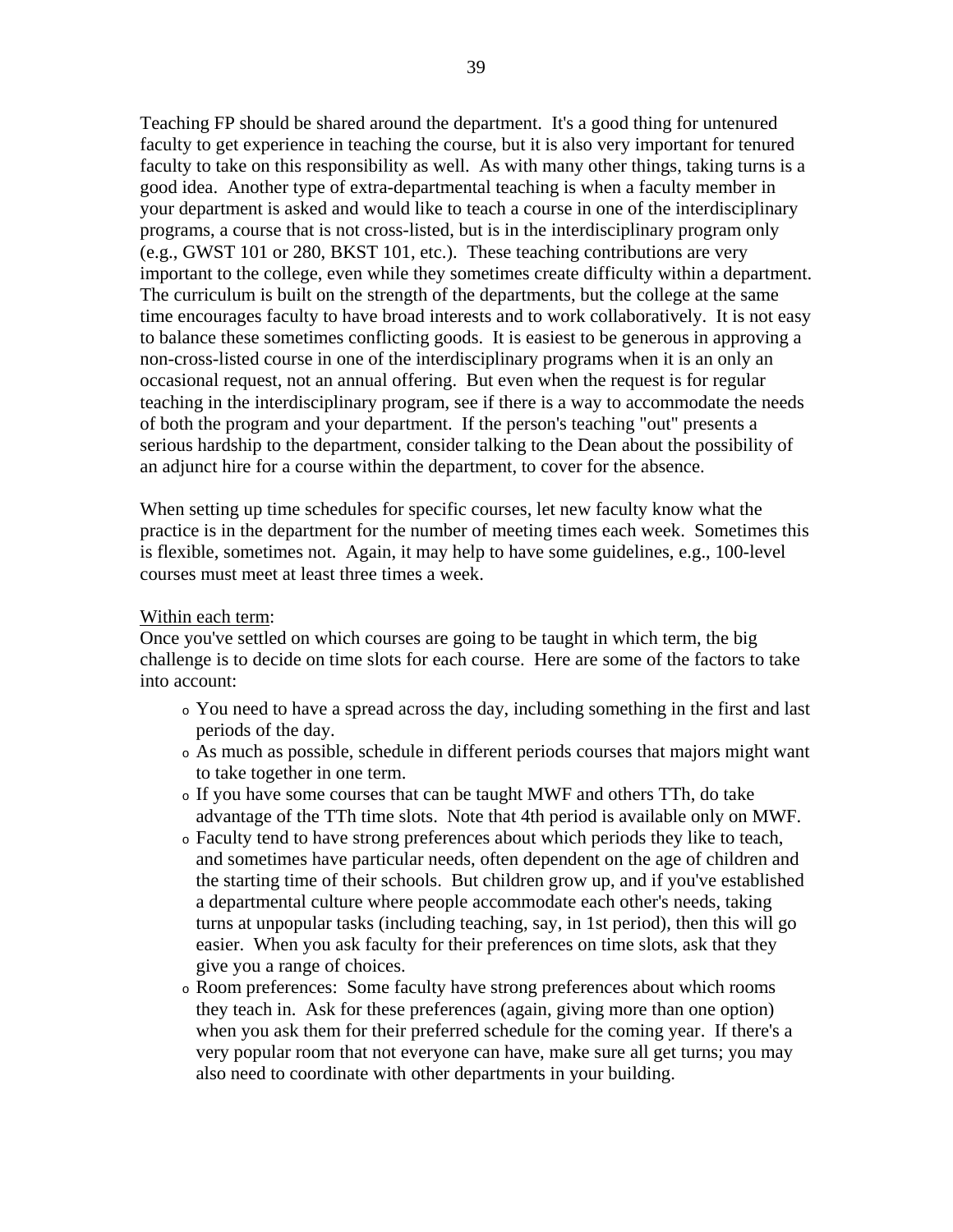<sup>o</sup> Coordination with chairs of interdisciplinary programs for cross-listed courses: Some of your courses may be cross-listed with an interdisciplinary program. Let the chair of that program know as early as possible what you're thinking of with regard to both term and time slot for any such courses, as all the above factors will affect that program as well.

# **HOW MANY STUDENTS can be in a course (setting enrollment caps)?**

Enrollment caps are set at the same time that the schedule is made up for the year. It is useful to have a departmental understanding for the normal cap in 100, 200, 300-level courses. Apply these across the board, unless there is a reasonable case for an exception. Be aware that writing- and speaking-intensive courses are supposed to be capped at 20.

You can also specify the reservation of a certain number of seats in fall-term courses for incoming first-year students. For example, you can request that the overall cap be 25, with 15 spots held for first-years.

#### **Complicating factors**

 $\overline{a}$ 

You think you've got everything figured out for the long run, and then one of these things happens:

- <sup>o</sup> A person goes on leave for one or more terms (junior, sabbatical, or parental leave; directing an off-campus program). It's *good* for people to take such leaves, even though it means you'll have some juggling to do, especially if you're not authorized to hire a replacement; replacements are less likely to be authorized for a one- or two-term leave than for a year's leave. In addition to the absence of the courses the person would have taught, people are expected not to have advisees while they are on leave, and not to direct independent studies.<sup>\*</sup> Some faculty carry on with these anyway, but this is to be advised against! It is important for them to make the most of their leave. If they say, "But I'll only be gone for one term, so I don't want to inconvenience others," your reply should be, "All the more reason for you to stop the advising and independent studies—you have so little time for leave that you should use it to the maximum for your project." Check that advisees are reassigned in the latter portion of the term preceding the leave; this can be done by you or by the faculty member going on leave.
- <sup>o</sup> A person has course-released time for a specific college task. Various tasks at the college carry some release time, for example: chairing First-year Preceptorial, the Center for Global Studies, the Faculty Development Program, or the Faculty Personnel Committee. These tasks are very important to the college. Try being proud that someone from your department has been asked to take on one or another of these, at the same time that you scramble to figure out how to make up for the gap in departmental offerings. With these positions, expectations about advising and independent study continue as normal.
- <sup>o</sup> A faculty member would like to team-teach a course. The college has no fixed rules for how teaching load is counted for a team-taught course, but for a two-

<sup>\*</sup> The exception is when a person has a partial leave only, and so is on campus teaching one course rather than two. The chief example is when a father has a one-course parental leave.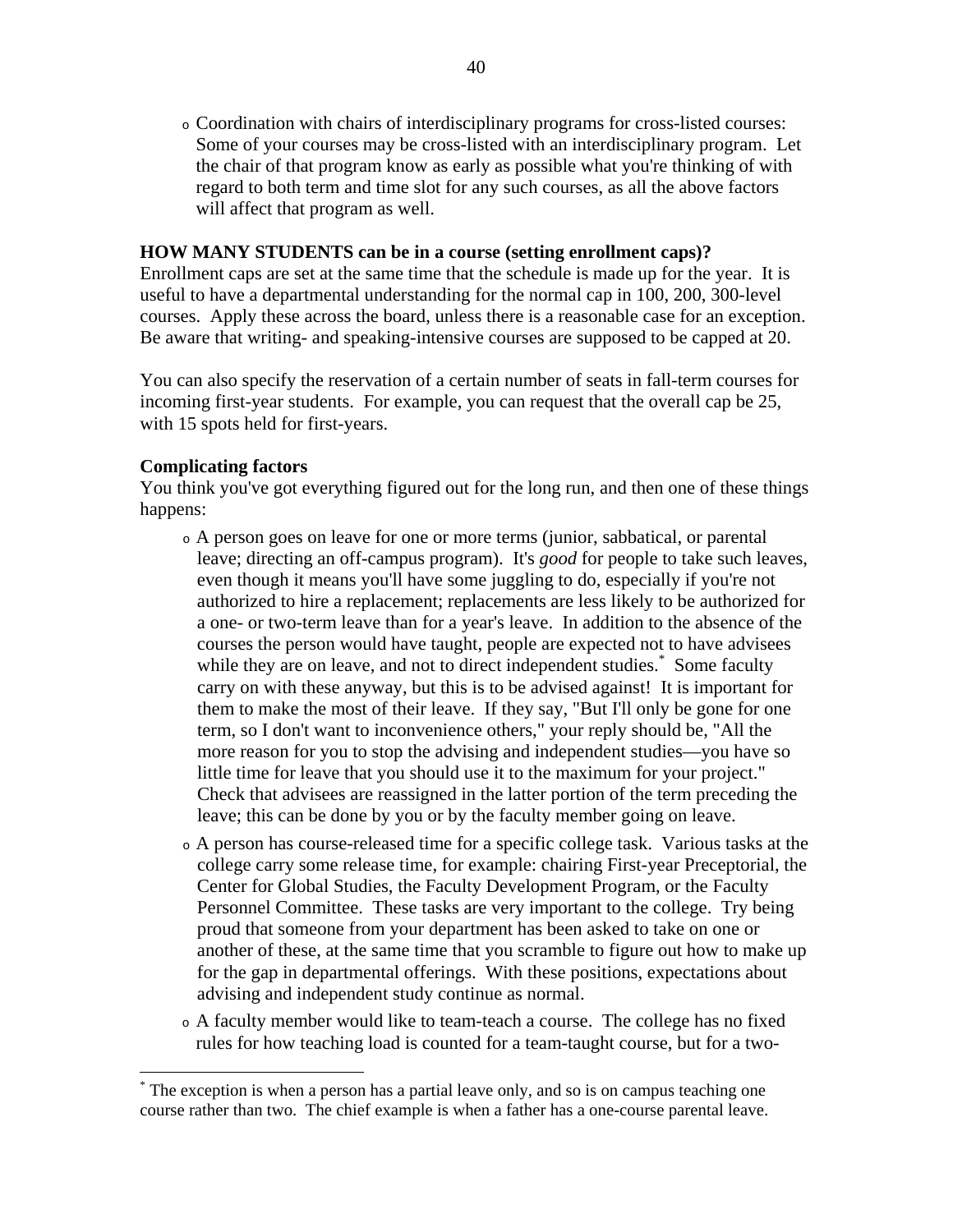person team-taught course, the common practice is to give full teaching credit to both people for one course in the first year the course is offered, and then in later years to get back to one-course/one teaching credit, either by offering two separate sections, or, if two teachers share one section, to give each teaching credit in alternate years. You need to consult with the Dean on any team-teaching arrangement.

#### ENROLLMENT MANAGEMENT

At the close of each pre-registration period, each chair receives an account of enrollment numbers for the courses being offered the next term. You can also watch the numbers as pre-enrollment is going on, via the "Course Catalog" function on the Registrar's website—a good idea to do if you anticipate there may be problems. (After you log in to the Registrar's site, this is among the choices on the left. The "Class List" function can also be used; it is slower to navigate, but also shows you the names of students preenrolled.) If you see problems on the horizon, or know that you almost always have problems that need to be worked out through consultation with the Dean, make an appointment ahead of time for a day soon after pre-enrollment concludes. Once the Registrar gets you the final pre-enrollment numbers, you have only a few days to solve any problems and get the decisions back to the Registrar. For a problem with a particular course, the first person to talk to is the instructor involved; you may also need to talk with the Registrar and/or Dean. Problems are of two kinds: over-enrollment and underenrollment. Here are the ways these problems are typically dealt with.

#### **Over-enrollment**

You may find dealing with over-enrollment harder than you think. As chair, you're in a very different position than you were as an individual faculty member, just deciding on one course. You're the person with overall responsibility for the department—for meeting the needs of majors and of students interested in entry-level courses. You're the person who will need to justify enrollments to the Dean. This is a major instance of the department chair's role as liaison between the department and the Dean.

When a course has enrollment beyond the designated cap, there are several options, more or less feasible depending on the number of students facing close-out:

- <sup>o</sup> Ask the teacher whether s/he would be willing to let in more students. This is only feasible if the number over-enrolled is relatively small. Discourage overeager faculty from letting in too many students (often a temptation for untenured faculty), as too big a class is often not good for the overall quality of the course from both the student and teacher perspectives. Take into account the overall student load of the faculty member concerned.
- <sup>o</sup> Keep the course cap as originally set, and have the Registrar close out all students above the cap. The Registrar will work with you to close out students according to categories that make sense for that course; do consult with the course instructor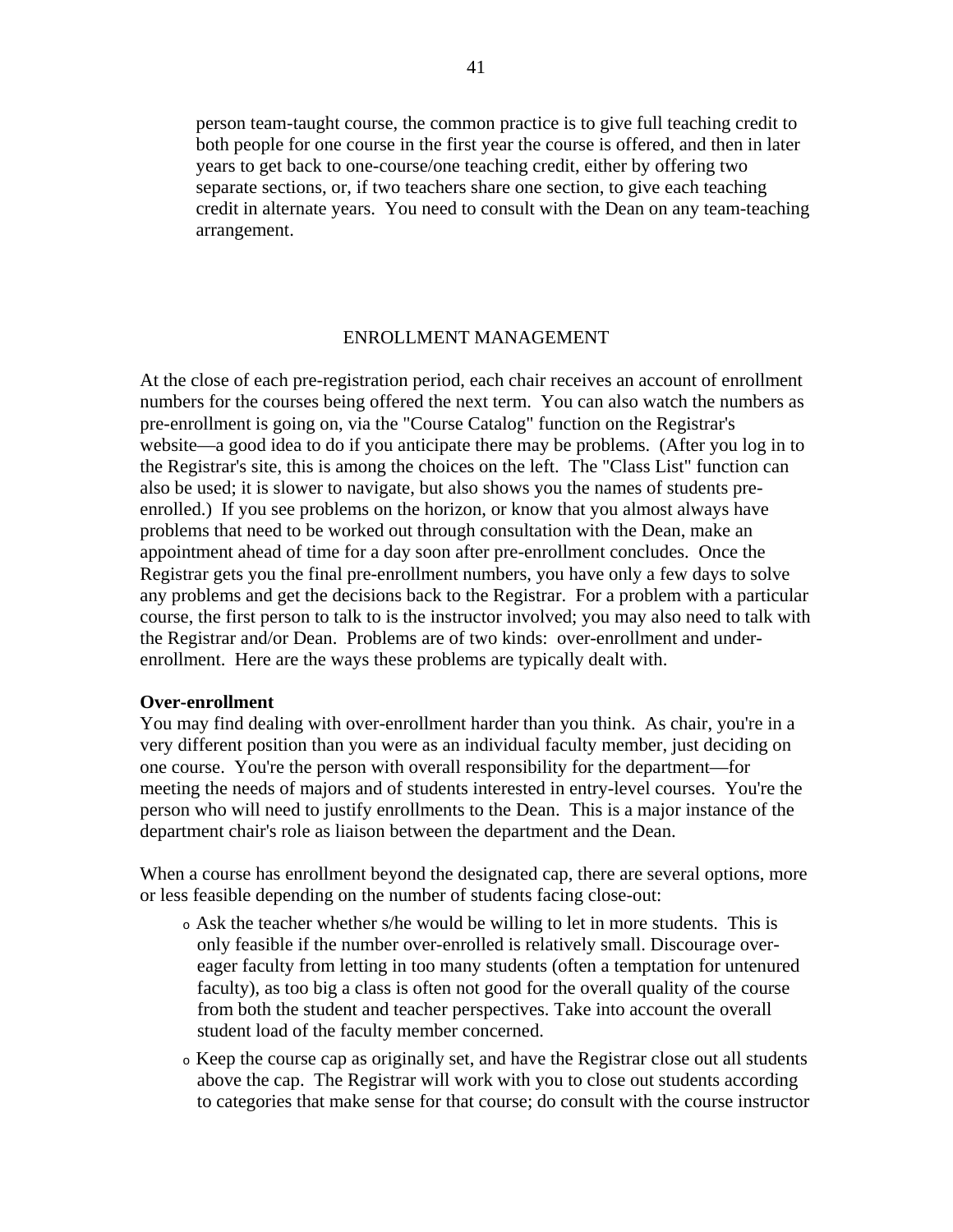to get their preferences. Preference may be given to: students closed out of the course the last time it was offered; majors/minors in the department; seniors first, then juniors, etc. (or a different order if there's a reason to give preference, say, to first-years). You can also ask that the Registrar check that prerequisites have been taken, as advisors can override these during pre-enrollment, and some types of prerequisites (like "previous course work in the field") are not noticed by the computer. An instructor cannot hand-pick the students they want to stay in the course, although they can add in students once the new term begins.

- <sup>o</sup> If the demand for the course is close to double the planned for size, it might be possible to open up a second section of the course. Is there another course where the enrollment is so small that it makes sense to cancel that course and have the instructor do a new section of the overenrolled course? (Of course this only works if the instructor of the low-enrollment course is qualified to teach the other course.) Is someone else in the department willing to take on a course overload for the term (with a subsequent reduction in a following term, on arrangement with the Dean)? Might an adjunct be available to teach the course, and if so, is the Dean able to provide funding? For any of these possibilities, you'll need to consult with the Dean.
- <sup>o</sup> If the problem is in fall or winter, consider whether you might be able to offer a repeat of the course in the next term.

#### **Under-enrollment**

There is no specific number used to determine if a course "makes" or not (unless no one at all enrolls). The Dean monitors pre-enrollment, and anything under five students in a course will be on his screen. If there is very low enrollment, it may be best to cancel the course and have the faculty member do something else. It might be that they can offer a second section of a course that is heavily enrolled, or it may be that some special project for the department or college can be assigned. Any such scenario needs to be discussed with the Dean.

Is there a pattern of a faculty member often getting low enrollments? Time to have a conversation; is there a way to re-conceptualize courses so that they will draw more students?

Is there a pattern of many courses in the department, taught by more than one faculty member, getting low enrollments? See the section on "The Department Curriculum" for some questions that could guide a wider departmental conversation.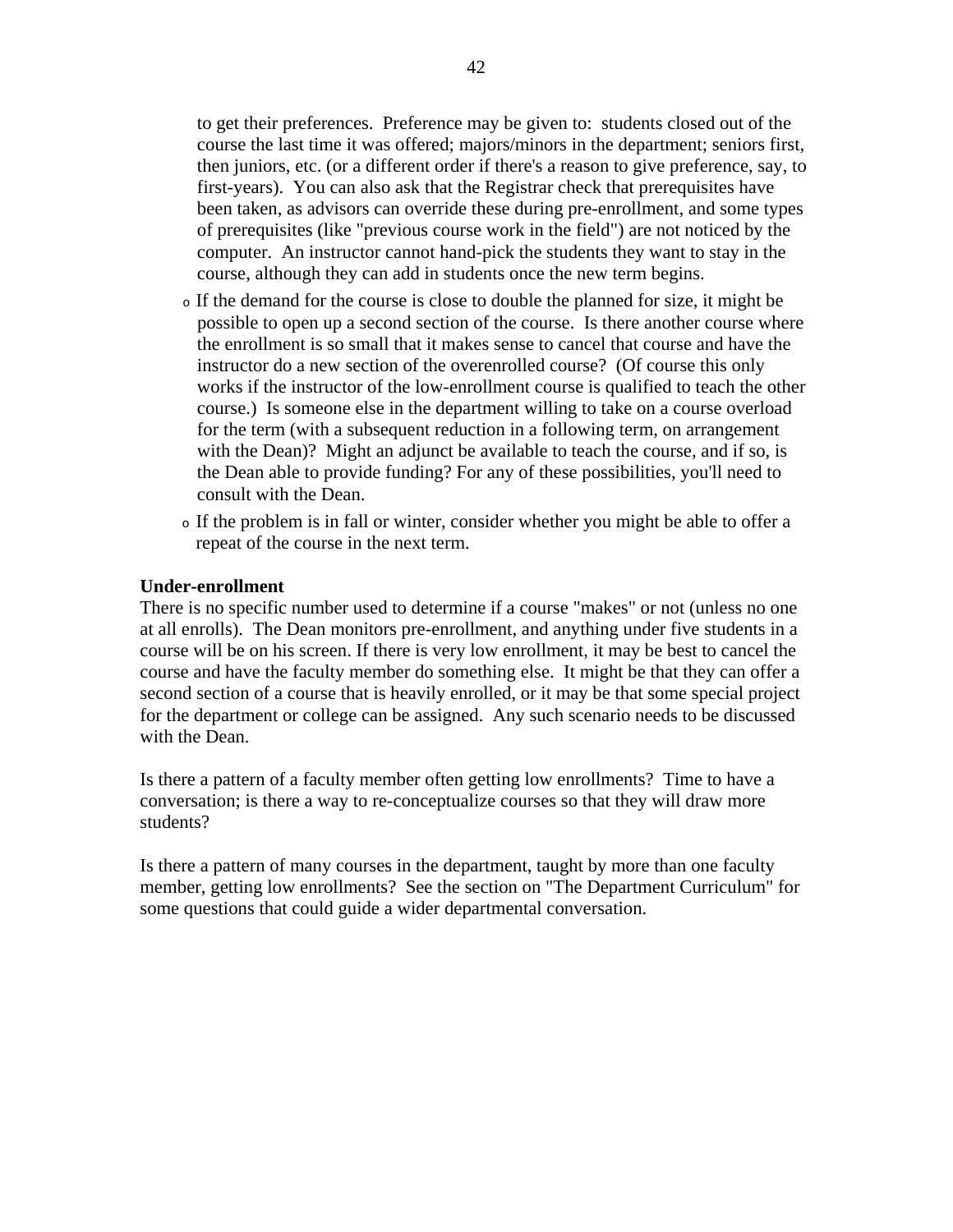# MAJORS AND MINORS

You will get a good deal of traffic from majors seeking your advice or a signature. Being readily accessible is important, both via e-mail and in your office. Here are some of the types of interactions with majors that come with the territory. (See section on "Delegating" for suggestions on which of these tasks might most readily be delegated to others.)

# **Signing up new majors; assigning advisors**

A student declaring a major has to get the signature of the chair of the department; an advisor is also assigned at this time. (Note: Minors are *not* assigned a departmental advisor.) Many prospective majors will come to you a couple of weeks into spring term, just after they get a note saying that they have enough credits that they need to declare a major. When the first student of the season comes by, take a moment to pull up the current record of "Advising Loads," via the faculty sign-in to the Registrar's page. This information allows you to compare advising loads among faculty in the department. The list displayed is dependent on what term you have set in "Term Options," so be sure you have it set for the *current term*. (For example, if it is winter term, but you have Term Options set for spring--as you are likely to have during pre-enrollment--the list will only include the few advisees who have already pre-enrolled for spring term.) Your dual goal in assigning advisors is to give students the advisor they would like, at the same time that you keep advising loads roughly equal across the department. Ask the student for a couple of names of faculty they would prefer as advisor, so you have some room for choice. If the student is already being advised by someone in the department, and the student is happy to stay with that person, the task is easy—keep them together, as it will mean no additional advising load for the faculty member. If the student's first choice is overloaded and they have no second choice (or that person is overloaded also), hold onto the form and call the faculty member to see if they might really want this person (which sometimes happens if it's a student they've especially enjoyed working with) or if they would appreciate no additional advisees.

You will also need to be involved in lining up a substitute advisor when a faculty member goes on leave, as faculty on leave are not responsible for advising. Neither the Registrar's Office of the Associate Dean of the College initiates the transfer of advisees when someone goes on or comes back from leave, so action needs to be taken by the faculty member, in consultation with you. (Some faculty who will be on leave for only a term or two and who will be in town may say that they'll continue advising. Discourage them from doing so! Leave time is precious.) Major advisees should be transferred to another member of the department. As when making initial advising assignments, try to balance student preference with relative advising loads among the remaining faculty. Undeclared advisees may be kept in the department, or you can ask the Associate Dean of the College to reassign them elsewhere. When a faculty member is going on leave in the fall, reassignments should be made in late spring or early summer, so that the Associate Dean has an accurate count of advisees when it comes time to assign entering students. When a faculty member returns from leave, it is appropriate for former advisees to return to the original advisor, unless they are happier where they landed.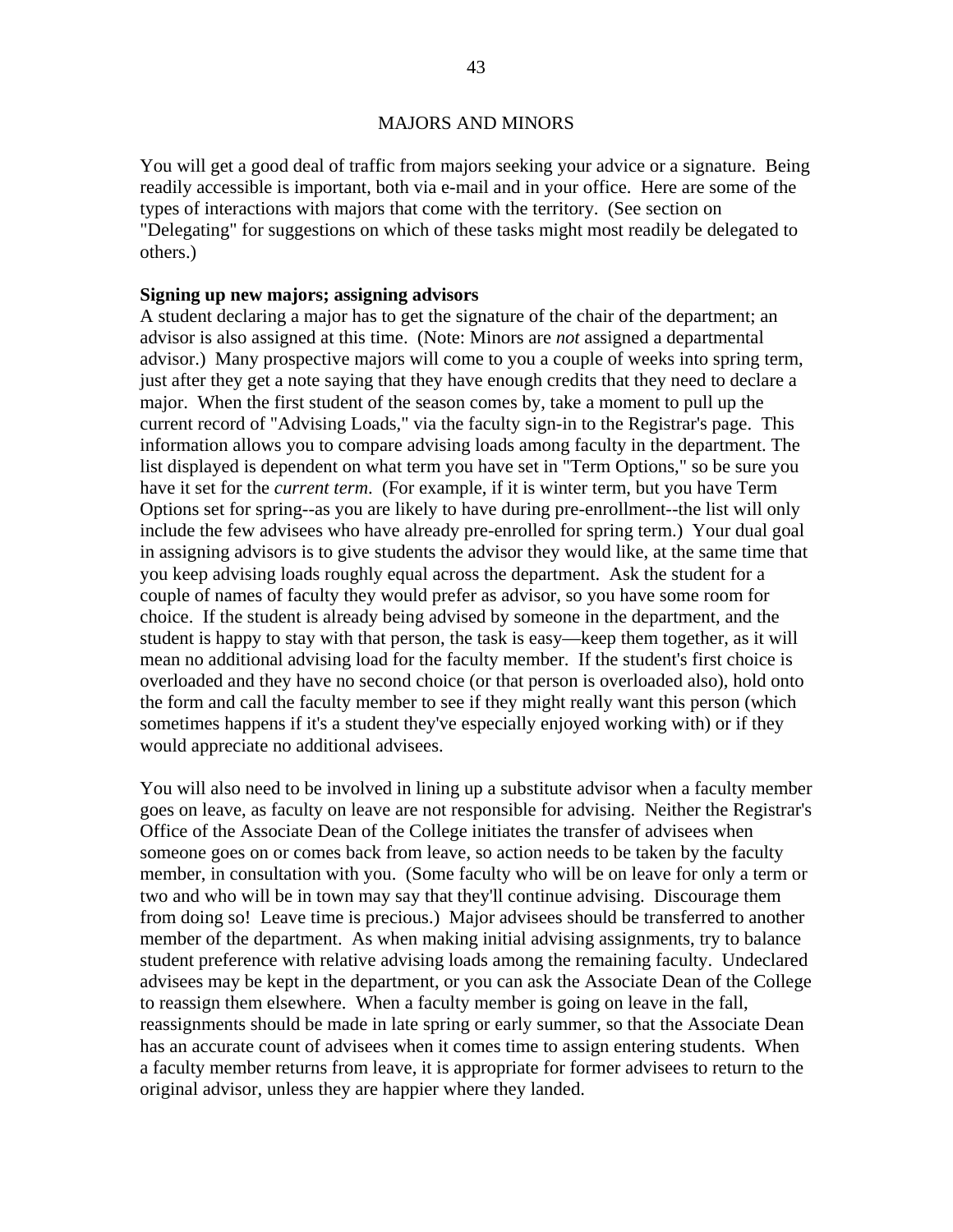# **Substitutions**

 $\overline{a}$ 

Many requests will come to you for approval of substitutions of various sorts, that is, for something to count towards a major requirement other than the designated course. These requests often come because of scheduling problems, but may also be to take advantage of a course that is a logical substitution just on its own merit (e.g., a special topics course newly offered). You have a large amount of discretion on this. If you're unsure about what you should allow, talk with others in the department; the previous chair may be of special help. When you agree with the student's request for substitution, send a brief email to the Dean, copying the Registrar and the student. The Dean will generally approve the request immediately, unless you have raised a problem.\*

Some specific categories of substitution requests for requirements in the major or minor:

- <sup>o</sup> One specific Knox course substituting for another, either a course from within or outside the department; this may be an independent study course. (Some departments routinely allow substitution of up to two credits from outside the department.) Needs Dean's approval.
- <sup>o</sup> Honors credits. It is common to allow one or more honors credits to substitute for 300-level courses in the major. How many? Ask what past practice in the department has been, and consider setting a general rule if there isn't one. Needs Dean's approval.
- <sup>o</sup> Advanced Placement credits. The amount of credit towards graduation that a student gets for a score of 3 or higher on an AP exam is set by the college (see the chart in the college catalog), but if a student wants to use one or more of those credits towards major requirements, they need to ask for a substitution. Again, familiarize yourself with past practice in the department as to how many of these credits, if any, may substitute for major requirements. Does not need Dean's approval.
- <sup>o</sup> Transfer credits, and credits from off-campus programs. The Registrar takes care of figuring how transfer credits translate into Knox credits towards the 36 needed for graduation. Your task is to decide which of the courses taken elsewhere might be suitable substitutes for a requirement for the major. You'll need to talk with the student about the course; it is appropriate to ask for a syllabus and/or course assignments to help you decide. Does not need Dean's approval.
- <sup>o</sup> Writing and speaking intensive courses. The oral presentation competency and one of the writing intensive courses for the writing competency are to be fulfilled within the context of the major. The intention behind this was to take into account that different kinds of writing and presentation pertain in different disciplines. Sometimes a student has taken a "W" or "O" course in a discipline that is similar to their major, and they may approach you for support in their petition to the Curriculum Committee to make a substitution. You can support this or not, as you think fit; the responsibility for the petition is the student's.

<sup>\*</sup> Authority to approve major substitutions resides with the Curriculum Committee, which usually delegates that authority to the Dean.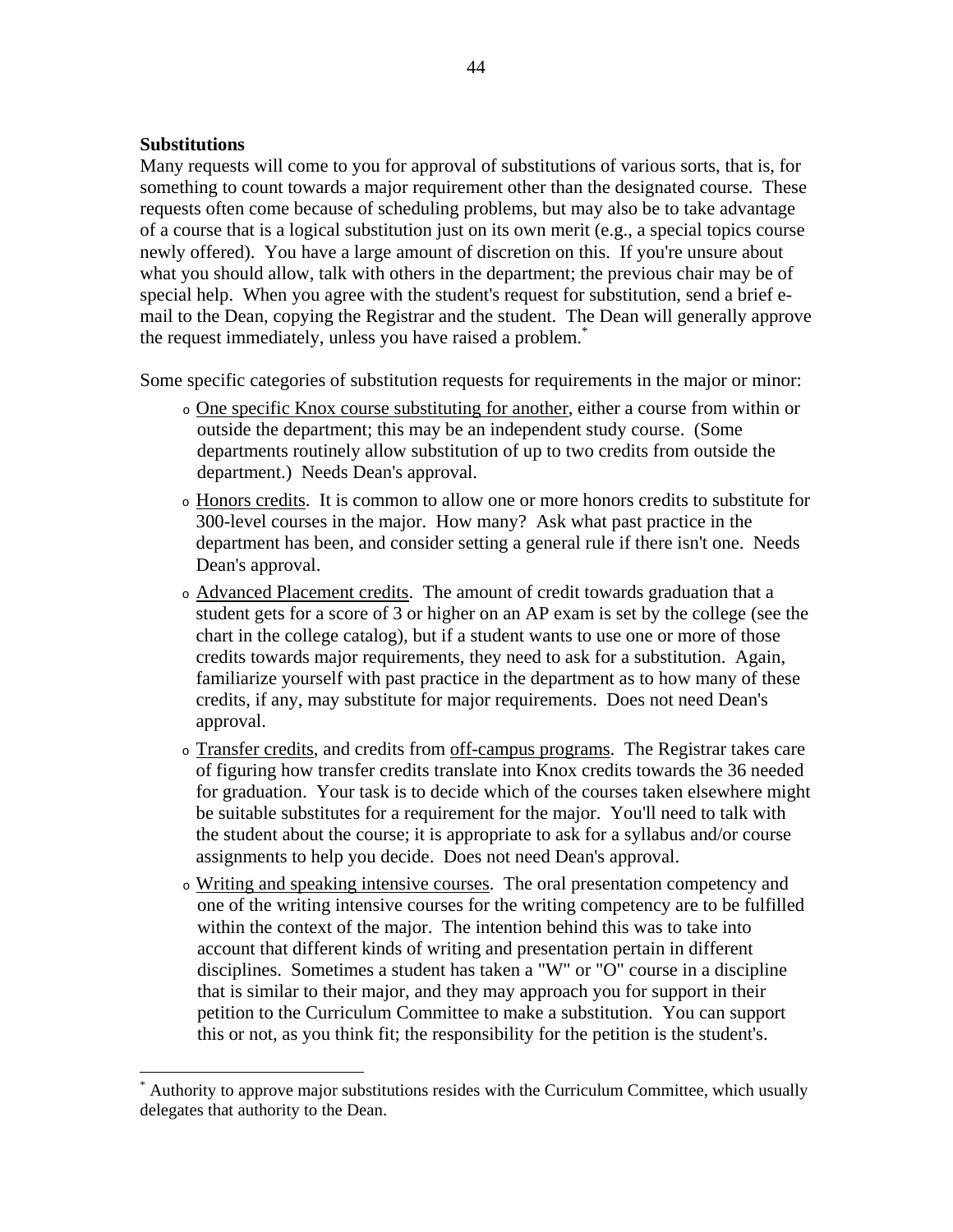#### **Social occasions**

Different departments have different customs for socializing with students. It's common to have one gathering a year to which all majors are invited, and perhaps also a reception for seniors during senior week. If your department gathers with majors for other reasons (e.g., a regular colloquium), a special large-group gathering is less important. If you think your department might be able to do something a little more fun, a little less work, a little more productive of faculty-student interaction, or whatever, ask around for what other departments do. (You can send a note to all chairs: dept-chairs@knox.edu.) It's nice to have a gathering at a faculty home, but on-campus venues (e.g., the Wilson House) or off-campus (one of the coffee houses, a restaurant downtown) are also possible. If the gathering is at a home, give some forethought to the serving of alcohol. In any gathering of majors (except, perhaps, for graduating seniors), there will be some students who are not of legal drinking age. The safest approach is to serve no alcohol at all. If you break the law and serve a minor, there is no protection from the college; indeed, there could be consequences at the college end if you go very far out of line. Even if all the students are of legal age (e.g., a spring-term gathering for seniors), you may want to consider the wisdom of serving alcohol, and, if you do decide to serve, to also be sure that students will be able to return to campus safely (e.g., by the use of designated drivers).

#### **Department clubs**

Some departments have lively, active clubs, while in other departments the club has been moribund for years. One needs interested and responsible majors in leadership roles for a club to thrive; it may take some searching on your part to identify and encourage such students. Funding for departmental clubs comes from the Student Senate, with funding petitions (quite elaborate) due in the spring. Why bother? If the club works out well, it helps build a sense of community among the majors (and minors), and provides them with some non-class related activities that are relevant to the discipline. There are all sorts of things that might be done, for example: field trips, outside speakers, tutoring, theme dinners, etc. You can get ideas from other chairs, and from noticing events publicized on flyers or over e-mail.

#### **Career, internship, and graduate school information**

Students have access to a wide range of resources on internships, careers, and graduate school through the CCPPD (Center for Career and Pre-Professional Development Office). But the department should also be a resource for majors. With luck, you'll have files or a shelf of materials passed on to you from the previous chair. If you're starting from scratch, or wanting to build up the base, you can find relevant material from the professional organization for your discipline (they may well have a web-page devoted to information for undergraduate majors) and from the CCPPD. You might want to make up a list of the professions that alums in your department have gone into; you can get this information from the Advancement Office. Consider having an annual session for majors early in the fall term, where you (and others in the department) talk about grad school and careers—this will save you time spent on multiple individual conversations.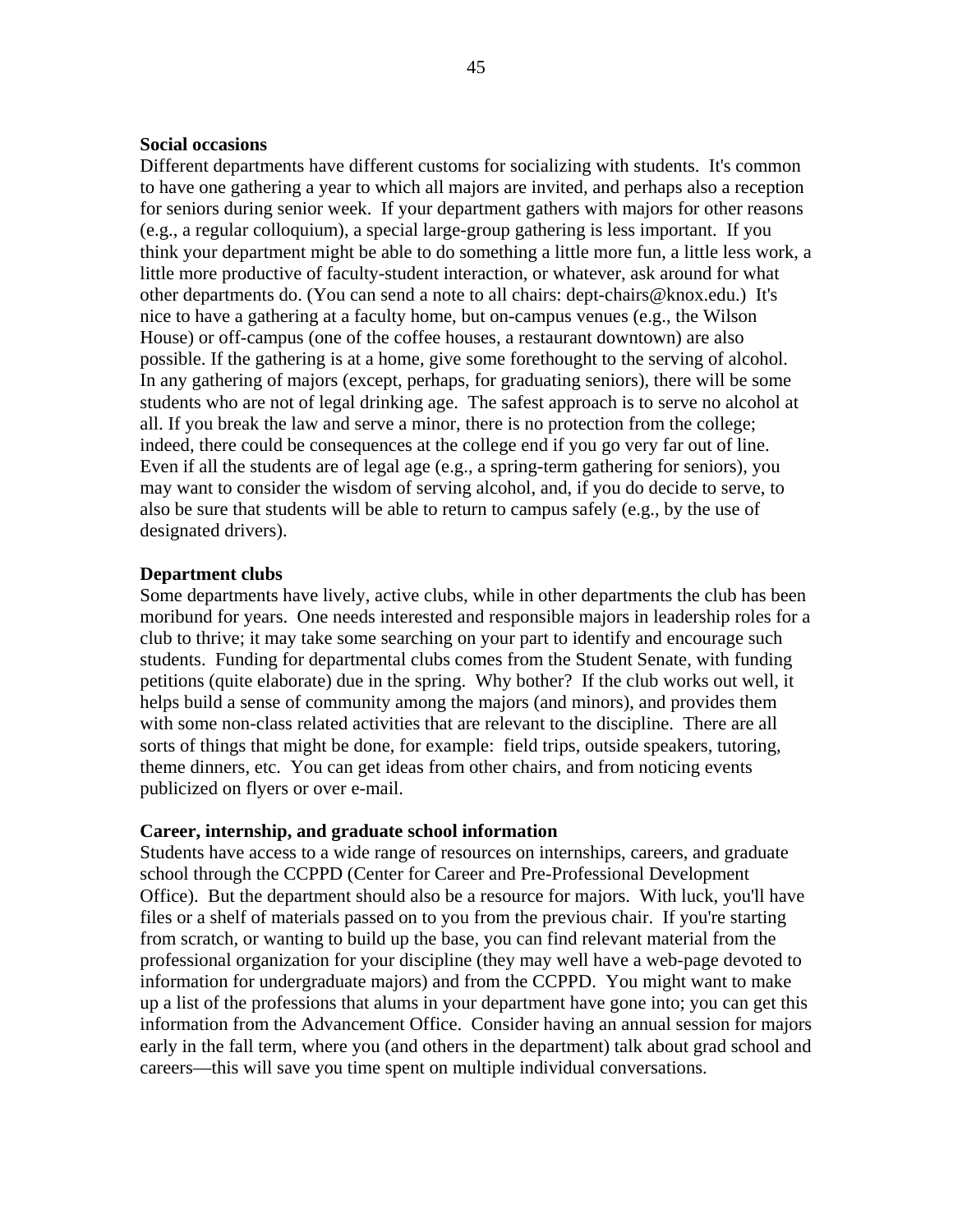# **Contact with alums**

It's great for majors to have a chance to listen to and talk with alums who have gone on and done interesting things. You might occasionally make an effort to bring back alums to talk with students. Or, if you know someone interesting is coming back for a visit, set up lunch or a session with students; sometimes Homecoming provides good opportunities for such a gathering.

Some departments do an occasional newsletter, gathering information from alums and then sending out news of the department and its alums. The Advancement Office will be happy to help you with this, not only providing names and addresses, but coordinating the production of the newsletter and its mailing. Ask them for examples if you'd like to tackle something like this.

# **Prizes**

Most departments have prizes designated for majors (or for work done in the department). There are a variety of tasks involved in the awarding of prizes, depending the criteria for the awards. If a prize is based on GPA in the department, you need to gather that information. If it's based on written work, you need to solicit entries and arrange for a judge. If you're not sure of the criteria for one or another award (and some of them are fairly arcane), ask at the Advancement Office. You (or someone you delegate) will also need to attend the annual honors banquet in late spring, where prizewinners are announced.

# **Keeping track of student achievements**

From time to time you will receive queries asking for lists or examples of student achievements in your department. Queries come from various sources: Admission, Public Relations, Registrar (for sidebar copy in the college catalog), Career Services, Alumni Relations, and the Dean's office (the last every spring, for the Dean's annual report to the trustees). In order to have the information on hand for these requests, and also to inspire or encourage students and faculty within the department, it is a good idea to keep a running list of whatever you happen to find out, including information that comes from alums. You also may need to occasionally solicit information (e.g., when the Dean asks you for graduate school admission information in the spring). The Career and Alumni Relations offices also welcome any updates on alums that you can send. You might want to have a Word document into which you type the information as it comes to you, or a file into which you put notes for later organizing.

Information to keep track of:

- <sup>o</sup> honors projects (student name and title of project)
- <sup>o</sup> notable internships (during college or post-grad)
- <sup>o</sup> non-Knox prizes
- <sup>o</sup> graduate and/or professional school admissions (note multiple offers)
- <sup>o</sup> graduate and/or professional school fellowships/assistantships
- <sup>o</sup> 3rd party (e.g., NSF) graduate fellowships
- <sup>o</sup> notable post-grad jobs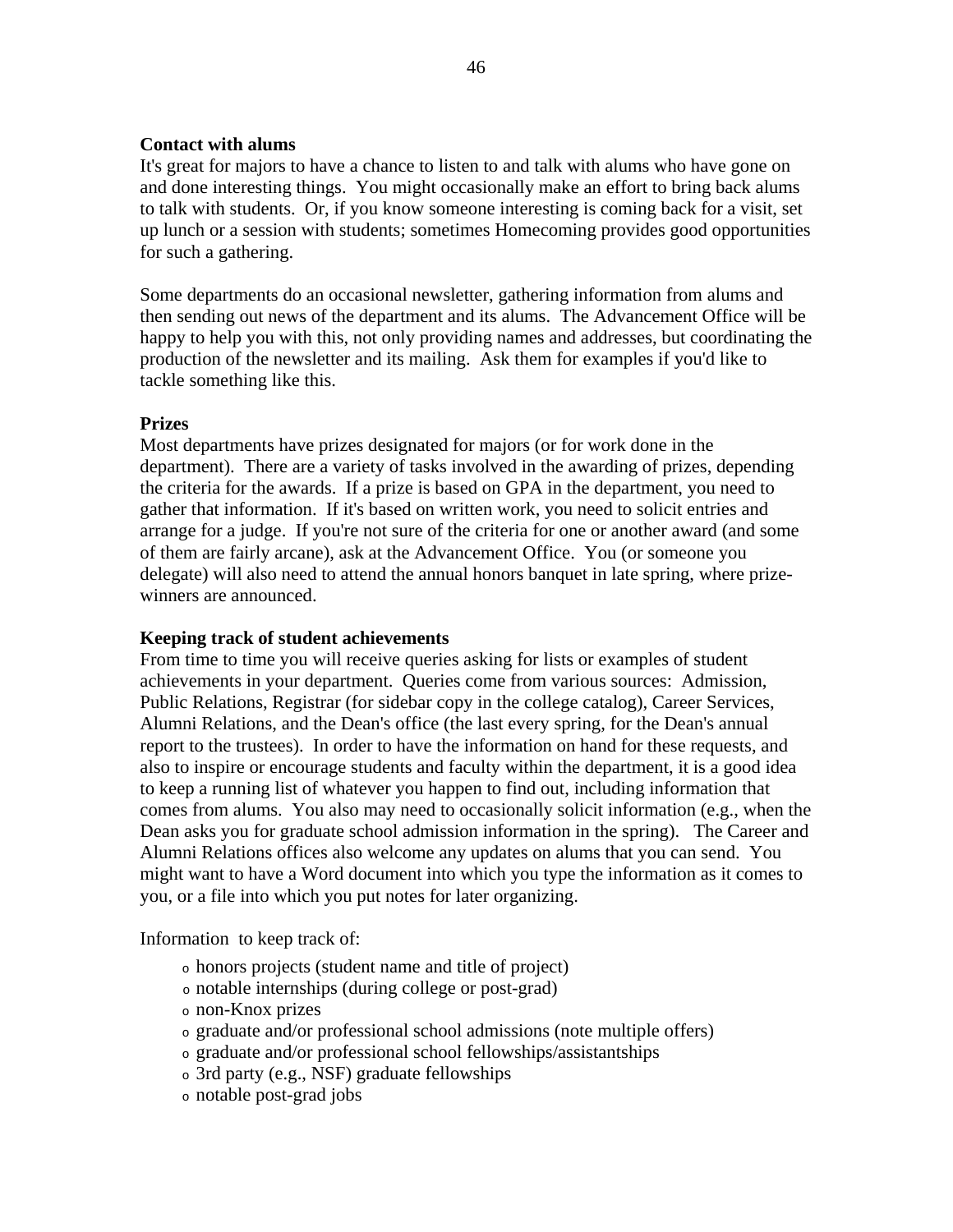#### LENGTH OF TERM AND TRANSITION TO A NEW CHAIR

The usual length of term for a chair is four years; it is not uncommon to take on a second term. But you can say no to a second term, and it is only under unusual circumstances that you should have to do a third term. Unless there has been enormous turnover in the department, there should be other people who can learn to do this, and it is good to share the responsibility. It is the Dean who appoints department chairs, in consultation with members of the department. If you know you want someone else in the job at the end of your term—or if you are in the middle of a departmental project that inclines you to stay longer—do initiate a conversation with the Dean.

Chairing a department is a demanding and difficult job, sometimes very rewarding, sometimes not. If you find that it is really not something you are up to, talk to the Dean. On the other hand, if you find that you really like the administrative aspects of the job, mention that to the Dean also—there may be other ways that the college can utilize these interests!

When you know that you're in the last year of your term as chair, think about ways you can help the transition to a new chair, especially if the person has not chaired the department before. You might invite the prospective chair to observe or participate in one or another key task, for example planning out the course schedule for the next year (an especially important thing for the incoming chair to be closely familiar with). Talk with them about things that are on the horizon that will need to be dealt with on their watch rather than yours. Maybe go through this *Guide* with them, as a way of prompting discussion of one or another issue especially relevant to your department. Spend some time getting the files in order, so it's easy for the next person to find things.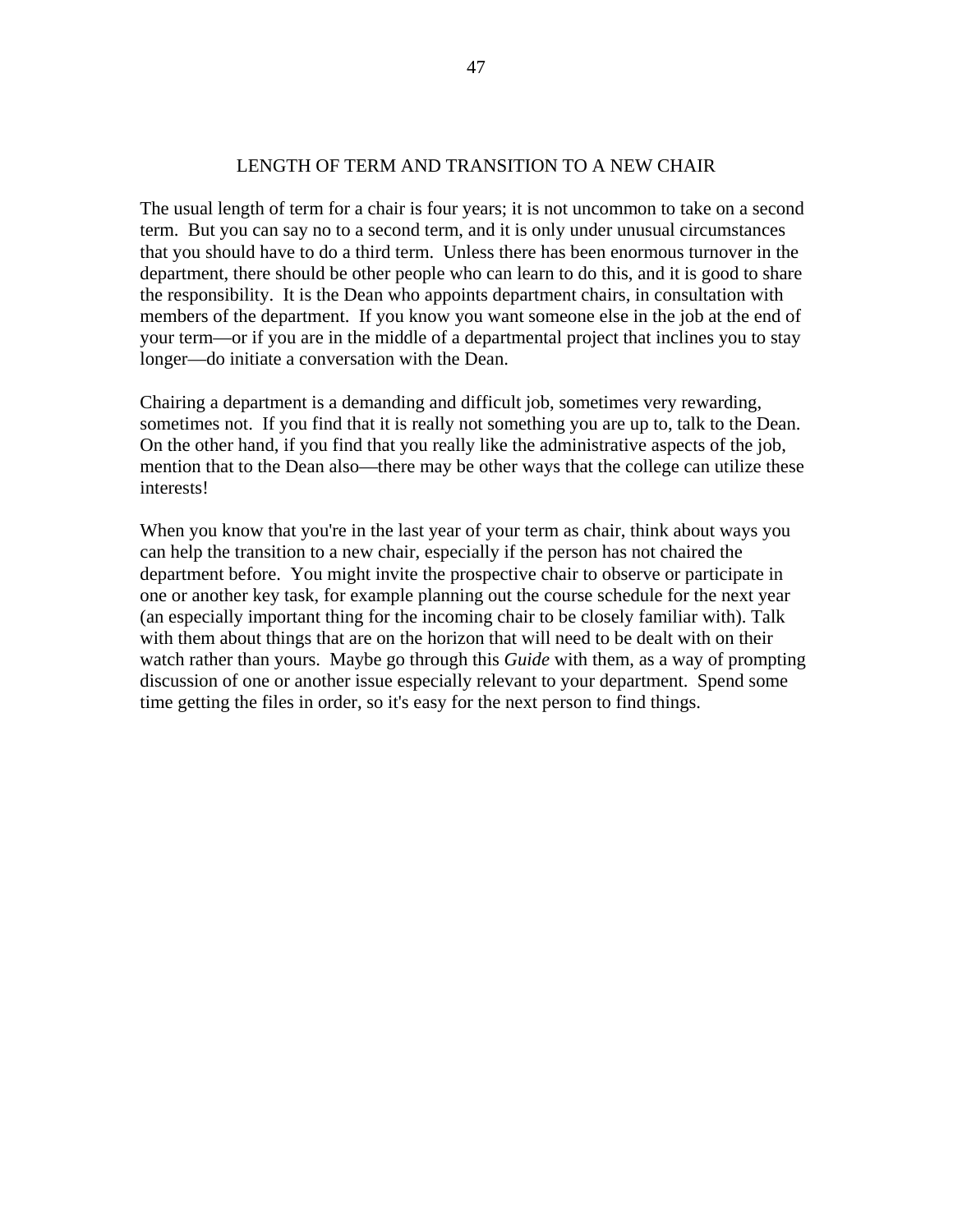# THE DAY-TO-DAY TASKS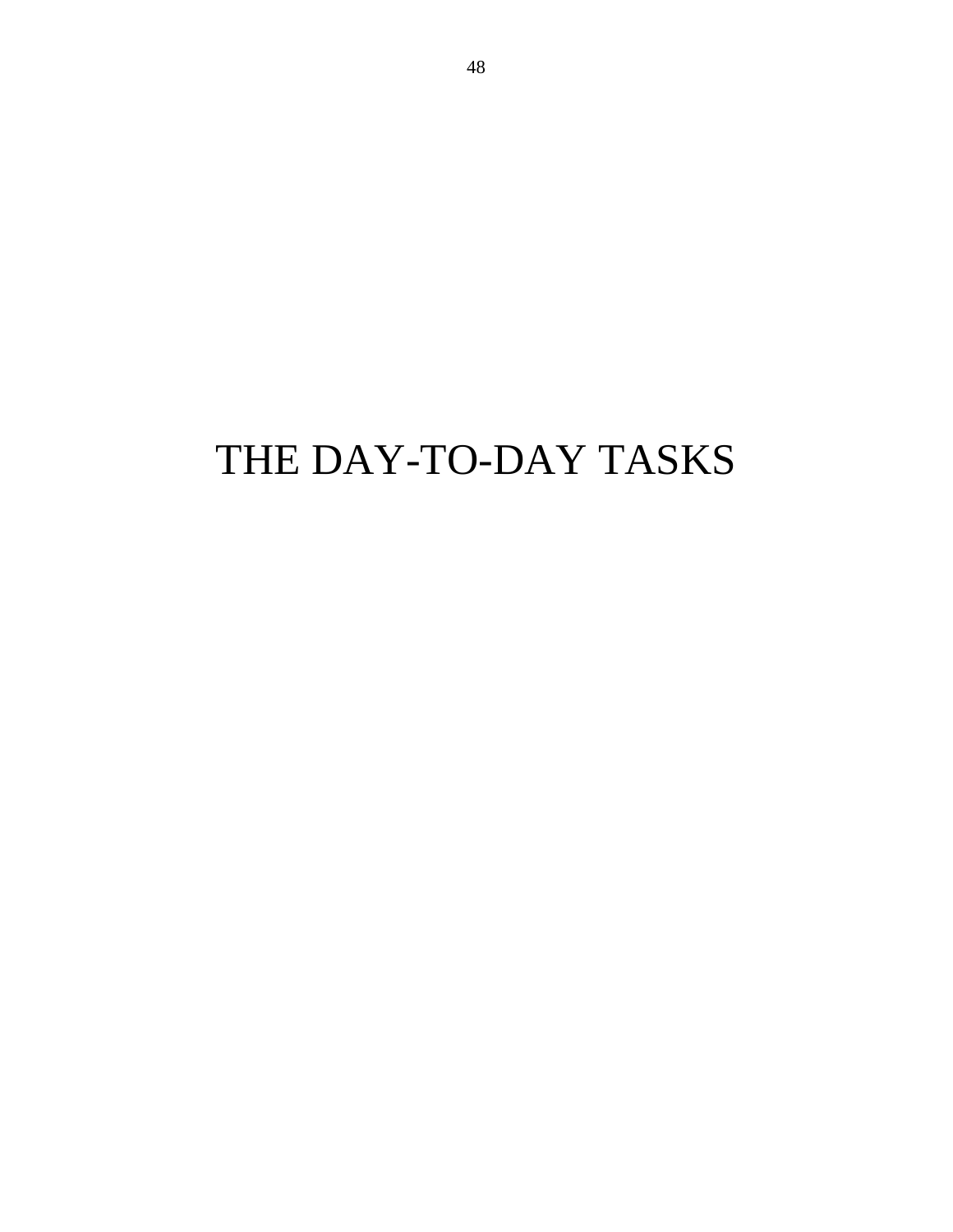# DELEGATING

Earlier in this *Guide*, after going through the multiple demands on a department chair, we gave some suggestions for strategies for dealing with such demands. Now we elaborate on the first suggestion: DELEGATE! As we wrote earlier: "Departmental cultures vary on how much is done by the chair and how much is delegated to others. We recommend that departments make a conscious effort to divide up tasks. Even though this will mean more work for some faculty in departments where the chair currently does it all, the payoff will come later, when that person in turn can rely on the help of others."

Here are some of the tasks or areas that are easiest to delegate to others:

- <sup>o</sup> club advisor
- <sup>o</sup> organizer of social events for majors
- <sup>o</sup> library liaison
- <sup>o</sup> liaison to Educational Studies
- <sup>o</sup> information on internships, careers, and/or graduate school in your discipline
- <sup>o</sup> information about alums
- <sup>o</sup> information about achievements of current students
- <sup>o</sup> departmental prizes
- <sup>o</sup> supervising student worker(s), e.g., department secretary, lab assistants
- <sup>o</sup> updating the letter for prospective students sent out by the Admission office
- <sup>o</sup> updating the departmental webpage (if there is a page additional to the college's official page for the department)
- <sup>o</sup> cultivation and stewardship of donors
- <sup>o</sup> supervision of special departmental funds (e.g. Fellowes fund in the English Department)
- <sup>o</sup> departmental delegate to Area Council
- <sup>o</sup> some of the tasks involved in a faculty search
- <sup>o</sup> arrangements for guest speakers
- <sup>o</sup> visiting classes of untenured faculty (shared among tenured faculty)

When dividing up tasks, play to the experience and strengths of individual faculty members. For example, if a previous chair has a strong relationship with a donor to the department, ask that person to continue stewardship. If one person has strong organizational skills, ask them to take on arrangements for guest speakers.

As chair, you still have the overall responsibility for seeing that all of these things get done, which may mean that you have to remember to remind someone else about what needs to be done. What if delegating a particular task isn't working, even with reminders and some discussion with the person you've asked to take charge? First, keep in perspective what counts as a good enough job, even if it not being done the way you might do it yourself. If that doesn't solve the problem, then rotate the task to someone else, and ask the first person what they might prefer to do instead.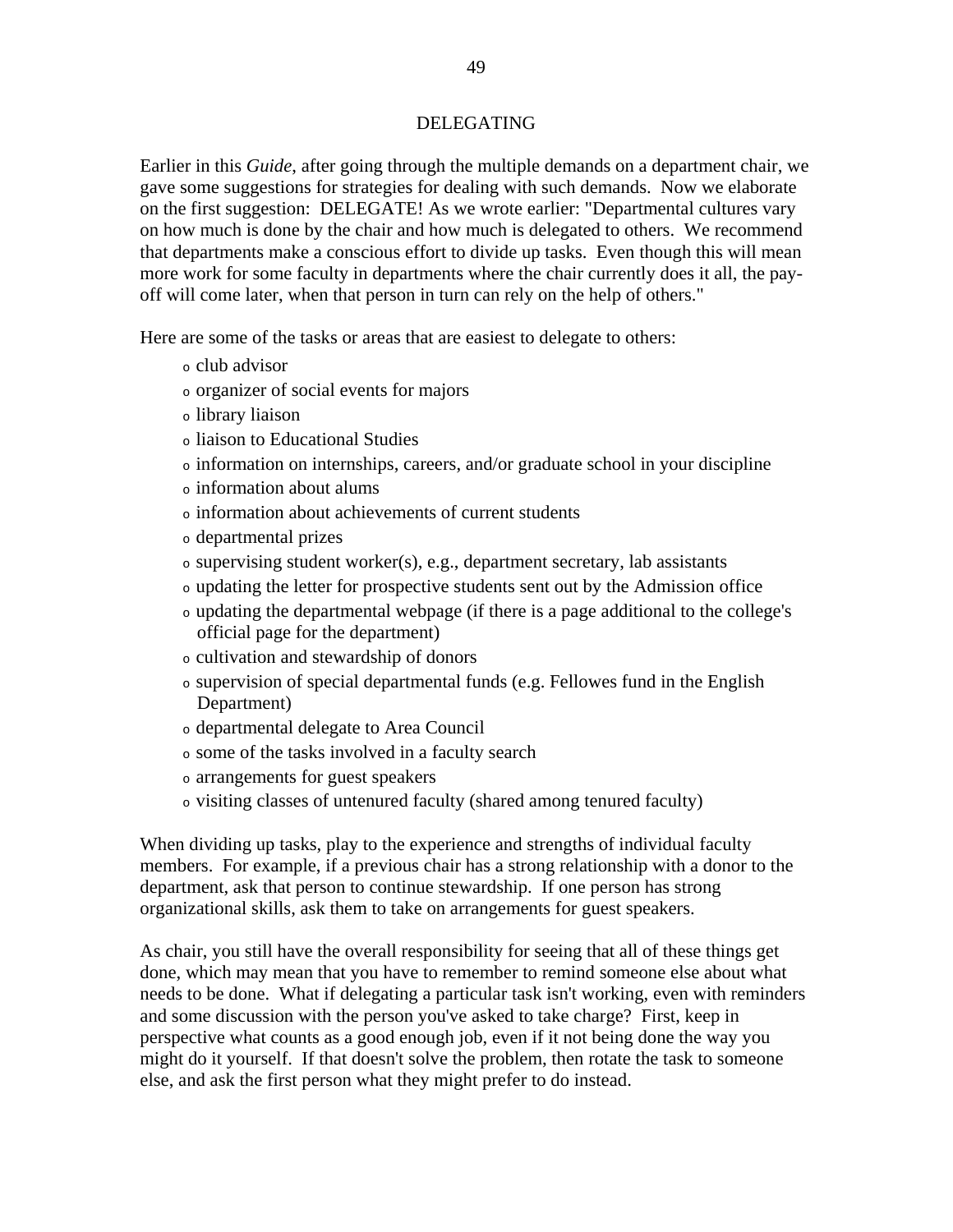# DEPARTMENT MEETINGS

Easy and ready communication within the department is an important sign of department health. Are people comfortable coming to you for help with individual issues? Are people comfortable talking together about issues common to the department? Are you able to have disagreements but still come to an acceptable resolution on difficult issues? Yes answers are what we hope for, but they don't always come naturally. Do what you can to build a culture that encourages communication within the department.

The most common way for people in a department to talk together is in a department meeting, which is the focus of this section, but there are other ways as well. Some time can be saved by settling straightforward issues through e-mail.

# **Why meet?**

But even with much departmental business taken care of via e-mail and/or individual conversations, and even knowing how busy everyone is, it's good to meet occasionally as a department as well. It helps keep everyone talking with each other, helps keep everyone on the same page in terms of issues in the department, and it helps everyone feel a part of the department.

#### **What to discuss?**

It's difficult to predict what the issues may be that need collective discussion; it could be most anything that is not susceptible to a quick yes or no answer. Here are some of the issues that tend to come up:

- <sup>o</sup> curriculum: everything from individual plans for a new course to changes in major requirements. This is an important topic to bring up in the fall, in case you need to get started on proposals, which are due in early February.
- <sup>o</sup> delegation of departmental tasks: If you put these up on a board for all to see, it may be easier to divide up responsibilities equitably.
- <sup>o</sup> events planning (for majors, speakers, information sessions, etc.)
- <sup>o</sup> course scheduling in the spring for the next year: Some aspects can be done by communication with individuals. Many chairs do an initial solicitation to individuals, asking what their preferences are for teaching in the coming year. Then they make up a draft schedule, and have a department meeting so everyone can look it over together and work things out. If you're having trouble getting cooperation (e.g., no one volunteers to teach 1st or 6th period), bringing up the issue in the face-to-face setting of a department meeting may help. Such a meeting will also encourage the sense that these are the *department's* offerings, not just a collection of individual courses.
- <sup>o</sup> enrollment: if you've got a problem with regard to cross-department over- or under-enrollments.
- <sup>o</sup> budget: review of previous year's expenditures; discussion of any unusual expenditures expected/needed in the coming year or two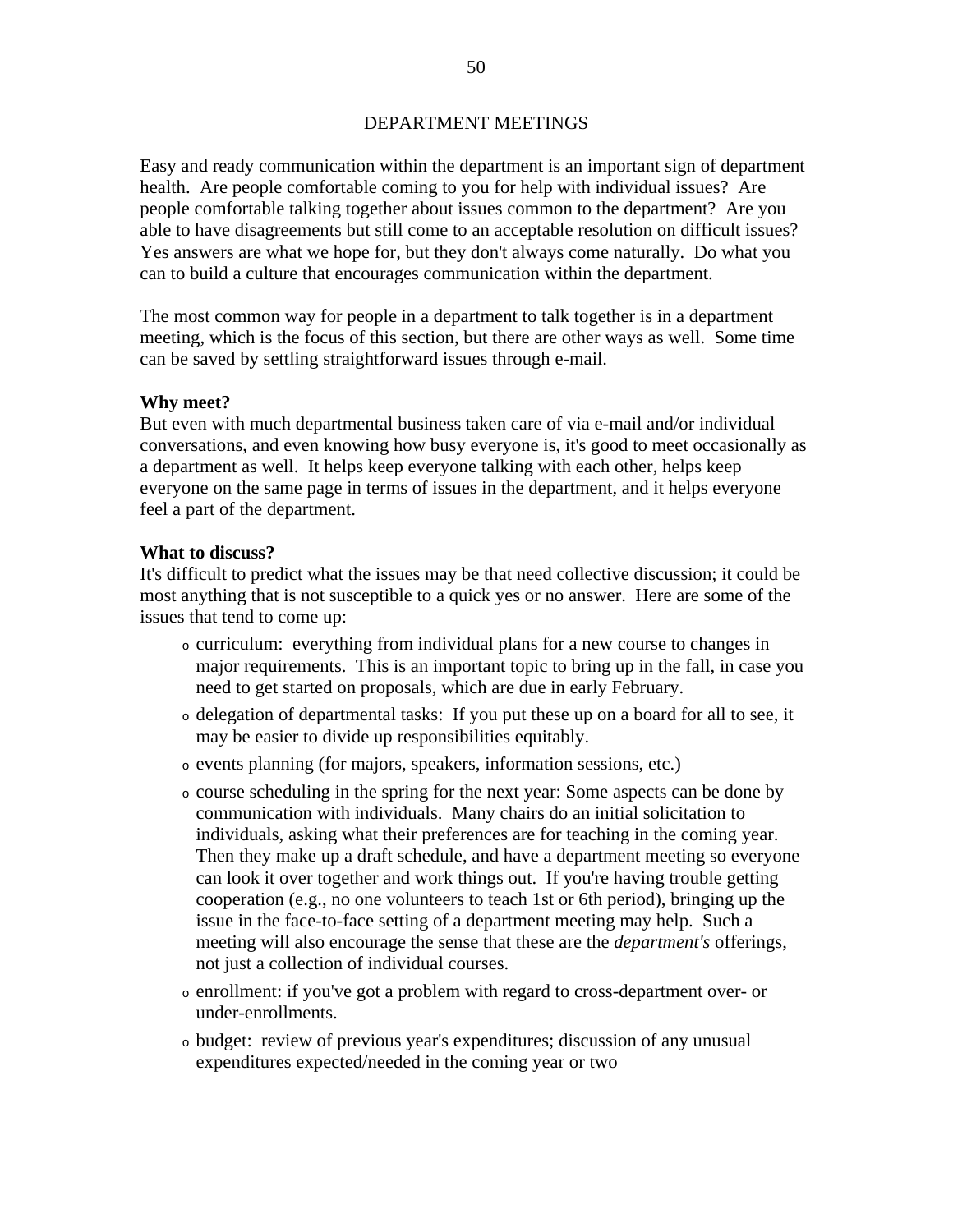<sup>o</sup> admission issues: You might invite counselors from the Admission Office to a meeting in order to talk with the department—to familiarize new people in Admission with the department, or all people in Admission with new faculty and/or new curricular developments in the department.

And of course there are some things that definitely require a meeting:

- <sup>o</sup> searches (drafting the job description, discussing candidates, etc.)
- <sup>o</sup> contract/tenure review (tenured members of the department meet to discuss the record of the person up for review)

# **How often to meet?**

Most departments meet every couple of weeks or so, or at least twice a term. It's convenient to ask people to keep a certain slot open every week (refigured at the beginning of each term), with you letting people know at least a week or more in advance whether or not you'll be meeting. Every once in a while, it's nice to gather in the late afternoon at a restaurant or bar for a more informal meeting.

If your department has a large number of events—not just department meetings, but sponsorship of various colloquia, speakers, etc.—you might consider setting up on online calendar for the department on which everyone can post department events of various sorts. This might also be helpful for the heavy scheduling that comes during a search.

# **How to help insure that meetings are productive?**

- <sup>o</sup> When you call a meeting, let people know the major items on the agenda and ask if they have anything else to add. Send out the final agenda at least a day before the meeting. Include not only the time the meeting will begin, but the time it will end.
- <sup>o</sup> If you haven't met for a while, send around a note asking people if they have any agenda items (even if you don't).
- <sup>o</sup> During the meeting, be sure everyone is included in the discussion. If someone hasn't said anything on a subject where it would really help to know what everyone thinks, ask each person for their thoughts. The point here is to help people feel included, not to put them on the spot, so take care how you ask.
- <sup>o</sup> Follow the agenda for the meeting, being open to new issues, but being sure to get to any items that need a timely decision.
- <sup>o</sup> Keep your eye on the clock and be sure to end the meeting at or before the designated ending time.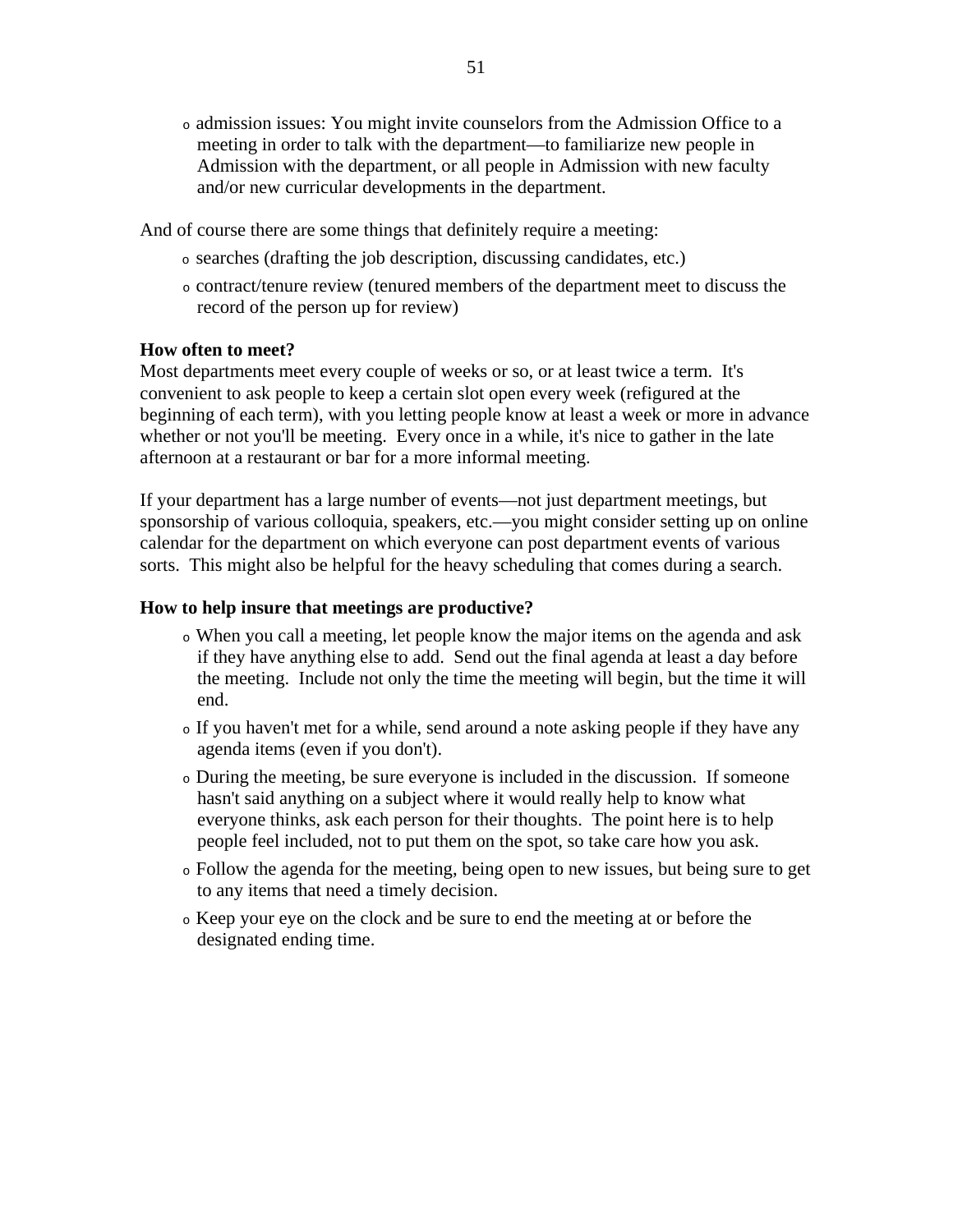#### ROLE OF NON-TENURE TRACK POSITIONS

# **Main types of non-tenure track appointments\***

# Lecturer

A lecturer is usually hired to teach just one or two courses in a year, and is paid on a course-by-course basis. The salary per course currently starts at about \$3,000, with a percentage raise each year comparable to what is given to other faculty. Some lecturers have a long-term relationship with the college, continuing for many years in this position; others are brought in on a one-time basis. Most lecturers have another job, in addition to the work they do at Knox. Lecturers fulfill an important role at the college, with some departments relying on them heavily, but responsibilities of lecturers are limited to teaching only. They are usually hired in response to enrollment pressure, or because they can provide us with some special expertise not otherwise available. They are not asked to advise, to serve on committees, to supervise independent studies, etc. They do not have a vote in faculty meetings, receive benefits, or march at convocation or commencement.

# Visiting assistant/associate/full professor

Visiting appointments are made in a number of different circumstances: to replace someone on leave, to fill a gap between a resignation and a search for a tenure-track replacement, to address enrollment issues on a temporary basis. Visiting professors usually teach full-time or close to full time, and are paid on a pro-rated salary basis. They have a broader range of responsibilities than lecturers in the life of the college, including a vote in faculty meetings, though they, too, will usually not be asked to advise or to serve on committees. They are eligible for benefits, for reimbursement of some moving expenses, and for faculty development funding from the Dean (including travel expenses to their discipline's national conference, to participate in their own job search for the following year).

#### Artist/Writer/Scholar-in-Residence

On some occasions, special titles are used for faculty who are at Knox for a term or two, and who have special external accomplishments. For example, "Writer-" and "Artist-in-Residence" have been used for published fiction writers and for artists who have won awards for their work. "Scholar-in-Residence" has been used for major researchers who have spent part of their sabbaticals at Knox to use our library or other area resources. Such appointments are made infrequently as a means of professional recognition, and these visitors usually have limited teaching responsibilities.

#### Continuing non-tenure track appointments

 $\overline{a}$ 

These positions have been created through a combination of opportunity and enrollment need. Most of the positions are part-time (1/2 or 2/3-time); a couple have been expanded to full-time. After an initial trial period (usually as a lecturer), faculty in these positions have multi-year contracts. Their salary is pro-rated against full-time faculty salary, they are in the review system and they are on a promotion ladder, with the schedule modeled

<sup>\*</sup> The title of "Instructor" is not included in this list, as it is almost always used in situations where a person would be appointed as an assistant professor, except that they have not yet completed the appropriate terminal degree.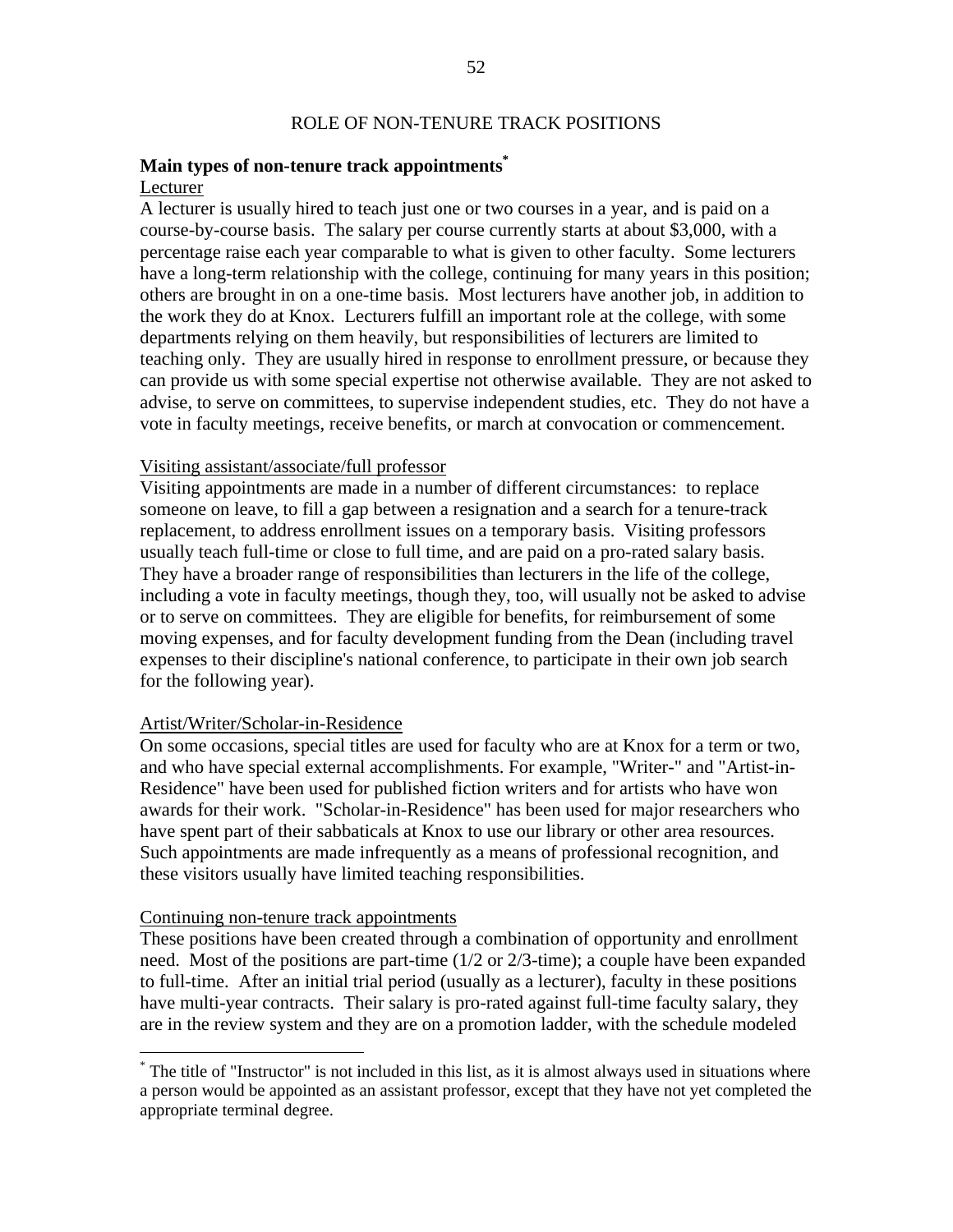on that for tenure-track appointments. Faculty in these appointments are indistinguishable from other faculty in duties as well as in titles; the main difference is the absence of tenurability and the likelihood of part-time status. For more details, see the Appendix for the college's "Policy on Continuing Non-tenure-track Appointments."

# **Finding a person for the position**

# Lecturers

A search for someone to fill a lecturer position is usually quite different from the extensive, formal search done for tenure-track positions and even for one-year visiting positions. Often personal contacts and word of mouth are the best resource. Some common sources of candidates: spouses/partners of Knox faculty/staff; emeriti faculty; faculty at Carl Sandburg College. This is also the time to look in your file of unsolicited letters from individuals seeking to teach in the department. Perhaps there's an interesting candidate right in the area. Former students are another possibility, particularly if they are living close by. There is no need for a proposal to FASCom. Begin with a conversation with the Dean. This may be enough, or you may need to do a proposal. While you should consult with the department, in this limited case it is mostly you working with the Dean, presenting him with a possibility and a curriculum vitae.

# Visiting positions

In most cases, a full, national search is done for a visiting position, though usually starting somewhat later in the year so as not to be in competition with full-time positions. The lateness of the start can also happen because of a late-in-the-year resignation. But a full, national search is not required in the way it is for a tenure-track search, and sometimes a short-cut is possible if you know of an outstanding candidate (sometimes a Knox alum) in the final stage of graduate training who is interested in the job. It can also happen that you remember a very strong candidate from a recent search, and they are still on the market.

#### Continuing non-tenure track appointments

These are almost always done without a search, taking advantage of amply-qualified people who happen to be in the area or with whom we have made contact in some way other than a search.

# **Orienting new faculty in non-tenure track positions**

New faculty in these positions need as much help at the outset as do tenure-track faculty; see the section of this Guide on "New Faculty Orientation." Lecturers may not need to know quite as much as other faculty, but they are also in the least contact with faculty and staff who could help them out; do look over the whole list of orientation items to see what will be helpful to them. If you have a number of new people coming in, enlist help from other members of the department and/or the building secretary.

# **Place in the department**

Visiting professors and faculty on continuing non-tenure track appointments should be included fully in departmental matters and meetings. What about lecturers? This may vary according to the specific situation, but it is a good idea to include them on the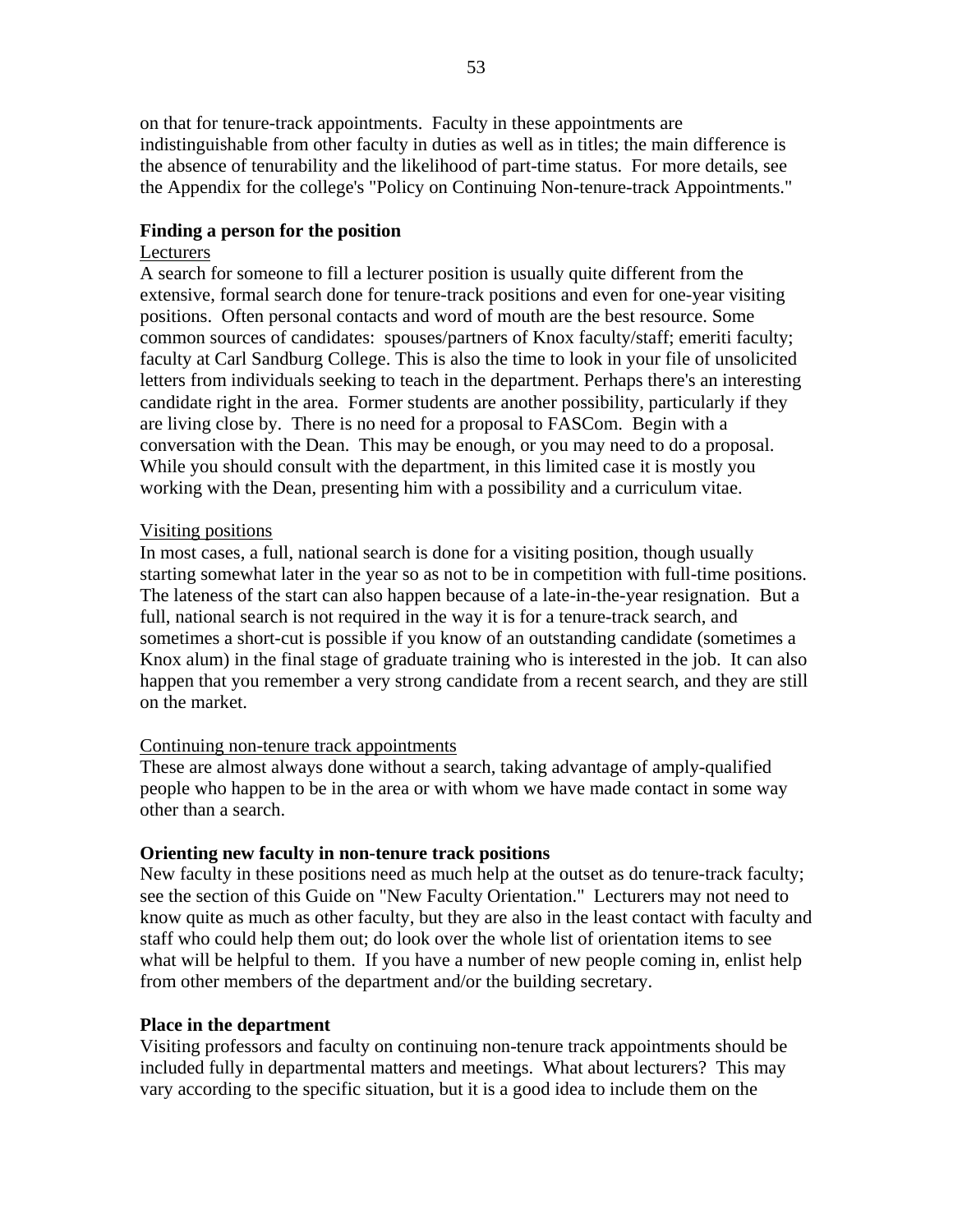departmental mailing list so that they are informed of everything. Invite them to meetings and events, while also making clear that they do not need to participate in anything beyond the teaching of their classes.

Lecturers and visiting professors are not in the college review system, but you should keep a file on each person, including their teaching evaluations, syllabi, notes about student comments, etc. Take time to talk with them to ask how they're doing, and to give them feedback on what you have observed/heard. Continuing non-tenure track faculty *are* in the review system, so the type of paperwork and discussion are the same for them as for tenure-track faculty.

# SABBATICALS AND LEAVES

Every spring the Dean sends around a list of who is eligible for sabbatical leaves. Look this over to see when people in your department are coming up. Also take into account that untenured faculty can apply for a one-term paid leave after two years of service. Parental leaves also affect staffing in the department. For obvious reasons, these are scheduled on shorter notice than other leaves. Requests for parental leaves go directly from the prospective parent to the Dean; parents sometimes prefer confidentiality during the early months of a pregnancy or adoption process. (Regulations about leaves can be found in the *Faculty Handbook*, section III. I.)

#### **Coaching faculty about leaves**

Talk with any faculty members who are eligible for a leave in the next year or two. Encourage them to take the leave as soon as they're eligible (unless there is reason for delay—see below). Encourage them to plan ahead for a project to work on during a leave, and to apply for external grants that will help them accomplish the project and perhaps even extend the period of the leave. (The Dean also supports leave projects, so faculty should apply for internal funding as well.) Encourage them to go away from Knox during the leave if they can. Even though one loses some time in moving away and back, there are many benefits to taking advantage of resources elsewhere and to extending one's professional network.

#### **Requesting leave replacements**

Do put in a request with the Dean for leave replacements. Sometimes the request will be approved, sometimes not, so you'll need to make a case. Give enrollment figures to help justify replacement and/or explain the importance of a certain subject coverage that will otherwise be absent.

#### **Timing complications**

What happens if more than one person in the department is eligible for leave in the same year? Here are the possibilities (assuming just two people eligible):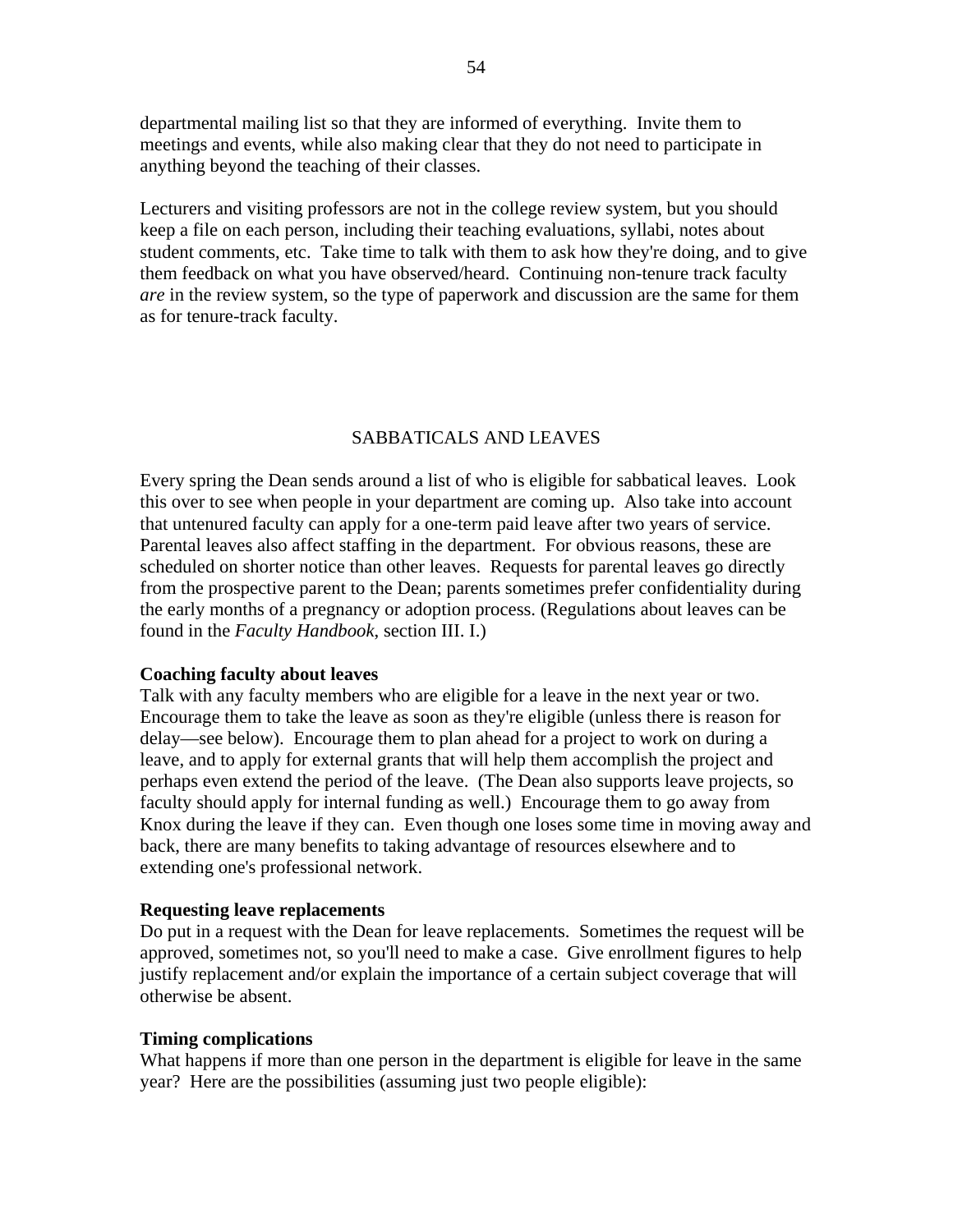- <sup>o</sup> Both go ahead and apply for their leaves. It's likely that not both are taking a fullyear's leave, so you may be able to time the leaves in such a way that only one person is gone in any given term. Clumping the leaves may make it more likely for you to get permission to hire a replacement. It is possible, however, that the Dean will not approve both leaves; see considerations taken into account, listed in III. I. 1. of the *Faculty Handbook*.
- <sup>o</sup> In speaking with those eligible for leave, you may work out a plan for one person to take a leave first, and the other person to delay it a year. Consult with the Dean as you are considering any such plan.

If a sabbatical is delayed for reasons of convenience to the college, then the clock will keep ticking for the next leave. That is, if you're eligible for a full-year's leave in the 7th year since your last leave, but you wait until the 8th because it is better for the college, you'll be eligible for the next full-year leave after that one in six years rather than seven. Such arrangements are made in consultation with the Dean, and will be put in writing. However, if a person delays a leave after first eligibility for their own reasons, the clock to the next sabbatical only starts up once they take the sabbatical due. For example, a faculty member may have a project in mind that requires external funding to be accomplished, but they don't apply for grants in a timely way, or the grant application is turned down, and they decide to wait for another year and try again. That may well be a wise decision for the individual, but it means the count towards the next sabbatical after this one is on pause until the sabbatical now due is taken.

#### SECRETARIES AND OTHER SUPPORT STAFF

The daily life of the chair can be made easier through effective use of whatever support staff might be available. This varies from department to department and building to building. At a minimum, chairs can get help from a building secretary and from a departmental student secretary.

Whenever handing over a particular task, be sure to give clear, detailed instructions:

- <sup>o</sup> If not obvious, explain the context of the job.
- <sup>o</sup> Explain step by step what needs to be done.
- <sup>o</sup> Write down the day or time by which you need the job done.
- <sup>o</sup> Give ample lead time! The occasional rush job is understandable, but not as a common practice.
- <sup>o</sup> Ask if s/he has any questions about the job.

#### **The building secretary**

Get to know the secretary in your building. What are her particular strengths? What kind of work does she take particular pleasure in? What previous experience does she have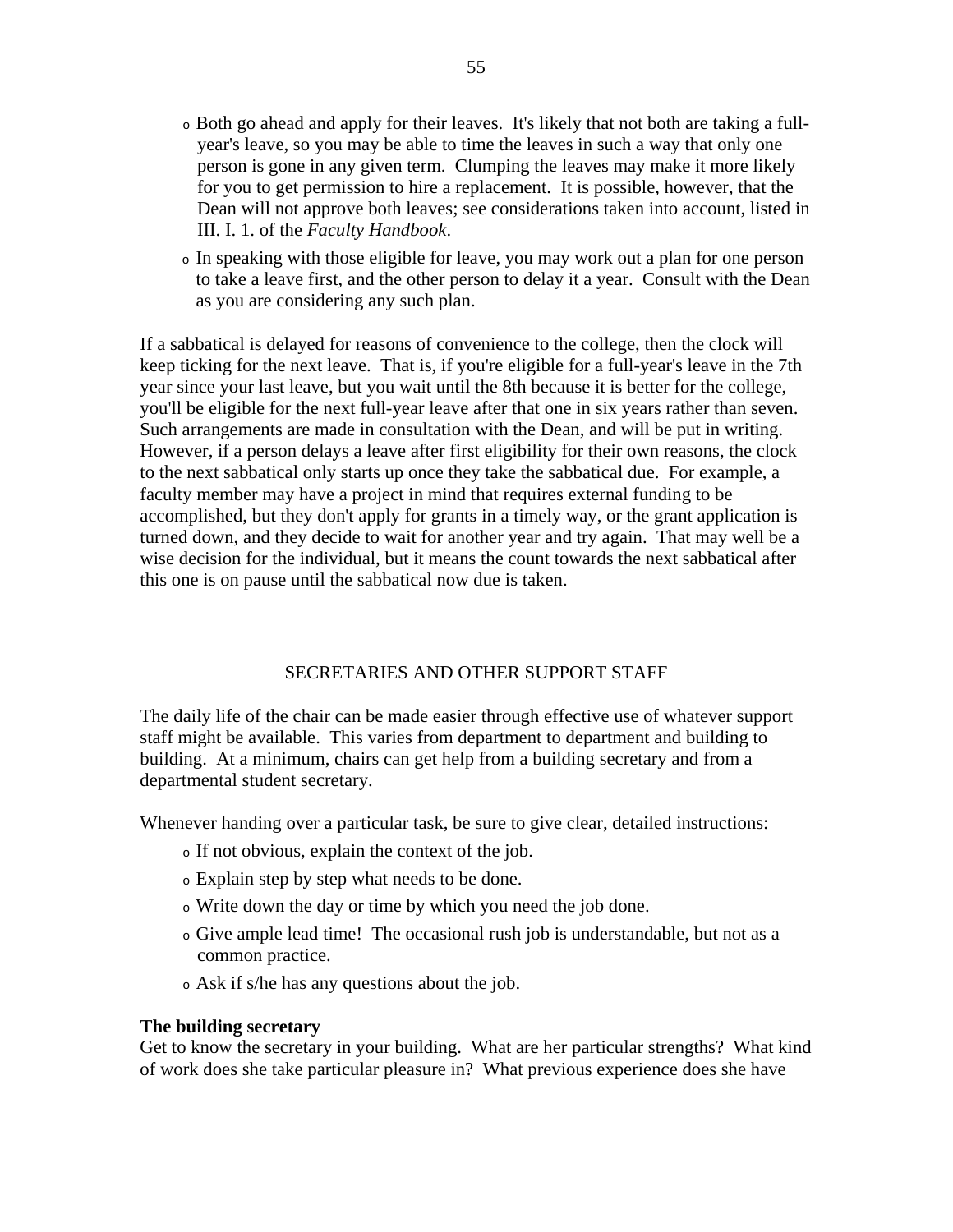that might be tapped? Sometimes we get used to doing things ourselves, when we could save time by turning them over to someone else, even if it is mainly photocopying.

# **Student secretary**

Each department has a budgetary line that covers a small number of hours of student work for the department. It's not easy to find a good student secretary, but it's worth looking. Ask colleagues for suggestions for students they think would be good. See if you can find a sophomore, so that you have continuity over a few years. You might consider having a new student start in the last months the current student is there, so the older can teach the newer.

Some tips for helping things work out with a student secretary:

- <sup>o</sup> Once you figure out how many hours they can work a week (according to your budget and their available time), set up a specific schedule for when they will come in. Have them be available in those hours even if they don't have a specific task to be doing. Explain to the student that work will sometimes come in spurts rather than a steady stream.
- <sup>o</sup> Ask department members to think of ways to use the secretary.
- <sup>o</sup> Arrange some kind of in-box, where work can be left for the student.
- <sup>o</sup> Tell the student to send a note to all faculty in the department about what their hours will be that term, and ask them also to write a note to all in the department if they can't come in on a certain day. (Tell them the shorthand address for all faculty in the department, e.g. anso-dept@knox.edu.)
- <sup>o</sup> At your end, learn how to use the time-tracking system for student workers; see Appendix for a copy of the instruction sheet. Bookmark the web page and save your password. Every two weeks, after students have logged in their hours, you need to review what they've put in and then approve it.

# **Tasks to get help with**

Here are some of the tasks you might ask a secretary to do. The list below has the most straightforward tasks at the top and the more complicated (and the most needing of confidentiality) towards the bottom. Except for helping with aspects of a job search that involve confidentiality (i.e., maintaining the files), you could ask either a student secretary or a building secretary to do most of these tasks; it will depend on who is available to you and what their particular skills and talents are.

- <sup>o</sup> photocopying
- <sup>o</sup> pick up and sort mail. It helps to have a set of cubbyholes or mail boxes in the department. In addition to sorting mail by person, the chair's mail can be sorted into "junk" and regular.
- <sup>o</sup> bring mail to mailroom
- <sup>o</sup> check books out of library
- <sup>o</sup> errands around campus, e.g., a trip to Central Stores for office supplies
- <sup>o</sup> organize and keep up the departmental bulletin board
- <sup>o</sup> make up posters or do other publicity for departmental events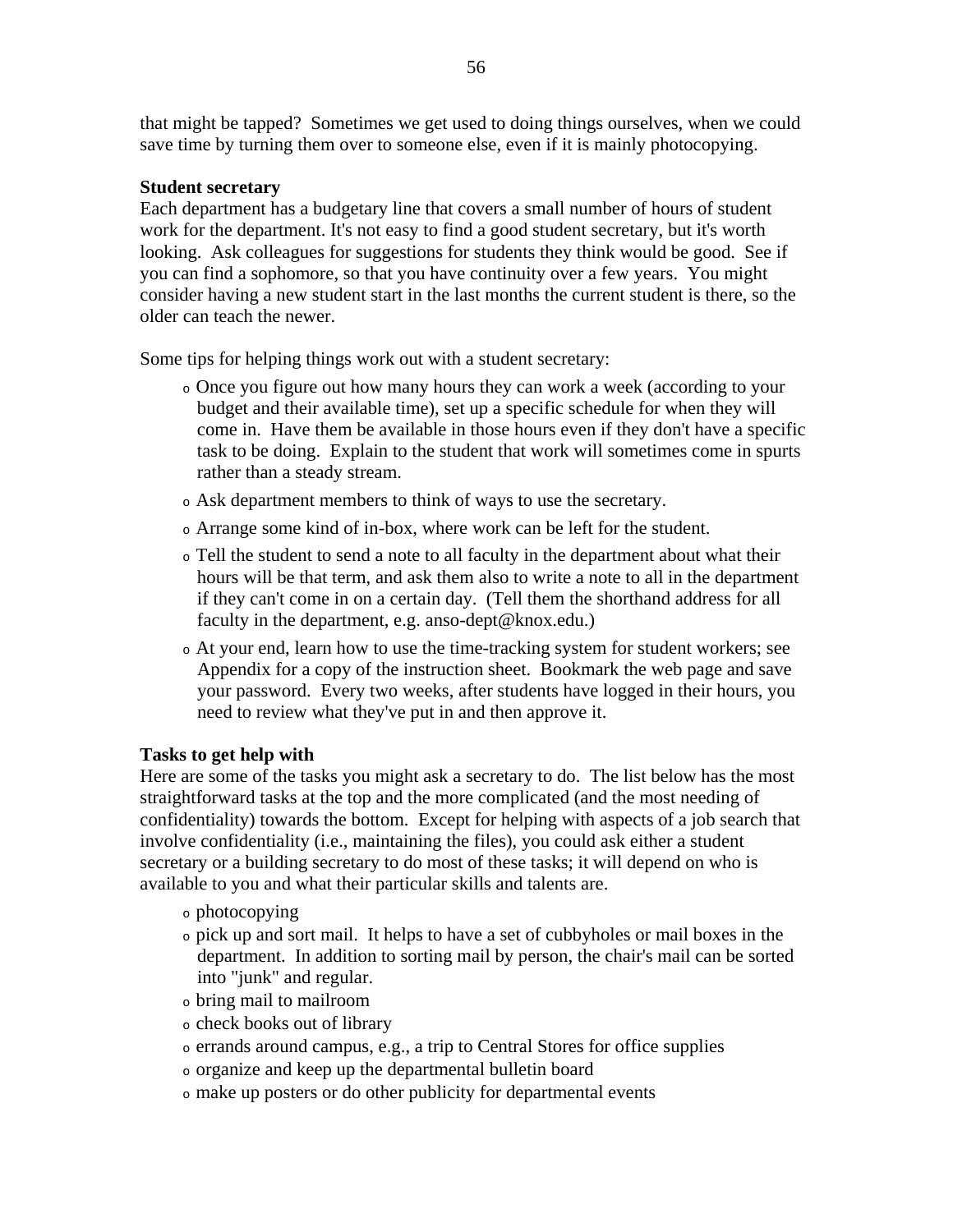- <sup>o</sup> type up notes, e.g., meeting notes, reading notes, lecture notes
- <sup>o</sup> organize data of various sorts
- <sup>o</sup> order desk copies and exam copies
- <sup>o</sup> organize library orders
- <sup>o</sup> help with gathering travel info (though it may be easier to do it yourself)
- <sup>o</sup> help with events—e.g., ordering food, room reservations, chair set ups
- <sup>o</sup> help with searches, especially with organizing the candidate files
- <sup>o</sup> coordinate student secretaries in the building (We don't know of any building secretaries currently doing this, but it might be something to try.)

# **Other possible sources of help**

Post-bac Fellows: While not a regular source of help in the department, you may from time to time have the possibility of a postbac to help out. Applications are due early in spring term. If you know of someone who is looking to stay at Knox for a postbac, and you have a project that would be appropriate for them to work on, talk to them about doing the postbac in the department. Possible projects that could help the department might include:

- <sup>o</sup> assess library holdings
- <sup>o</sup> produce a department newsletter for alums
- <sup>o</sup> design or update a departmental website
- <sup>o</sup> produce a brochure on disciplinary internships or careers

Secretaries in the Dean's office: The secretaries in the Dean's office are not available to do secretarial tasks for the department, but they have a wealth of information and advice on how to do things, and can point you in the right direction to get the help that you might need.

# CULTIVATION AND STEWARDSHIP OF DONORS

Welcome to the language of college advancement! "Cultivation of donors" refers to building a relationship with potential donors and educating them about the possibilities of a gift to the college. "Stewardship of donors" refers to maintaining good relations with people who have already made gifts to the college. Why should a department chair be involved in any of this when there's a whole office of the college devoted to Advancement? Because sometimes our connections, or our interaction with someone already in conversation with the Advancement Office, is just what is needed to help initiate or clinch a gift.

Gifts to departments, especially in the form of endowed funds, can be an enormous resource, opening up enhanced opportunities for faculty and students. Gifts might fund faculty research, outside speakers, departmental colloquia, library expenditures beyond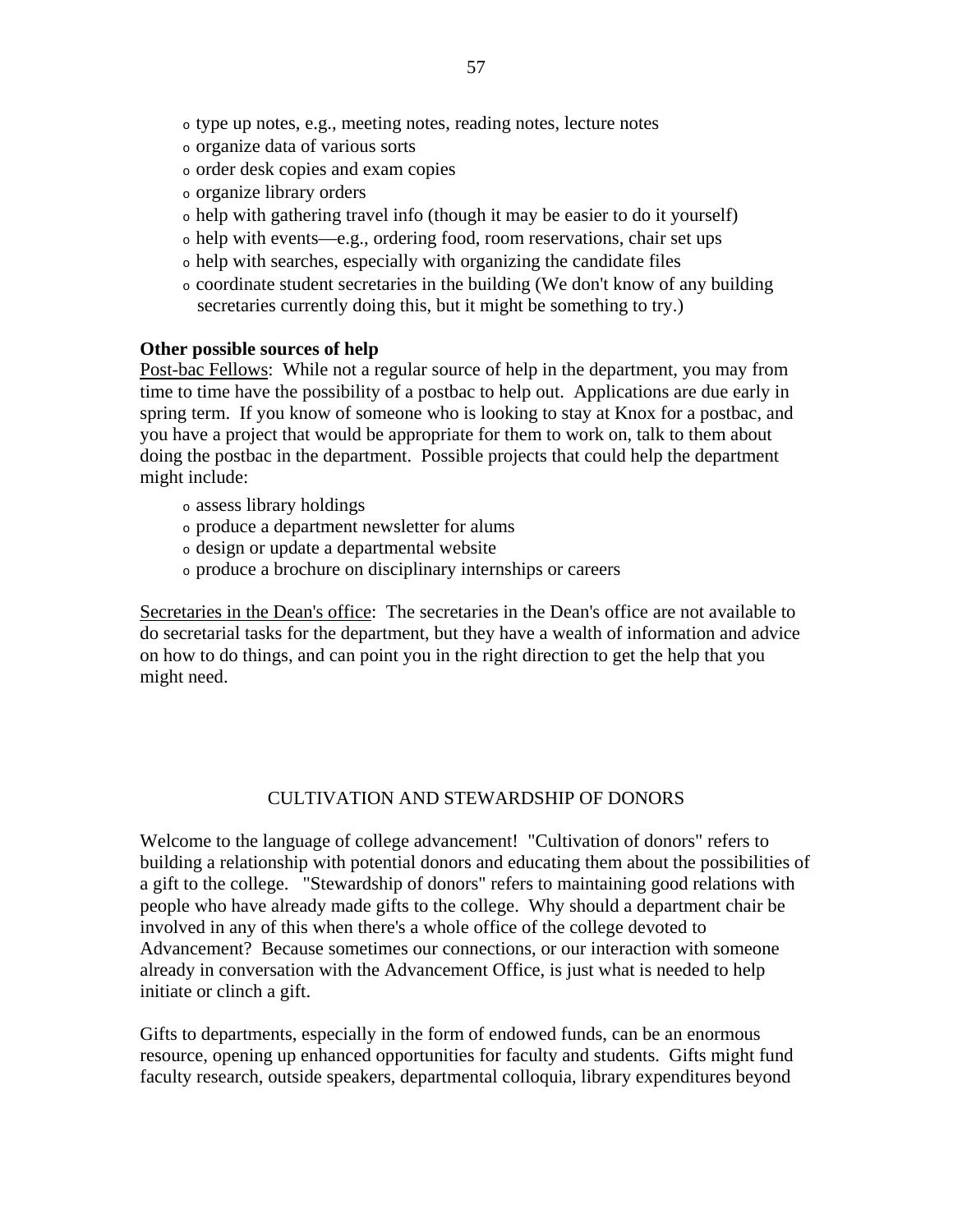the college budget, prizes, scholarships for majors, or even a discretionary fund for a variety of departmental uses. Here are some examples of such funds:

- <sup>o</sup> The Catherine and Charles Robison Lecture Series (Economics Department)
- <sup>o</sup> The Fellowes Fund (English Department)
- <sup>o</sup> The Burkhardt and Donham Funds (History Department)
- <sup>o</sup> The Dale Nelson/Math Talks Program (Mathematics Department)
- <sup>o</sup> The Johnson Fund (Modern Languages Department)
- <sup>o</sup> The Dunn Fund (Biology Department)
- <sup>o</sup> The Bill Geer Research Fund (all sciences)
- <sup>o</sup> and many other funds that support departmental prizes.

Department chairs have played an important role in these gifts, in either the cultivation or stewardship phase, or both.

# **Cultivation**

Initiative may come either from the Advancement Office or from the department.

Advancement (or the President) may approach you about a potential donor. They might ask you to work with the department to write up a proposal for a donor. They might ask you to meet with the donor. Say yes!

Alternatively, the initiative may come from you or someone else in the department. Do you know of alums from the department who are potential donors? Keep your ears open, and let the Advancement Office know what you hear. If a potential donor has approached you, let the Advancement Office know, and they'll give you advice about what to do next. Keep up your end of communication with alums who might be potential donors. Cultivation can be a very long process, over many years (as in the case of the Factor Chair). It can also happen that even a long series of pleasant contacts will come to naught—this is a normal part of the process and should not discourage you from trying with another person.

# **Stewardship**

The process doesn't end with the giving of the gift. It is an important matter of courtesy to keep in touch with the donor. At a minimum, you should work with Advancement to author a letter telling the donor how the income from the fund has been used in the last year. Sometimes this letter comes from the chair, sometimes from Advancement; check with Advancement to see what the practice is for a particular fund. Even if Advancement sends out a report, the donor would very much enjoy hearing directly from the department. Copy Advancement on any correspondence to donors. A sample end-ofyear letter is included in the Appendix.

Stewardship is more than a matter of courtesy. Many donors, if happy with how their gift is being used, will make another gift. Or they may tell others how pleased they are, encouraging further gifts.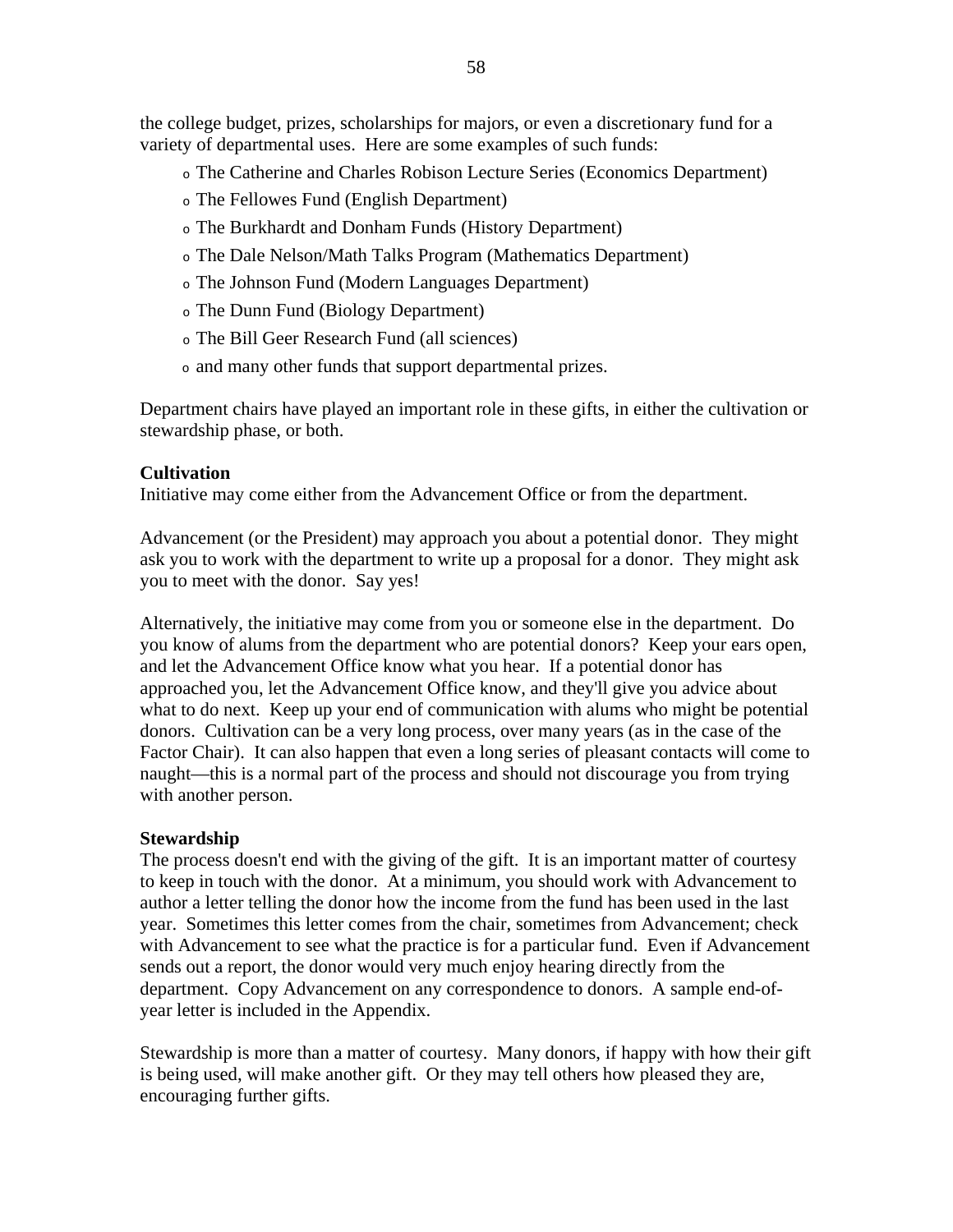# **Fundraising**

Have an idea about fundraising for the department--for example, an appeal to alums for support of a particular project? Any solicitation of funds must be done in close consultation and cooperation with Advancement, as it is important to insure that faculty and Advancement are not working at cross-purposes. Full detail on "Fundraising at Knox College" is available on the web: http://www.knox.edu/Offices-and-Services/Student-Development/Student-Handbook/Fundraising-Policy.html. You'll want to talk with Advancement about issues of timing, audience, and purpose; they can also provide a list of departmental alumni with current contact information. If you've got a good idea, they will help you realize it!

Any checks or gifts from donors must be processed through Advancement to insure proper receipting and credit to the donor.

#### RETIREMENT

# **Looking ahead to retirement**

It helps to know a couple of years ahead if a colleague is planning to retire, as the department can begin to think about the proposal for refilling the position, and you can then be sure to get your done proposal in a timely way, for a seamless transition. But asking a colleague about retirement plans can be touchy. You certainly do not want to convey any kind of pressure. In most cases, the information will come to you in the natural course of conversation.

The details of timing of retirement are worked out between the retiree and the Dean of the College, who will consult with the chair as needed. There is no longer any formal program of gradual reduction of load that can be triggered, but there can be ad hoc arrangements. The retiree should also talk with the Director of Personnel for issues regarding benefits after retirement.

See the next section of this *Guide* on "Planning a Retirement Celebration" for help on the campus party, along with some advice on the encomium to be read at the June faculty meeting.

#### **Involvement in the department after retirement**

Emeriti faculty can be a great resource for the department. Some retirees look forward to some teaching (on an adjunct basis), and this can be a significant help to the department. (If they continue teaching, the college will find some kind of office space for them.) Sometimes there is other work for the college where they can help out, e.g., college examiner, running science labs. Above and beyond such specific help, emeriti faculty are a source of wisdom and sociability. Include them in the academic and social life of the department as appropriate (e.g., departmental colloquia, dinner with visiting speakers,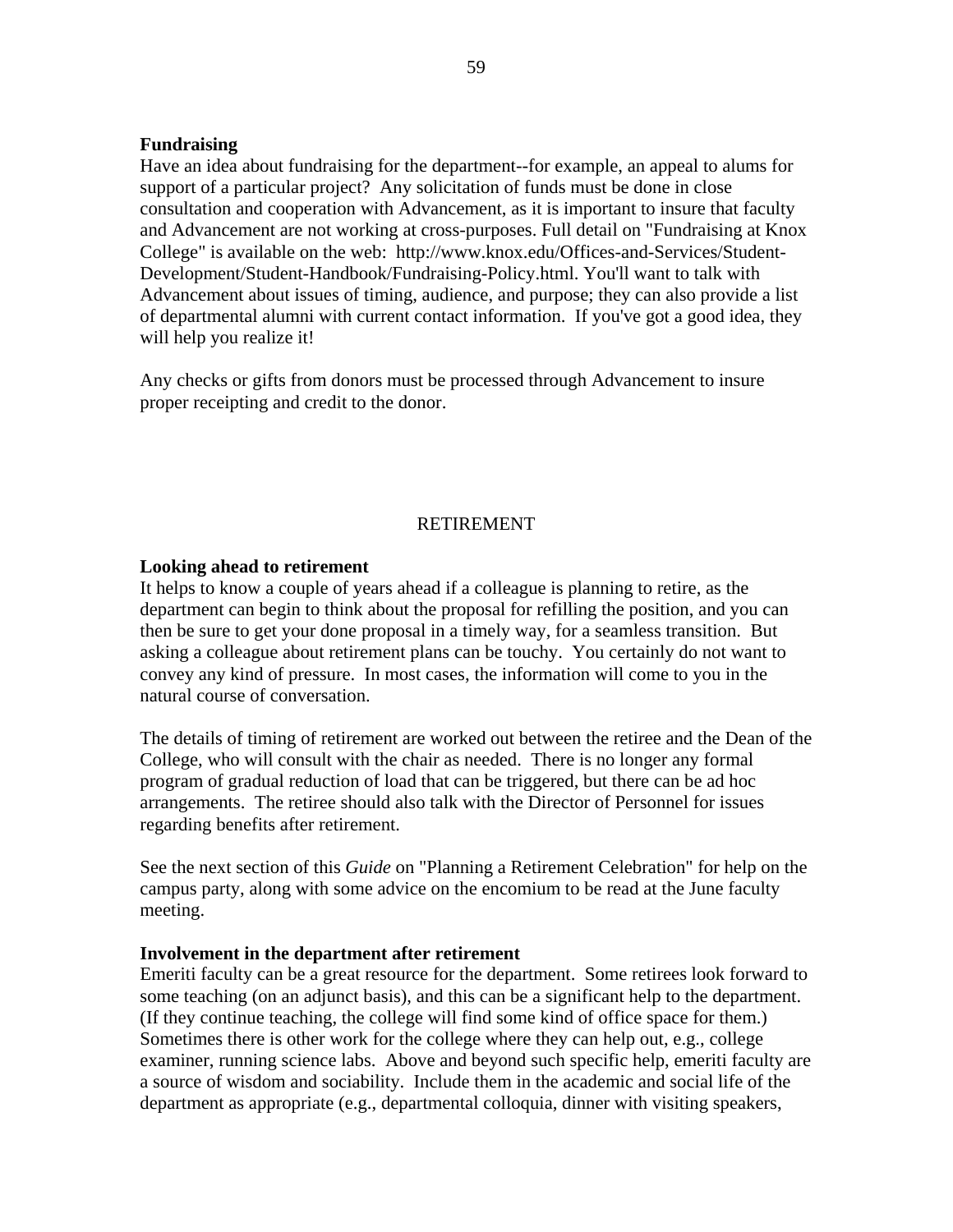departmental parties). If you have a problem in the department where the perspective of someone with the long view would help, consider retirees as one of your potential sources for advice.

# PLANNING A RETIREMENT CELEBRATION

The retirement of a colleague is a significant event—in the life of the individual retiring, to be sure, but also in the life of the department. It is the custom at Knox to have a party in honor of retiring faculty, an event to which the whole community is invited. It is an important responsibility of the chair to make this an event that suitably recognizes the contributions of one's colleague to the life of the college. Here's a guide to the fairly complex choreography, which you may have to do only once (or never) in your years as chair.

# **The Collection of Reminiscences**

An important object at the retirement party, an object then given to the retiring faculty member, is a notebook full of recollections about this person from former students and colleagues. There are various ways of soliciting such letters; we recommend you do them all:

- <sup>o</sup> Fall term: Write up a note to be put in the *Knox Magazine* and/or the Gizmogram, soliciting letters that will be gathered in a notebook for the retiree.
- <sup>o</sup> Winter term: From the Advancement Office, get a list of your alumni majors from the years the retiree has taught at Knox. Ask the retiree for names of other former students (not majors) who were significant in their career. Write these students, as well as any former colleagues no longer at Knox, asking them to send in letters. Ask Advancement for help with the mailing (e.g., address labels and/or e-mail addresses.)

# **Retirement Reception**

The usual arrangement for a reception is to schedule it for 4:00 p.m., in either Ferris Lounge or the Lincoln Room. Schedule far enough in advance that you can be sure key people can come (e.g., current department members, the Dean). Here are the main tasks involved:

- <sup>o</sup> Order a Knox chair (choice of rocking or side chair) from Purchasing. There are currently no separate college funds for this purchase. With luck, you'll be able to pay for this from the department's budget. The other way is to ask for contributions.
- <sup>o</sup> Reserve the room (through Dining Services for Ferris or Lincoln Room)
- <sup>o</sup> Arrange for a microphone to be in the room, as if the room is at all crowded, it is difficult to hear without amplification. You can make this request online at http://deptorg.knox.edu/av/form4.html.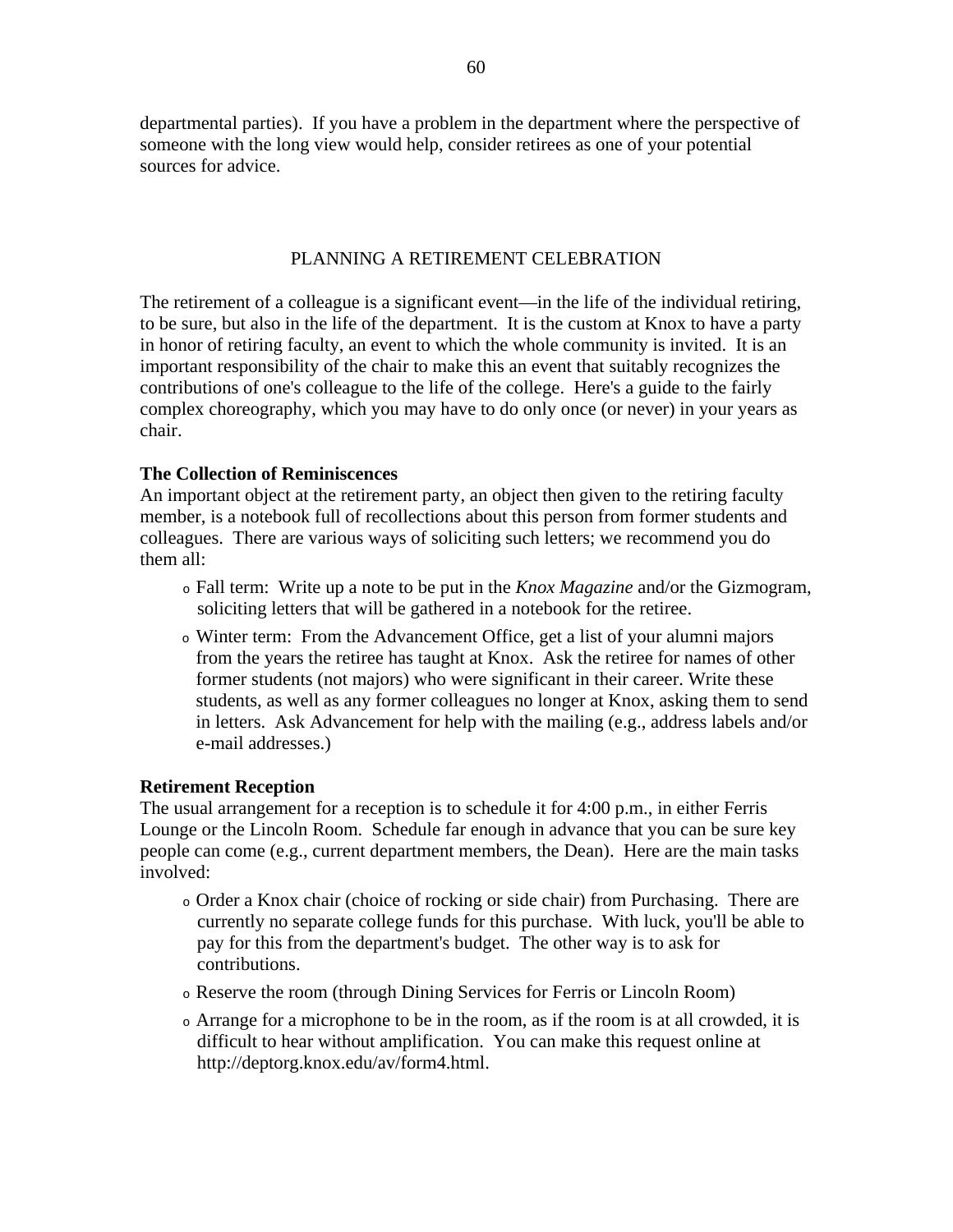- <sup>o</sup> Line up the speakers for the reception. This is perhaps the most important part of the event. You want a range of people who know the retiree well, in a variety of capacities. Do consider the Dean as one of the speakers, as he/she has an important voice to offer from the institution as a whole—the retiree has not just been a member of the department. Make a tentative list and then ask the retiree him/herself how this looks, or for other suggestions on who knows them best. You'll want about 4-5 people, speaking for perhaps 2-5 minutes each.
- <sup>o</sup> Order the food from Dining Services. They have a catering list that will give you an overview of the different items available and their prices. Here's a sample menu:

cheese and crackers for 50 100 stuffed mushroom caps (or other hot appetizer) fruit tray for 50 hummus and pita chips for 50 4 gallons punch 10 bottles of wine (more would be drunk, but the expense adds up)

This is likely to cost several hundred dollars, another out-of-the-ordinary departmental expense.

- <sup>o</sup> Plan for a gift from the current members of the department. If you've had to dig into your own pockets for the chair, it can be that. It's nice to have some lasting token of the department's farewell, though we know of one department where the gift was a year of monthly mailings from microbreweries across the U.S.
- <sup>o</sup> Consider planning a dinner for after the retirement party, either at a restaurant or at someone's house—for everyone in the department and any other close friends of the retiree's you might want to invite.

#### **The encomium to be read at the June faculty meeting**

This is another very important public moment for the retiree, and whatever you write also goes into the permanent record of the faculty. You can look at samples from previous retirements by going to the minutes of the June faculty meeting in previous years; minutes are kept in the office of the Dean of the College. Ask others in the department for input on the letter. Ask the retiree for a full curriculum vitae, so you have a view of his/her whole career.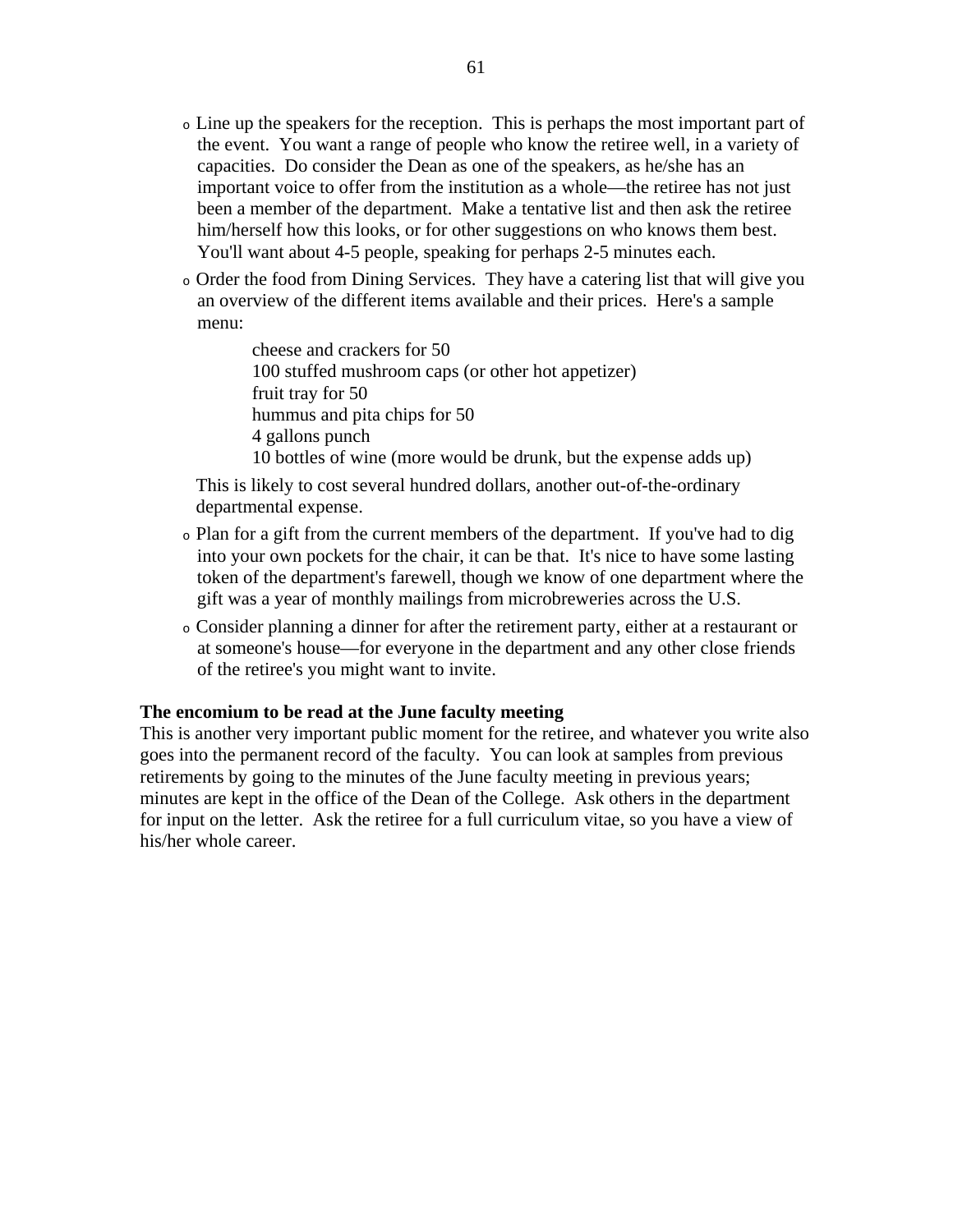# BUDGETS & MONEY TRANSACTIONS

#### **Managing the departmental budget**

Once you've been appointed chair, notification will be sent to various offices on campus, including the Business Office, which will set you up for online access to the departmental account(s). Every department has at least one budget (the basic departmental budget) and may have more (e.g, endowed funds).\* Entry into the accounts is via CARS (iTerm), which resides on your computer's desktop; see Appendix for notes on using CARS. You can also ask the outgoing chair of your department for a short tutorial to get you going in CARS, which may be different from programs you are used to. If after logon, the system tells you that permission is denied to the account, have the secretary to the Dean of the College send a note to the Controller, and it will be taken care of quickly.

Some chairs, at the beginning of the year, make copies of the budget for everyone in the department. This way everyone knows how much there is available. If you have a new person in the department, it's a good time to explain matters related to the budget, for example: buying office supplies through Central Stores (rather than the bookstore) in order to save money, using the departmental phone code for professional calls only, etc. You might also print out the end results of the previous year's budget (just enter the previous year where it's called for in the menu), if you would like others in the department to see how the year finished up.

A miscellany of things to know about the budget:

 $\overline{a}$ 

- <sup>o</sup> It is important that the department stay within its annual budget (or, even better, underspend).
- <sup>o</sup> Underspending does not put the departmental budget at risk for reduction; next year's budget will start up again with the same totals as the previous year (or more, in the rare instance that some increase in annual budget has been approved).
- <sup>o</sup> Departmental funds unspent in one fiscal year do not rollover into the next, but go back into the general fund of the college.
- <sup>o</sup> Check the budget every month or two to see how you're doing.
- <sup>o</sup> It is fine to overspend in one category (e.g., postage) if you are underspending in another category. All lines are flexible in this way *except* student salaries. Money in that line may not be spent on other items. The student salary line has one other restriction: it may not be drawn on during the summer. If you need student help during the summer, put in a request to the Dean.
- <sup>o</sup> A department will from time to time have unusual expenses that cannot be handled in the annual budget (e.g., replacement of maps, additional filing cabinets, a one-time equipment purchase, etc.). For such expenses, put in a request to the Dean, who has discretionary funds (including an instructional

<sup>\*</sup> You may want to delegate oversight of one or more of the specialized accounts to another member of the department. All it takes is a request to the Dean to have that person added as a signatory to the account, with access to CARS.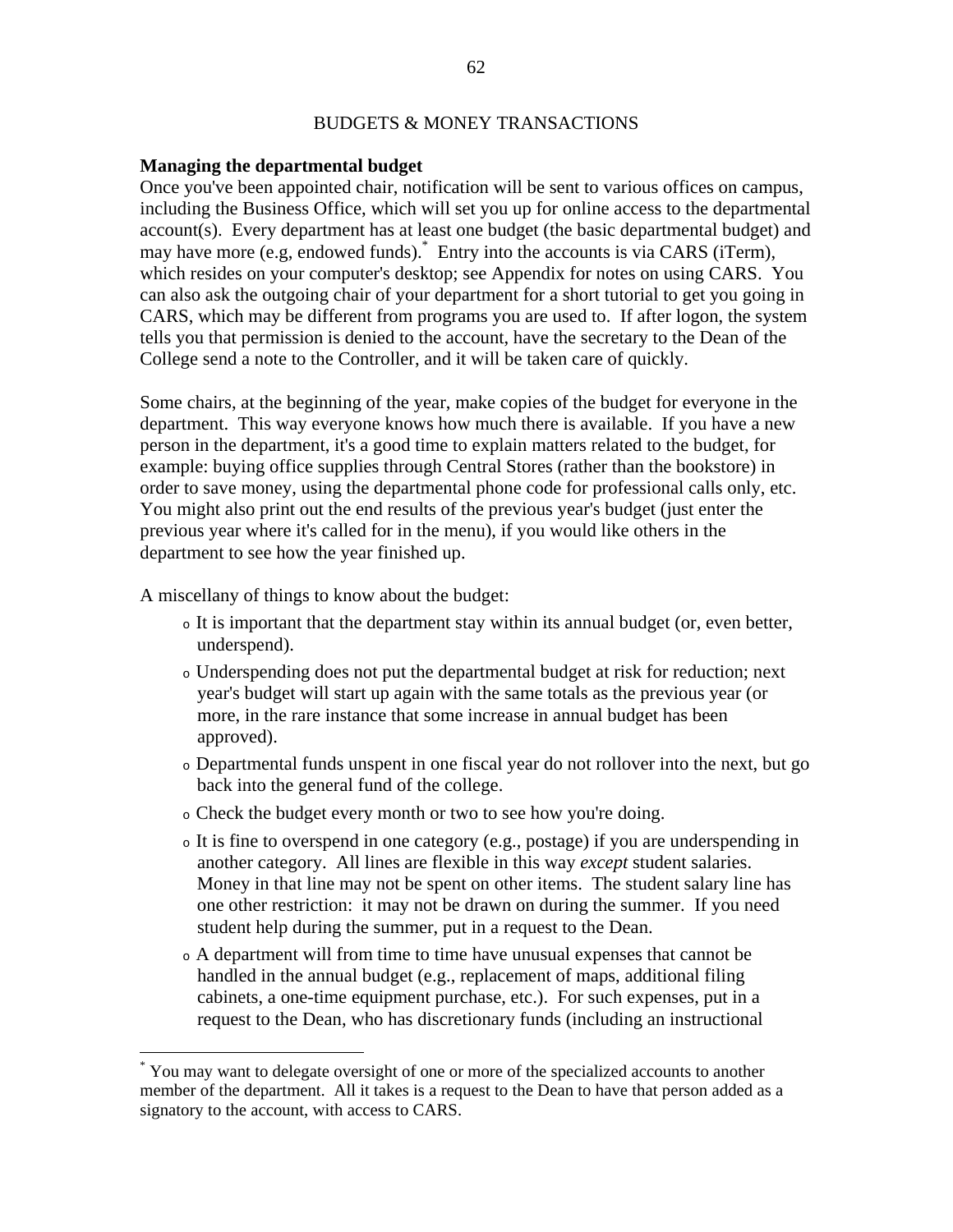budget) for just such purposes. (If you need some item of office furniture, check out the college's warehouse first, x7293.)

- <sup>o</sup> If there is some regularly purchased item for which the price has made a significant leap, ask the Dean if the line that includes that item can be increased.
- <sup>o</sup> If you find yourself consistently overspending in a particular category, talk to the Dean about reallocation within the budget, or possibly upping the amount in that category.
- <sup>o</sup> Once a month you will receive by e-mail an accounting of departmental phone charges by everyone in the department. If someone seems to be spending more than their share, follow up with them to see if these are all professional calls. If the person has legitimate reasons for spending large amounts (e.g., a collaborative project with someone who lives in Europe), advise them to ask for extra research money from the Dean, and to put the calls on their personal account.
- <sup>o</sup> If an individual needs an item rather than the department (for example, computer software necessary for their research), the individual should put in a request to the Dean for funds from faculty development.
- <sup>o</sup> The fiscal year runs from July 1 through June 30. It can sometimes take well into the new fiscal year before the current budgets are up on CARS. If you don't see the current year's budget, contact the Controller, just in case it's a problem at your end (and to nudge them if it's not).
- <sup>o</sup> Mistakes happen! If you see a line that looks odd (e.g., a large amount spent where you think it unlikely), go into the transactions to see where the money was spent. It sometimes happens that a charge has been debited to the wrong account number. If you have any question at all about this, or have difficulty getting into the deeper levels of CARS, call the Information Coordinator in the Business Office for help (x7343). If needed, the Business Office can trace the transaction back to the original paperwork.

#### **Money Transactions**

As chair, you have signatory power for all the accounts associated with the department. When spending money *internally, on campus*, all you have to do is give the appropriate account number and sign (or the e-mail equivalent)—e.g., for charging at the bookstore or Central Stores, or ordering catering from Dining Services.

Whenever money is spent off-campus, there is another step: *You must get a purchase order (PO) number for all transactions involving an off-campus vendor*. Examples include things like: taking a visiting speaker out to dinner, ordering from an outside caterer, buying food for a departmental party, etc. You can get a purchase order quickly and easily by sending an e-mail to the purchasing agent (Ray Benson) or to the purchasing coordinator (Sherry Steller). They will need the following information: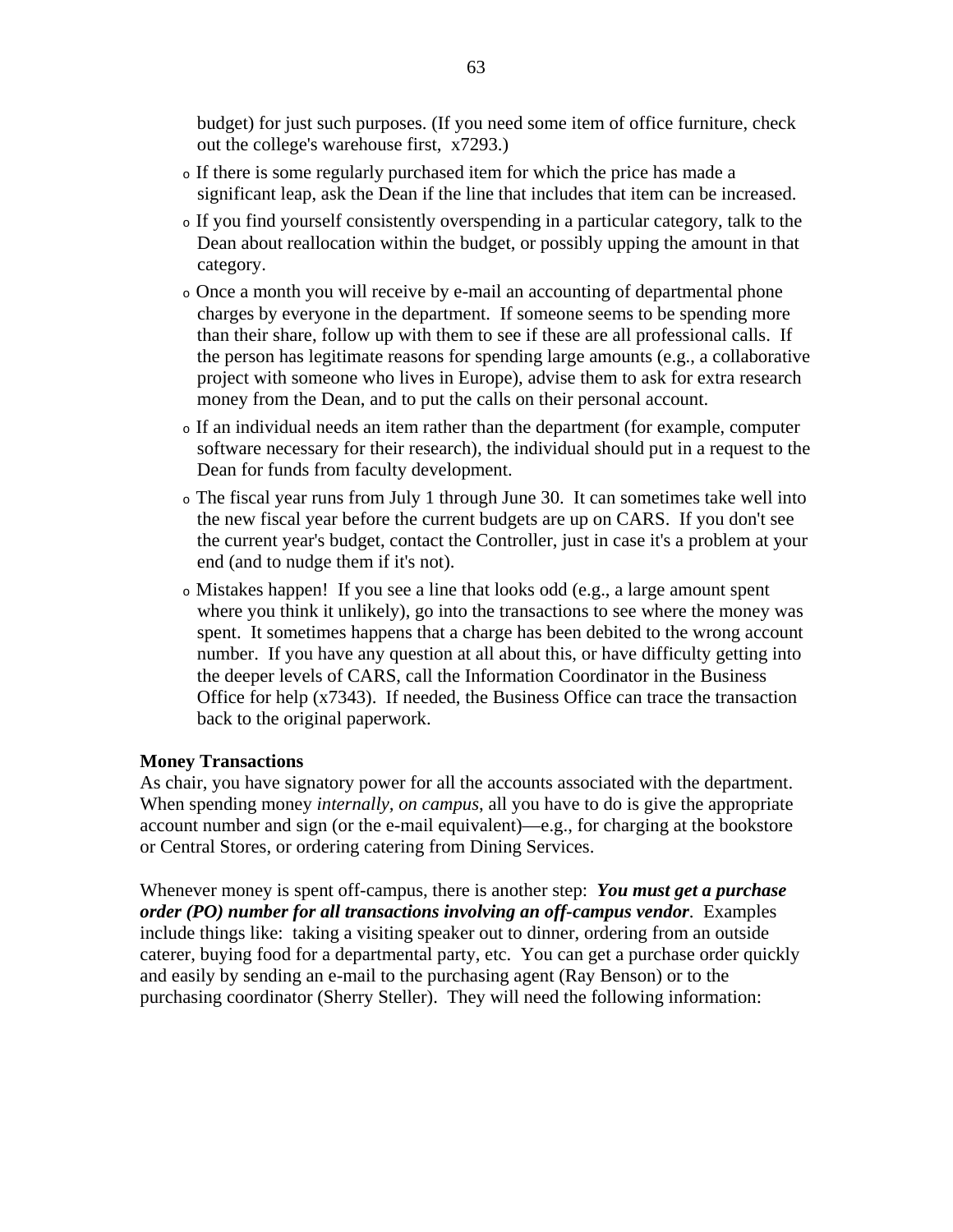- <sup>o</sup> a short description of what is being purchased
- <sup>o</sup> the vendor from whom it is being purchased; include address and phone if you're not sure the vendor is already in our system
- <sup>o</sup> the maximum amount that will be spent (which will then appear as "encumbered" in your departmental budget, until the actual invoice is paid)
- <sup>o</sup> the account number to which the purchase should be charged

You can also do this by submitting a request on paper; forms are available in the Business Office. It's convenient to use the paper form when you have other paper to submit with the request--for example, an order form for a professional directory that you're purchasing for the department.

Purchase orders are required by our auditors, and hence by our Business Office. They aid in accountability, and they also save the college payment of taxes. (As a non-profit institution, the college does not have to pay sales tax.) The tax issue is one of the reasons you should get the PO in advance of the purchase, as this insures sales tax will not be charged.

How it works:

<u>.</u>

- <sup>o</sup> Presenting the PO in person to the vendor After you request the PO, you'll get the number very quickly by e-mail (if requested by e-mail) and then the paper PO through campus mail. (Check that the account number recorded on the PO is correct.) If you are using the PO for a purchase at Hy-Vee, or for taking a guest to lunch at the Landmark, bring the original of the PO with you (keeping the copy on file) and show it when you go to pay. Ask them to bill the college, referencing this PO number and directing the bill to your attention.\* When the bill comes to you in the mail, write the PO number on it (if it isn't on there already), sign your name, and send it on to the Business Office for payment. The Business Office does not need a paper copy of the PO.
- <sup>o</sup> Ordering over the phone for something to be delivered (e.g., catering from Cornucopia). All you need to do is ask them to bill the college, with the bill coming to your attention. When it arrives, do the same thing: write the PO number on the bill, sign it, and send to the Business Office.
- <sup>o</sup> Getting reimbursed if you did not get the PO in advance Occasionally you need something immediately and don't have time for a PO, or someone else in the department—not understanding the routine with POs—has purchased something for which they need to be reimbursed. In these cases, submit to the Purchasing Office $\dot{ }$ :

<sup>\*</sup> If you have a series of such expenses that are being paid out an account other than the department's, you can have the bill sent directly to the party responsible for that account. This is commonly done, for example, in the case of a search, where expenses are paid from an account overseen by the Dean.

<sup>+</sup> Or, for search-related expenses, submit the receipts to the Dean's secretary, who will take care of the paperwork.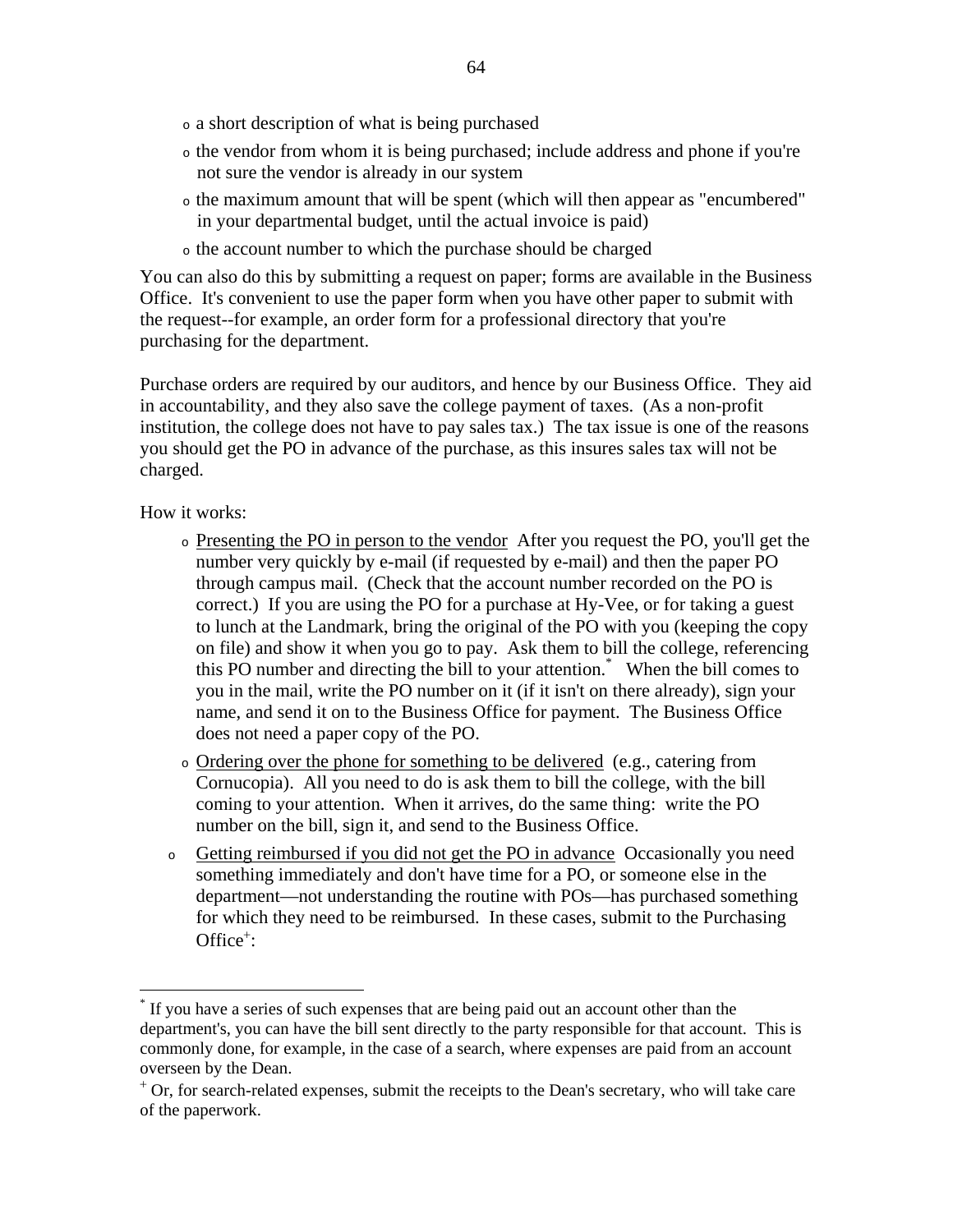- a PO request (on which you can put the precise dollar amount of purchase)
- the receipt(s)
- a check requisition request; form available from the Business Office. N.B. You will *not* be reimbursed for any sales tax paid on the item.
- <sup>o</sup> If the reimbursement is for something you have bought yourself, you will need the signature of the Dean to authorize it. That is, you cannot authorize payment to yourself.

#### Some specific cases

*Staples*: If you need supplies not stocked at Central Stores and you can't wait for them to be ordered, or you prefer to look in the store itself for options, ask Purchasing for the College's Staples card, which you can borrow for purchases at the local store, with no prior PO needed. At the cash register, mention to the cashier that the purchase is on a tax-exempt account. When you return the card to Purchasing, give them the receipt and the account number to which the purchase should be charged.

*Amazon.com*: The College can purchase directly from Amazon. Send an e-mail to the Purchasing Agent (Ray Benson), with information on the item desired (preferably, a link to the page on Amazon) and the account number to be charged. Again, a prior PO is not needed for such a purchase.

*Student salaries*: In order to set up a student to work for the department, you need to fill out the "Student Pay Authorization" form, available in the Business Office. The student needs to go to the Business Office to fill out the "Personnel-Pay Record/Tax Information" form. (If they've already done this for another campus job, they don't need to do it again; once in their time at Knox is enough.) Students are paid on a biweekly basis. Time worked is kept track of in a web-based time entry system. To familiarize yourself with how the system works, see Appendices for "Basic Information Everyone Should Knox About Student Payroll" and "Enterprise eTIME Notes for Managers."

*Honoraria and travel expenses for visitors*: In order to pay a visitor, the college needs a completed W-9 form, available in the Business Office. The form needs to be filled out and signed by the visitor. If you would like to have a check ready for them when they come to campus (often appreciated by the visitor), you'll need to send the W-9 form in advance and have them send it back to you in time that you can submit it to the Business Office at least two weeks in advance of the visit. Submit a check requisition at the same time, giving the address as c/o you, so that you have the check in hand. Or, you can have the visitor fill out the W-9 form during the visit. At this point, you'll probably want to wait until they send you receipts for travel expenses (if they have any), and put in a check requisition for everything at the same time; use the Travel Expense Envelope (available from the Business Office) for submitting the receipts. No PO needed on this.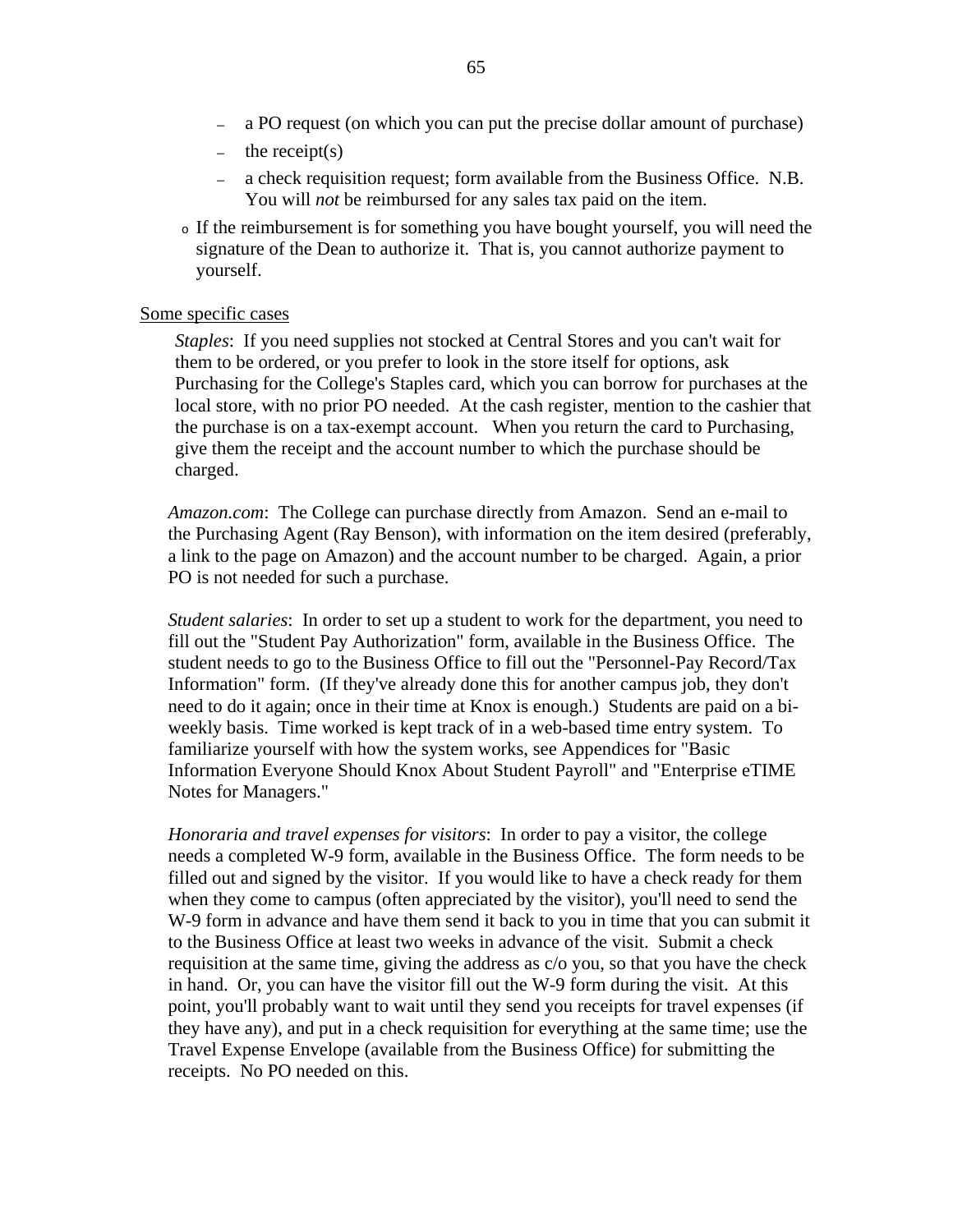*Travel arrangements for visitors*: Travel arrangements for official visitors to the college may be made through the Knox Purchasing Agent (Ray Benson). This saves the visitor the trouble of making reservations on their own and of having to wait for reimbursement. From the college's end, it insures that someone is looking out for the best available fares, and should the visit be unexpectedly cancelled, it puts the unused tickets in the college's hands. (The same thing can be done for the visits of search candidates; see the section of the guide on "Searches.") Here's what the Purchasing Agent will need:

- <sup>o</sup> Dates of departure and return
- <sup>o</sup> Preferred airports at both ends
- <sup>o</sup> Preferred time of day to travel (e.g., must arrive in Galesburg by 2:00 p.m.)
- <sup>o</sup> Passenger's full name (as it appears on ID card) and contact information (email and phone)
- <sup>o</sup> Any other passenger preferences (e.g., aisle/window)
- <sup>o</sup> The account number which is to be charged.

Once you've sent in this information, the Purchasing Agent will line up a proposed itinerary, which will be e-mailed to the visitor directly, with a copy to you. As soon as the visitor and you approve the itinerary, it will be purchased. Speedy replies from you and the visitor are important, as fares are always subject to change. Once the ticket is purchased, you don't have to worry about any other paper work.

*Internal transfer of funds*: You may occasionally need to do a transfer of funds from one Knox account to another, authorizing the transfer of funds out of the department into another account. To accomplish this, you fill out the form called "Expenditure *(Actual)* Transfer Request." This form assumes that the expense has already been incurred and that you are transferring funds to cover that expense, but the same form is used even if the transfer is done in advance of events, as it often is (e.g., to support a speaker from another department or a campus organization). It is *very easy* to get confused and to request the transfer to go in the wrong direction! Ask for clarification from the Business Office if you have any question at all. Also, because it is so easy to make a mistake on this, do check your account after such a transaction (either money going out of or coming in to your department) to be sure that it was carried out correctly.

*Travel Advance and Reimbursement for Travel Expenses*: If you are traveling on college business, or on a trip where funding has already been approved for conference or research travel, you can request a travel advance rather than paying out of your own pocket and getting reimbursed later. Fill out the "Request for Travel Advance" form, available from the Business Office. On completion of your travel, you must still complete the "Travel Expense Report" (available as a large envelope—to facilitate inclusion of receipts—from the Business office). And, of course, if you didn't get a travel advance, you need to fill out the expense report to get reimbursement. Keep your receipts when you travel! A receipt is needed for every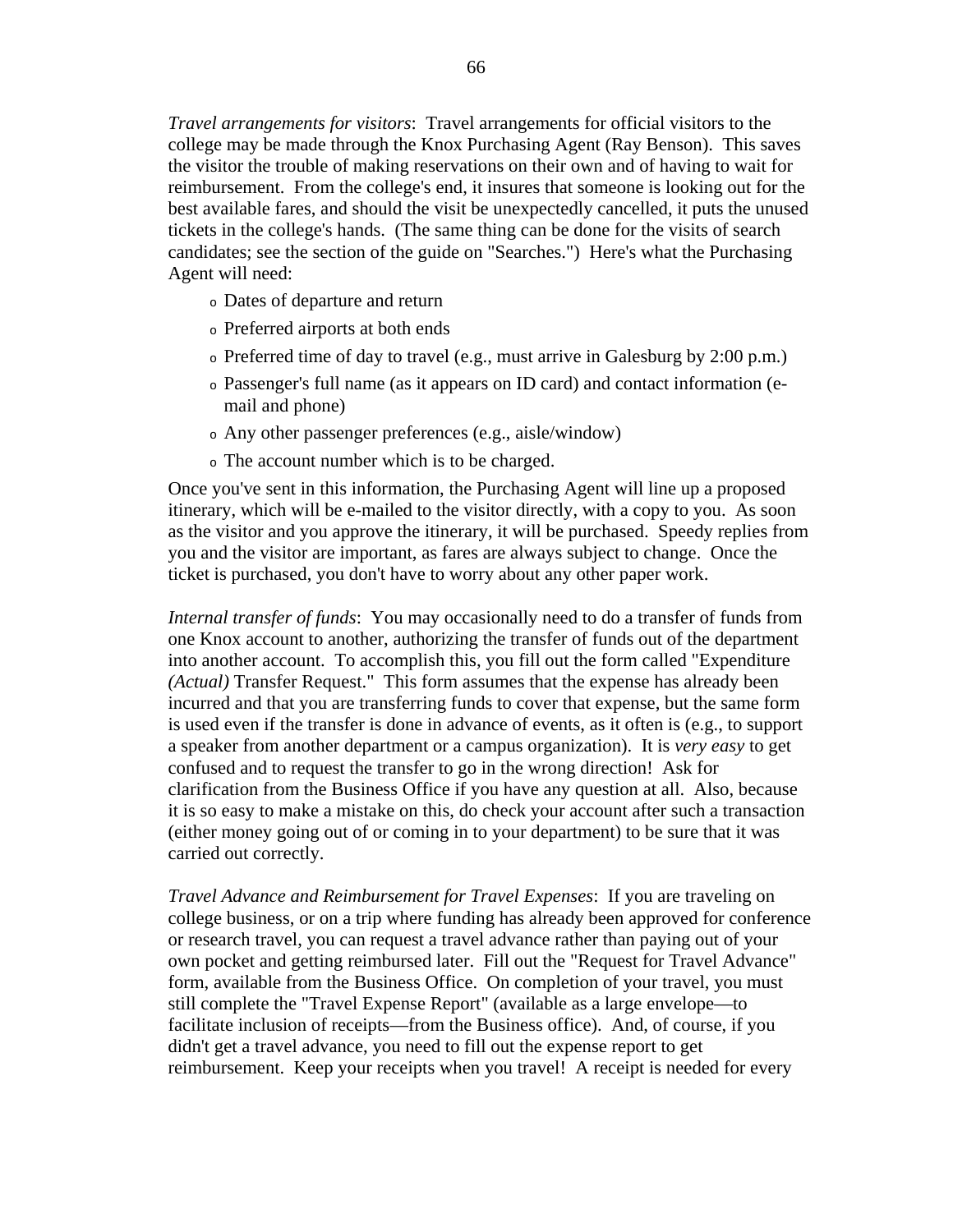expense. And, alas, what if you're missing a receipt? There's even a form for this: the "Missing Receipt Form."

*Search expenses*: See the section of this guide on "Searches."

#### **Forms to keep on hand**

Rather than going to the Business Office each time you need a form, we suggest you keep multiple copies of these forms on file in your office:

- <sup>o</sup> Request for Purchase Order
- <sup>o</sup> Check Requisition
- <sup>o</sup> Travel Expense Report (large envelope)
- <sup>o</sup> Vehicle Reservation
- $\alpha$  W-9 form
- <sup>o</sup> Request for Travel Advance
- <sup>o</sup> Expenditure Transfer Request
- <sup>o</sup> Student Pay Authorization

# PAPER FLOW

There are two kinds of paper that will flow across your desk (or through your computer): the official Knox stuff that needs to get taken care of in a timely fashion and the unsolicited mail that comes generically from the outside to the "Chair of Department X."

#### **Official stuff**

Some times of the year are busier for chairs than other. The busiest time is in spring term when the course schedule is set for the following year and various end-of-the-year activities need to be planned. See the Appendix for "A Year in the Life of a Chair," which gives a detailed overview of what needs to be done when.

#### **Unsolicited mail**

Chairs get a ton of mail! Anything addressed to the department rather than to an individual will come to you. You can ask the building secretary or the department's student secretary to do an initial sort of your mail, putting into a separate box items that are clearly not time-dependent (book catalogs, program announcements, etc.). Going through this box only once every week or two will save you a bit of time.

Much of the unsolicited mail can be tossed, but some of it will need attention, or at least filing. An example of the latter is unsolicited letters from individuals seeking to teach in the department. Of course we never fill regular positions from such letters, but if the person looks at all interesting, it's good to keep the letter on file in case the department suddenly needs a temporary hire. Other potentially useful stuff includes things like brochures or flyers on graduate programs, internship opportunities, events in the region, etc. Have a system for keeping track of this kind of thing—it might be posted on a departmental bulletin board, or kept in files.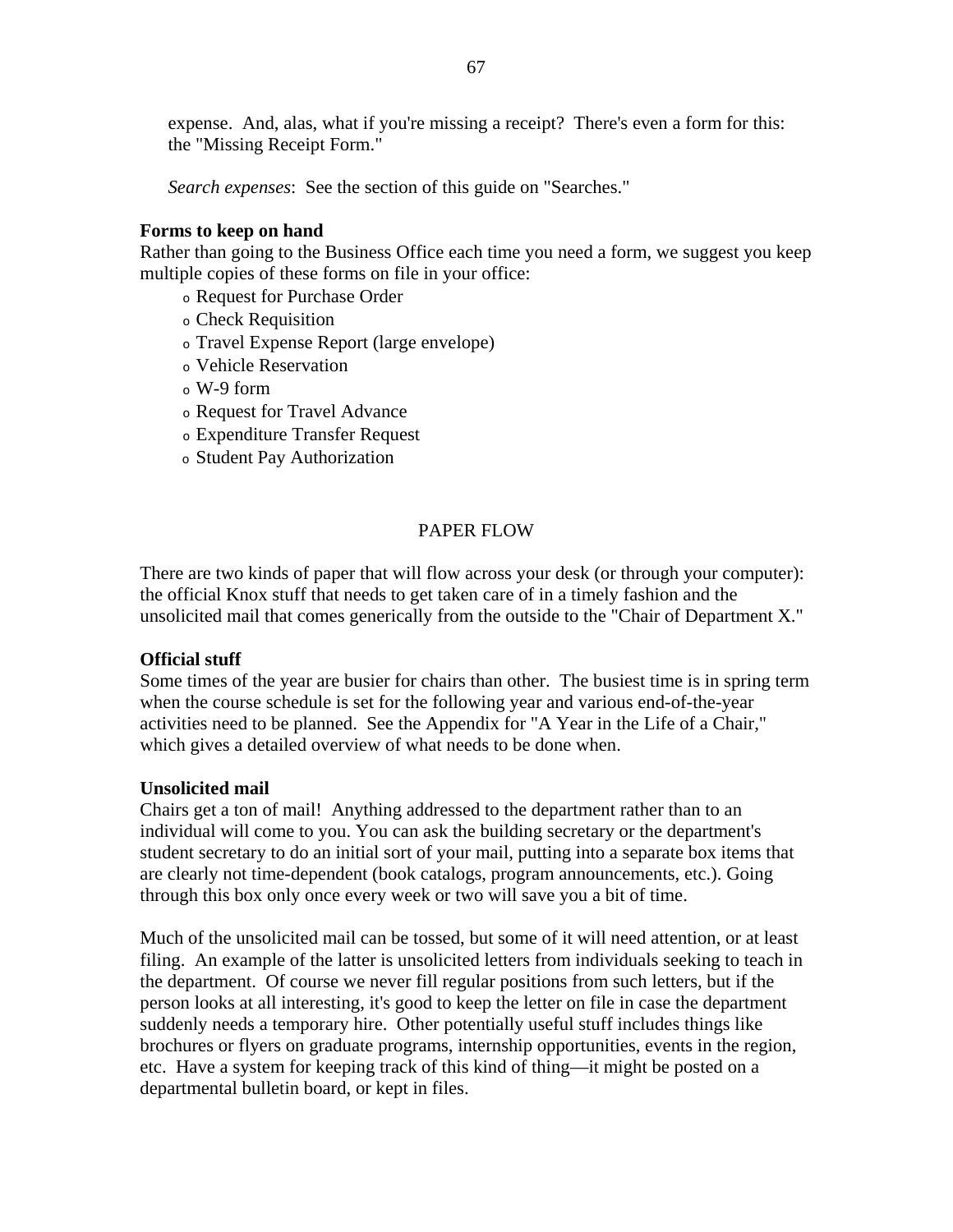# APPENDICES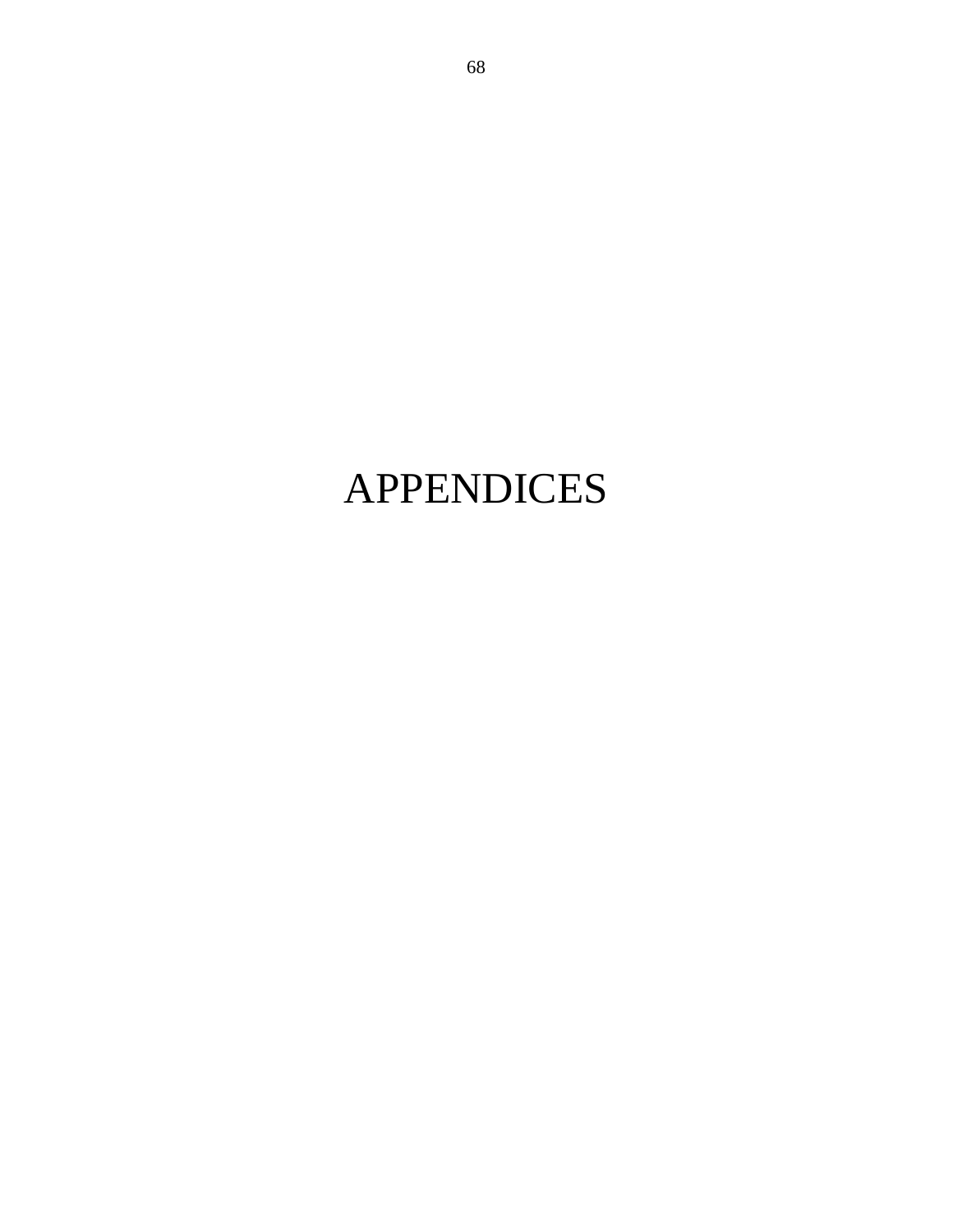#### A YEAR IN THE LIFE OF A CHAIR

Some tasks are predictable year in and year out. The Dean of the College sends out a calendar with the specific dates on which major chairs' tasks are due; we have incorporated these here (substituting generic dates, e.g., "third week of the term"), and have sometimes added in a "reminder" date ahead of the due date for those things that take considerable time to complete. We've gathered some suggested tasks into the category of "Issues to Consider as a Department." These are issues that might prompt department meeting, although they could also, of course, be dealt with outside the context of a meeting.

Some of the tasks in the following tables are absolutely essential, others are in the realm of suggestions, setting out in the calendar some of the things we've mentioned in the body of the *Guide*. It's a big challenge to keep the various tasks in mind. You might want to enter key tasks into your calendar or planner at the beginning of the academic year or at the beginning of each term, or you could photocopy these pages and stick the current term's list in some readily visible place. Good luck!

(See following pages for display of the year's tasks.)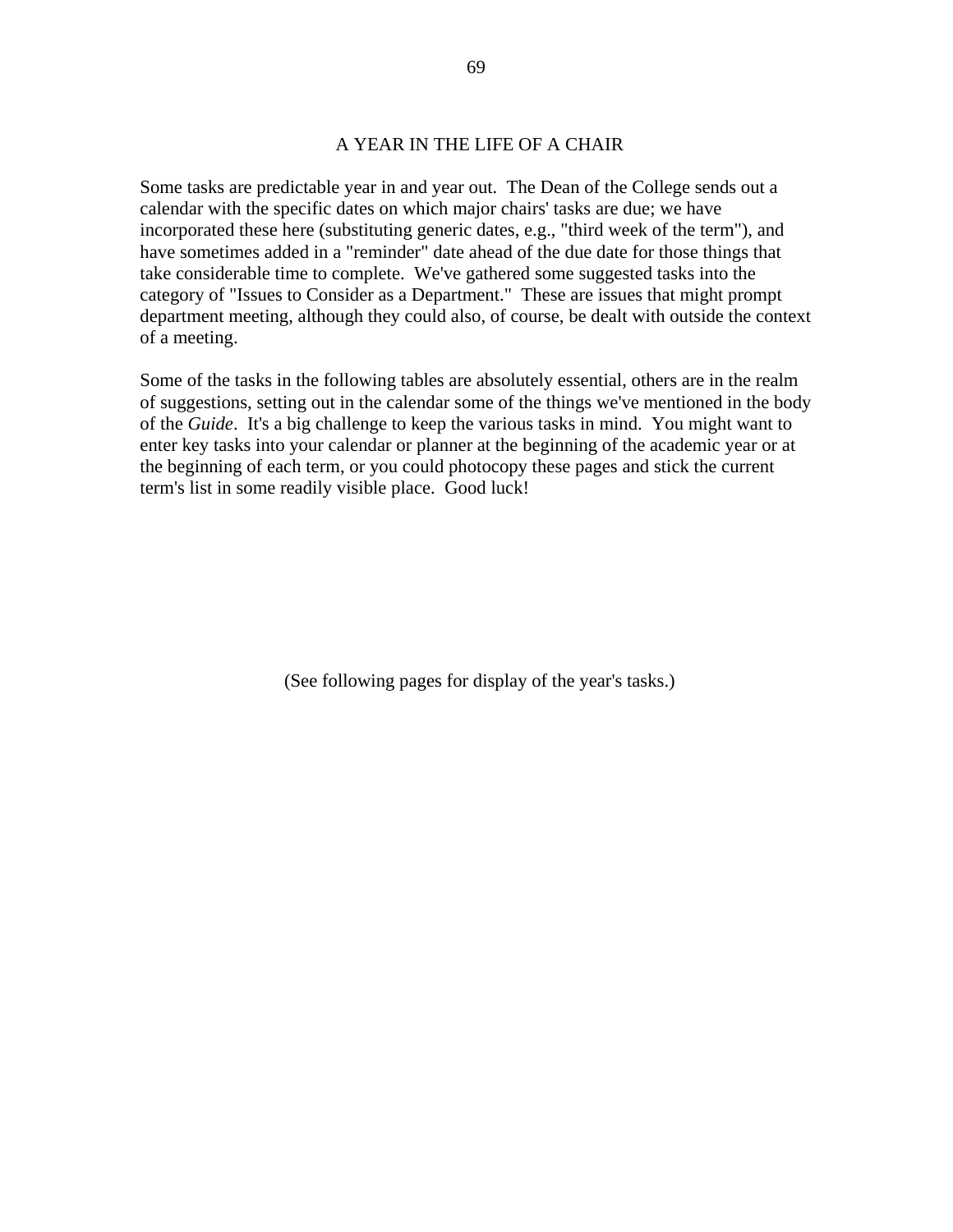#### **FALL TERM**

| <b>Course Scheduling &amp;</b>   | <b>Issues to Consider as a</b>       | <b>Majors/Minors</b>              | <b>Searches</b>                    | Other tasks                        |
|----------------------------------|--------------------------------------|-----------------------------------|------------------------------------|------------------------------------|
| <b>Enrollment Management</b>     | <b>Department</b>                    |                                   |                                    |                                    |
| 3rd week of term:                | --Delegate tasks for the             | -- Organize a session on grad     | --Seeking a new position in the    | --Have a new person in the         |
| Proposals for new winter term    | upcoming year.                       | school and/or careers in your     | department, but didn't get the     | department? Arrange for a          |
| courses must be in to the Dean.  | --Look at departmental               | field for all majors/minors (with | request in last spring? Do it as   | social gathering early in the      |
| 4th week of term:                | budget(s.)                           | all department faculty included). | soon as possible this term so that | term, if you haven't already       |
| Review course schedule for       | --Sabbatical planning for the        | Consider a separate session for   | you can start a search (if         | done it in the summer.             |
| winter and return to Registrar   | following academic year, if not      | seniors on graduate school        | approved) in a timely way.         | --Admission interface:             |
| with any necessary changes.      | done in previous spring.             | applications.                     | --If you are approved for a        | Set up a meeting with Admission    |
| 7th week of term:                | --Curriculum planning:               | --If a faculty member in the      | search, put out the ad (if not     | Office staff in order to introduce |
| Registrar will tell you the pre- | development of new courses           | department is on leave, be sure   | already done) and set up your      | new people in the department;      |
| enrollment numbers in your       | and any other curricular issues      | that their advisees have been     | filing system and a calendar for   | update on any recent curricular    |
| department for winter term. Do   | (e.g., changes to major              | reassigned.                       | the search. (See section on        | change.                            |
| whatever juggling is needed to   | requirements). If the new            |                                   | "Searches.")                       | --Review the official              |
| balance sections, drop low-      | courses are for the current year,    |                                   |                                    | departmental web page and the      |
| enrolled courses, etc.,          | note the tight deadline for          |                                   |                                    | departmental letter that goes out  |
| consulting with the Dean as      | approval by the Curriculum           |                                   |                                    | to prospectives to check that      |
| necessary.                       | Committee.                           |                                   |                                    | information is current.            |
| 8th week of the term:            | --Assessment: Review results         |                                   |                                    | --Are you anticipating a           |
| Final information to the         | of assessment done in previous       |                                   |                                    | retirement in the spring?          |
| Registrar.                       | year and plan for this year.         |                                   |                                    | There's one task that needs to be  |
|                                  | --Department meeting for             |                                   |                                    | started far in advance: the        |
|                                  | tenured faculty only: if the         |                                   |                                    | solicitation of reminiscences.     |
|                                  | department has someone who           |                                   |                                    | (See section on "Planning a        |
|                                  | will be up for contract renewal      |                                   |                                    | Retirement Celebration.")          |
|                                  | or tenure review this year, the      |                                   |                                    |                                    |
|                                  | tenured faculty should meet. If      |                                   |                                    |                                    |
|                                  | classes have not yet been            |                                   |                                    |                                    |
|                                  | visited, visits should be            |                                   |                                    |                                    |
|                                  | arranged. Depending on which         |                                   |                                    |                                    |
|                                  | review is underway, the              |                                   |                                    |                                    |
|                                  | departmental letter will be due      |                                   |                                    |                                    |
|                                  | either in late fall or early winter; |                                   |                                    |                                    |
|                                  | schedule a discussion among          |                                   |                                    |                                    |
|                                  | the tenured faculty in a timely      |                                   |                                    |                                    |
|                                  | way so that you can then draft a     |                                   |                                    |                                    |
|                                  | letter, with time to send it         |                                   |                                    |                                    |
|                                  | around to all for revisions.         |                                   |                                    |                                    |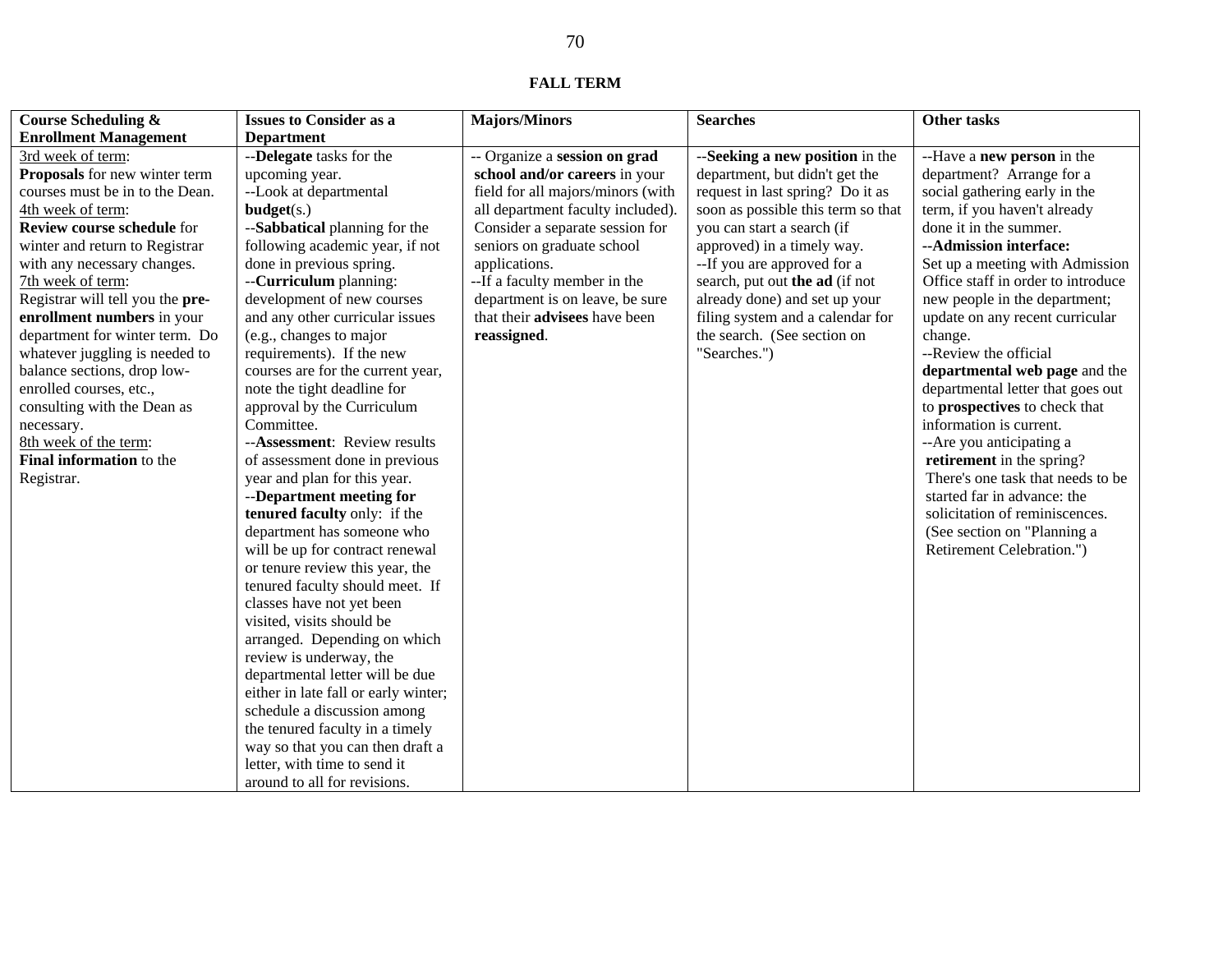**DECEMBER BREAK** 

--**Annual evaluations** for all faculty in the department will be due in early January. If you haven't received cv updates by mid-December, remind faculty that you need a copy. --Remind faculty that **library book orders** are due in March; the December break can be a convenient time to work these up. Explain the ordering system in your department to any new faculty, if you haven't already done so.

--If doing a search, this is the time to be **reading files** and deciding on the short list of candidates.

| <b>Course Scheduling &amp;</b>            | <b>Issues to Consider as a</b>  | WINIEK IEKM<br><b>Majors/Minors</b> | <b>Searches</b>                   | Other tasks                        |
|-------------------------------------------|---------------------------------|-------------------------------------|-----------------------------------|------------------------------------|
| <b>Enrollment Management</b>              | <b>Department</b>               |                                     |                                   |                                    |
| 3rd week of term:                         | --By middle of term: Discuss    |                                     | --If you have a tenure-track      | -- Annual evaluations of faculty   |
| Proposals for new spring term             | course offerings for the next   |                                     | search going, the beginning of    | due in Dean's office, 2nd week     |
| courses must be sent to Dean.             | academic year. Since the full   |                                     | the term is busy with             | of term.                           |
| 4th week of term:                         | schedule will be due at the     |                                     | interviewing and deliberation.    | --Look at departmental             |
| <b>Review course schedule</b> for spring  | beginning of the 2nd week of    |                                     | --If you are doing a search for a | $budget(s)$ .                      |
| and return to Registrar with any          | spring term, it is important to |                                     | non-tenure track position, the    | -- Last call to faculty about      |
| necessary changes.                        | start planning now.             |                                     | ad should go out sometime this    | library book orders, which are     |
| 6th week of term:                         | --Continue with assessment      |                                     | term.                             | due at the end of March.           |
| Deadline for all new courses for          | activities.                     |                                     |                                   | -- A retirement coming up?         |
| the <i>next</i> academic year, as well as |                                 |                                     |                                   | Check the list of things to do for |
| any changes in majors; proposals          |                                 |                                     |                                   | anything that needs to be done in  |
| to the Dean for Curriculum                |                                 |                                     |                                   | winter or early spring term.       |
| Committee consideration. Keep in          |                                 |                                     |                                   |                                    |
| mind how many of your majors              |                                 |                                     |                                   |                                    |
| will be abroad next year and in           |                                 |                                     |                                   |                                    |
| what terms, in case this has an           |                                 |                                     |                                   |                                    |
| impact on when certain required           |                                 |                                     |                                   |                                    |
| courses are offered. You can get a        |                                 |                                     |                                   |                                    |
| list of which of your majors are          |                                 |                                     |                                   |                                    |
| going off-campus and where from           |                                 |                                     |                                   |                                    |
| Global Studies, x7323.                    |                                 |                                     |                                   |                                    |
| 7th week of term:                         |                                 |                                     |                                   |                                    |
| Registrar will tell you the pre-          |                                 |                                     |                                   |                                    |
| enrollment numbers in your                |                                 |                                     |                                   |                                    |
| department for spring term. Do            |                                 |                                     |                                   |                                    |
| whatever juggling is needed to            |                                 |                                     |                                   |                                    |
| balance sections, drop low-               |                                 |                                     |                                   |                                    |
| enrolled courses, etc., consulting        |                                 |                                     |                                   |                                    |
| with the Dean as necessary.               |                                 |                                     |                                   |                                    |
| 8th week of term:                         |                                 |                                     |                                   |                                    |
| Final information for spring to           |                                 |                                     |                                   |                                    |
| the Registrar.                            |                                 |                                     |                                   |                                    |
| 9th week of the term: you will            |                                 |                                     |                                   |                                    |
| receive planning forms from the           |                                 |                                     |                                   |                                    |
| Registrar for next year's course          |                                 |                                     |                                   |                                    |
| schedule.                                 |                                 |                                     |                                   |                                    |

#### **WINTER TERM**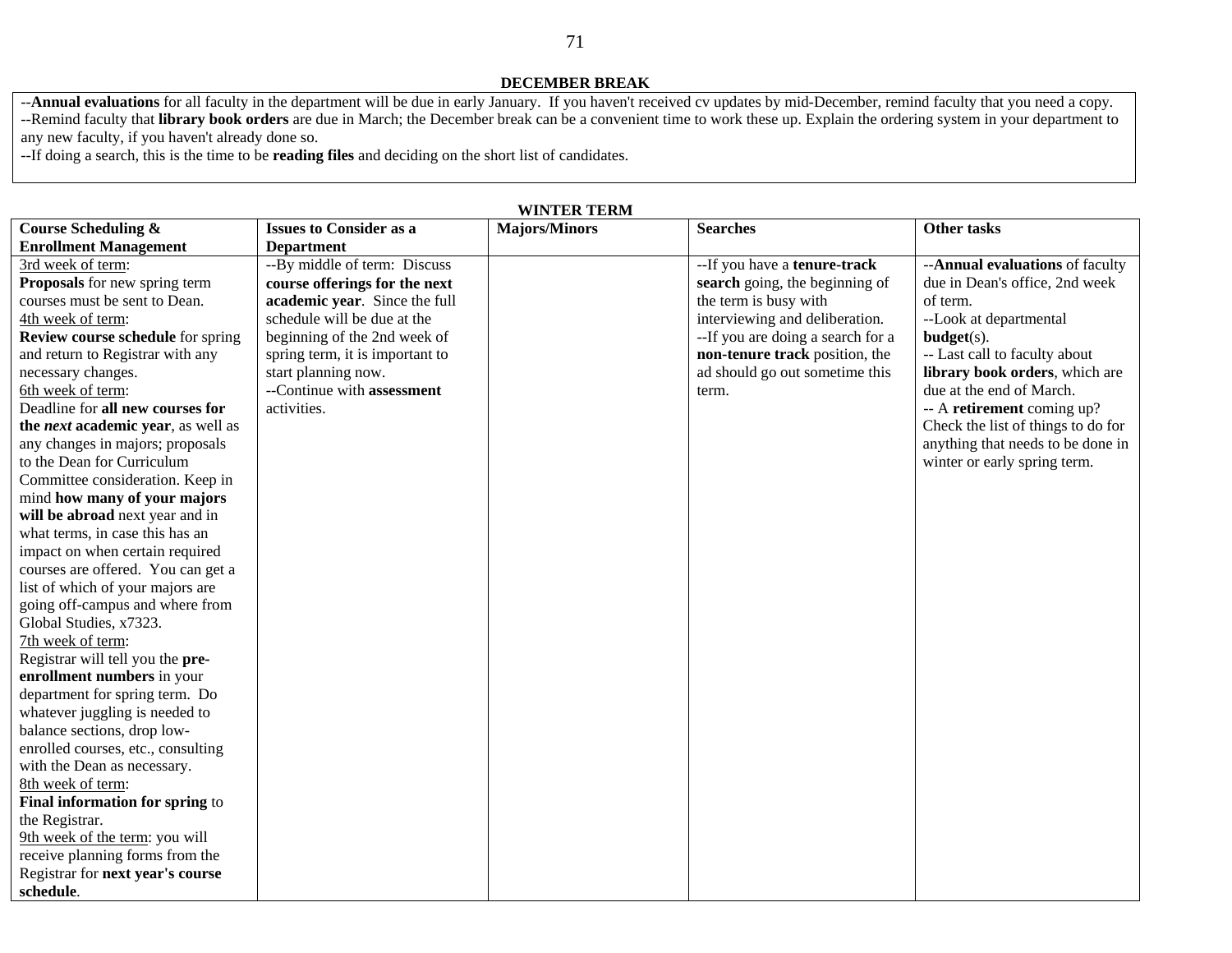#### **SPRING TERM**

| <b>Course Scheduling &amp;</b>     | <b>Issues to Consider as a</b>   | <b>Majors/Minors</b>              | <b>Searches</b>                    | <b>Other tasks</b>               |
|------------------------------------|----------------------------------|-----------------------------------|------------------------------------|----------------------------------|
| <b>Enrollment Management</b>       | <b>Department</b>                |                                   |                                    |                                  |
| -- Any new courses in the works    | --Discuss sabbaticals coming up  | --Compile list of student         | --Do you anticipate submission     | -- Look at departmental          |
| that didn't make the February      | 15 months hence. (Sabbatical     | accomplishments for Dean's        | of a position request, in order to | $budget(s)$ .                    |
| deadline? Get them to the          | applications will be due in mid- | report; a query will come from    | do a search in the fall? Get the   | -- Set in motion the process for |
| Curriculum Committee as early      | September.)                      | the Dean. (See section on         | request written and submitted      | deciding on departmental prizes. |
| as possible this term so that they | --Choose prize-winners for any   | "Majors/Minors.")                 | early in the term.                 | (See section on                  |
| have a chance of being in the      | departmental prizes.             | --Plan end of year party for      |                                    | "Majors/Minors.")                |
| next year's course schedule and    | --Complete assessment planned    | majors and/or graduating seniors. |                                    | --Be available for the           |
| in the catalog.                    | for the year.                    |                                   |                                    | sophomores who will be coming    |
|                                    |                                  |                                   |                                    | by to declare a major in your    |
| Monday of 2nd week of term:        |                                  |                                   |                                    | department, as they need your    |
| Turn in the course schedule for    |                                  |                                   |                                    | signature and the assignment of  |
| all terms in the next academic     |                                  |                                   |                                    | an advisor.                      |
| year                               |                                  |                                   |                                    | -- Review and edit catalog       |
| 4th week of term:                  |                                  |                                   |                                    | copy when it is sent out by the  |
| Final deadline for any revisions   |                                  |                                   |                                    | Registrar. Copy is usually sent  |
| to course schedule for the next    |                                  |                                   |                                    | out in the second week of the    |
| year                               |                                  |                                   |                                    | term, and is due back to the     |
| 7th week of term:                  |                                  |                                   |                                    | Registrar in the ninth week.     |
| Registrar will tell you the pre-   |                                  |                                   |                                    | -- Attend the Honor Banquet      |
| enrollment numbers in your         |                                  |                                   |                                    | for awarding of prizes to        |
| department for fall term. Do       |                                  |                                   |                                    | departmental award-winners.      |
| whatever juggling is needed to     |                                  |                                   |                                    |                                  |
| balance sections, drop low-        |                                  |                                   |                                    |                                  |
| enrolled courses, etc.,            |                                  |                                   |                                    |                                  |
| consulting with the Dean as        |                                  |                                   |                                    |                                  |
| necessary.                         |                                  |                                   |                                    |                                  |
| 8th week of term:                  |                                  |                                   |                                    |                                  |
| Final information to the           |                                  |                                   |                                    |                                  |
| Registrar.                         |                                  |                                   |                                    |                                  |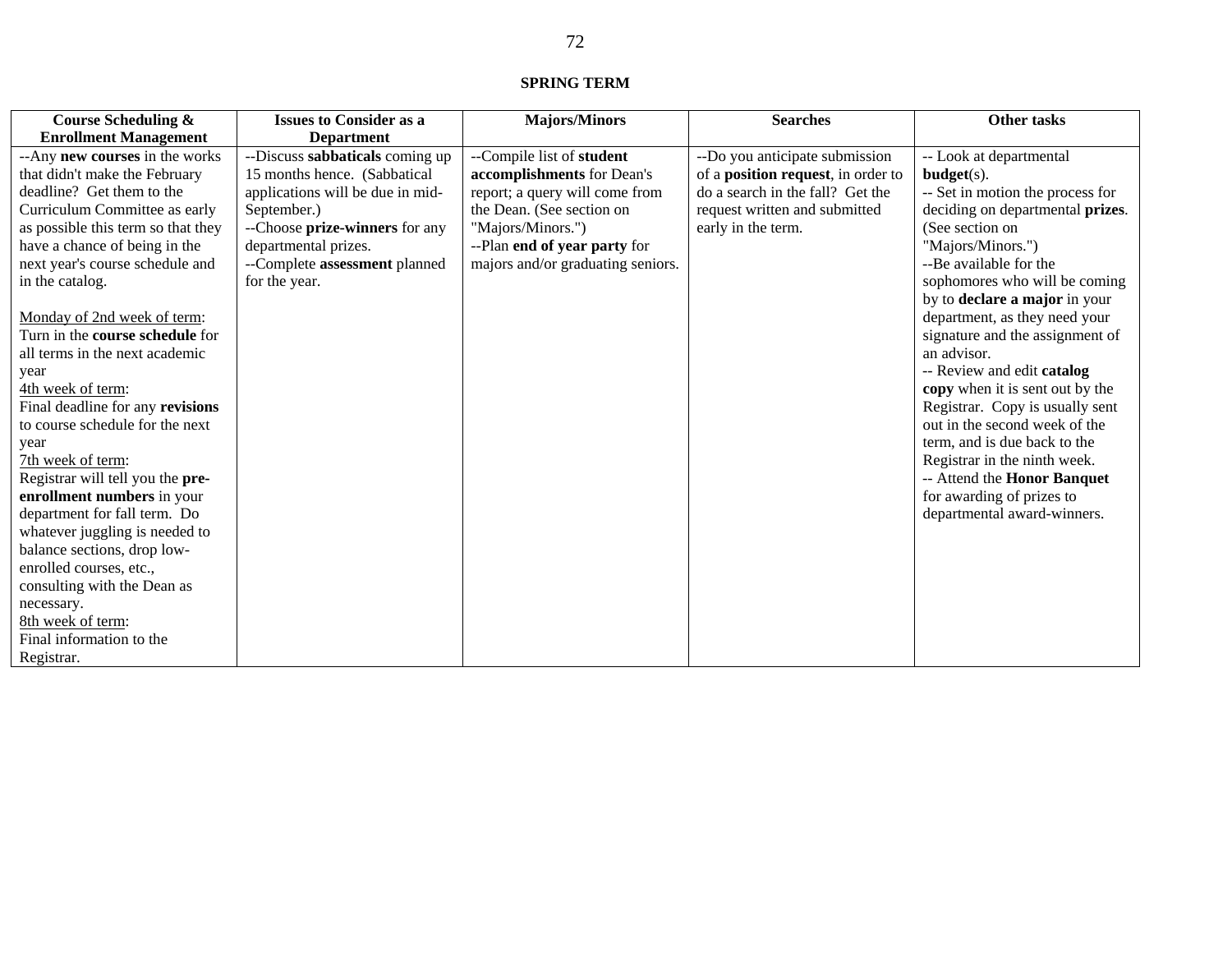#### **SUMMER**

| <b>Stewardship of donors</b>                                                                                                                                                                                      | <b>New Faculty Arrival</b>                                                                                                                                                                                                                             | <b>Upcoming Searches</b>                                                                                                             |
|-------------------------------------------------------------------------------------------------------------------------------------------------------------------------------------------------------------------|--------------------------------------------------------------------------------------------------------------------------------------------------------------------------------------------------------------------------------------------------------|--------------------------------------------------------------------------------------------------------------------------------------|
| Write notes to donors, letting them know uses to which<br>endowed funds put this past year; cc the Advancement<br>Office. (Check first if the Advancement Office is<br>sending their own letter; ask for a copy.) | New faculty member arriving? Read the sections on<br>"New Faculty Orientation" and "Care and Attention to<br>Untenured Faculty" for suggestions on welcoming new<br>faculty and easing their transition to Galesburg, Knox,<br>and full-time teaching. | If you have an approved new position, get out the <b>job</b><br>advertisement (depending on the schedule for such in<br>your field.) |
|                                                                                                                                                                                                                   | If a new faculty member was not able to submit all new<br>course proposals before the end of spring term, ask for<br>proposals now; the deadline for new courses for winter<br>term is in the 3rd week of September.                                   |                                                                                                                                      |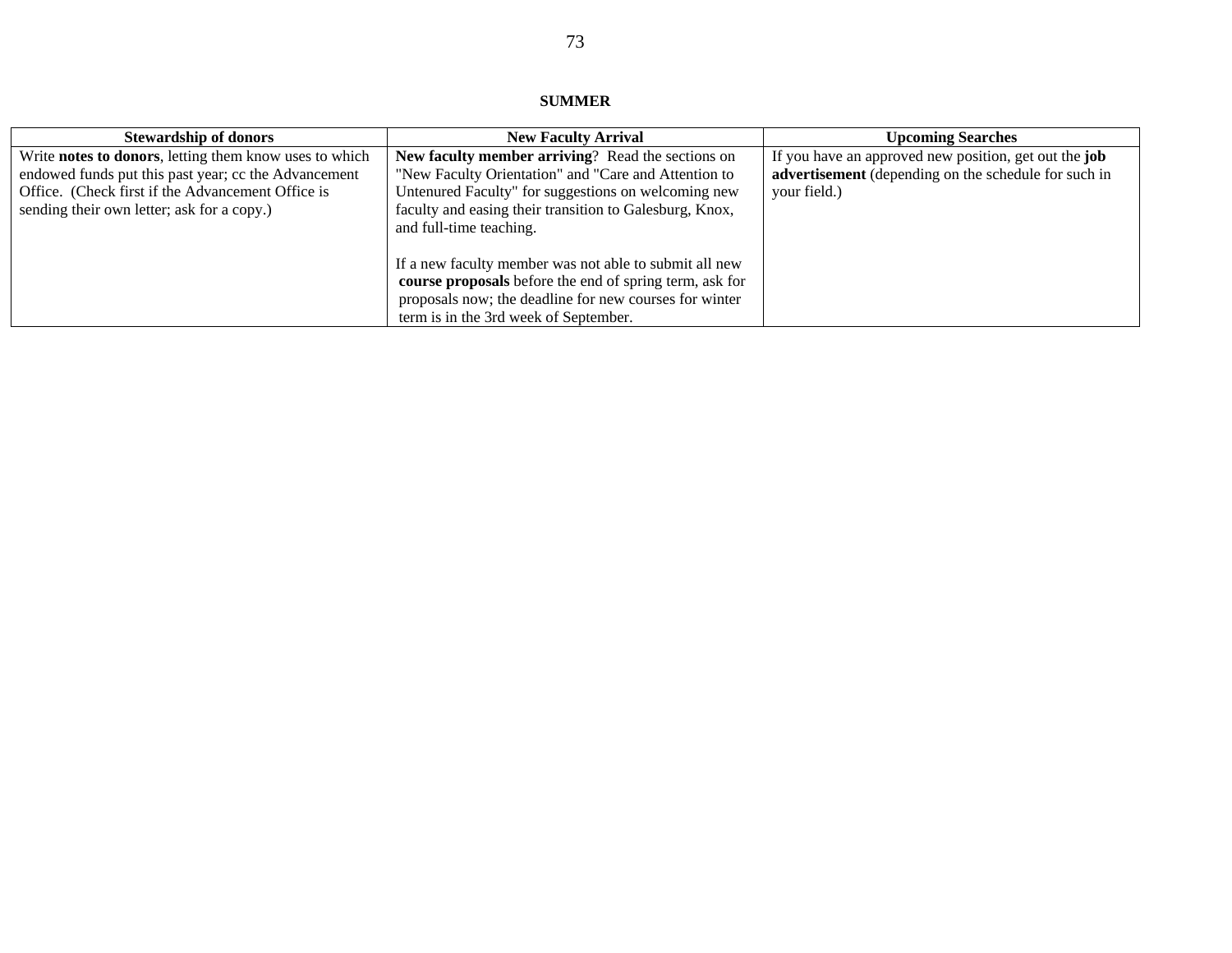#### CONTACT LIST

Sometimes the most helpful thing to know is who to turn to for help. One of the first places to look is the College Directory, towards the back, after all the students and after the listing for the Board of Trustees. There you will find lists of:

 Faculty by department/program Standing Committees of the Faculty Academic and Administrative Support Staff, by office Conduct Councils, Honor Board, Student Senate

If you've forgotten, say, the name of the person in the Business Office you need to consult, look at the Support Staff list under "Business Office"; seeing the list of names there may remind you of the specific person.

You can also use the online college directory: http://www.knox.edu/directory/

Here are offices/people to turn to for specific issues. We've listed contacts by office first, because it will be very difficult to keep the list of individual names up to date. The following list (which is in alphabetical order, according to our guess of what you might be looking for) is *accurate as of August 2010*.

**ALUMNI INFORMATION** (passing along information from contacts with alums, very helpful to the Advancement Office) Director of Advancement Services, x7756 (Melissa Arney)

#### **BILLING AND OTHER DEPARTMENTAL ACCOUNT QUESTIONS**

Information Coordinator in the Business Office, x7343 (Vicki Trant)

**CARS** (used for departmental budgets)

If you have a problem with accessing an account: Controller, x7315 (Bobby Jo Maurer) If you have questions about using CARS, or about specific items that you see in the account records: Information Coordinator in the Business Office, x7343 (Vicki Trant)

#### **CATERING**

- When arranging for food at a campus event, you may use an off-campus caterer, or you may make arrangements on campus with Dining Services, x7781 (Danette McKillip)
- For an event that includes alcohol and that students will attend (e.g. Catch, art senior shows), provision of alcohol must be arranged through Dining Services, x7781.

#### **COPY CARDS**

For new cards: Information Coordinator in the Business Office, x7343 (Vicki Trant) For lost cards: Dining Services/Campus Card Services, x7785 (Margie Kain)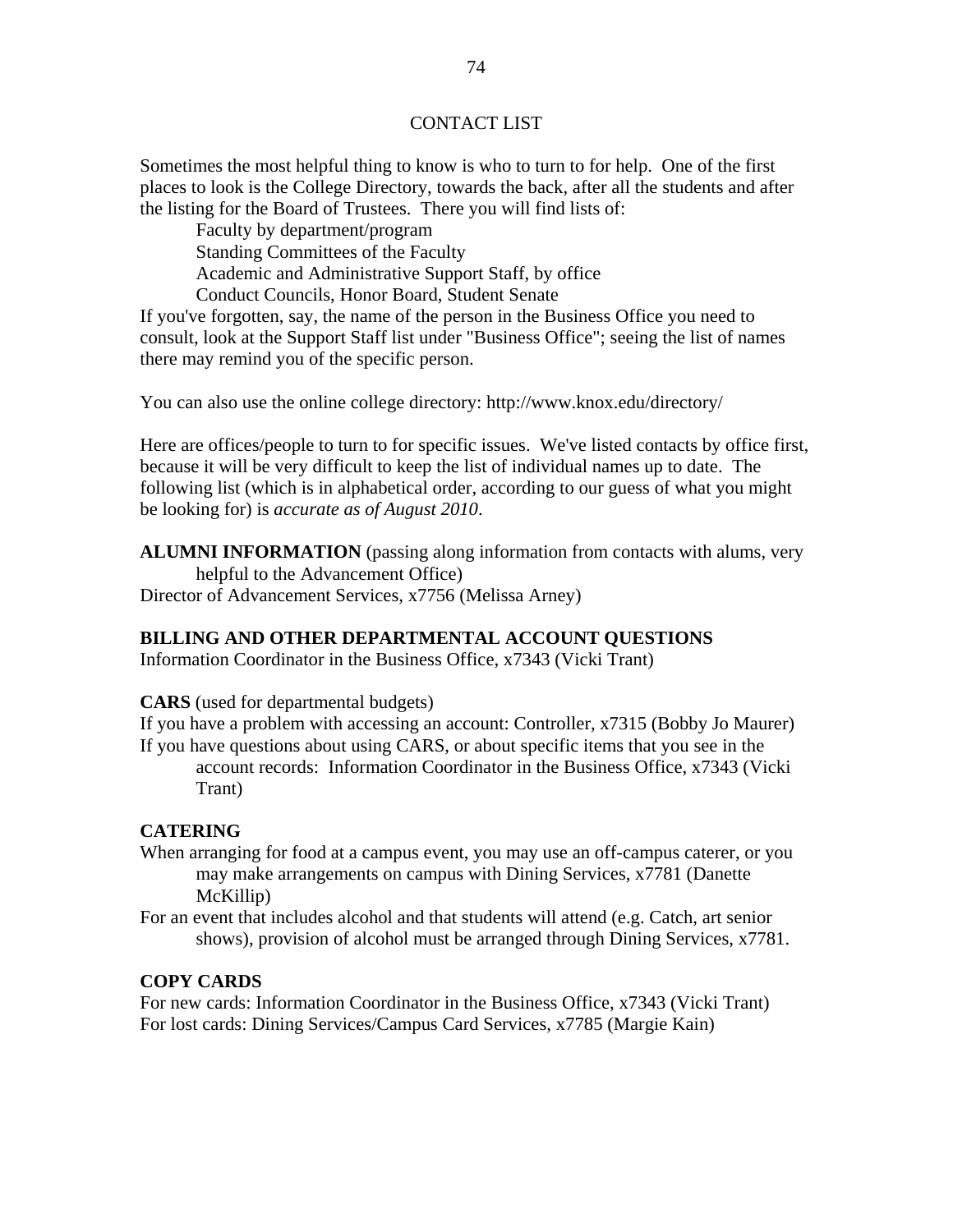#### **DEPARTMENT CHAIRS**

dept-chairs@knox.edu

**DONORS** (drawing up proposals that might appeal to donors, cultivating donors, stewardship of donors)

Vice President for Advancement, x7784 (Beverly Holmes)

## **E-MAIL LISTS**

All department chairs (and the Dean): dept-chairs@knox.edu

Majors in any department: use the abbreviation for the department used in course scheduling, followed by -major@knox.edu, e.g., anso-major@knox.edu Minors in any department: same as above, substituting "minor" for "major"

Faculty in any department: same as above, substituting "dept" for "major" Faculty and staff in a particular building: buildingcode-bldg@knox.edu (e.g. om-

bldg@knox.edu; building codes can be found on p. 3 of the Directory) Advisees for a particular faculty member: username-adv@knox.edu (e.g. scohn-

adv@knox.edu)

#### **ENTERPRISE eTIME**

Payroll Coordinator, x7201 (Lisa Steinbach)

#### **FACULTY HANDBOOK**

New faculty should be directed to the online location of the Handbook: http://www.knox.edu/Offices-and-Services/Academic-Affairs/Faculty-Handbook.html

#### **KEYS**

Director of Campus Safety, x7255 (John Schlaf)

#### **PURCHASING**

For purchase order numbers: Purchasing, x 7852 (Sherry Steller) or x7253 (Ray Benson) For help with finding major items for purchase: Purchasing, x7852 (Sherry Steller) or

x7253 (Ray Benson)

For plane reservations for visitors to Knox (job candidates, guest speakers): Purchasing Agent, x7253 (Ray Benson)

For office supplies: look over available items at 251 E. Berrien St.; ask there for special orders of items not available.

**REGISTRAR STUFF** (enrollments, student records, course schedules, etc.)

- Policy issues; questions about what counts for graduation requirements; information not readily available among resources on the registrar's website (Encyclopedia Knoxensis): the Registrar, x7203 (Kevin Hastings)
- Anything having to do with current course enrollment; room assignments for courses: Office Manager, x7204 (Karen Benedict)

Miscellaneous informational questions: Secretary, x7105 (Donna Browne)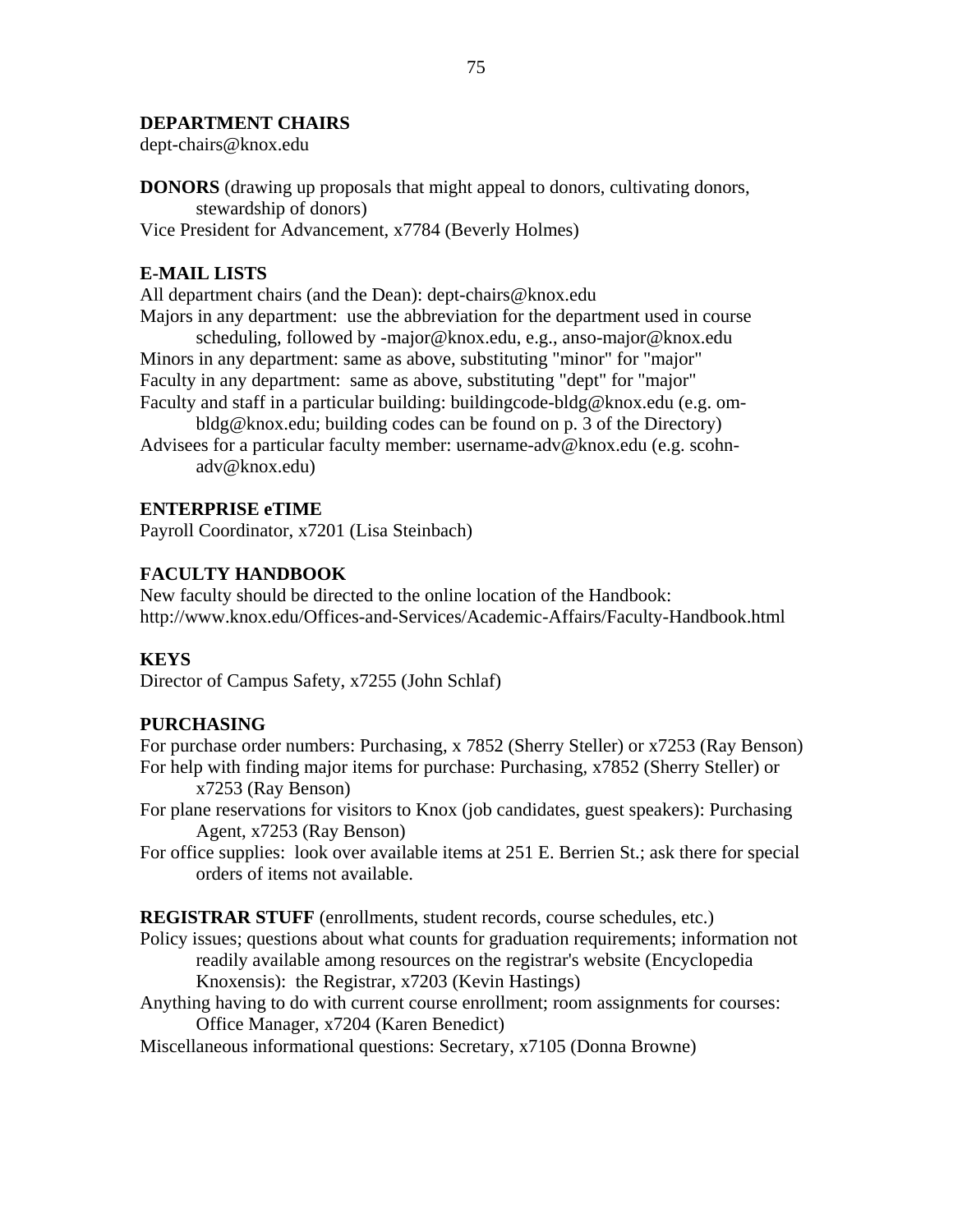**ROOM RESERVATIONS FOR EVENTS** (To avoid conflicts with other events, check the calendar of events by calling the secretary for Campus Life, x7489 (Cindy Wickliffe).

For most rooms during class hours  $(8:00 \text{ a.m.} - 4:00 \text{ p.m.})$ : Registrar's office, x7105 For most rooms after class hours: Secretary for Campus Life, x7489 (Cindy Wickliffe) For a room in *Seymour Union*: Dining Services, x7243

For *Kresge Recital Hall*: Chair of the Music Department

For *Harbach* or *Studio Theatre*: Chair of the Theatre Department

**SURPLUS FURNITURE** (for used furniture that might be available in the warehouse) Warehouse manager, x7393 (David Smith)

#### **STUDENT HELP (**for occasional jobs)

Personnel Assistant, x7137 (Becky Canfield). The Personnel Office has a list of students looking for jobs; they can e-mail your request out to this list.

#### **STUDENT SALARIES (including how to use Enterprise eTIME), and any other salary question**

Payroll Coordinator, x7201 (Lisa Steinbach)

#### **VEHICLE RENTAL**

Service Request Coordinator, x7898 (Bonnie Lee). You will also need to fill out a "Motor Vehicle Reservation Form." To rent through the College, you have to be a registered driver (registration repeated annually).

#### **WORK ORDERS**

Service Request Coordinator, x7898 (Bonnie Lee) or online: http://deptorg.knox.edu/workorder/

**For all the big picture stuff, including any difficulties within the department T**he Dean of the College, x7216 (Larry Breitborde)

#### **For almost anything you can think of that's not obvious from the above list:**

Executive Secretary, Dean of the College, x7217 (Jackie Uhlmann). If Jackie doesn't know the answer herself, she'll know the person to ask.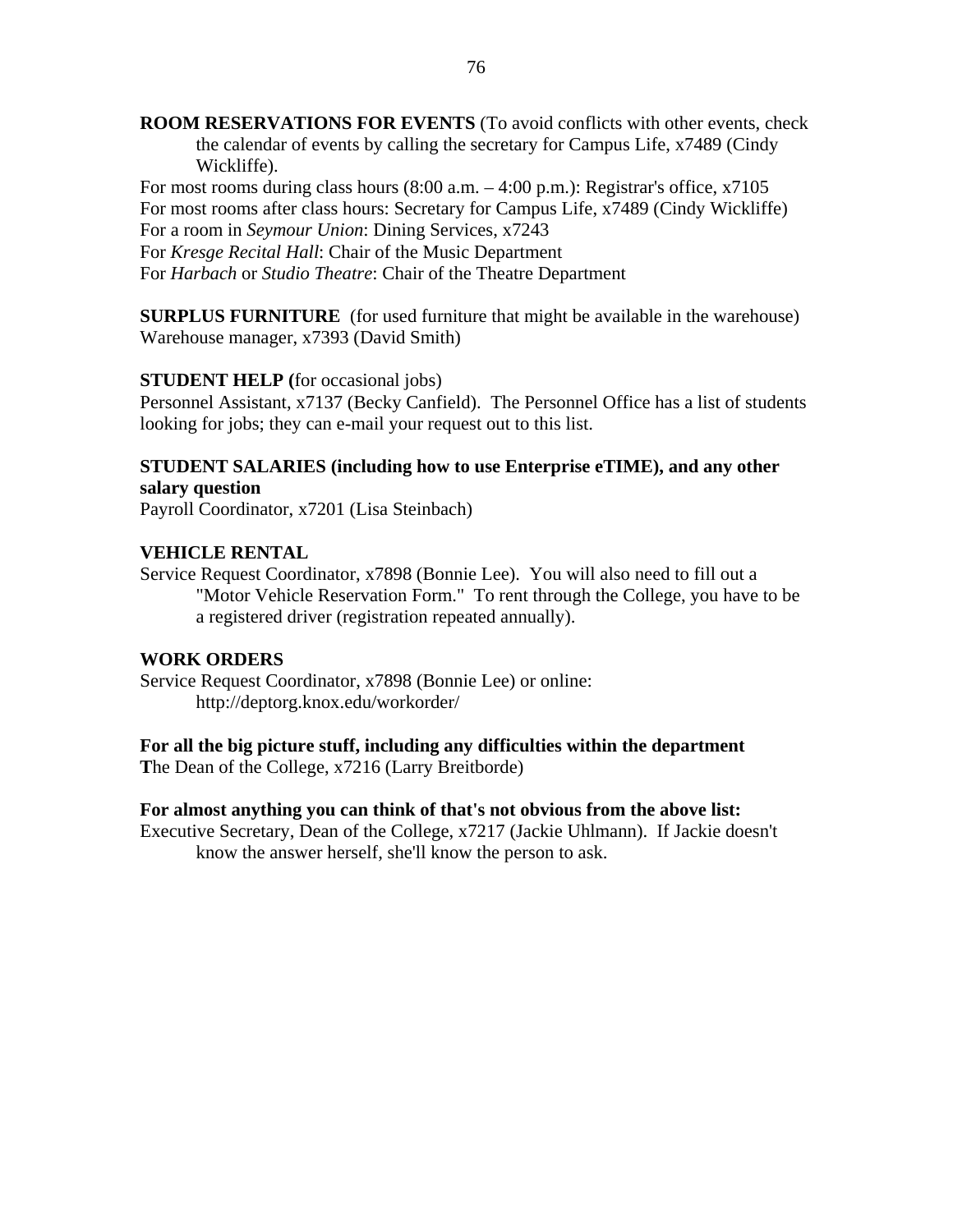# SAMPLE LETTER TO DONOR

July 12, 2002

Dear [*donor*],

I am writing to report on the activities supported in the past year by the [*named*] fund. Once again, the fund has been an enormous help in supporting the [*department*] faculty in a variety of activities related to research and professional development.

[*list of activities, purchases, etc. supported by the fund; if reporting on a prize awarded, give a short description of the student and his/her work*]

We all extend our deepest thanks for this continuing support. It has been an enormous help to know that this extra funding for faculty development is available to us each year.

[*Add any departmental news that might be of interest to the donor*.]

With very best regards,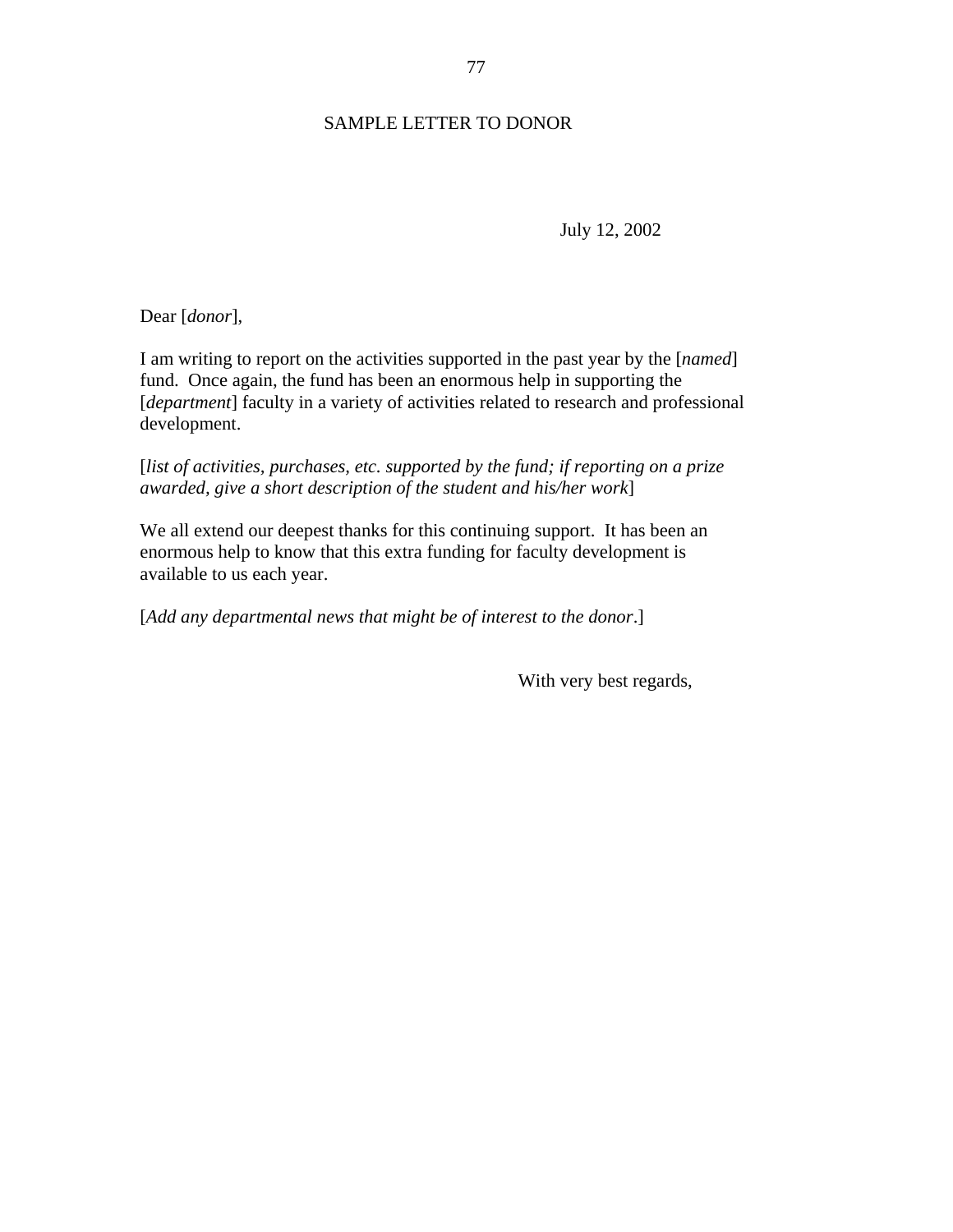Using CARS is different from most other programs in that the mouse cannot be used to navigate the screen or to execute commands. (However, if you are using the Quickmate version of CARS, available only for Pcs, you *can* use the mouse.) The best way to learn how to use CARS is to sit with someone who knows how, and have them take you through the process of getting into your departmental budget. The Information Coordinator in the Business Office (x7343, Vicki Trant) will be happy to come to your office to walk you through a session in CARS; other department chairs (or former chairs) should also be able to help.

Here are some basic tips to help you get started, or to refresh your memory if it's been a while since your last session.

# **BASIC RULES**

**NAVIGATION** through a screen is done with the arrow keys and Enter, Return or Tab. (Or you can use the mouse in the Quickmate version.)

**EXECUTION** of functions is done through the "NumLock" key or the Enter/Return key.

# **TO LOGIN**

 $\overline{a}$ 

Click on the CARS icon on your desktop.

Type in your login, which is the same as your e-mail username. Hit the Enter or Return key. At the password prompt, type in your password. If this is your first time on CARS, you will be told what password to use. Once you use this initial password, you will be forced to change it to a password that you set yourself. Select at least 6 characters and/or numbers for your password; do not use the password that you use to login to the Knox College network. Hit Enter or Return, and you'll get to the main faculty menu.

# **GETTING TO THE DEPARTMENT BUDGET**

Select option [b]: Budget Review Menu.

From the "Budget Review Menu" screen, select option [a] for Budget Review. If you want the current fiscal year (which is the default setting), press the Numlock key to get into the budget. (E.g., "0607" stands for fiscal year July 2006 through June 2007.) If you want to a previous year's budget, insert the appropriate numbers, e.g. "0506." When you've got the year you want, press the Numlock key.

At the next screen, the cursor is at the place where you will now enter your six-digit account number. Enter the six digits (without spaces) and then hit the Numlock key. This

<sup>\*</sup> Thanks to Deb De Crane and Ron Frakes for help with these instructions.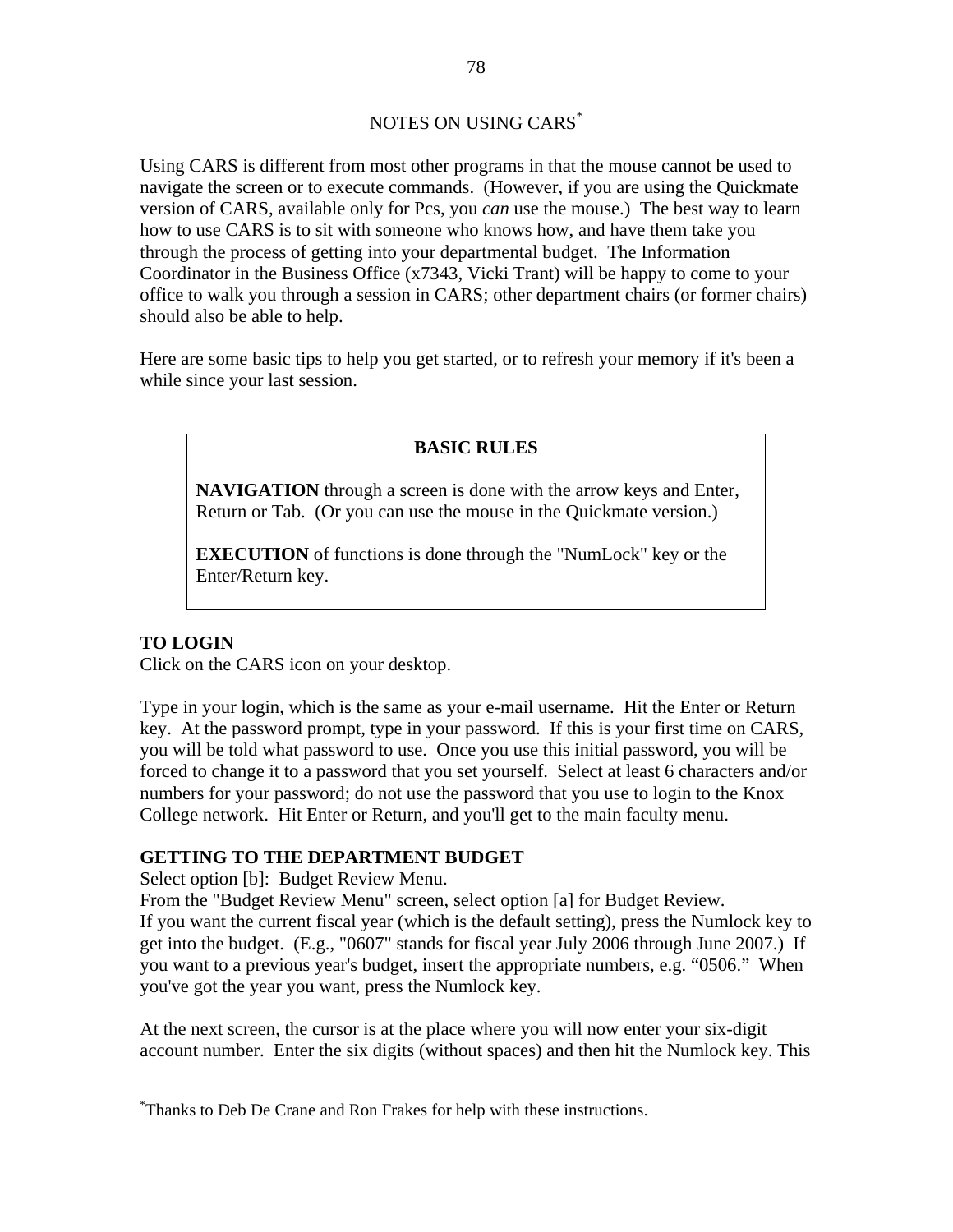gets you to the screen from which you'll be doing most of your work on the budget. To walk you through this main screen, we'll look at the History Department budget as of August, 2006.

| REVIEW BUDGET: Review Change Display Help Scroll Down Scroll Up |                               |                     |       |              |                  |  |
|-----------------------------------------------------------------|-------------------------------|---------------------|-------|--------------|------------------|--|
| Fd Func Obj Subf<br>10 1019<br><b>History Department</b>        | Year Display Prd: ALL<br>0607 | Freq: A<br>Lvl: $I$ |       |              |                  |  |
| Ast Description<br>Obj                                          | Act                           | Enc                 | Bgt   | Exp<br>Unexp | $\%$             |  |
| 6140<br>Postage<br>U                                            | 8                             | $\theta$            | 150   | 142          | 5                |  |
| 6141<br>Telephone<br>U                                          | 6                             | $\overline{0}$      | 375   | 369          | $\overline{2}$   |  |
| Printing and Binding<br>6142<br>U                               | $\overline{0}$                | $\boldsymbol{0}$    | 90    | 90           | $\boldsymbol{0}$ |  |
| <b>Office Supplies</b><br>6158<br>U                             | 15                            | $\boldsymbol{0}$    | 450   | 435          | 3                |  |
| <b>Instruct.</b> Supplies<br>6160<br>U                          | $\theta$                      | $\boldsymbol{0}$    | 75    | 75           | $\overline{0}$   |  |
| <b>Audio/Visual Supplies</b><br>6184<br>U                       | 35                            | $\theta$            | 375   | 340          | 9                |  |
| Food and Entertainment<br>6188<br>U                             | $\theta$                      | $\boldsymbol{0}$    | 75    | 75           | $\overline{0}$   |  |
| 6191<br>U<br>Travel                                             | $\overline{0}$                | $\theta$            | 75    | 75           | $\theta$         |  |
| Miscellaneous<br>6196<br>U                                      | 160                           | $\theta$            | 225   | 65           | 71               |  |
| Copier/PrinterChgs-On<br>6216<br>U                              | 23                            | $\theta$            | 2,100 | 2,077        | 1                |  |
| <b>Discretionary Totals</b>                                     | 247                           | $\overline{0}$      | 3,990 | 3,743        | 6                |  |
| <b>Budgetary Totals</b>                                         | 247                           | $\boldsymbol{0}$    | 4,490 | 4,243        | 5                |  |
| Perform another budget query.                                   |                               |                     |       |              |                  |  |

# **EXPLANATION OF WHAT'S ON THE SCREEN**

At the top of the screen, after the heading REVIEW BUDGET, you'll see a number of commands; you can see more by using the right arrow key to scroll across. As you move from command to command, a brief description of the command will appear at the bottom of the screen. To execute one of these commands, type in the letter that is highlighted: e.g., "H" for Help, "D" for Scroll Down, "T" for Transactions, " "E" for Exit. Either a lower-case or upper-case letter will work here. See below for further explanation of useful commands.

# Line beginning "Fd"

The first two digits designate the type of fund: 10 marks standard departmental budgets, 11 is for federal grants, 12 is for restricted gifts, and 12 is for endowment funds. The next four digits are the "function" (the specific department), and the final four digits are the "object code" (category of expense, such as postage, telephone, etc.).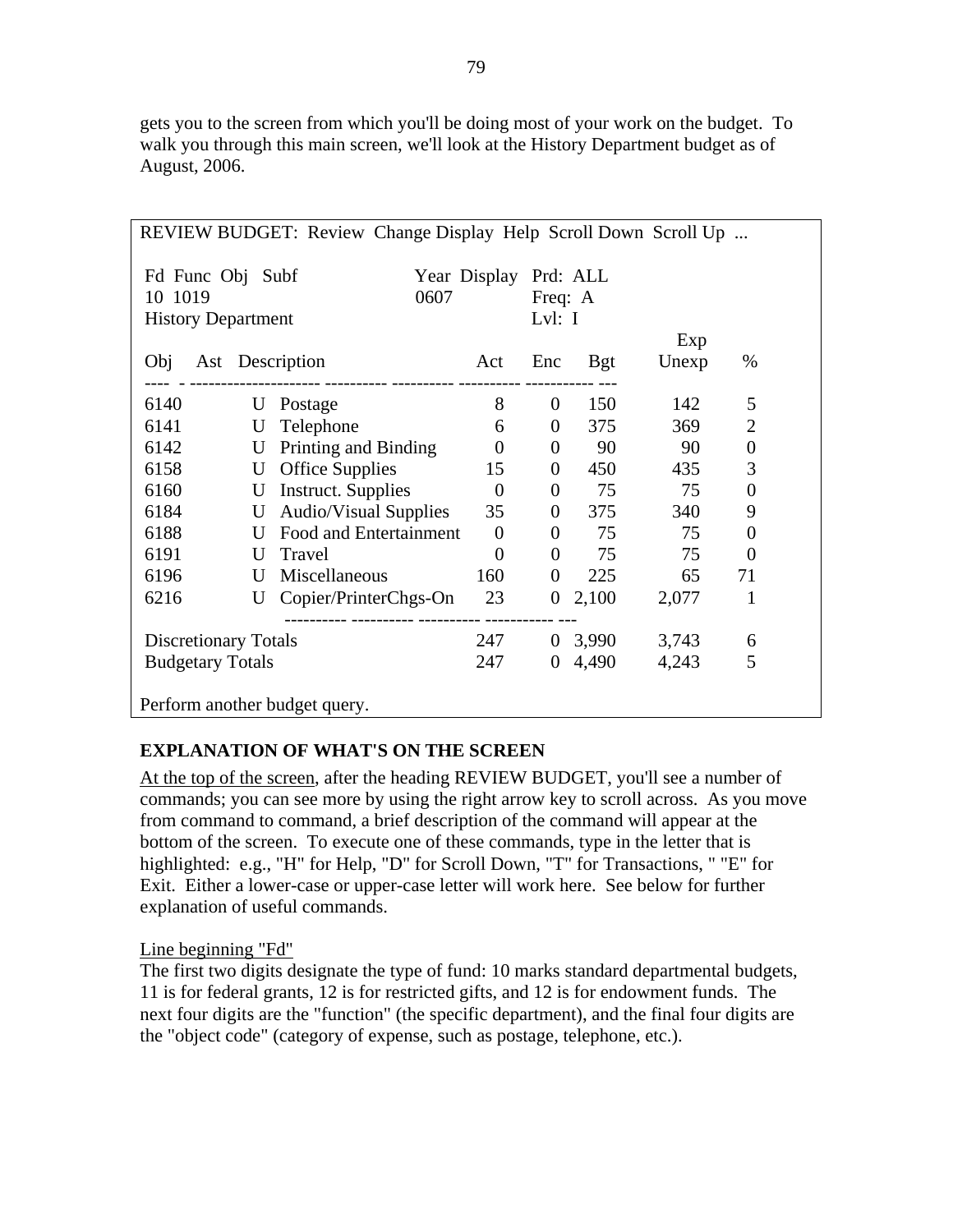|             | Just above the budget details:                                                                                                              |
|-------------|---------------------------------------------------------------------------------------------------------------------------------------------|
| Obj         | The object code, that is, the four-digit number that identifies the category of<br>expenditure.                                             |
| Ast         | <b>Asset classification.</b> unrestricted T temporarily restricted P permanently<br>restr                                                   |
| Act         | <b>Actual</b> , that is, an actual expenditure.                                                                                             |
| Enc         | <b>Encumbered</b> , that is, an anticipated expenditure that is in the system via a<br>purchase order, but that has not yet been completed. |
| <b>B</b> gt | <b>Budgeted</b> , that is, the amount budgeted for the year.                                                                                |
| Unexp       | <b>Unexpended</b> , that is, how much you have left in this line.                                                                           |
| Exp%        | Percent expended, that is, what percentage of the allocation in this line has<br>already been spent                                         |

Just under the budget details:

|                   | Discretionary totals: Total amount over which you, as chair, have control. |
|-------------------|----------------------------------------------------------------------------|
| Budgetary totals: | There may be some departmental funds over which you do not                 |
|                   | have control, so the "budgetary total" is larger than the                  |
|                   | "discretionary total." Here, the \$500 difference is the amount that       |
|                   | can be spent on student salaries, a line that doesn't ever appear on       |
|                   | the screen.                                                                |

**About minus signs in restricted accounts (that is, endowment or grant accounts that begin with 11, 12, or 13):** Some departments have endowment funds which the chair has the authority to expend (e.g., the Burkhardt Fund for the History Department). Deposits into these accounts from the endowment fund are marked with a minus sign. Yes, this is confusing, but in these accounts, a minus means money added. Expenditures, as in the regular department budget accounts, are shown without a minus.

# **EXPLANATION OF MOST FREQUENTLY USED COMMANDS**

Review: The cursor is placed back in the Fund number field so you can change to a different account number.

Help shows help information. For more help than this, call the Business Office.

Scroll Down or Scroll Up moves you from page to page of your budgeted line items. If you do not have additional pages, nothing will happen when you use these commands.

Transactions takes you into the details of what individual expenses contributed to the total you see in the budget line. If you look at a budget line and don't remember spending that much, hit "T" for transactions to take a look at what was spent. After hitting "T," you'll get to a screen that looks identical, except that in the "Act" column, one entry will have brackets around it. Tab up or down until you get the amount for which you want to find the transactions. Hit the Numlock key, answer the question about viewing voided transactions ("Y" for yes and "N" for no), and then you'll get to a screen with the individual transactions. Notice that the bottom of the screen tells you how to get back to the budget review (hit return).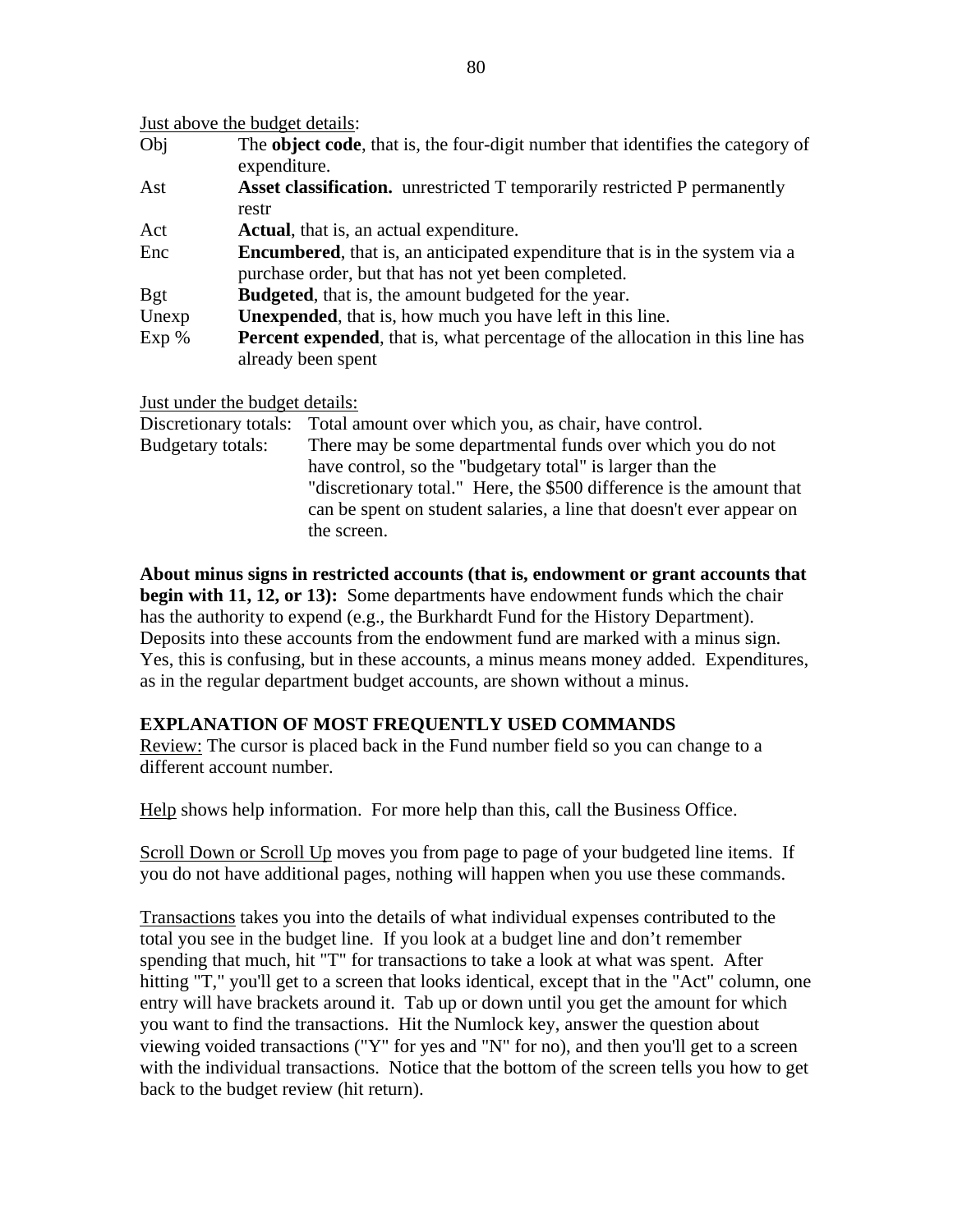Output refers to printing. To print your budget, hit the "O" key, and the budget should print to the networked printer designated on one of the initial screens in this journey. Call the Computer Center if this doesn't work. **Another way to print** (but *not* available in the Quickmate version of CARS) is to use the printing function of your own computer, rather than the function within CARS. For this, use your mouse to select the screen. Then under "Shell" (at the very top of your computer screen, not the CARS screen), go to "Print." The selected screen will now print to whatever your usual printer is. But note that *only the highlighted screen* will print. To get your whole budget, you may have to "Scroll Down" to the next s (via the "D" key, a function within CARS), and then select that screen for printing.

Exit. Hit "E" and then you'll see at the bottom of your screen "Return to continue." Press the Return key, which will take you back to the first screen of budget review. To exit CARS entirely, you hit "E" again, but this time you have to enter a capital E for it to work (that is, shift-E). *Do not try to exit by using the X or O in the upper left or right hand corner of the screen.* Doing this will cause an Orphan session running on the system. To insure proper "housekeeping," please exit in the recommended way.

#### **IF STUCK INSIDE CARS**

Try the CTRL-C (Abort) command. It will often back you out of the screen you're on.

#### **TO GET FURTHER HELP**

If you have any questions, call the Information Coordinator in the Business Office (x7343, Vicki Trant).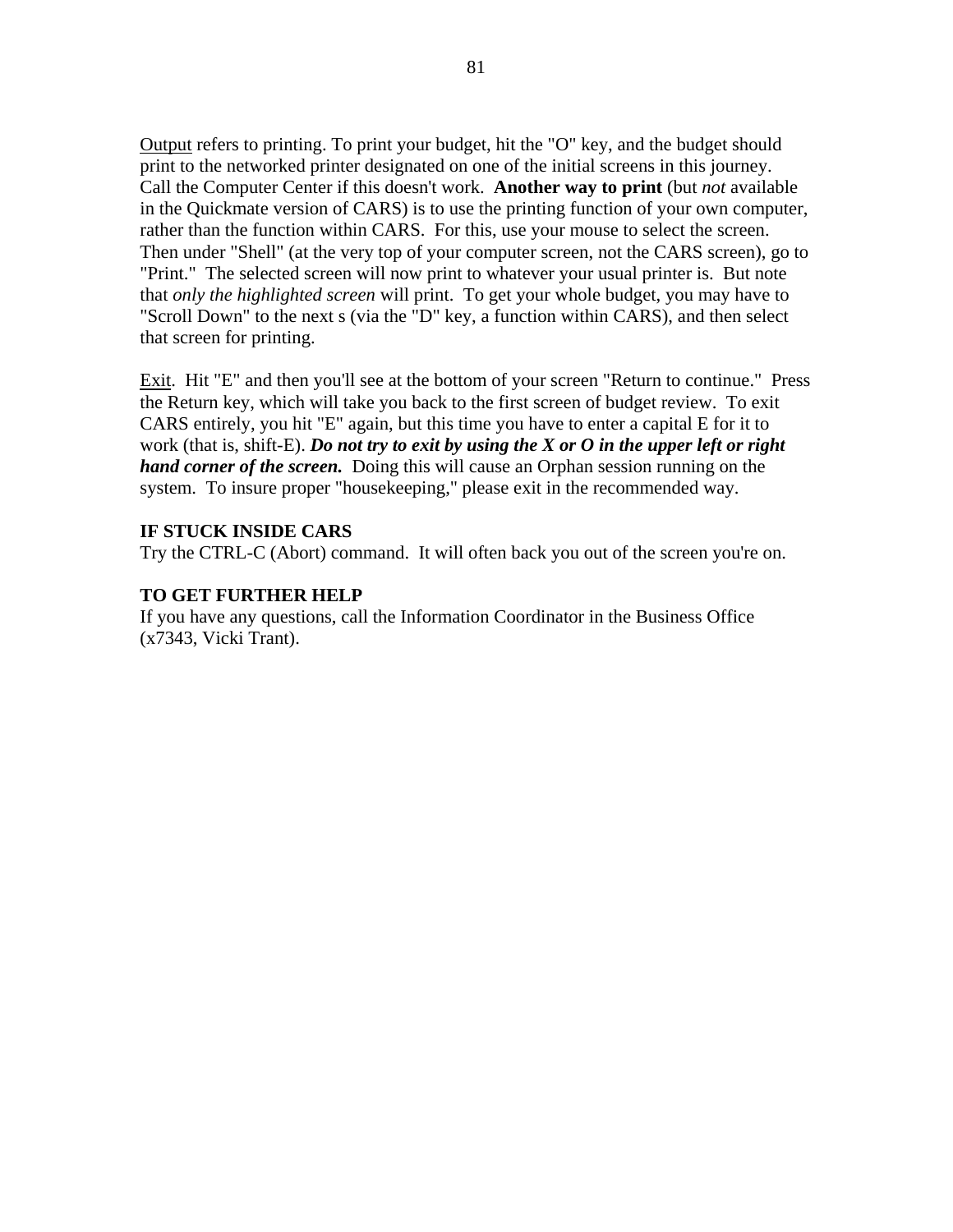## BASIC INFORMATION EVERYONE SHOULD KNOW ABOUT STUDENT PAYROLL

- 1. **All students working on campus are required to be paid through payroll.** This includes stipends, time paid for driving, etc.
	- *DO NOT pay a student from your own funds* all payments must be processed through payroll.
	- *Students can not be paid for working through Accounts Payable*. Accounts Payable checks are only issued to students for expense reimbursements with a receipt and authorized signature of account manager*.*

## **2. A Pay Authorization must be completed by the department supervisor for each student working and submitted to the Payroll Office.**

- Students are to be hired through the Job Bank and a Pay Authorization printed from that sight.
- Supervisors must sign and record the department account number to be charged on the Pay Authorization form (*printed from the Job Bank – see reverse for sample copy*) before submitting the form to the Payroll Office.
- Pay Authorizations must be submitted to the Payroll Office by 4 p.m. on *the Wednesday prior to the time due date* in order for the student to have ETIME access for the current pay period.
- Once the Pay Authorization has been received and processed the student will have access to enter time worked in the eTIME system for your department. *Students should have access to eTIME within 48 hours after the Pay Authorization has been received by the Payroll Office.*
- Students are reset on payroll at the beginning of each school year **and** also at the start of summer. A new Pay Authorization must be turned in for all students who will be working for your department at this time (even if they have worked for your department in the past).

# 3. **Students who have not worked on Campus before will be required to complete tax forms –** *students who have not completed tax forms will not have access to ETIME nor be paid until the forms are completed.* The student will be required to present the following **original** documentation to complete the forms:

- Driver's License *or* Knox ID
- *and* Social Security Card *or* Birth Certificate
- *or a* Passport (no other documentation is required if a passport is presented)

# *We also encourage students to bring their bank account information so they may sign up for direct deposit.*

4. **Time worked must be entered in the eTIME system by the student in order for him/her to be paid**. The only exceptions are students working for Building Services or Dining Services where the students will use their ID card to 'punch' in and out each shift worked.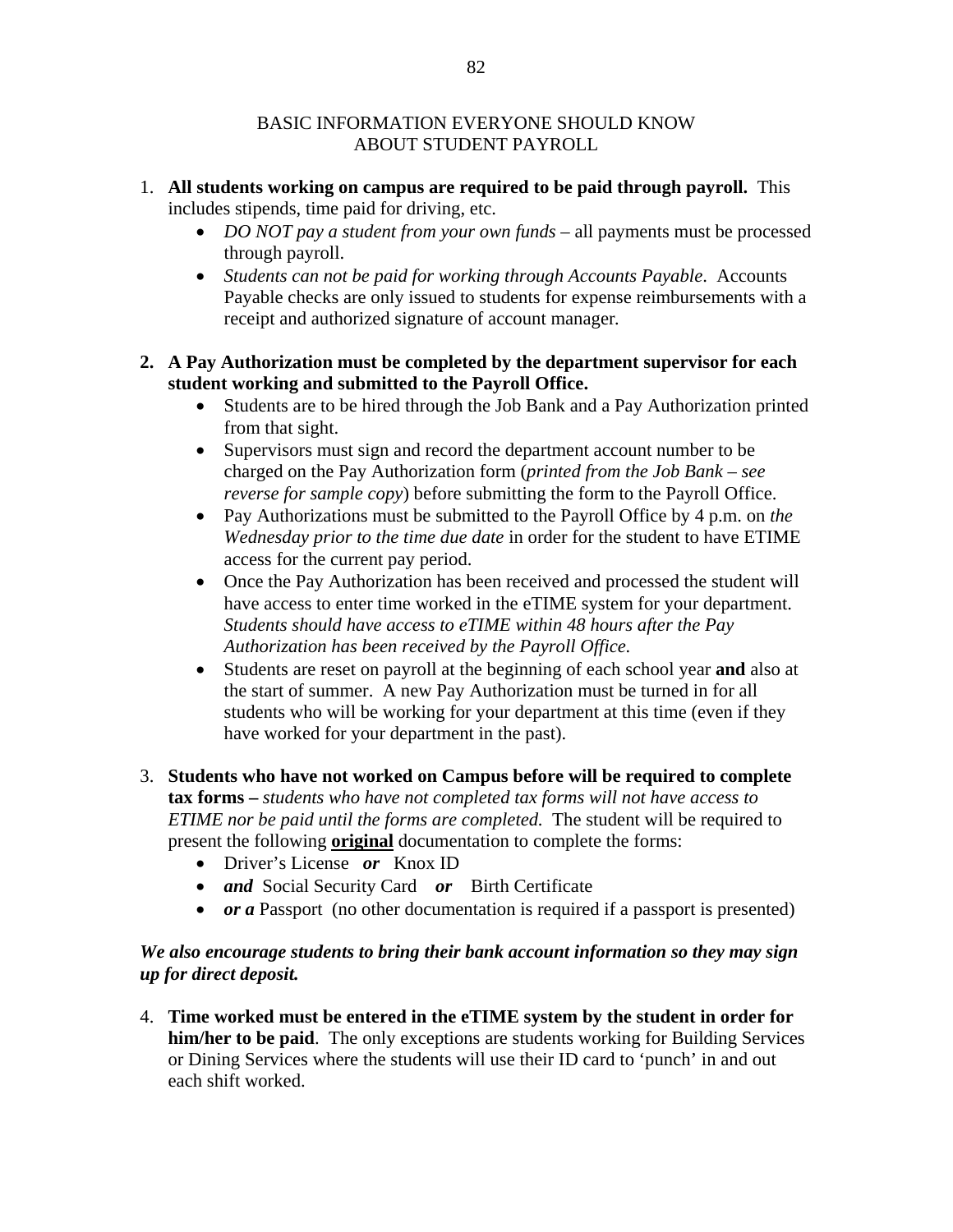- *Time worked*  Students must record their 'Time-In' and 'Time-Out' for hours worked each day. Hours worked should be recorded daily in the eTIME system. *Recording hours worked in the eTIME system is the responsibility of the student and a job requirement.*
- *Due Dates* hours worked must be recorded by the last date of the pay period to allow supervisors time to review and approve the eTIME time cards by noon of the designated dates noted on the Pay Schedule.
- *Time not recorded* in time for the payroll date must be recorded on a Historical Edit form, signed by the supervisor and submitted to the Payroll Office. These forms are not an alternate to recording time in the eTIME system and are only tolerated on occasion. *Historical Edits are time consuming for the Payroll Office to enter and will only be processed if the student is currently recording their hours worked in the eTIME system as required.*
- *Please note:* **It is the supervisor's responsibility to make sure the student has completed his/her timeslip correctly before approving the time card in eTIME.**

# 5. **Students are paid minimum wage on a biweekly pay schedule**.

- Direct deposit is encouraged students may have their pay deposited into any U.S. bank account.
- If a student chooses not to participate in direct deposit, they must sign for their payroll check in the Business Office.
- If the student will not be on Campus for a specific payroll date, they may request to have their check be mailed to them. The student must sign a form and also complete an envelope in the Business Office to have their check mailed.

# *If you have any questions please call Lisa Steinbach at ext. 7201 or Vicki Trant at ext. 7343.*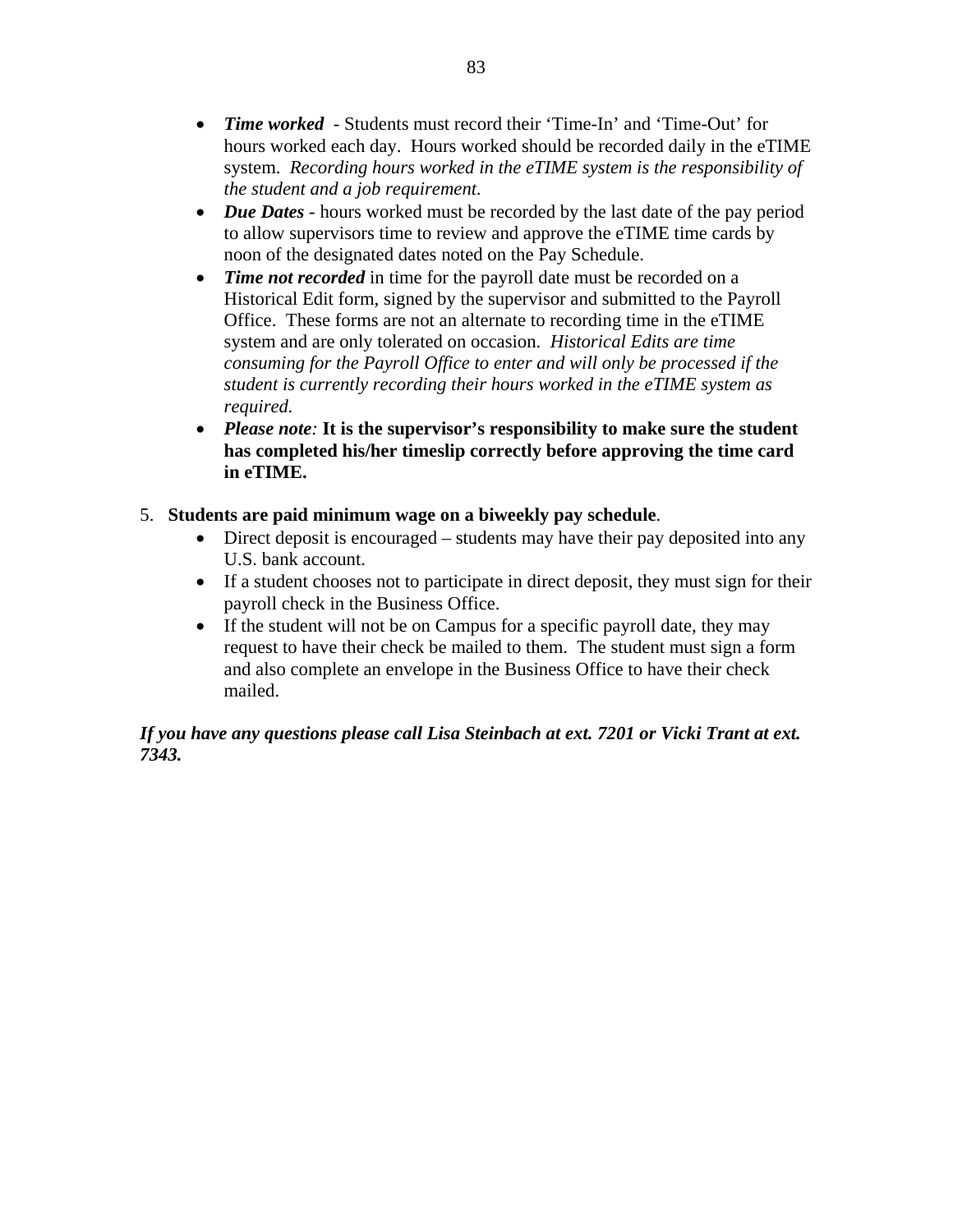# ENTERPRISE eTIME NOTES FOR MANAGERS

| Opening<br><b>Enterprise</b><br>eTIME           | Browser: Mozilla, Internet<br>Explorer or Netscape Navigator<br>If using a Mac you must use<br>Safari as your browser.<br>You can now access the web<br>time entry system without<br>being connected to the Knox<br>network!!!                                                                                                                                                              | 1. Open your web browser.<br>2. You can access eTIME from the Faculty & Staff Knox web page using the<br>featured link – Web Time Access for Staff and Supervisors.<br>3. You may also access eTIME by typing in the URL<br>https://eetime32.adp.com/bk5e/logon<br>← Back<br>G 5 4 1<br>Search<br>Address<br>http:// <your webserver="">/wfc/logon<br/>The Enterprise eTIME Log On page opens.</your>                                                                                                                                                                                                                                                                                                                                                                                                                                                                                            |
|-------------------------------------------------|---------------------------------------------------------------------------------------------------------------------------------------------------------------------------------------------------------------------------------------------------------------------------------------------------------------------------------------------------------------------------------------------|--------------------------------------------------------------------------------------------------------------------------------------------------------------------------------------------------------------------------------------------------------------------------------------------------------------------------------------------------------------------------------------------------------------------------------------------------------------------------------------------------------------------------------------------------------------------------------------------------------------------------------------------------------------------------------------------------------------------------------------------------------------------------------------------------------------------------------------------------------------------------------------------------|
| Logging On                                      | Enterprise eTIME Log On screen<br>LOG ON<br><b>User Name</b><br>Password<br>$\Rightarrow$<br>Enterprise eTIME QuickNav<br>menu<br><b>MY QUICKNAVS C</b><br>The topmost<br>QuickN av is<br>Schedule View<br>determined by<br>Reconcile Time<br>the user's<br>Shift Start<br>permissions<br>Check Overtime<br>Accrual Balance<br>Pay Period Close<br>QuickFind Jobs<br>Work & Absence Summary | 1. Type your User Name and Password (case sensitive).<br>2. Your username is the same as your email and your password – the first<br>time you login will be your Knox College ID number. Once in the system<br>you will be required to change your password. If you forget your password<br>please contact the Payroll Office.<br>3. Click the login button. Enterprise eTIME opens the workspace for your<br>topmost QuickNav and the menu bar where you can choose the functions<br>you wish to perform that are located on the various tabs (e.g., General, My<br>QuickNavs, and Scheduling).<br>You can hide or reveal the menu bar using the hide/show button on the right<br>side of the workspace.<br>If your workstation is inactive for a period of time, Enterprise eTIME will<br>display a Timeout message. You will be prompted to reenter your<br>password if you wish to continue. |
| Logging Off and<br>Changing<br><b>Passwords</b> | Utility links at top right of<br>workspace<br>⊡ D Go<br>Log Off Change Password   Setup   Help<br>Change Password dialog<br><b>CHANGE PASSWORD</b><br><b>Change Password Now</b><br>cryder<br><b>User Name</b><br><b>Old Password</b><br><b>New Password</b><br>Verify Password<br>Setup workspace<br><b>Contact Party</b>                                                                  | To Log Off:<br>4. Click the Log Off utility link.<br>5. Click Close in the upper-right corner of the browser window.<br>Note: If you do not Log Off from the navigation bar before you close your<br>browser, your connection to Enterprise eTIME may remain open and<br>others may be able to view your information.<br>To change passwords:<br>1. Click the Change Password utility link.<br>2. Type old password.<br>3. Type new password.<br>4. Type new password again in the Verify Password text box.<br>5. Click Change Password Now.<br>If you have administrator access to configure and customize the application:<br>6. Click the Setup utility link. The Setup workspace opens.<br>7. Make the desired changes to the Setup options displayed.                                                                                                                                      |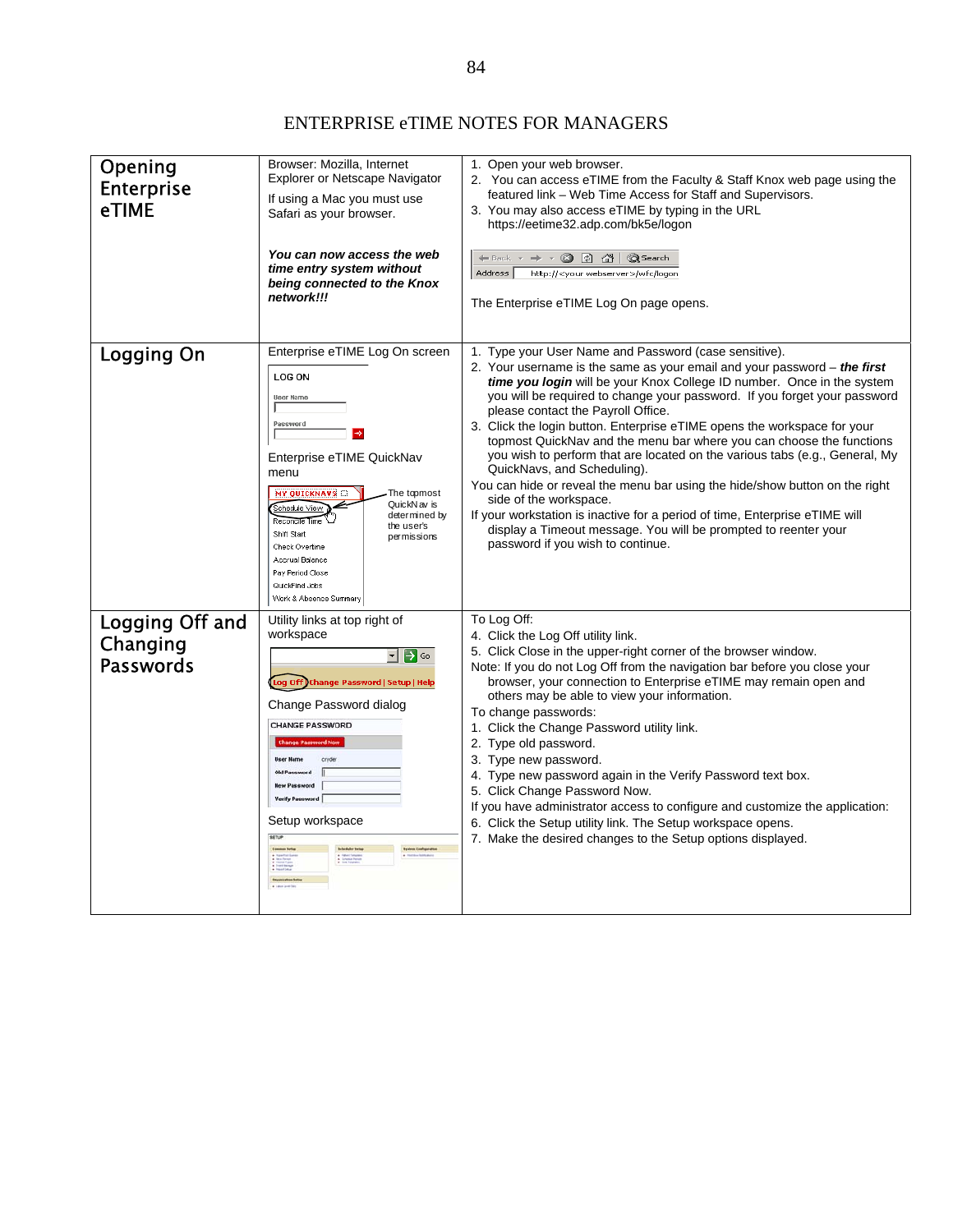

| Selecting an<br><b>Employee Group</b><br>and Time Period | Show and Time Period in<br>workspace<br>All Home<br>Show<br>Time Period Current Pay Period<br>$\blacktriangledown$<br>Show choice list<br>All Home<br><b>All Home</b><br><b>Time Period</b><br>All Home and Scheduled Job Tran<br>All Home and Scheduled Job Transfe<br>All Home and Transferred-in<br><b>Spprovale</b><br>All Home and Transferred-in (Organi;<br>All Home and Transferred-in'<br>nefitsAdmin<br>Joston Suro<br>COCodeE27<br>Cost Center 4th<br>Cost Center 402<br>Cost Center 483<br>Cost Center 404<br><b>Daily Exception</b><br><b>Edit Ad Hoc.</b> | To view/edit an employee record, timecard, schedule, or Standard report:<br>1. Click to select the appropriate employee(s) from the employee list in the<br>workspace.<br>2. Click to select the appropriate quick link (Timecard, Schedule, People,<br>or Reports).                                                                                                                                                                                                                                                                                                                                                                                                                                                                                                                                                                                                                                                                                      |
|----------------------------------------------------------|-------------------------------------------------------------------------------------------------------------------------------------------------------------------------------------------------------------------------------------------------------------------------------------------------------------------------------------------------------------------------------------------------------------------------------------------------------------------------------------------------------------------------------------------------------------------------|-----------------------------------------------------------------------------------------------------------------------------------------------------------------------------------------------------------------------------------------------------------------------------------------------------------------------------------------------------------------------------------------------------------------------------------------------------------------------------------------------------------------------------------------------------------------------------------------------------------------------------------------------------------------------------------------------------------------------------------------------------------------------------------------------------------------------------------------------------------------------------------------------------------------------------------------------------------|
| Approving<br><b>Timecards</b>                            | Timecard workspace: Approval<br>menu<br>traced Islands Fourth Royalta Rom<br><b>GLACKERAD</b><br>and Bostonshape is born<br>The Sign-offs and Approvals tab at<br>the bottom of the Timecard<br>workspace displays information<br>about the approval                                                                                                                                                                                                                                                                                                                    | Manager approval can be applied even if an employee has not approved<br>their own timecard. Manager approval locks the time card and prevents<br>employees from making further changes to their timecard and tells payroll<br>that these employee records are ready to be passed to payroll.<br>Managers can reverse an approval using the Remove Approval function<br>To approve timecards from the menu:<br>8. Click to select the employee(s) from the QuickFind workspace.<br>9. Select the Previous Pay Period from the TIme Period choice list.<br>10. Select Approvals > Approve. The approval information displays in the<br>Sign-off and Approvals tab at the bottom of the employee's Timecard<br>workspace.<br>To remove approval, follow steps 1 through 3 but select Approvals ><br>Remove Approval.<br>If you are approving time cards prior to the Monday time is due you may<br>need to change the 'Time Period' to 'Current Pay Period'. |

#### **If you have problems accessing Enterprise eTIME or if you have any questions or problems stop by Rm. 106 in Old Main or call -**

Lisa Steinbach @ ext. 7201 *or*  Vicki Trant @ ext. 7343.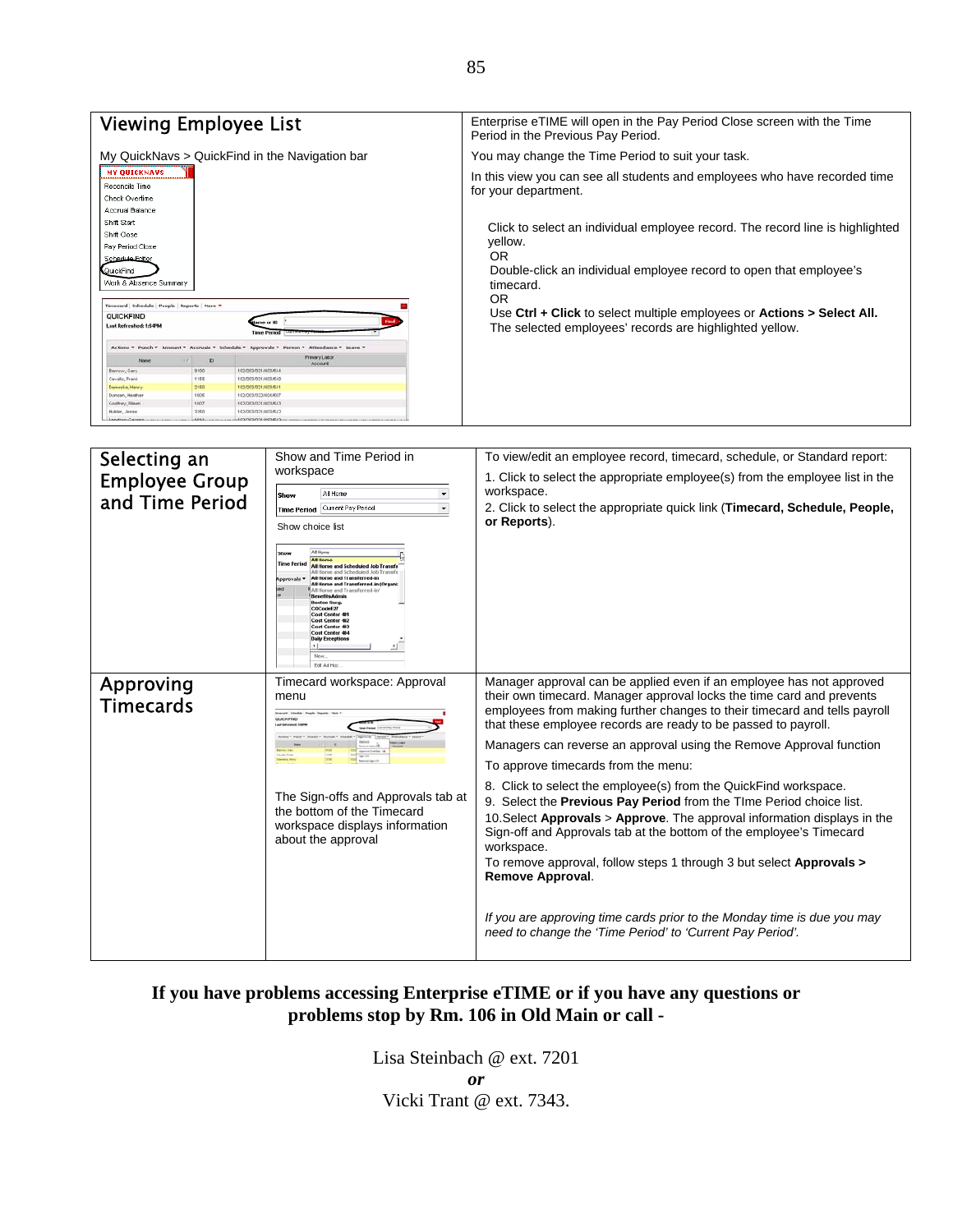#### POLICY ON INCREASING FACULTY DIVERSITY THROUGH OPPORTUNITY HIRES

For many years the College has pursued its commitment to diversity in the work force in two ways: by an assertive affirmative action dimension in searches to fill new or vacated faculty positions, and by pursuing special opportunities, where they have arisen, to make appointments that help further diversify the faculty and the curriculum.

It is sometimes possible for the College to respond to those latter opportunities. If departments are able to identify individuals whose appointment would enrich the curriculum and further diversify the faculty, you should bring them to the attention of the Dean of the College. In doing so, you should consider the following four guidelines:

- a. The appointment must enhance the ethnic diversity of the faculty.
- b. The appointment fits within the curriculum and enriches existing programs (majors, concentrations, FP, AP).
- c. The appointment fits into the curriculum in areas where there are strong enrollments.
- d. The candidate is an individual with the credentials and talents commensurate with our collective expectations for effective teaching, productive research/creative work, and institutional service.

Persons appointed in this way can become tenured, although should such positions be vacated there is no assurance that the position will be continued in the same department/program.

These special appointments can occur only in departments which are not already advertising positions for vacated existing or new positions.

The College remains strongly committed to diversifying the work force, and the kinds of appointments described here remain an important opportunity to advance a key part of Knox's educational mission.

Vetted with FASCom and distributed to Department Chairs Fall Term 1999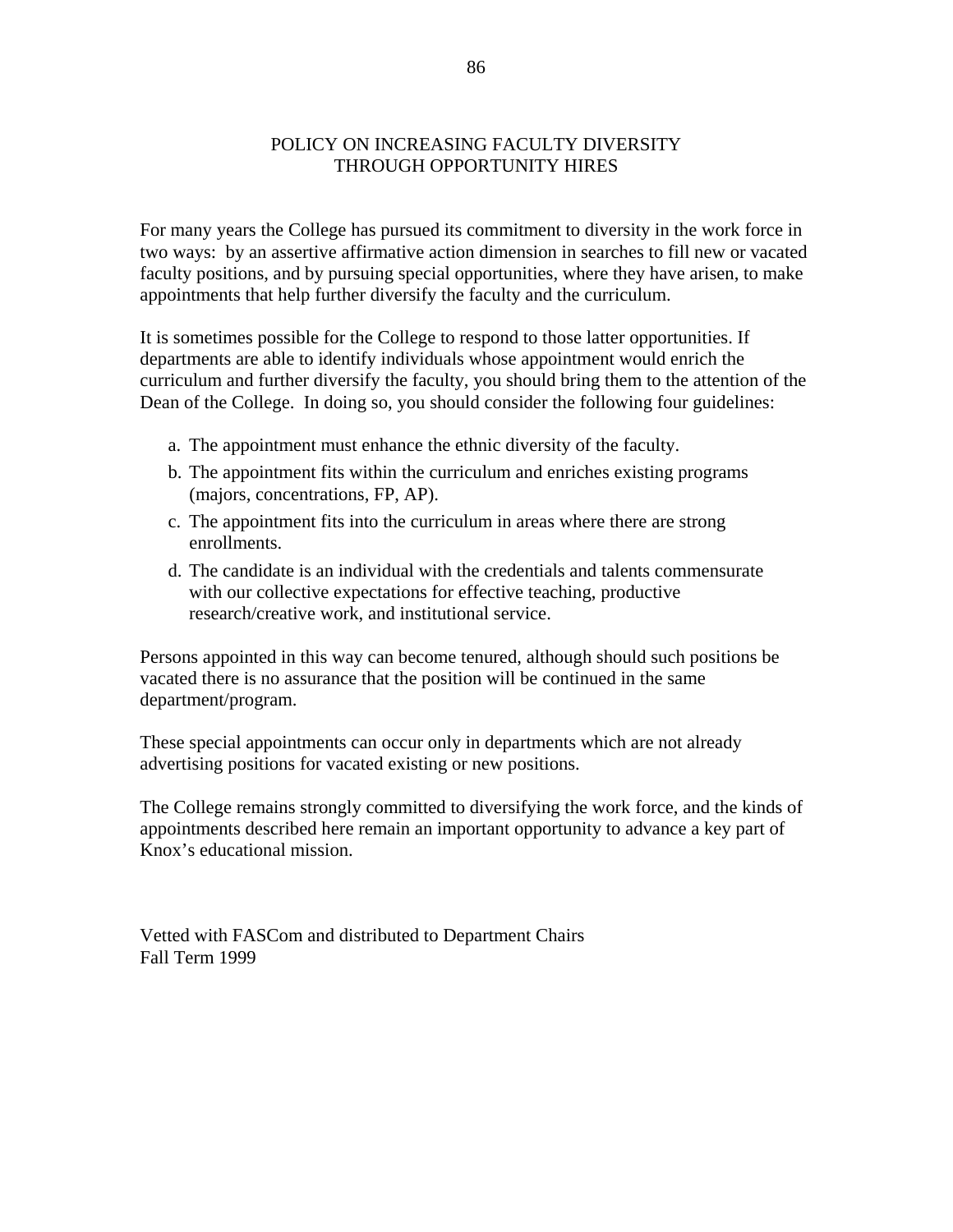Original Policy: February 4, 1994 Proposed Changes: July 2003

#### KNOX COLLEGE POLICY ON SHARED FACULTY APPOINTMENTS

1. **Definition**: A shared faculty appointment is one in which two faculty members share equally one full-time position.

 Each person sharing the appointment will assume half of the duties of a full-time position which includes: teaching, academic advising, college service, and the pursuit of scholarly (or appropriate creative) activities. Variations, however, in the distribution of responsibilities are subject to the discretion of the Dean of the College in consultation with the department chair.

- 2. **Conflict of Interest**: Each person sharing an appointment will be entitled to a full vote in faculty **and departmental** meetings, and either or both may assume administrative functions, but neither may vote on personnel matters that would affect the other's rank or status, and neither may assume responsibility for making decisions regarding conditions of the other's employment. Both people sharing an appointment will not ordinarily serve on the same committee.
- 3. **Renewal and Tenure**: Renewal and tenure decisions under a shared appointment will normally follow the same timetable as a regular appointment, and each appointee will be expected to have credentials and scholarly attainments that met the College's stated standards for promotion and tenure (see Knox College Faculty Handbook, section III.B). In the case of each appointee, a record of institutional service is expected commensurate with part-time status.
- **4.** Under the normal condition, in which both parties to a shared appointment enter the contract without tenure, both will be considered for renewal and tenure at the same time, and renewal or tenure will be granted to both or neither**. In the case of one party not receiving tenure, the full-time position will be offered to the tenurable party to the shared appointment, who may elect to retain their half-time tenured position.** . **[Can they be forced?] [Can this be forced on departments?]**

 In those cases where the College has initially appointed one person to a full-time position, and then it is agreed to convert that appointment to a shared position, part of that agreement will include developing (with the Dean and the President) an equitable timetable for the joint tenure review.

- **5.** If either person sharing an appointment should cease to share in the job, for whatever reason prior to a tenure decision, the position becomes vacant. If those sharing the appointment are tenured, and one person ceases to fulfill their part of the contract, the other will normally assume the full appointment. **[Can they be forced?] [Can this be forced on departments?]**
- 6. **Salaries and Benefits**: Beginning at the time that a shared contract is undertaken, each individual will be paid a proportion of the salary prorated according to teaching duties. Each individual will be entitled to participation in the full range of fringe benefits.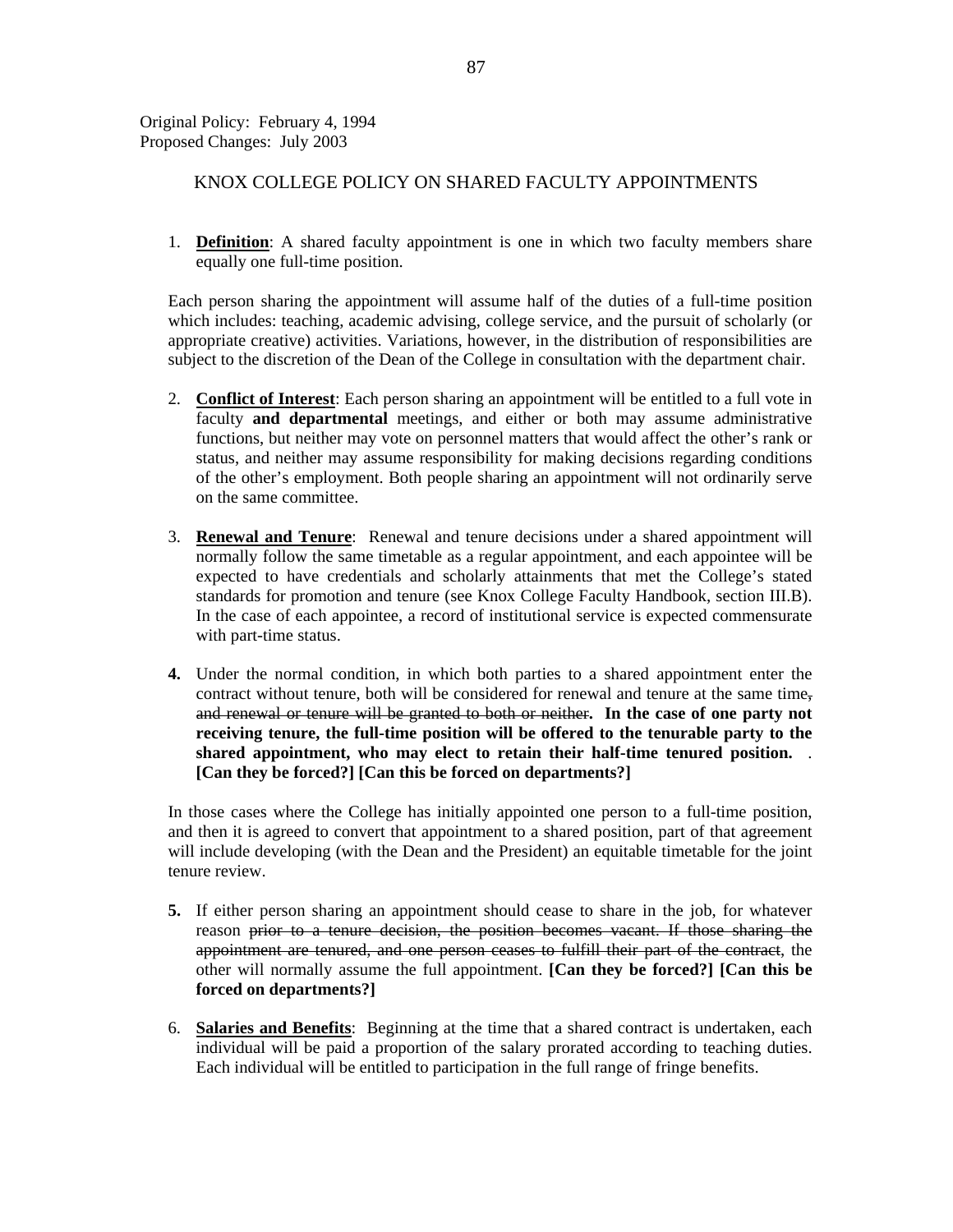The total health care benefit will not exceed the amount of the College's contribution to a family plan. Other benefits will not exceed in cost the benefits held by one person holding a full-time position.

7. **Leave Policy**: Unless specified otherwise, the leave policy will be administered in terms of shared leaves, i.e., for a one term leave, each person would be entitled to one quarter leave at the usual pay each was receiving, but with the understanding that, with a usual teaching load for each person of one course per term, then each would receive compensation prorated by the usual rules, but according to the usual load. For instance, one term of leave at full pay would become one course reduction with no reduction in pay for each half of the faculty pair. With regard to parental leave, each person would receive one term of leave, i.e., a reduction in load of one course each.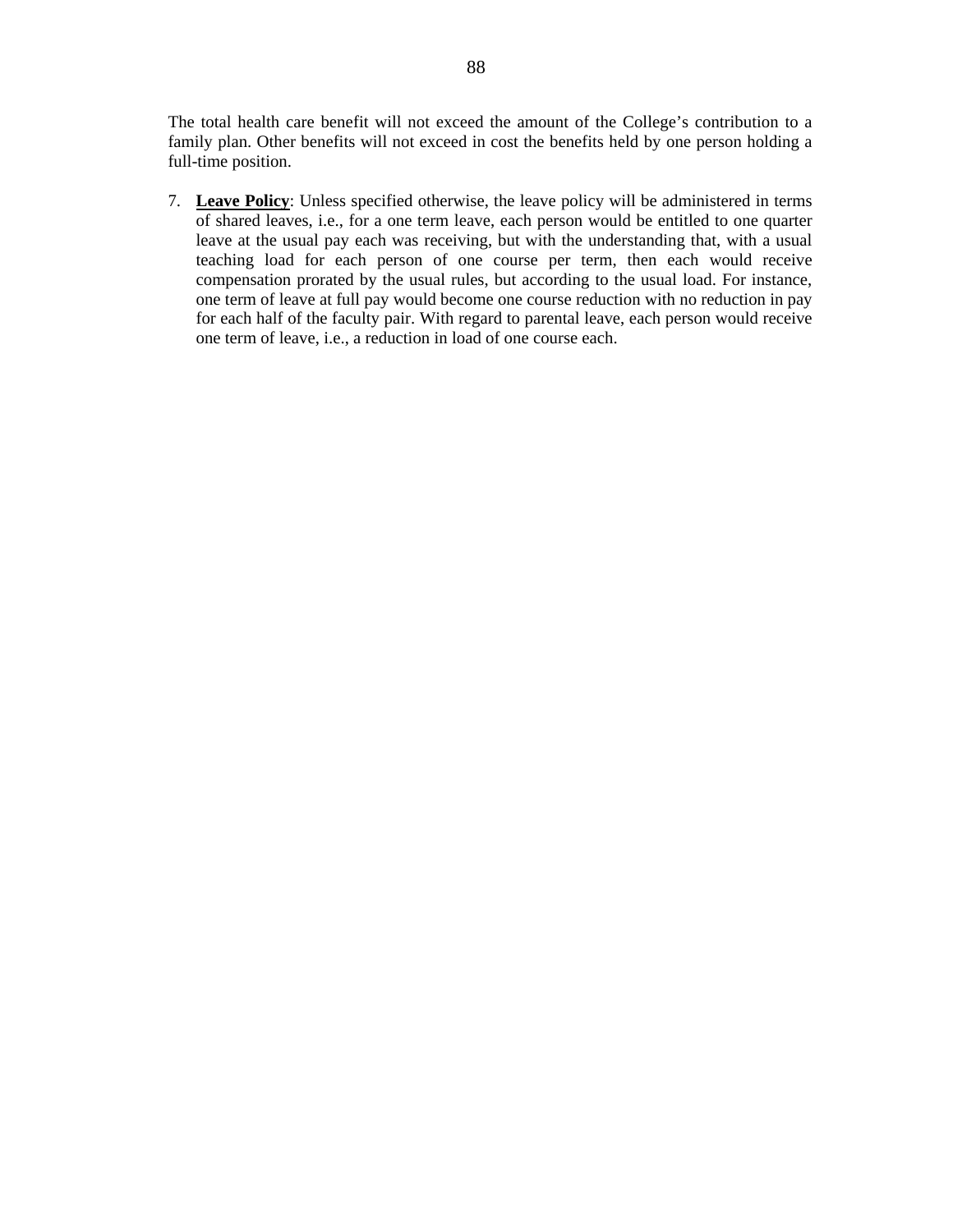#### CONTINUING NON-TENURE-TRACK APPOINTMENTS

The College recognizes that quality of the educational program is best assured through a teaching staff of full-time tenured and tenure-track faculty. At the same time, special conditions in certain fields of study or other circumstances may result in the College being best served through the creation of a non-tenure-track position. The College will make such appointments sparingly and with great care that they not reduce the number of tenured and tenure-track faculty. Non-tenure-track positions shall be subject to the following:

- 1. The College will occasionally make non-tenure track appointments above the rank of Lecturer. These appointments must involve no less than half-time and no more than five-sixth-time teaching. In making such appointments, consideration must be given to the enrolment justification for the position, its role in enriching the curriculum, the credentials and professional potential of the candidate; and may include other potential benefits to the College. The continuing non-tenure-track FTE may not exceed 5 percent of the full-time permanent faculty positions of the College.
- 2. Such appointments are possible only after an initial appointment as a visiting faculty member or lecturer. The Department or program involved will propose the conversion of a Visiting faculty appointment to a non-tenure-track appointment to FASCom, which will make its recommendation to the Dean of the College. The President has final authority to approve the conversion.
- 3. Continuing non-tenure-track positions created in this way are not considered as part of the Faculty Expansion Initiative of 1994 (100 full-time faculty positions).
- 4. Faculty holding continuing non-tenure-line positions are eligible for fringe benefits and for professional development support available to full-time faculty (conference travel and research support). They are expected to meet the standards for tenure-line faculty for teaching. Expectations for scholarship and/or creative work and institutional service will be proportional to the FTE scope of the appointment. While at the rank of Assistant Professor, they will be eligible for research leaves (*Faculty Handbook*, III.H.2); once promoted to associate professor, they are eligible to participate in the sabbatical program, with options as indicated on the chart below.
- 5. For appointments at the rank of Instructor or Assistant Professor, multi-year contracts are issued and subject to review through the regular procedures defined in the *Faculty Handbook* (III.B & C, and Appendix C).
- 6. The duration of the period of service prior to consideration for promotion to Associate Professor will be specified when the conversion is initially established. That decision will be based on a consideration of the candidate's degree status and experience at Knox and other institutions, and determined by the Dean in consultation with the faculty candidate and the Department. The regular procedures for promotion review will apply.
- 7. After 8 years in rank as Associate Professor, faculty in continuing non-tenure-track positions are eligible for review for promotion to the rank of Full Professor. The regular procedures for promotion review will apply.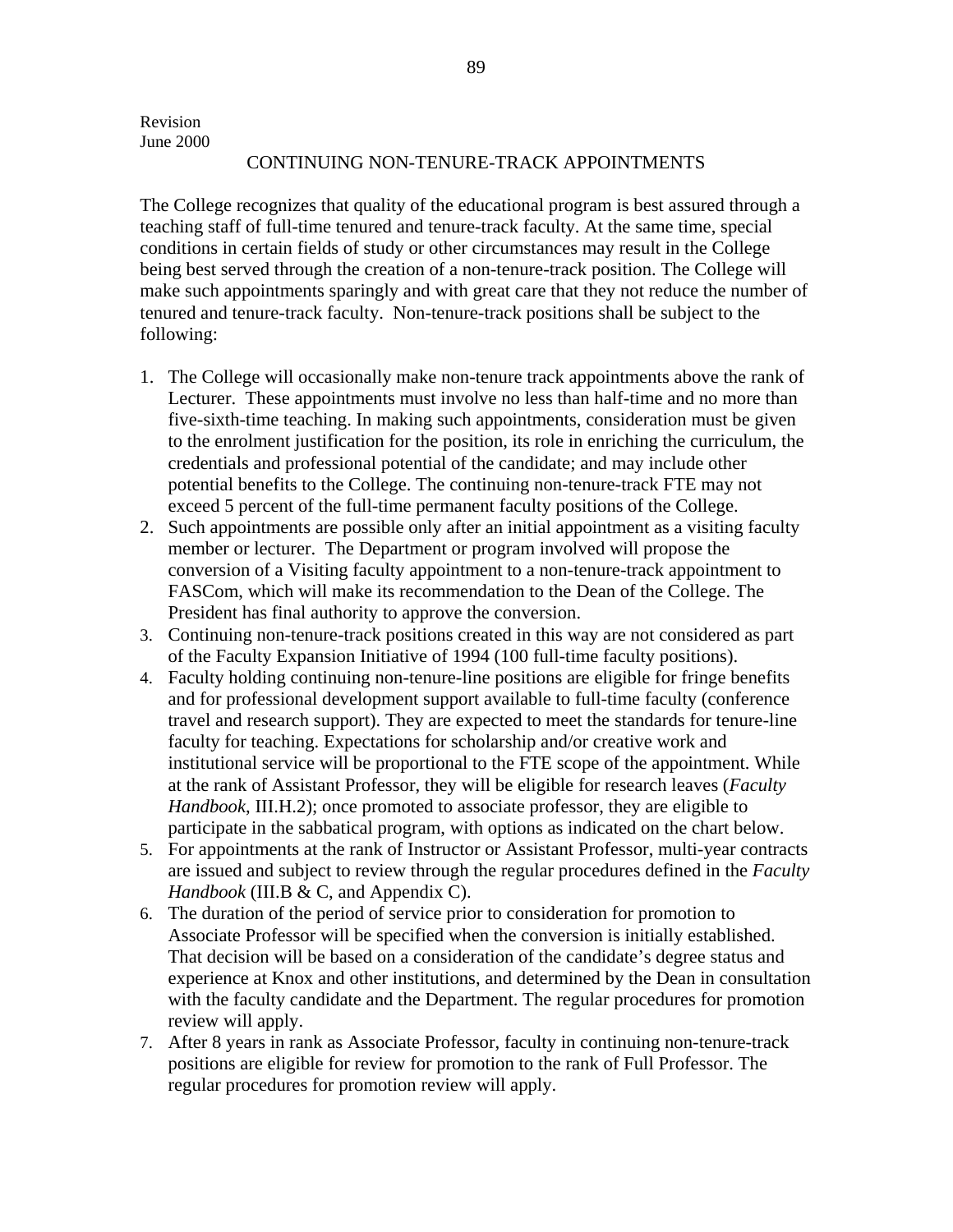- 8. For purposes of salary adjustments, faculty in continuing non-tenure-track positions will be included in the annual review for continuing full-time faculty conducted by the President, the Dean, and the Faculty Personnel Committee.
- 9. If the College should decide to terminate a continuing non-tenure-track position after its incumbent has earned the rank of associate or full professor, at least one-year notice must be provided to the faculty member.
- 10. The incumbent of a continuing non-tenure-track position may decide to apply for a tenure-track opening at the College without jeopardizing his/her non-tenure-line position. Should the candidate be successful and accept appointment to a tenure-track position, the non-tenure-line position is considered vacant.
- 11. When such positions are vacated by their incumbents—either through resignation, appointment to a tenure-line position, or non-renewal of contract—the Departments/Programs do not enjoy the presumption of reappointment.

|                    | Teach 4 | Teach 3 | Teach 2 | Teach 1 | Teach <sub>0</sub> |
|--------------------|---------|---------|---------|---------|--------------------|
| Normal             |         |         |         |         |                    |
| Load               |         |         |         |         |                    |
| 5 courses $ 100\%$ |         | 83%     | 75%     | 66%     | 50%                |
| $\sqrt{4}$ courses |         | 100%    | 75%     | 66%     | 50%                |
| $3$ courses        |         |         | 100%    | 66%     | 50%                |

SABBATICAL OPTIONS for continuing non-tenure-track appointments [Percentage of salary received for each option]

Vetted with Faculty Affairs Subcommittee of Executive Committee Winter Term 2000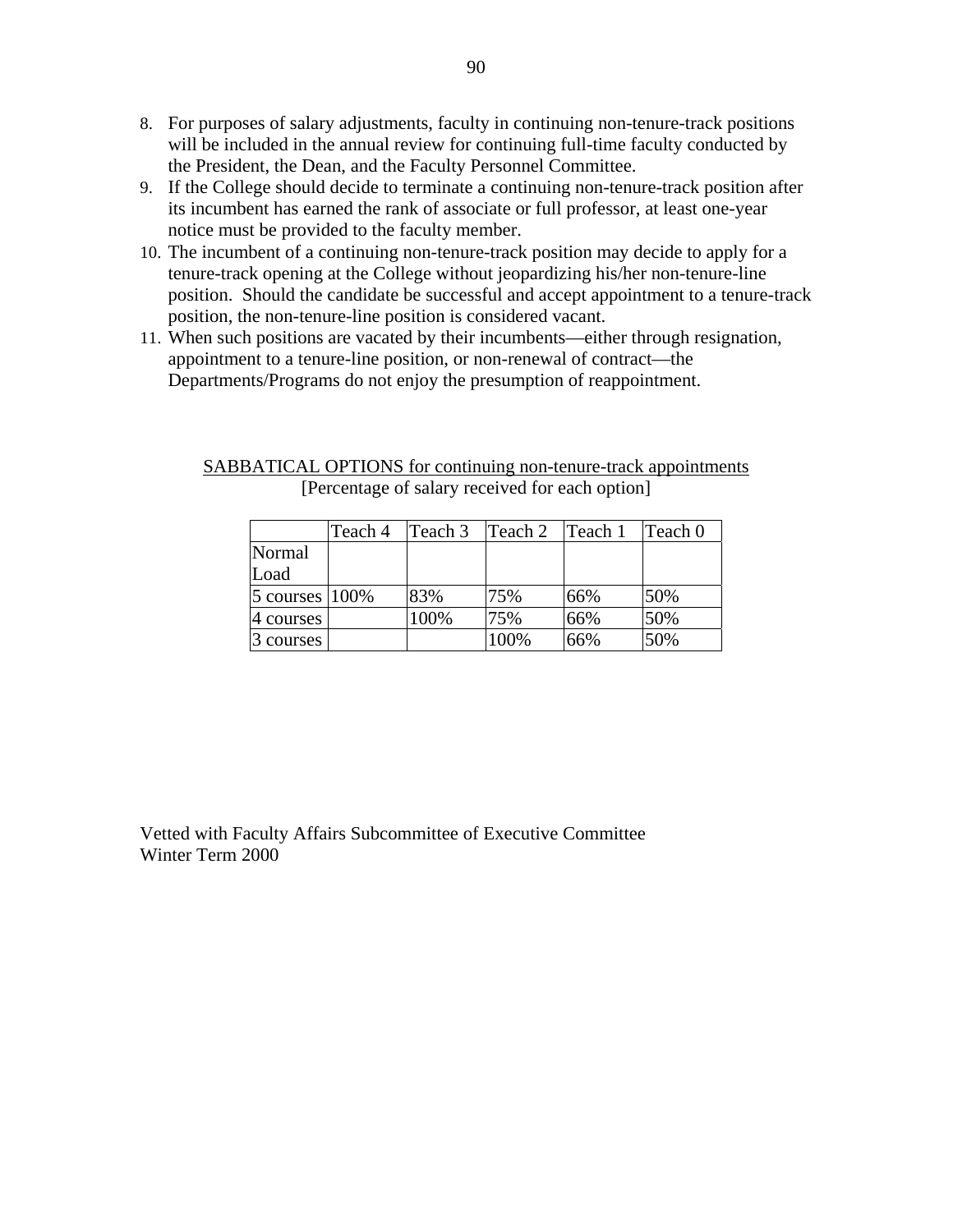# DOCUMENTS RELEVANT TO FACULTY SEARCHES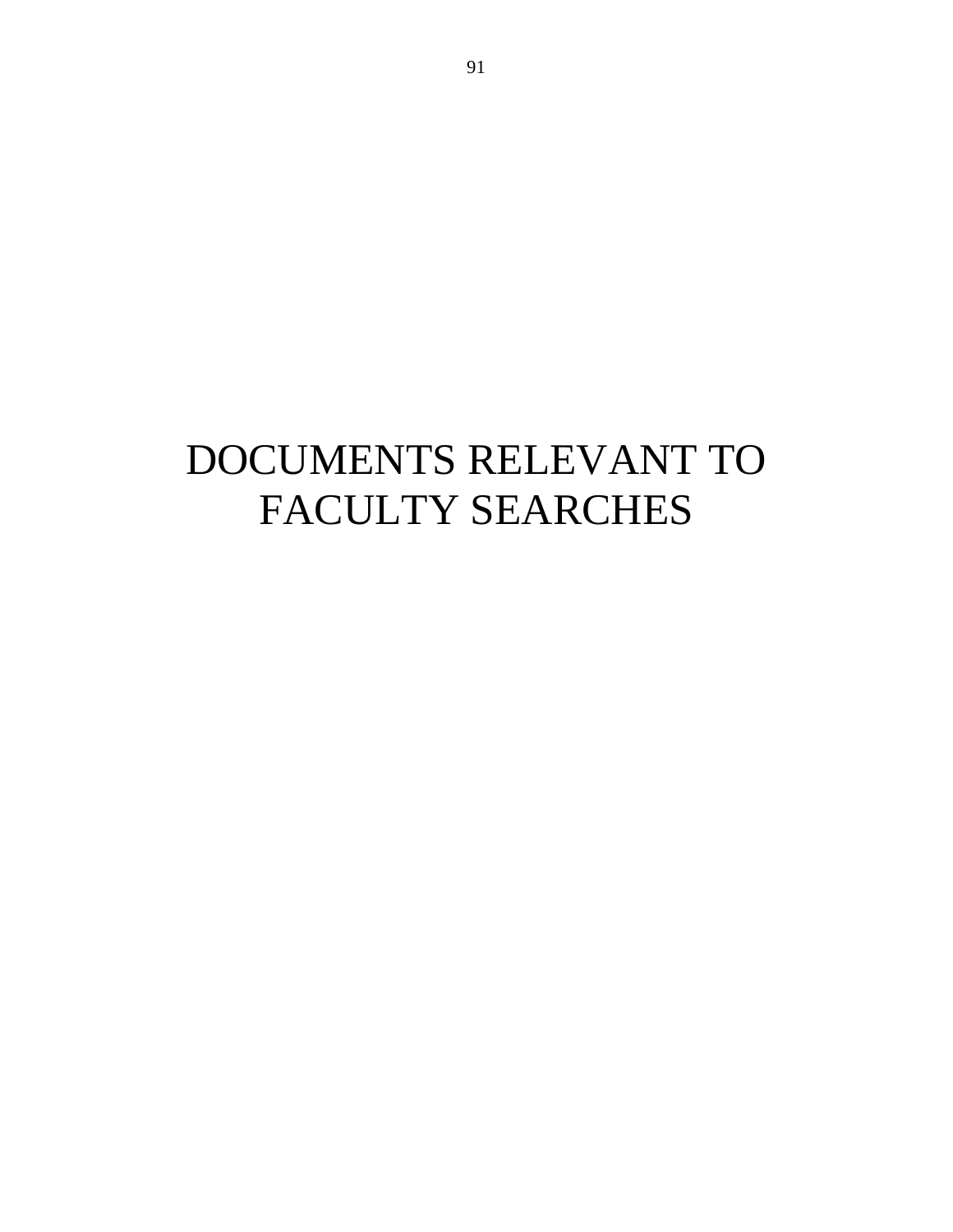#### FACULTY PERSONNEL POLICIES

#### (from section III of the *Faculty Handbook*)

#### **III. A. INITIAL APPOINTMENTS**

#### **III. A. 1. Authority to Appoint**

Appointments to the Faculty are made by the President, under authority delegated by the Board of Trustees. Decisions by the President on faculty personnel are made after receiving recommendations from the Dean of the College and the Faculty Personnel Committee. Knox is an equal opportunity employer. (For the College's Policy on Non-Discrimination, see above, Section II. E. 1.)

#### **III. A. 2. Hiring Procedures**

Since the nineteenth century Knox College has worked to attract some of the best qualified faculty members in the country. The College is especially committed now to recruiting among the most highly qualified those who are women and members of other groups underrepresented in higher education.

The procedure leading up to an appointment normally is as follows:

- a. department consultation with the Faculty Affairs Subcommittee regarding departmental and the College's curricular need;
- b. recommendation by FASCom to the Dean and President regarding the appointment;
- c. authorization of the faculty search by the President;
- d. appointment by the Dean of a search committee, almost always chaired by the department chair, and including one or two faculty from outside the department;
- e. consultation of department chair with Dean regarding appropriate advertisement of opening and solicitation of applicants, including identifying and attracting minority candidates;
- f. screening of applicants and creation of an affirmative action log; screening may include telephone interviews or meetings scheduled at national scholarly conferences;
- g. review, with the Dean, of the top candidates and of all those known to be female or minority candidates;
- h. campus interview of the top one, two, or three applicants, authorized by the Dean; the interview involves department members, students, the Dean of the College, and the President, and, if appropriate, other faculty members and/or representatives of the Faculty Personnel Committee;
- i. consultation between the chair of the search committee and the Dean about the strengths and weaknesses of the candidates' ability to contribute both to the department and the College, followed by a recommendation to the President;
- j. authorization by the President; offer made by the Dean.
- k. report to the Affirmative Action Officer by the search committee chair of steps taken to identify and recruit minorities.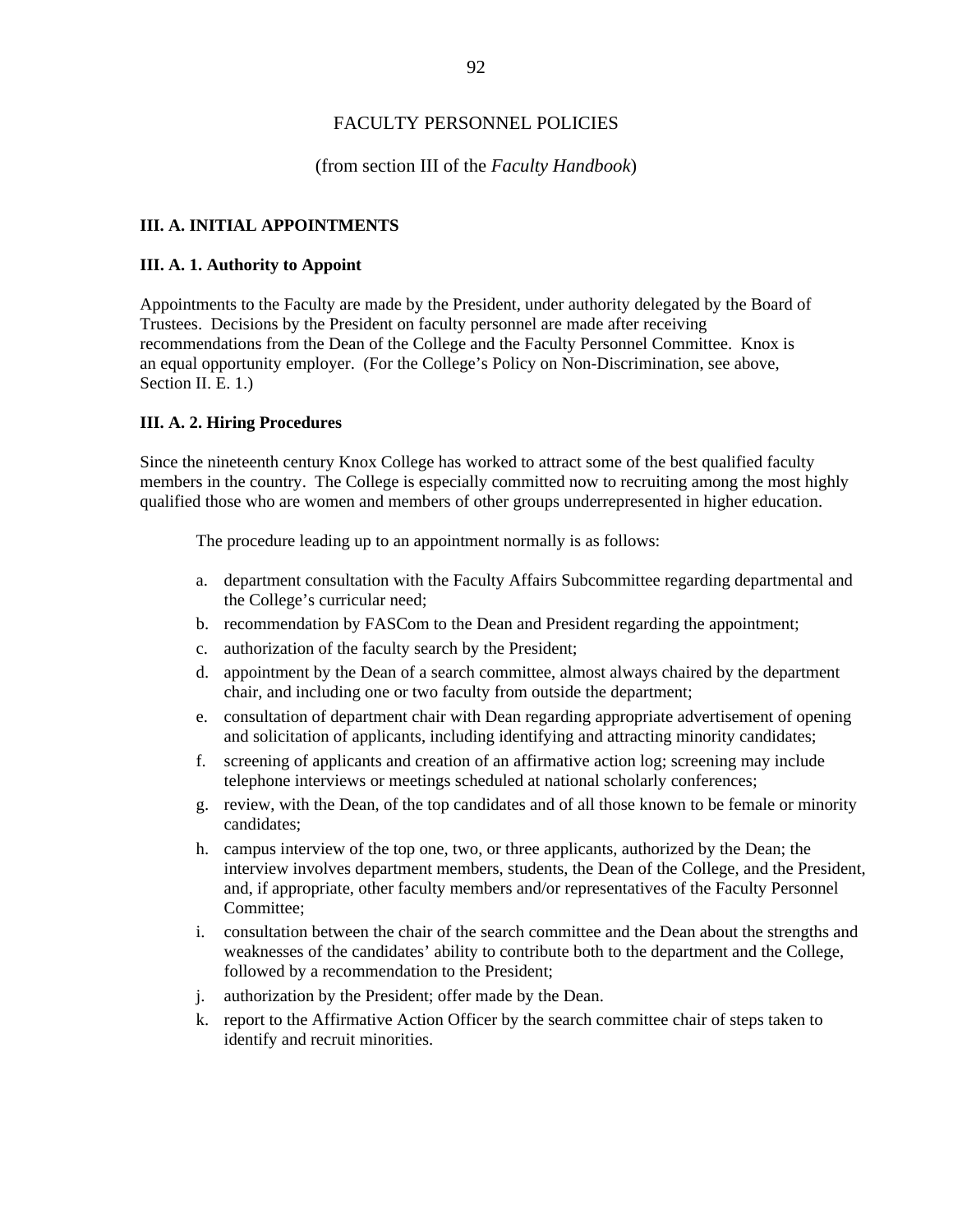#### SAMPLE JOB ADS

#### FOR A TENURE-TRACK POSITION

**Microbiologist:** Assistant Professor, tenure-track, Ph.D. required.Position will begin in September 2006. The candidate is expected to supervise undergraduate research and to teach introductory biology classes, introduction to research, and microbiology. Preference will be given to candidates who have the background and ability necessary to initiate a course in genomics. Depending upon the successful candidate's background, he/she may also be asked to teach upper-level courses in gene expression, plant physiology, or molecular biology. The candidate will have the opportunity to develop courses in his/her specialty and will be expected to develop a research program accessible to undergraduates as well as maintain his/her own research. Department facilities include a tissue culture laboratory, electron microscope laboratory, an imaging facility, an animal museum, herbarium, greenhouse, aquarium room, and access to a 289-hectare biological field station. Candidates should submit curriculum vitae, statements of teaching philosophy and research interests, and three letters of recommendation to: **Dr. Stuart Allison, Biology Department, Knox College, Galesburg, IL 61401.** We will start reviewing applications on December 15, 2005, and continue until the position is filled. For more information about biology at Knox check website: www.knox.edu/biology.xml. In keeping with its 169-year commitment to equal rights, Knox College particularly welcomes applications from women and members of other historically underrepresented groups.

# *The last sentence should appear in all job notices, with "its 169-year commitment" changed to reflect the current year. (Subtract 1837 from the current year.)*

**Education/Elementary:** The Department of Educational Studies, Knox College, invites applications for a tenure track appointment as assistant professor of an elementary education generalist beginning September 2005. Responsibilities include teaching undergraduate courses, supervising student teachers, advising education majors and participating in the preparation of reports for program accreditation. Elementary certification and a Ph.D. in the appropriate field are desired, ABDs will be considered. Applicants should have an expertise and experience in teaching special needs students and math and/or reading methods and the commitment to contribute to a departmental program that stresses social justice. Three to five years of teaching in a K-8 environment is preferred. Candidates are asked to submit a letter of application, résumé, names of three referees and a sample of current research to: Diana Beck, Chair, Department of Educational Studies, Box 128, Knox College, 2 East South Street, Galesburg, Illinois 61401. Review of applications will begin on January 10 and continue until the position is filled. Knox College is a highly selective independent liberal arts college with 1150 students from 46 states and 50 countries: 14% are students of color, 9% are international. In keeping with our 167-year commitment to equal rights, Knox College particularly welcomes applications from women and members of other under-represented groups. For more information on Knox, visit our Web site at www.knox.edu.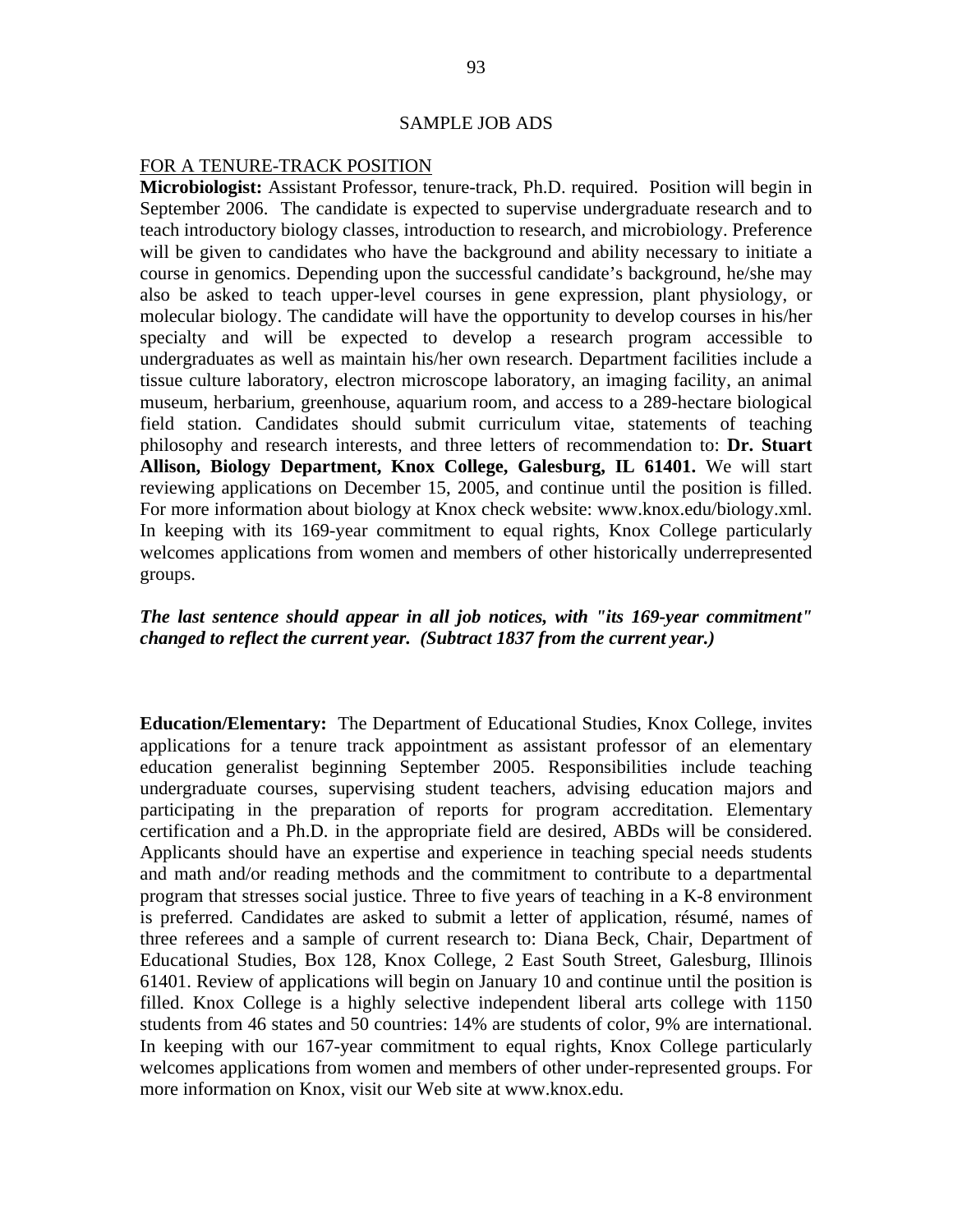**Learning or Cognitive Psychology**: The Department of Psychology at Knox College invites applications for a tenure-track appointment as assistant professor in Learning or Cognitive Psychology beginning September 2006. Applicants should have a Ph.D. or be very near completion of the degree at the time of appointment. A sincere interest in quality undergraduate teaching coupled with a desire to maintain an active research program is essential. The successful candidate will be able to design new upper and lower level courses in learning and cognition, teach introduction to psychology, and supervise student research. An interest in teaching statistics and research methods is also desirable. Any sub-specialty within learning or cognition research which supplements existing departmental expertise is welcome. The psychology department has a human psychophysiological laboratory, excellent small-animal research facilities, and an observational lab for clinical developmental work as well as academically strong students and a collegial atmosphere. The salary for the position is competitive and start-up funds will be available. Founded in 1837, Knox is an independent, residential, co-educational four-year liberal arts college, offering the B.A. degree in 39 majors and 51 minors and enrolling 1200 students from 46 states and 43 countries. The department is strongly committed to collaborative student-faculty research and our students regularly are accepted at top graduate programs in psychology and related fields. Please see our website (http://deptorg.knox.edu/psychdept/) for further information. Review of applications will begin after January  $1<sup>st</sup>$  and the search will continue until the position is filled. Send curriculum vitae, no more than three reprints, statement on teaching, and three letters of reference to: Tim Kasser, Department of Psychology, Knox College, Galesburg, IL 61401-4999. In keeping with a 168-year commitment to equal rights, Knox College particularly welcomes applications from women and members of other underrepresented groups.

**Anthropology/Sociology:** The Department of Anthropology & Sociology invites applications for a full-time, tenure-track position at the assistant professor level to begin September 2006. Knox is an independent, highly selective liberal arts institution with a diverse student body and a strong commitment to undergraduate teaching. The department offers a joint anthropology-sociology major which emphasizes the complementarities of the two disciplines and which culminates in faculty-tutored student research. Qualifications: PhD or advanced ABD in sociology. Research and teaching interests are open, but the strongest applications will be those that complement the strengths of our existing faculty. In addition, all candidates must demonstrate experience with qualitative research methods. Persons interested in learning more about Knox may consult the College's website at http://www.knox.edu. In keeping with the college's 169 year commitment to equal rights, Knox actively encourages women and members of other underrepresented groups to apply. Send cover letter, Curriculum Vitae, evidence of teaching ability (including teaching evaluations and sample syllabi for courses you have taught or would like to teach), a description of current research and research interests (including a writing sample), and three letters of reference to: Chad Broughton, Department of Anthropology & Sociology, Knox College, Box K-10, 2 East South St., Galesburg, IL 61401-4999. The search committee will begin reviewing applications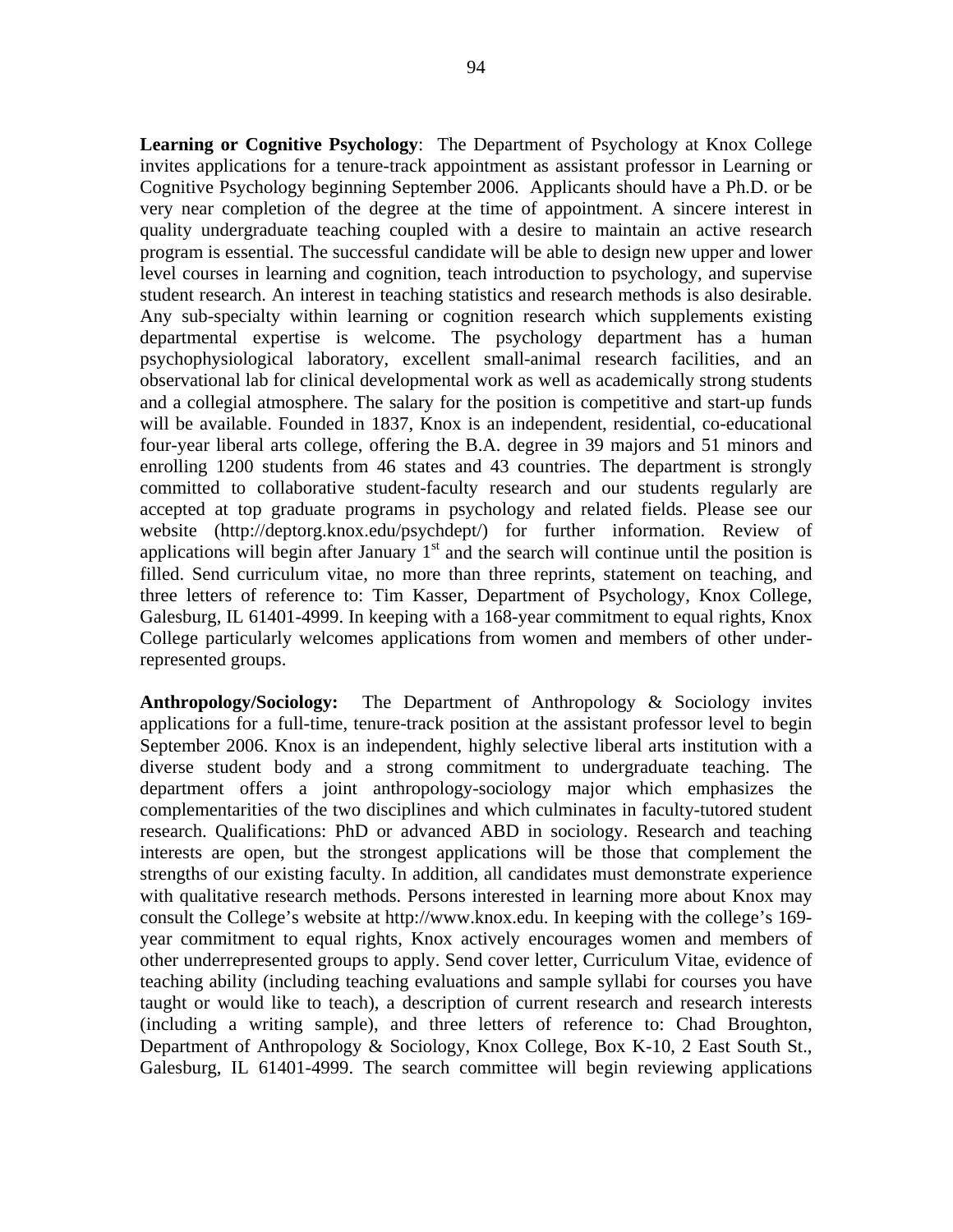### FOR A 2/3 TIME, ONE-YEAR LEAVE REPLACEMENT

**History:** Knox College seeks a one-year leave replacement (2/3-time), in 19th century U.S. history, to teach the first half of the U.S. survey course plus three other courses (the four courses taught over three 10-week terms.) Preference will be given to candidates who can teach a one-term course in Latin American history. Send a letter of application, c.v., graduate transcript, three letters of reference, and brief descriptions of three courses beyond the U.S. survey that you would propose to teach to Professor Penny S. Gold, Chair, Department of History, Knox College, Galesburg, IL 61401. In keeping with the college's 162-year commitment to equal rights, Knox actively encourages women and members of other underrepresented groups to apply. Application deadline: April 20, 1999. Information about Knox College may be found on the web at: www.knox.edu.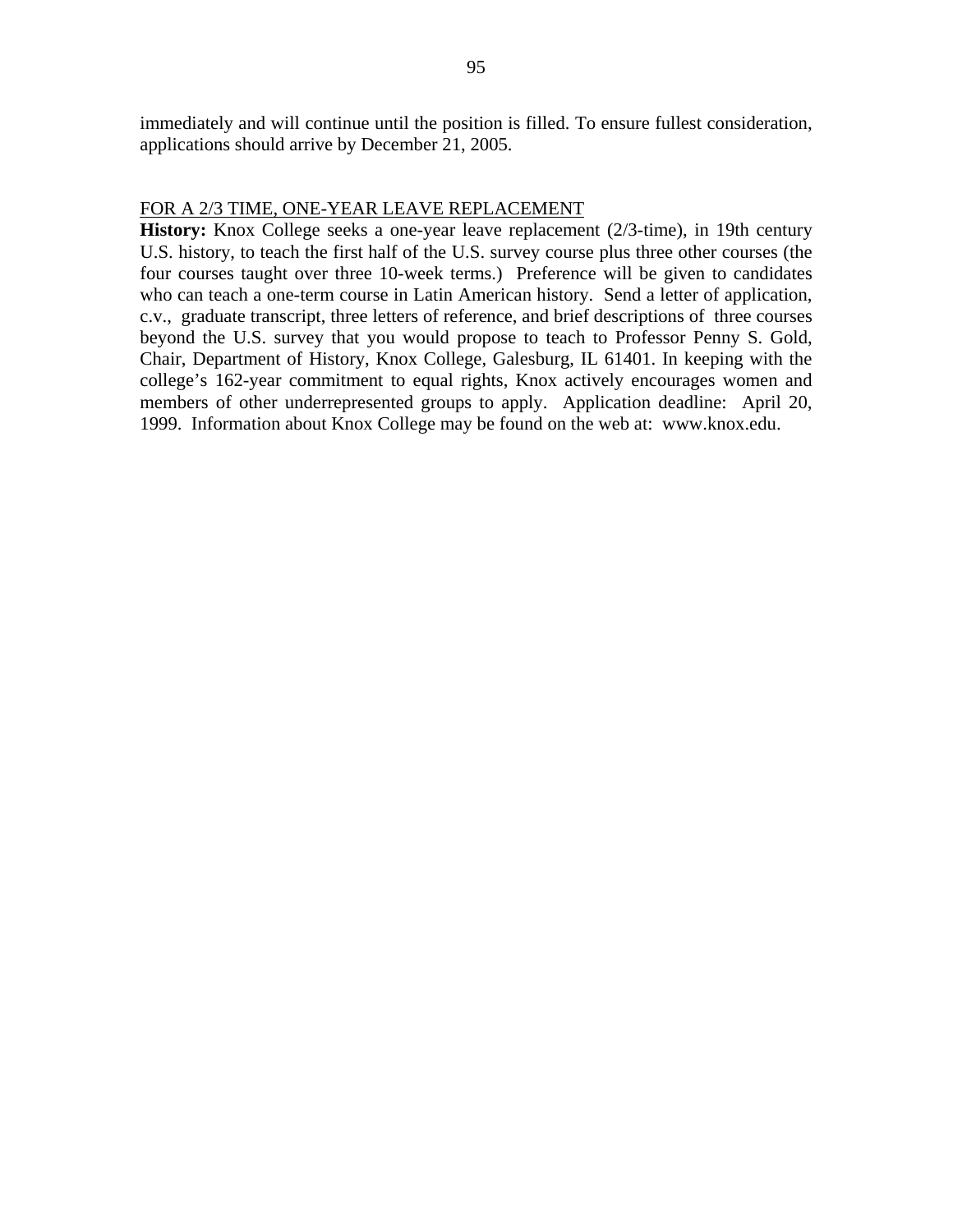## LETTER ACKNOWLEDGING RECEIPT OF APPLICATION

Dear <Addressee>,

Thank you for your application for the position in the <*XXX>* Department at Knox College.

If you haven't already done so, please be sure all elements that we need for your dossier are sent to us directly: curriculum vitae, three letters of recommendation, graduate school transcripts, and brief descriptions of three courses beyond the U.S. survey that you would propose to teach. With the number of applications received, we are not able to request these on an individual basis from your placement office.

We appreciate your interest in Knox College and wish you the best of luck in your job search. We will notify you of the decisions of the search committee as soon as we are able.

Sincerely,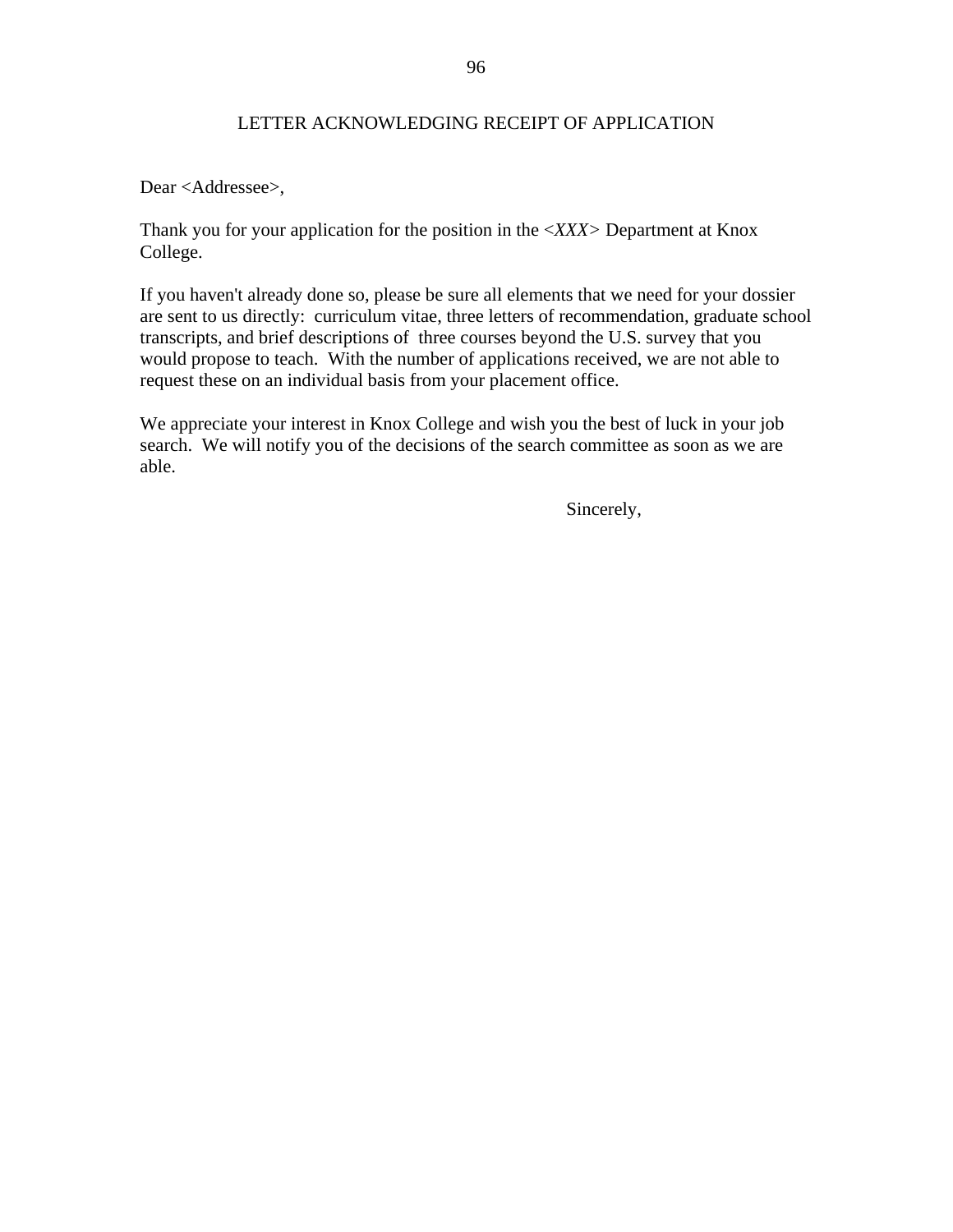# CHECKLIST FOR THE FRONT OF EACH APPLICATION FOLDER

# Applicant Checklist

Name:\_\_\_\_\_\_\_\_\_\_\_\_\_\_\_\_\_\_\_\_\_\_\_\_\_\_\_\_\_\_\_\_\_\_\_\_

e-mail address: \_\_\_\_\_\_\_\_\_\_\_\_\_\_\_\_\_\_\_\_\_\_\_\_\_\_\_\_\_

Materials received:

| letter from applicant |
|-----------------------|
|-----------------------|

\_\_\_ vita

\_\_\_ transcript

 \_\_\_ *<any other items requested in job ad, for example: list of proposed courses with short descriptions; sample syllabi>* 

 \_\_\_ recommendations *<write in names of recommenders mentioned by the candidate, and then check off as letters arrive>* 



Acknowledgement sent on this date: \_\_\_\_\_\_\_\_\_\_\_\_\_\_\_\_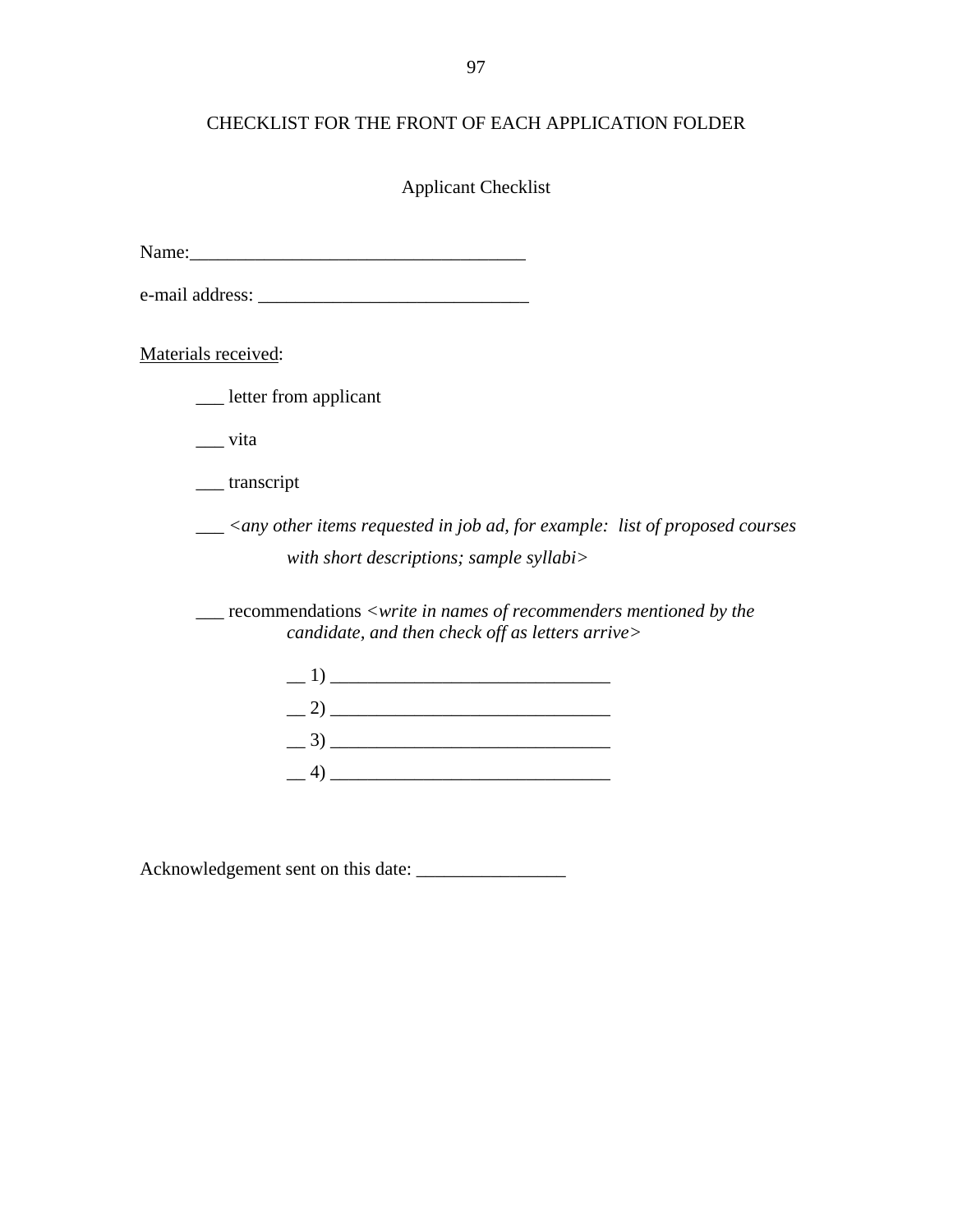#### CATEGORIES FOR A CANDIDATE INFORMATION SHEET

- 1. Name of Candidate
- 2. Degree, College/University, Date (include all degrees)
- 3. Dissertation title
- 4. Areas of specialization
- 5. Current employment (position, college/university)
- 6. Significant previous employment
- 7. Significant publications
- 8. Significant awards/fellowships
- 9. Courses listed as possibilities to teach at Knox College
- 10. Additional relevant courses already taught
- 11. Syllabi sent
- 12. Other relevant information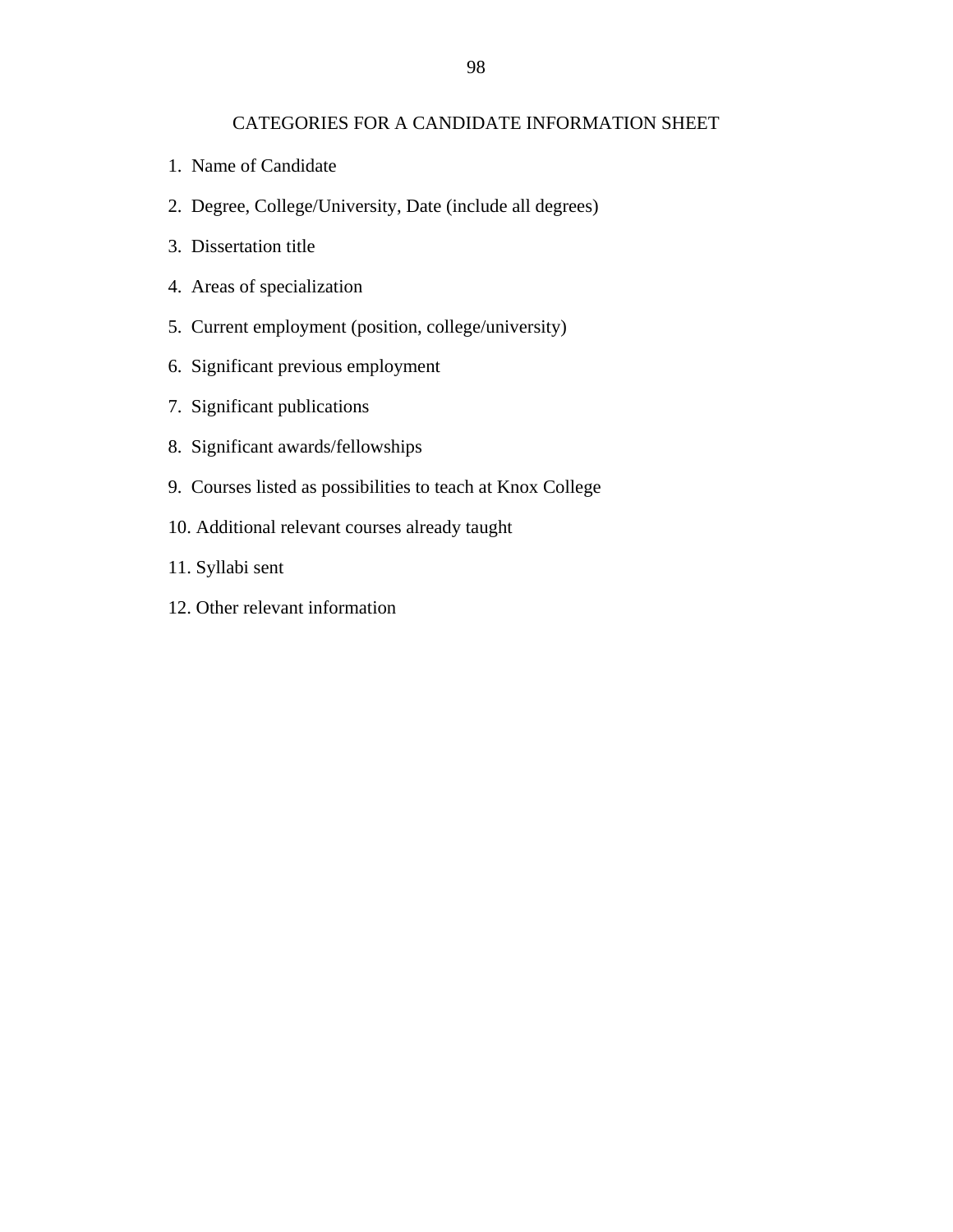## LETTER CONFIRMING A CONVENTION INTERVIEW

Dear [candidate],

We are delighted that you will be able to interview for our position in American history at the upcoming AHA meeting. Your interview is scheduled for [time] on [date].

You can find information about Knox and the department at: www.knox.edu. Please don't hesitate to give me a call if you have any further questions. You can reach me most days at my office [phone number] or in the evening at home [phone number].

As I mentioned on the phone, interviews will take place in my room at the Hilton. If you have registered for the conference, I will send a message to you through the electronic messaging system, giving you the specific room number. If this doesn't work, use the hotel phone to call my room ahead of time, or try my cell phone [phone number].

Two other members of the search committee will also be at the convention for the interviews: Professors Konrad Hamilton and Michael Schneider. We very much look forward to meeting you in New York.

Sincerely,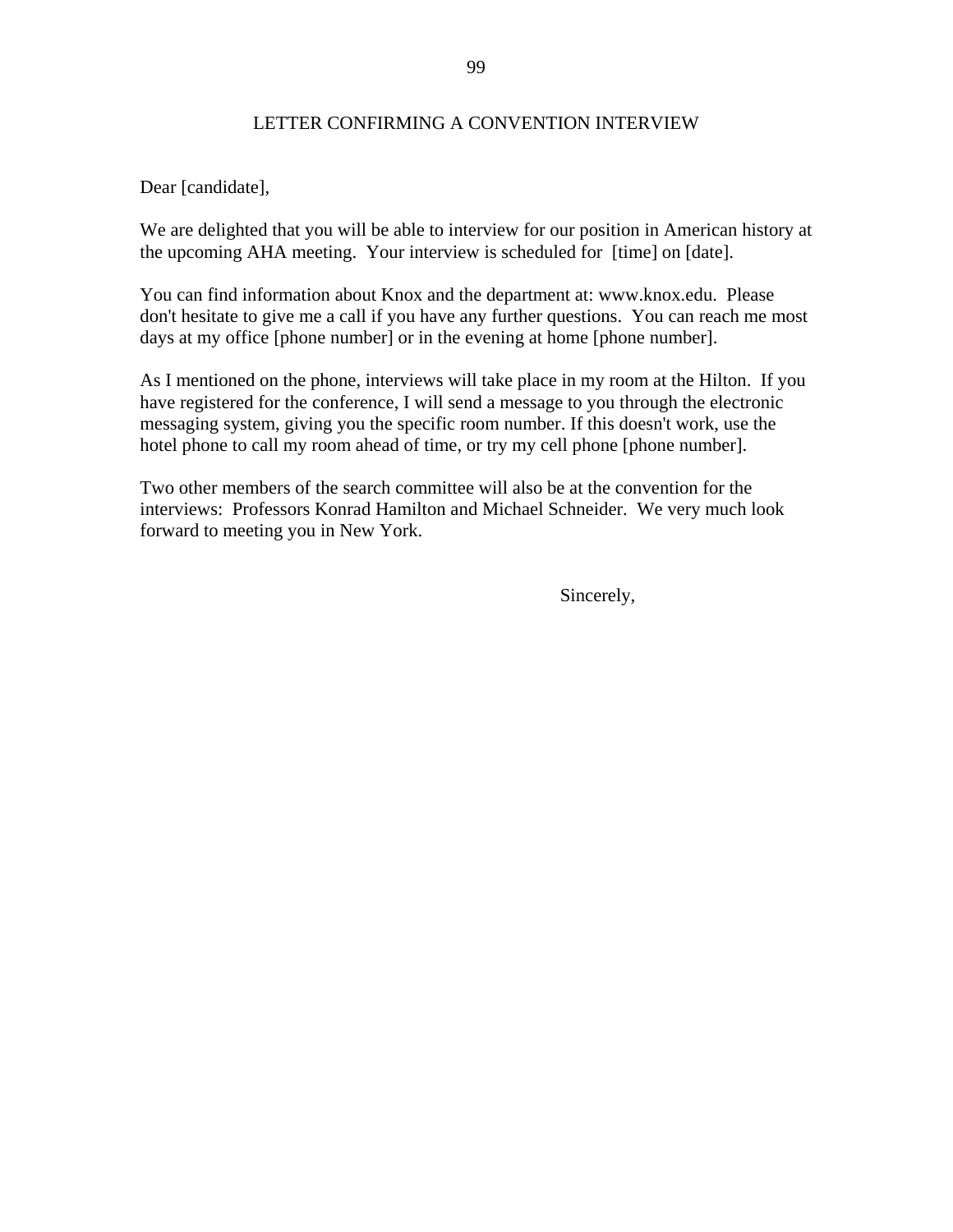#### CAMPUS VISIT CHECKLIST

Candidate name

- \_\_\_appointment with Dean
- \_\_\_appointment with President (for tenure-track searches)
- \_\_\_reserve room for talk (Cindy Wickliffe, x7489)
- \_\_\_publicity for talk (majors, faculty, campus-wide)
	- (for Knoxletter: http://www.knox.edu/calendar/Verify.aspx)
- \_\_\_put in work order for chair set-up for talk, if needed: http://deptorg.knox.edu/workorder/
- \_\_\_order refreshments for talk, if desired (Food Service Catering, x7781)
- \_\_\_write introduction for talk
- \_\_\_motel reservations (see Dean's letter)
- \_\_\_travel arrangements (give information to Knox Purchasing Agent, Ray Benson; he can book the flights)
- \_\_\_make candidate's writing sample and file available to search committee

 $\frac{1}{\sqrt{2}}$  ,  $\frac{1}{\sqrt{2}}$  ,  $\frac{1}{\sqrt{2}}$  ,  $\frac{1}{\sqrt{2}}$  ,  $\frac{1}{\sqrt{2}}$  ,  $\frac{1}{\sqrt{2}}$  ,  $\frac{1}{\sqrt{2}}$  ,  $\frac{1}{\sqrt{2}}$  ,  $\frac{1}{\sqrt{2}}$  ,  $\frac{1}{\sqrt{2}}$  ,  $\frac{1}{\sqrt{2}}$  ,  $\frac{1}{\sqrt{2}}$  ,  $\frac{1}{\sqrt{2}}$  ,  $\frac{1}{\sqrt{2}}$  ,  $\frac{1}{\sqrt{2}}$ 

- $\frac{1}{\sqrt{2}}$ airport pickup  $\frac{1}{\sqrt{2}}$
- $\frac{\text{disjoint return}}{\text{disjoint}}$
- $\frac{\text{four} of campus}$
- \_\_\_tour of library \_\_\_\_\_\_\_\_\_\_\_\_\_\_\_\_\_\_\_\_\_\_\_\_\_\_
- \_\_\_tour of Galesburg \_\_\_\_\_\_\_\_\_\_\_\_\_\_\_\_\_\_\_\_\_\_\_\_\_\_
- \_\_\_lunch with students
- \_\_\_e-mail reminder to students about lunch
- \_\_\_e-mail reminder to students for feedback
- \_\_\_leave a copy of candidates' cvs in Dean's and President's office, as well as a copy of the final itinerary for each visit
- \_\_\_arrange time to talk with other faculty the candidate might be interested in meeting (related fields; similar personal circumstances)

arrival/departure information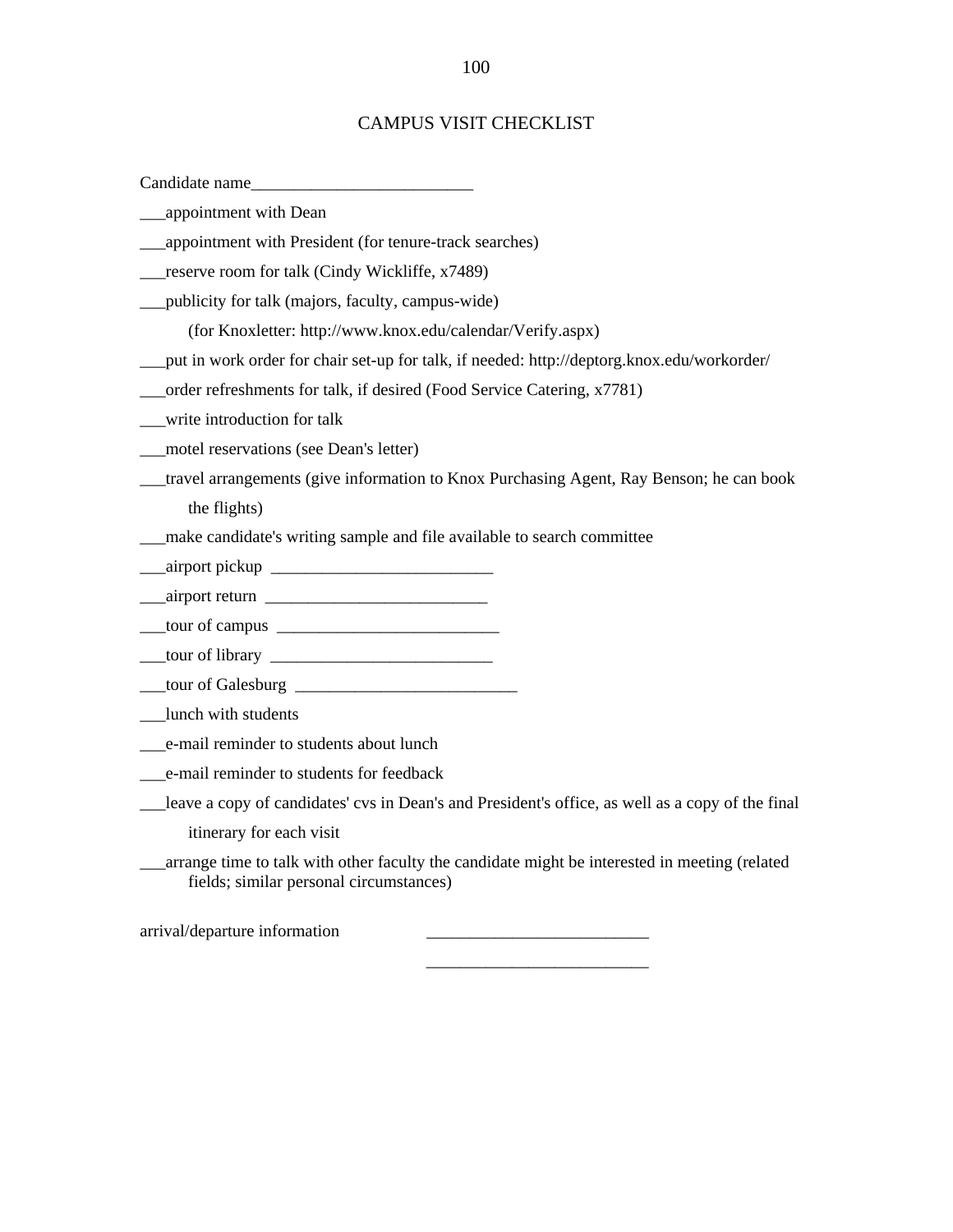#### CAMPUS VISIT SCHEDULE

Things to consider when putting together the schedule:

- <sup>O</sup> See Dean's letter for various tips (e.g., scheduling appointments with the Dean and President, publicity for the talk, etc.)
- <sup>O</sup> Talk to the candidate about the nature of the job talk, describing the likely audience. If you are asking the candidate to teach a class (some departments do, some don't), put the candidate in touch with the faculty member whose class it is, to be sure that they have appropriate guidance.
- <sup>O</sup> Make sure each person in the department has some "alone" time with each candidate. This can be during transporting them from the airport, giving them a tour of the campus or town, etc. This helps make the conversation much more natural, without the stiff feel of a formal interview. (If not an activity like these, schedule an actual "appointment" with that person.)
- <sup>O</sup> You don't have to schedule every minute of the day. Candidates will appreciate a little time on their own, and they should definitely have an hour or more of unscheduled time before their public presentation. Show them a comfortable place to hang out when they're not scheduled (e.g. the library, Gizmo, Common Room, GDH lounge).
- $\circ$  Arrange the schedule so that there is time for a de-briefing with the chair towards the end of the visit. This can be done en route to the airport, but if someone else is driving, the candidate should meet with the chair before that.
- $\circ$  Before the visit, send a copy of the visit schedule to the candidate, to all members of the search committee, and to the Dean.
- <sup>O</sup> Emphasize to students who are meeting the candidate for lunch that it's most helpful if they see all the candidates. Ask them to send you comments soon after each candidate's visit (rather than waiting until the end). You can encourage them to comment on comparative strengths and weaknesses as they go, with summary comments after the last candidate.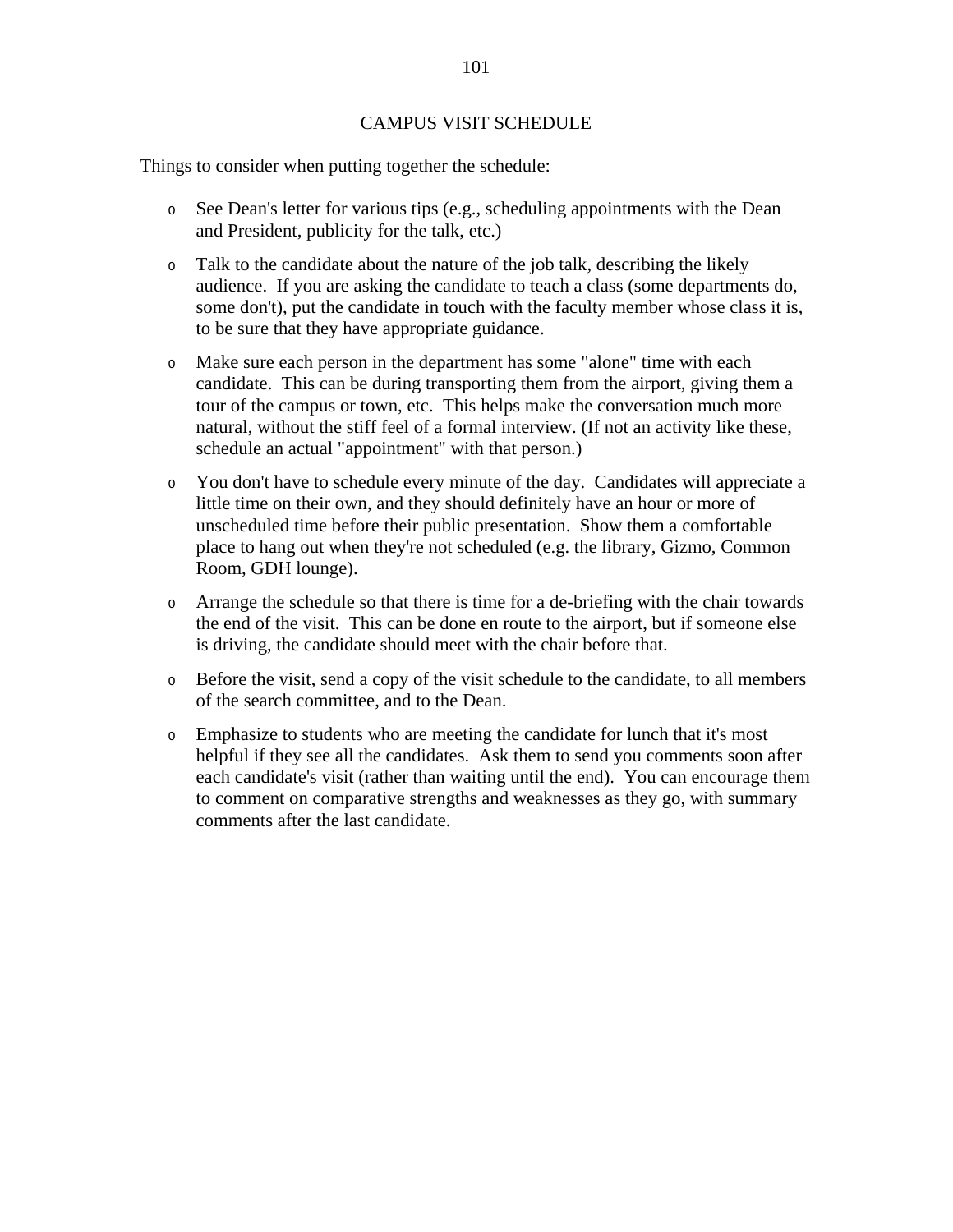## SAMPLE CAMPUS VISIT

*Include specific information wherever relevant—Airline and flight number, name of motel, room numbers for meetings, names of people at each meeting, etc.* 

*If the person arrives earlier on Day 1, interview activities can be spread over two days instead of one. If the candidate is in town for two dinners, you can do one with the whole search committee and the other with just one or two people (perhaps someone else who would be interested in the candidate's work), or spread the committee over two nights.* 

*If the candidate is going to teach a class, that will need to be added into the schedule.* 

# **Day 1**  8:00 p.m. Arrival at airport; Prof. A will pick up and bring to motel. **Day 2**  8:15 a.m. Breakfast with Prof. B at motel. 9:30 Meeting with Dean 10:30 Meeting with Prof. C 11:15 Campus tour (including library) by Prof. D 12:00 Lunch with majors in the Oak Room 1:15 Tour of Galesburg with Prof. E 4:00 Candidate's talk in Room XX 6:00 Dinner at Chez Willy's with search committee **Day 3**  8:00 a.m. Leave for the airport with Prof. F (the Chair, if possible)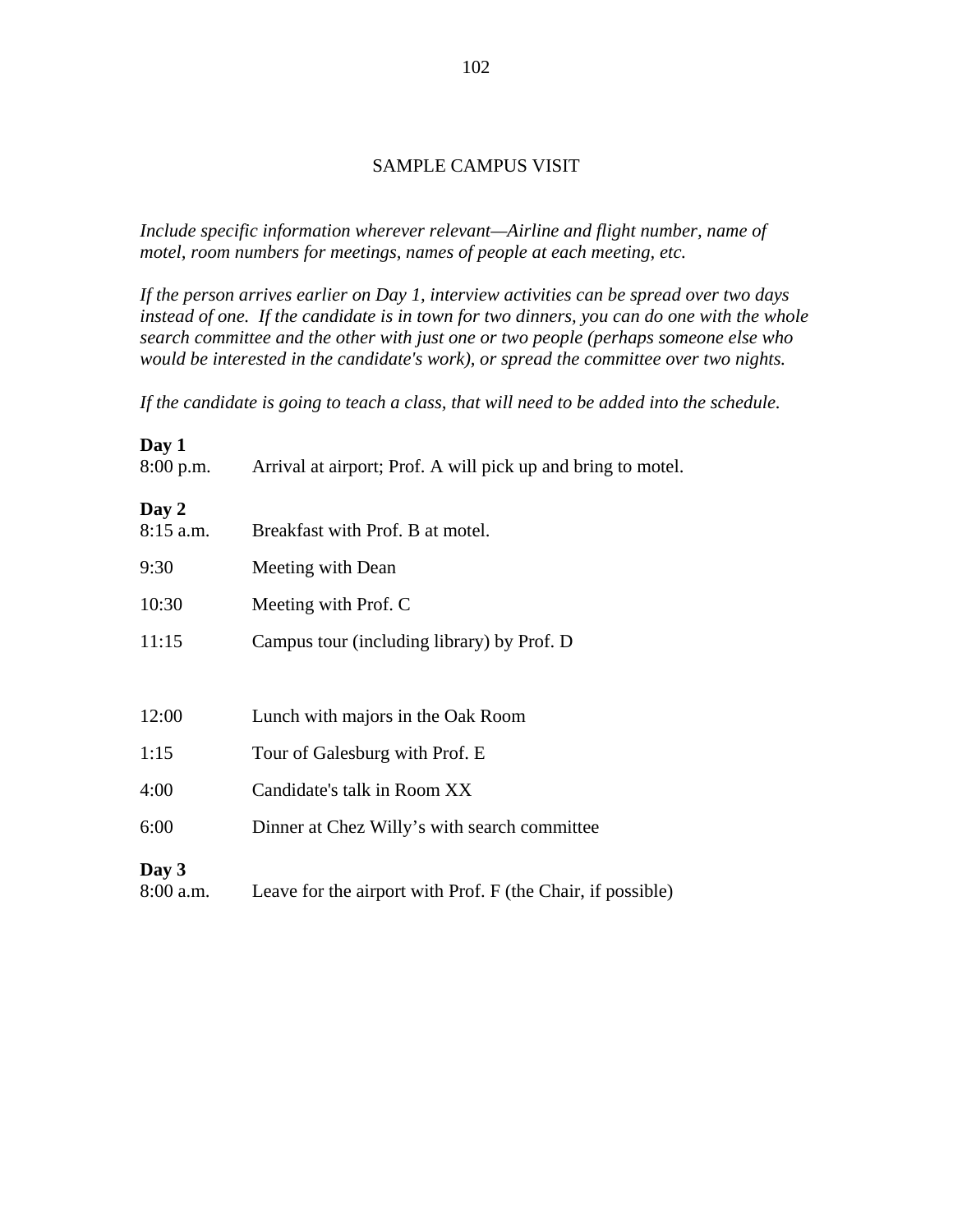# PR FOR THE JOB TALK

Publicity for each candidate's talk should include all or some of the following:

- notice in the *Knoxletter* (submit information to http://www.knox.edu/calendar/Verify.aspx)
- e-mail message to the faculty e-mail list (or faculty/staff list if you think there would be interest)
- e-mail message to majors and minors in your department (e.g., majoranso@knox.edu and minor-anso@knox.edu)
- a poster for campus distribution, sample below.

\* \* \* \* \* \* \* \* \* \* \* \* \*

The History Department invites you to a presentation by a candidate for a leave-replacement position in U.S history

# BEVERLY TOMPKINS Johns Hopkins University

# "'Formidable only in its name': Imagining the Colonial Cape Fear"

WEDNESDAY, MAY 19 4:00 p.m. Ferris Lounge

# Refreshments will be served.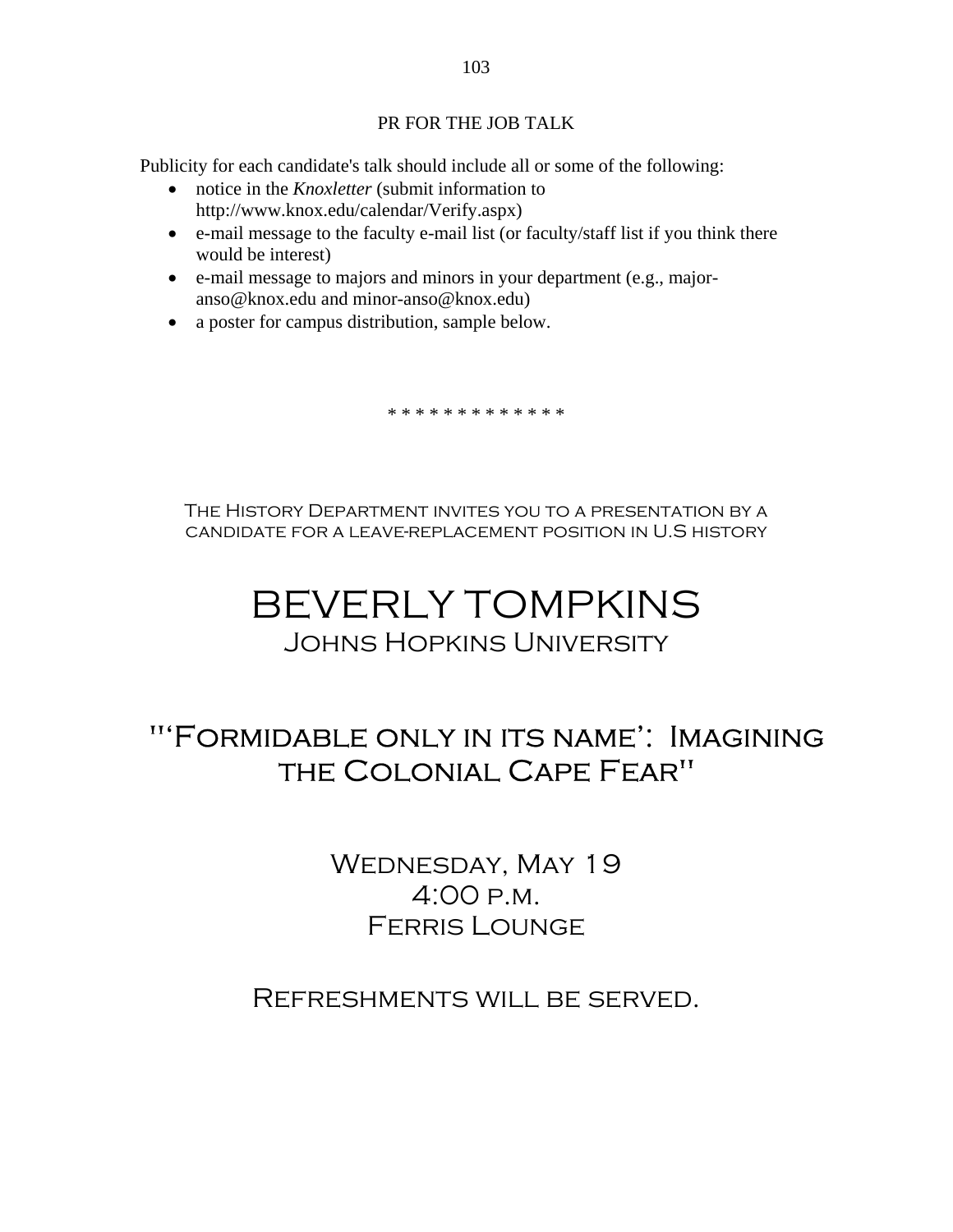### SAMPLE REJECTION LETTER--STANDARD

*A rejection letter should go out to all applicants soon after the completion of the search. The letter should be personalized with the candidate's name. The search secretary can send out the individual e-mails. Some departments consider it a matter of courtesy to let candidates know who did get the job; the sample letter below includes this information. Other departments do not give out that information; any candidate can, of course, find it out for themselves the following year.* 

*Be sure to pull from the list all candidates who were interviewed (whether at the convention or on campus) and write a more personalized letter to each of these; a sample follows. It's good for Knox to have all candidates feel good about our search process.* 

Dear [applicant],

We have now filled our vacancy for a one-year replacement position in U.S. history with the appointment of Beverly Tompkins (University of Texas). Her range of strengths in both U.S. and Latin American history most closely fit our current departmental needs.

The search committee appreciates the interest you have shown by your application and we extend to you our best wishes.

# SAMPLE REJECTION LETTER--CANDIDATE INTERVIEWED ON CAMPUS (in this case, someone who did well)

*You may not be comfortable with the specific wording of this sample letter. Whatever you decide to include, a candidate who was interviewed (either at the convention or on campus) should receive something more than the stock letter that goes out to all the rest of the candidates.* 

## Dear Michael,

Well, this is a letter and not a phone call, so the news is that we have offered our position to someone else, and the offer has been accepted. The offer went to John Smith, whose Yale dissertation was on the [subject of dissertation].

The decision was a difficult one for us, as we were all very impressed with your work and your teaching interests, and enjoyed your interview visit. In the end, we decided that Smith's range of interests most closely fit our current departmental needs.

We wish you all the best in your job search. Another college or university is going to benefit from our decision!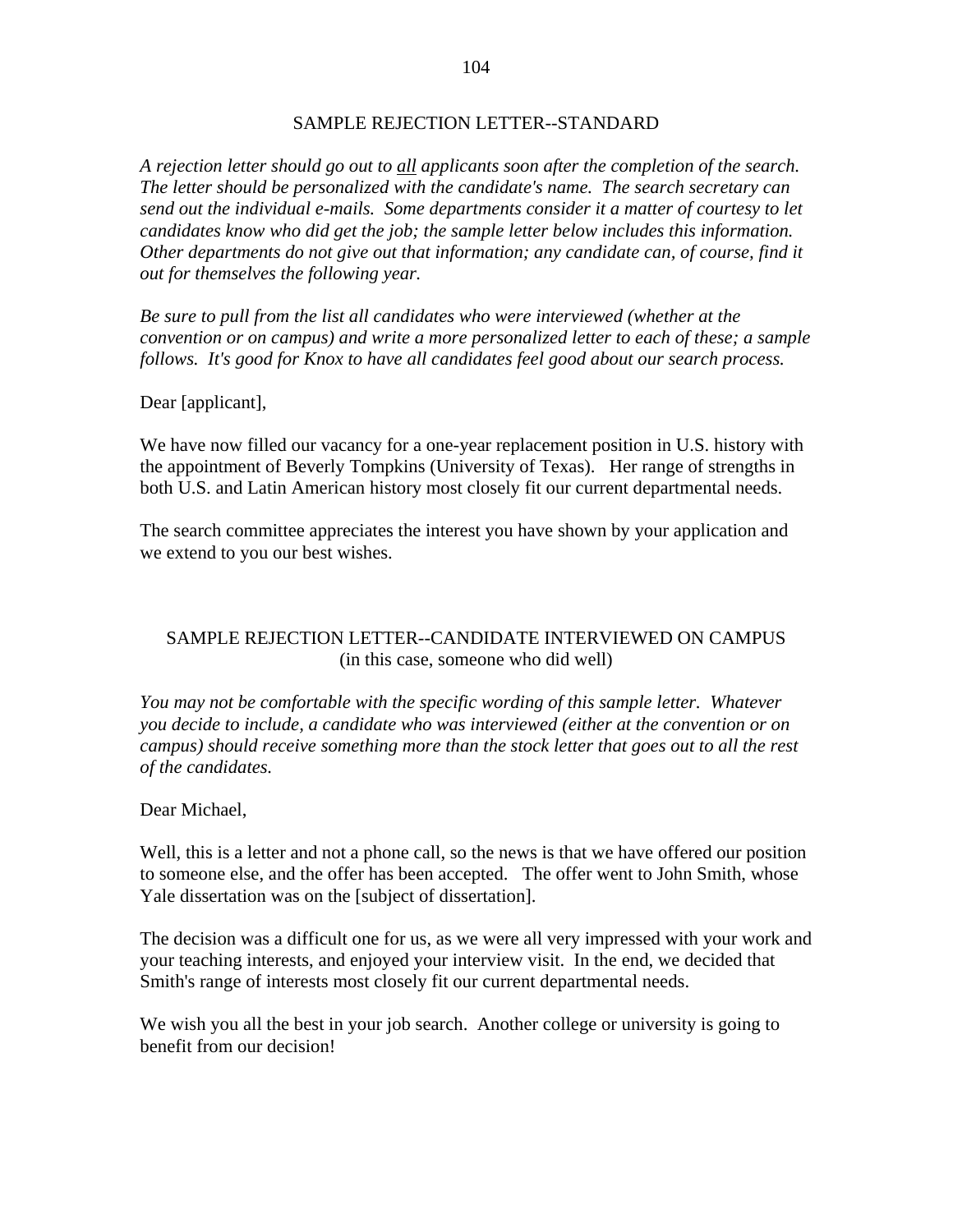# THE GOLDEN RULE—FOR JOB SEARCHES from *The Chronicle of Higher Education,* August 16, 2002 (via Carleton College's Chairs' Guide)

During the recruitment process you might ask yourself, "If I were the searchee rather than the searcher, how would I like to be treated?" Here are some things you wouldn't want.

- <sup>o</sup> You wouldn't want weeks (or months!) to go by without some acknowledgement of your existence.
- <sup>o</sup> You wouldn't want to be wondering whether the supporting materials you sent in had been received.
- <sup>o</sup> You wouldn't want to be interviewed at a professional meeting by people who hadn't read your work.
- <sup>o</sup> You wouldn't want to be interviewed in a hotel room with too few seats and people sitting on a bed.
- <sup>o</sup> You wouldn't want either to not be met at the airport, or be met by the newest kid on the block who knows almost as little as you do.
- <sup>o</sup> You wouldn't want to be left on your own to make your way to appointments in buildings even the natives have trouble finding.
- <sup>o</sup> You wouldn't want to give your presentation to a near empty room and be told something about a schedule conflict, or people on leave, or a failure on the part of those who were supposed to put up the posters.
- <sup>o</sup> You wouldn't want to be forced by an embarrassing silence to ask yourself the first question.
- <sup>o</sup> You wouldn't want to be guest of "honor" at a party where almost no one spoke to you and very few showed any sign of ever having spoken to each other.
- <sup>o</sup> You wouldn't want to spend two days without being asked anything about your nonacademic life—your interest, your hobbies, your passions.
- <sup>o</sup> You wouldn't want to wait by the phone for weeks before someone told you that you either got the job or didn't.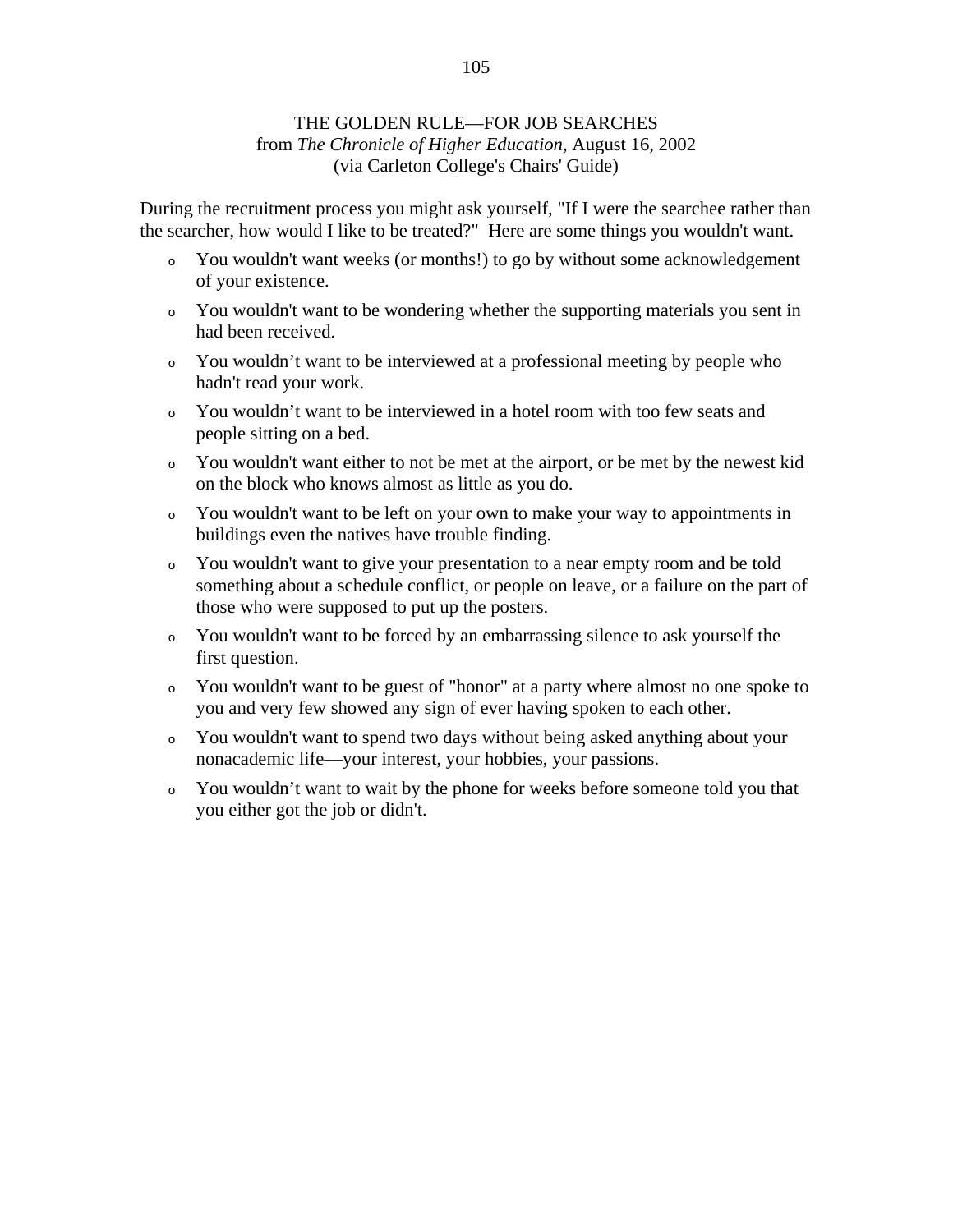#### INDEX

Adjuncts. *See* Non-tenure track positions Admission Office, 51 Advanced Placement credits, 44 Advising, 24; assignment of, 43; in shared appointments, 30; loads, 43; majors, 43; minors, 43 Alumni: contact with, 46; information about, 74 Amazon.com, 65 Artist-in-Residence, 52 Assessment, 2, 35, 36 Budget, 50, 62-63 Calendar of tasks for the year, 69-73 Campus visit. *See* Searches Caps on enrollment. *See* Enrollment, caps on. Career information, 45 CARS, 62, 63, 74, 78-81 Catering, 61, 74 Class visits, 26-27. *See also* Evaluation Club, departmental, 45 Committee service in shared appointments, 30 Complaints: from faculty about faculty, 34; from students, 33 Contact list, 74-76 Contract review, 28, 51 Copy cards, 74 Course scheduling, 2-3, 37-40, 50; and faculty preferences, 39 Courses: introductory, 38; new, 35-36; upper-level, 38 Culture, departmental, 6-7 Curriculum, 34-36, 50 CV updates, 27 Dean, chair as liaison to, 3-4 Delegating, iii, 4, 49, 50 Diversity, faculty: policy on, 86 Donors, 57-58, 75, 77 E-mail lists, 80; for chairs, iii, 4, 75 Encyclopedia Knoxensis, 38 Enrollment, 50; caps on, 40, 41-42; management of, 41-42 Enterprise e-Time, 75, 84-85 Evaluation: of members of department, 25-28; of shared appointments, 30; of tenured faculty, 32. *See also* Class visits Events planning, 50, 51 Expenses, one-time, 62-67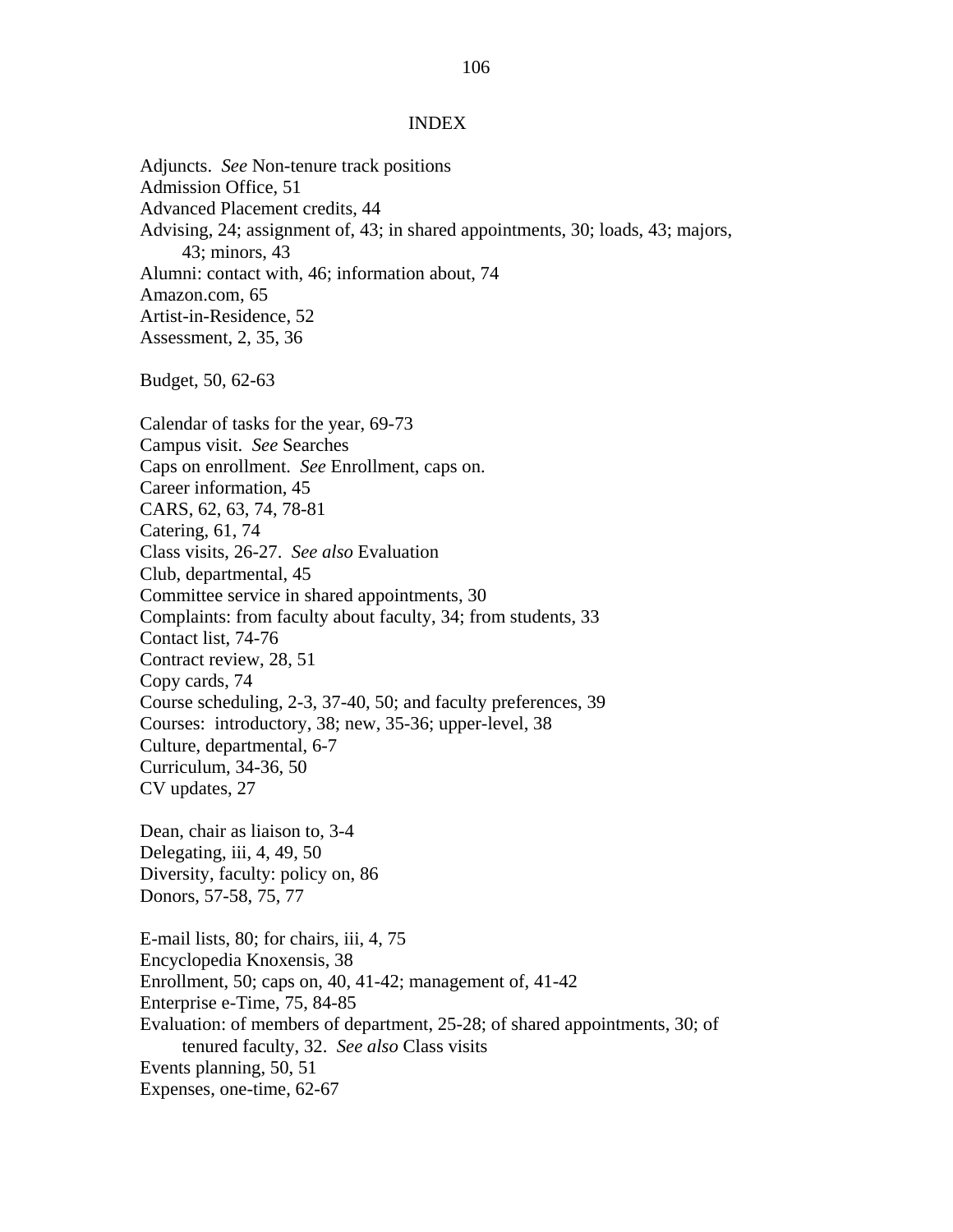External Program Review, 37

Faculty Development Program, 24 Faculty Handbook, 75 Fair use, iii First-Year Preceptorial, and course scheduling, 38-39 Fiscal year, 63 Forms to keep on hand, 67 Funding, for research/creative work, 28 Fundraising, 59 Funds, transfer of, 66 Furniture, 62-63, 76

Graduate school, 45

Hiring. *See* Searches Hiring Procedures, from Faculty Handbook, 92 Honors credits, applied towards major, 44

Illness, 34 Interdisciplinary programs, and course scheduling, 38-39 Internal candidates. *See* Searches Internships, 45 Interviewing. *See* Searches

Job ads, 10-11, 93-95

Keys, 75 Knoxletter, use of, 28

Leaves, 54-55; impact on course scheduling, 40; replacements for, 54

Mail, 67 Majors, 34, 43-46 Meetings, departmental, 50-51 Minors, 43-46; and advising, 43 Money transactions, 63-67

New faculty orientation, 19-21 Non-tenure-track appointments, 52-54; as continuing positions, 89-90

Off-campus program credits, 44 Office supplies, 20 Opportunity hires, policy on, 86 Oral presentation courses, 44 Over-enrollment, 41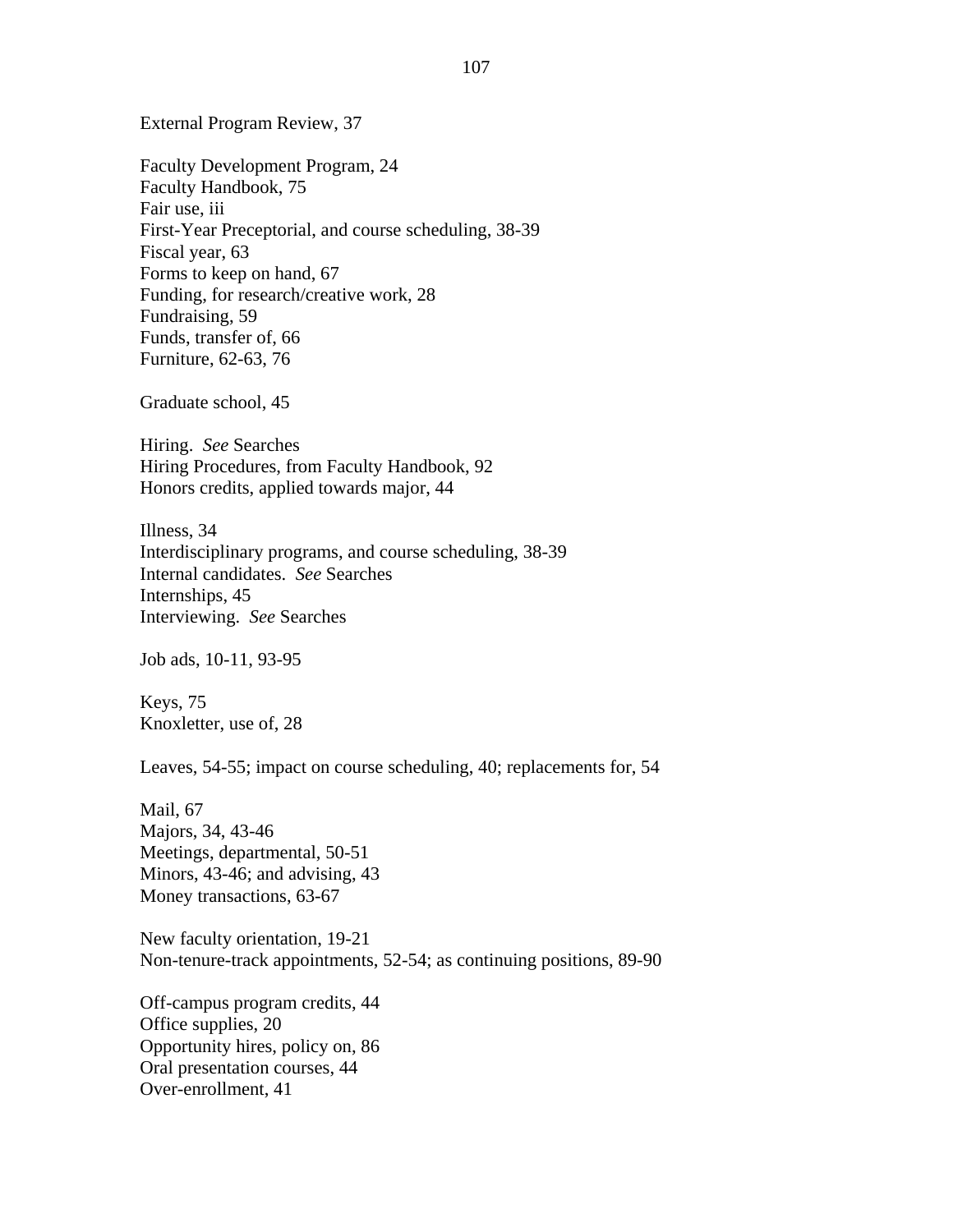Paper flow, 67 Payroll, for student workers, 56, 75, 84-85 Personal difficulties, 34 Phone use, 20 Photocopying, 20 Post-bacs, 57 Pre-enrollment, checking on, 41 Prizes, 46 Program chairs, iii Program Review, 37 Purchase orders, 63-64 Purchasing Department, 75 Reading, recommended, 4-5 Reimbursement, 64-65, 66 Registrar: who to contact on what, 75 Released time, 40 Retirement, 59-60; encomium for, 61; impact on curriculum, 35; participation in job search by retiree, 9; planning celebration, 60-61 Retreat, 35 Review, departmental, 37 Role of chair, general, 2-5 Room reservations, 76 Sabbaticals, 54-55; for continuing non-tenure-track positions, 90; postponement of, 55 Scheduling of courses. *See* course scheduling Scholar-in-Residence, 52 Searches, 8-18, 51, 92-105; campus visit, 15-17, 100-3; candidate information sheet, 98; checklist for applicant folders, 97; exit interview, 17; Golden Rule for, 105; internal candidates, 11-12; interviewing, 13-15; job ads, 10-11, 93-95; managing files, 12; offer, 17-18; off-limit topics, 16; participation in by retiring colleague, 9; requesting approval for, 8-9; sample letters, 96, 99, 104; shared appointments, 30; student roles in, 15- 16 Secretaries, 55-56; building, 55-56; Dean's office, 57; student, 56-57 Self-study, departmental, 37 Shared appointments, 29-31; policy on, 87-88 Social events, 24, 45 Speaking courses, 44 Staples, 65 Student achievements, 46 Student help, 76 Student salaries, 62, 65, 75 Style of chair, 6